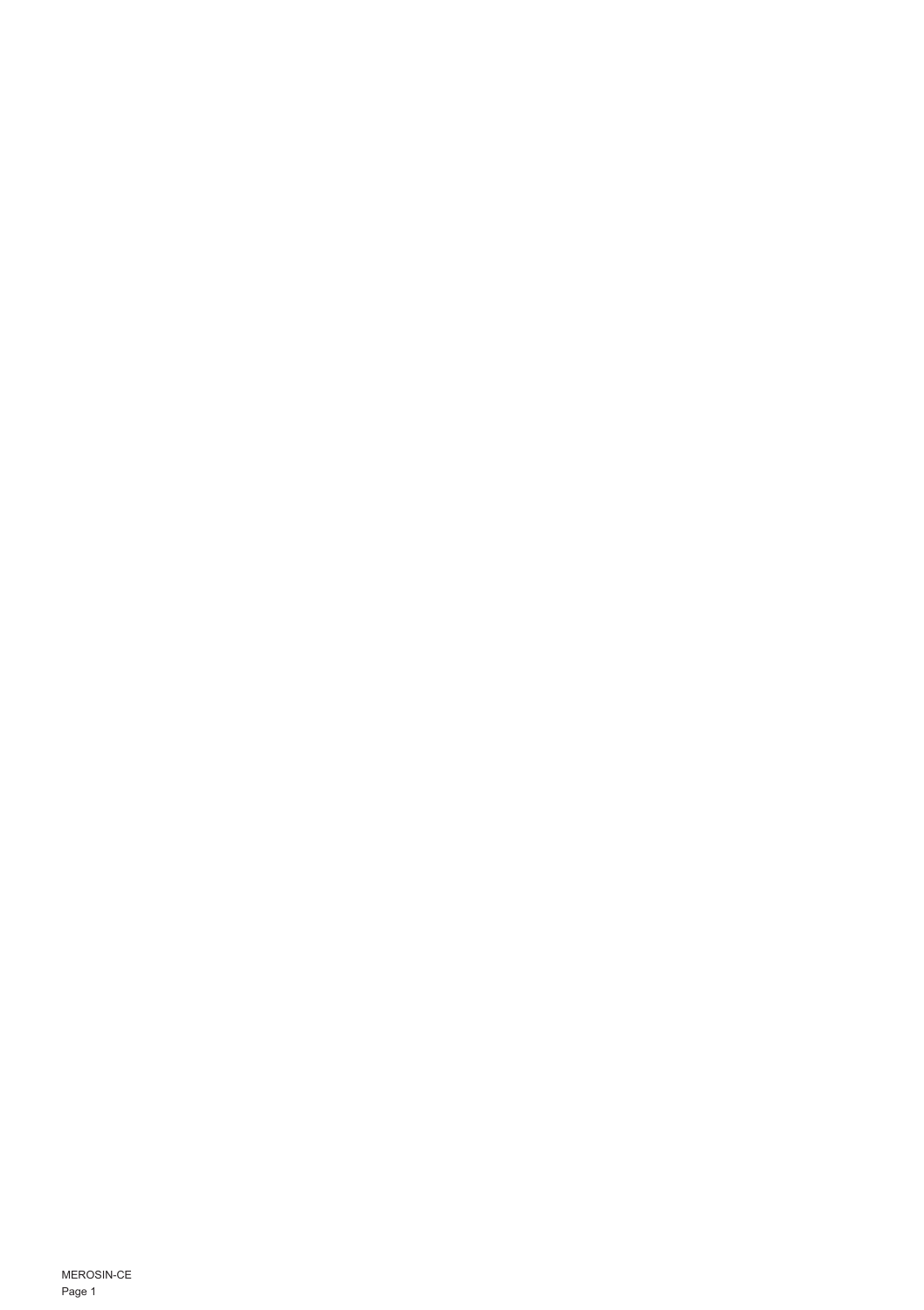# <span id="page-2-0"></span>**NovocastraM Lyophilized Mouse Monoclonal Antibody Merosin Laminin Alpha 2 Chain Product Code: NCL-MEROSIN**

# **Intended Use**

#### *For in vitro diagnostic use.*

NCL-MEROSIN is intended for the qualitative identification by light microscopy of Merosin Laminin Alpha 2 Chain by immunohistochemistry. The clinical interpretation of any staining or its absence should be complemented by morphological studies using proper controls and should be evaluated within the context of the patient's clinical history and other diagnostic tests by a qualified pathologist.

# **Principle of Procedure**

Immunohistochemical (IHC) staining techniques allow for the visualization of antigens via the sequential application of a specific antibody to the antigen (primary antibody), a secondary antibody to the primary antibody and an enzyme complex with a chromogenic substrate with interposed washing steps. The enzymatic activation of the chromogen results in a visible reaction product at the antigen site. The specimen may then be counterstained and coverslipped. Results are interpreted using a light microscope and aid in the differential diagnosis of pathophysiological processes, which may or may not be associated with a particular antigen.

#### **Clone**

Mer3/22B2

#### **Immunogen**

Purified protein from placenta.

# **Specificity**

Reacts strongly with laminin alpha 2 chain of merosin in human and rabbit skeletal muscle. No reaction is observed in muscle sections from mouse, rat, dog, chicken, hamster or pig.

# **Reagent Composition**

NCL-MEROSIN is a lyophilized tissue culture supernatant containing sodium azide as a preservative. The user is required to reconstitute the contents of the vial with the correct volume of sterile distilled water as indicated on the vial label.

#### **Ig Class**

IgG1, kappa

# **Total Protein Concentration Total Protein**

Refer to vial label for lot specific total protein concentration.

# **Antibody Concentration**

Greater than or equal to 17 mg/L as determined by ELISA. Refer to vial label for batch specific Ig concentration.

# **Recommendations On Use**

lmmunohistochemistry (see **Methodology**) on frozen sections. Suggested dilution: 1:50–1:100 for 60 minutes at 25 °C. This is provided as a guide and users should determine their own optimal working dilutions.

#### **Storage and Stability**

Store unopened antibody at 2–8 °C. Under these conditions, there is no significant loss in product performance up to the expiry date indicated on the vial label. Do not use after expiration date indicated on the vial label. The reconstituted antibody is stable for at least two months when stored at 2–8 °C. For long term storage, it is recommended that aliquots of the reconstituted antibody are stored frozen at -20 °C (frost-free freezers are not recommended). Repeated freezing and thawing must be avoided. Prepare working dilutions on the day of use. Return to 2–8 °C immediately after use. Storage conditions other than those specified above must be verified by the user.

### **Specimen Preparation**

Freeze specimen tissue blocks in isopentane chilled in liquid nitrogen (see Warnings and Precautions). The specimens do not require further fixation but should be embedded in OCT™ compound (Sakura, Product No. Tissue-Tek 4583).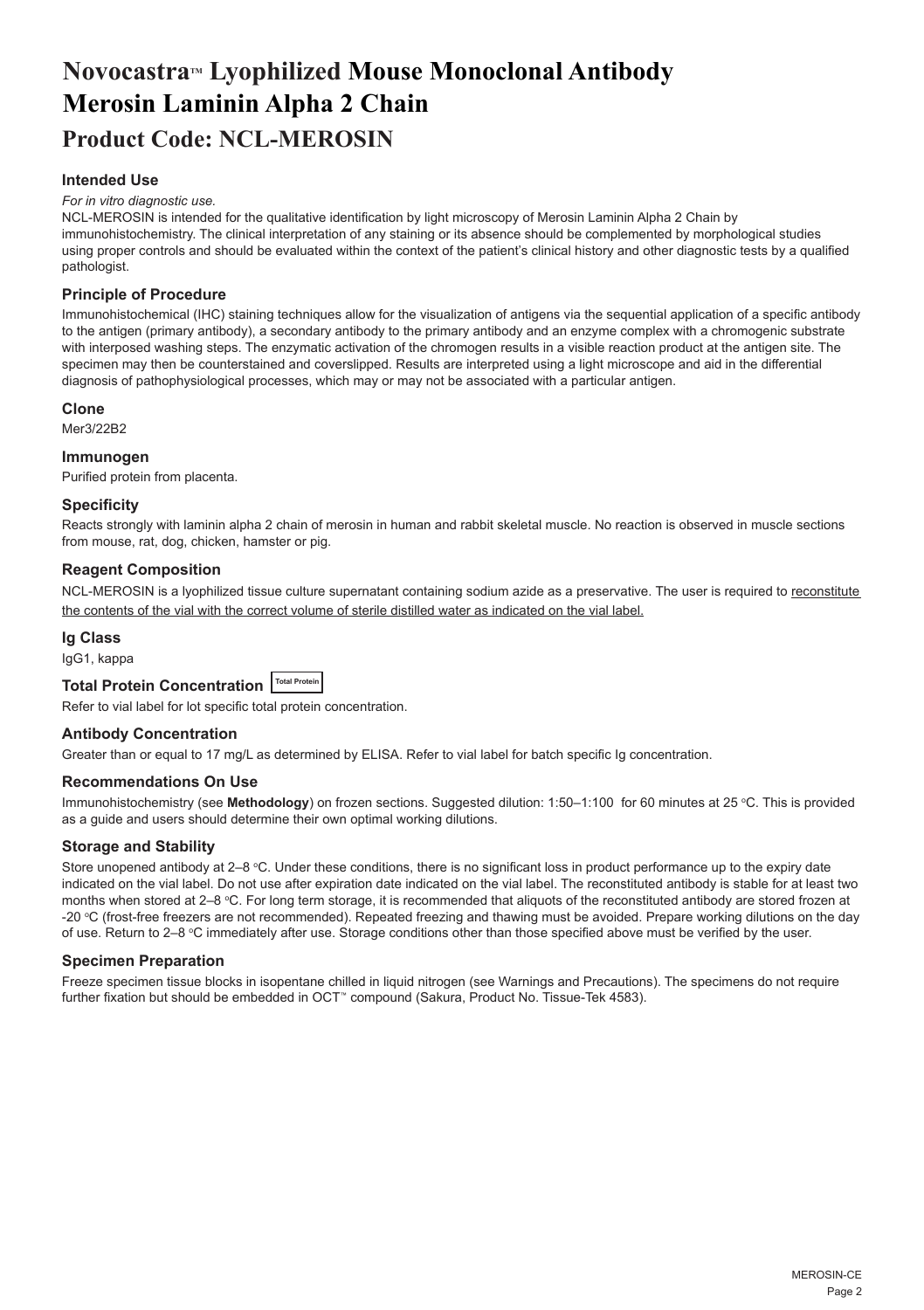# **Warnings and Precautions**

### **Novocastra Lyophilised Antibodies**

Contains a mixture of: Sodium Azide (<10%), Benzylpenicillin Sodium (<10%), Streptomycin Sulphate (<10%). Signal words: Danger.

H302: Harmful if swallowed. H317: May cause an allergic skin reaction. H334: May cause allergy or asthma symptoms or breathing difficulties if inhaled. H411: Toxic to aquatic life with long lasting effects. EUH032: Contact with acids liberates very toxic gas.

P264: Wash hands thoroughly after handling. P270: Do not eat, drink or smoke when using this product. P272: Contaminated work clothing should not be allowed out of the workplace. P273: Avoid release to the environment. P280: Wear protective gloves/protective clothing/eye protection/ face protection. P284: In case of inadequate ventilation wear respiratory protection. P301+312: IF SWALLOWED: Call a POISON CENTER/doctor/ if you feel unwell. P302+352: IF ON SKIN: Wash with plenty of soap and water. P304+340: IF INHALED: Remove person to fresh air and keep comfortable for breathing. P330: Rinse mouth. P333+313: If skin irritation or rash occurs: Get medical advice/ attention. P342+311: If experiencing respiratory symptoms: Call a POISON CENTER/doctor. P362+364: Take off contaminated clothing and wash it before reuse. P391: Collect spillage. P501: Dispose of contents/container to hazardous or special waste collection point.

P261: Avoid breathing dust.

This reagent has been prepared from the supernatant of cell culture. As it is a biological product, reasonable care should be taken when handling it.

This reagent contains sodium azide. A Material Safety Data Sheet is available upon request or available from www.LeicaBiosystems.com Consult federal, state or local regulations for disposal of any potentially toxic components.

Specimens, before and after fixation, and all materials exposed to them, should be handled as if capable of transmitting infection and disposed of with proper precautions.1 Never pipette reagents by mouth and avoid contacting the skin and mucous membranes with reagents and specimens. If reagents or specimens come in contact with sensitive areas, wash with copious amounts of water. Seek medical advice.

Minimize microbial contamination of reagents or an increase in non-specific staining may occur.

Incubation times or temperatures, other than those specified, may give erroneous results. Any such changes must be validated by the user.

Liquid nitrogen due to its excessively cold temperature causes burns and protective clothing, including gloves and visor, should be used when handling. Use in a well ventilated area.

Isopentane is highly flammable and harmful by ingestion and inhalation. It is also irritating to skin and eyes, and is a narcotic in high concentration.

# **Quality Control**

Differences in tissue processing and technical procedures in the user's laboratory may produce significant variability in results, necessitating regular performance of in-house controls in addition to the following procedures.

Controls should be fresh autopsy/biopsy/surgical specimens frozen as soon as possible in the same manner as the patient sample(s).

#### **Positive Tissue Control**

Used to indicate correctly prepared tissues and proper staining techniques.

One positive tissue control should be included for each set of test conditions in each staining run.

A tissue with weak positive staining is more suitable than a tissue with strong positive staining for optimal quality control and to detect minor levels of reagent degradation.<sup>2</sup>

Recommended positive control tissue is normal human striated muscle.

If the positive tissue control fails to demonstrate positive staining, results with the test specimens should be considered invalid.

#### **Negative Tissue Control**

Should be examined after the positive tissue control to verify the specificity of the labeling of the target antigen by the primary antibody. Recommended negative control tissue has not been evaluated.

Alternatively, the variety of different cell types present in most tissue sections frequently offers negative control sites, but this should be verified by the user.

Non-specific staining, if present, usually has a diffuse appearance. Sporadic staining of connective tissue may also be observed in sections from excessively formalin-fixed tissues. Use intact cells for interpretation of staining results. Necrotic or degenerated cells often stain non-specifically.<sup>3</sup> False-positive results may be seen due to non-immunological binding of proteins or substrate reaction products. They may also be caused by endogenous enzymes such as pseudoperoxidase (erythrocytes), endogenous peroxidase

(cytochrome C), or endogenous biotin (eg. liver, breast, brain, kidney) depending on the type of immunostain used. To differentiate endogenous enzyme activity or non-specific binding of enzymes from specific immunoreactivity, additional patient tissues may be stained exclusively with substrate chromogen or enzyme complexes (avidin-biotin, streptavidin, labeled polymer) and substrate-chromogen, respectively. If specific staining occurs in the negative tissue control, results with the patient specimens should be considered invalid.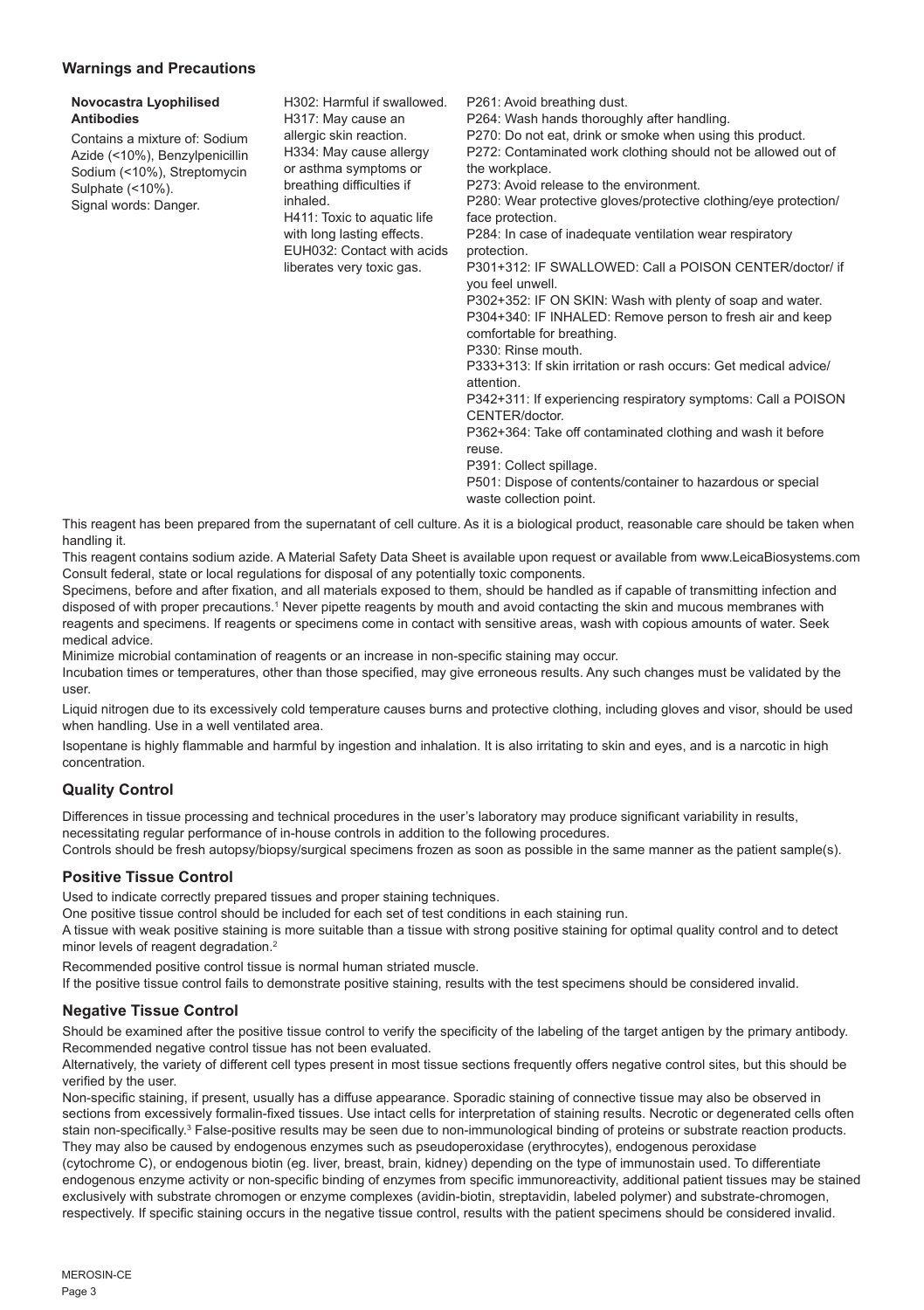# **Negative Reagent Control**

Use a non-specific negative reagent control in place of the primary antibody with a section of each patient specimen to evaluate non-specific staining and allow better interpretation of specific staining at the antigen site.

### **Patient Tissue**

Examine patient specimens stained with NCL-MEROSIN last. Positive staining intensity should be assessed within the context of any non-specific background staining of the negative reagent control. As with any immunohistochemical test, a negative result means that the antigen was not detected, not that the antigen was absent in the cells/tissue assayed. If necessary, use a panel of antibodies to identify false-negative reactions.

# **Results Expected**

#### Normal Tissues

Clone Mer3/22B2 reacts strongly with laminin alpha 2 chain of merosin in human and rabbit skeletal muscle. It displays continuous labelling of the extracellular matrix outside normal muscle fiber membranes. In patients with chromosome 6 linked congenital muscular dystrophy, all labelling may be lost.

#### Abnormal Tissues

Clone Mer3/22B2 has been used in immunohistochemical studies of more than 865 patients to identify a deficiency of the laminin alpha 2 chain of merosin.

#### **NCL-MEROSIN is recommended for the identification of human Merosin Laminin Alpha 2 Chain by immunohistochemistry.**

### **General Limitations**

Immunohistochemistry is a multistep diagnostic process that consists of specialized training in the selection of the appropriate reagents; tissue selection, fixation, and processing; preparation of the IHC slide; and interpretation of the staining results.

Tissue staining is dependent on the handling and processing of the tissue prior to staining. Improper fixation, freezing, thawing, washing, drying, heating, sectioning or contamination with other tissues or fluids may produce artefacts, antibody trapping, or false negative results. Inconsistent results may be due to variations in fixation and embedding methods, or to inherent irregularities within the tissue.<sup>4</sup> Excessive or incomplete counterstaining may compromise proper interpretation of results.

The clinical interpretation of any staining or its absence should be complemented by morphological studies using proper controls and should be evaluated within the context of the patient's clinical history and other diagnostic tests by a qualified pathologist. Antibodies from Leica Biosystems Newcastle Ltd are for use, as indicated, on either frozen or paraffin-embedded sections with specific fixation requirements. Unexpected antigen expression may occur, especially in neoplasms. The clinical interpretation of any stained tissue section must include morphological analysis and the evaluation of appropriate controls.

#### **Bibliography - General**

- 1. National Committee for Clinical Laboratory Standards (NCCLS). Protection of laboratory workers from infectious diseases transmitted by blood and tissue; proposed guideline. Villanova, P.A. 1991; 7(9). Order code M29-P.
- 2. Battifora H. Diagnostic uses of antibodies to keratins: a review and immunohistochemical comparison of seven monoclonal and three polyclonal antibodies. Progress in Surgical Pathology. 6:1–15. eds. Fenoglio-Preiser C, Wolff CM, Rilke F. Field & Wood, Inc., Philadelphia.
- 3. Nadji M, Morales AR. Immunoperoxidase, part I: the techniques and pitfalls. Laboratory Medicine. 1983; 14:767.
- 4. Omata M, Liew CT, Ashcavai M, Peters RL. Nonimmunologic binding of horseradish peroxidase to hepatitis B surface antigen: a possible source of error in immunohistochemistry. American Journal of Clinical Pathology. 1980; 73:626.
- 5. Auranen M, Rapola J, Pihko H et al. Muscle membrane-skeleton protein changes and histopathological characterization of muscleeye-brain disease. Neuromuscular Disorders. 2000; 10(1):16–23.
- 6. Bornemann A and Anderson LVB. Diagnostic protein expression in human muscle biopsies. Brain Pathology. 2000; 10:193–214.
- 7. Bushby K, Anderson LVB, Pollitt C, et al. Abnormal merosin in adults. A new form of late onset muscular dystrophy not linked to chromosome 6q2. Brain. 1998; 121:581–588.
- 8. Sewry CA, Anderson LVB, Bushby K, et al. Comparison of 3 antibodies to laminin alpha2 for the detection of partial expression in congenital muscular dystrophy. Muscle and Nerve. 1998; Suppl 7:S109.
- 9. Hack AA, Ly CT, Jiang F, et al. Gamma-sarcoglycan deficiency leads to muscle membrane defects and apoptosis independent of dystrophin. Journal of Cell Biology. 1998; 142(5):1279–1287.

#### **Amendments to Previous Issue**

Intended Use, Warnings and Precautions, Results Expected.

**Date of Issue**

05 October 2018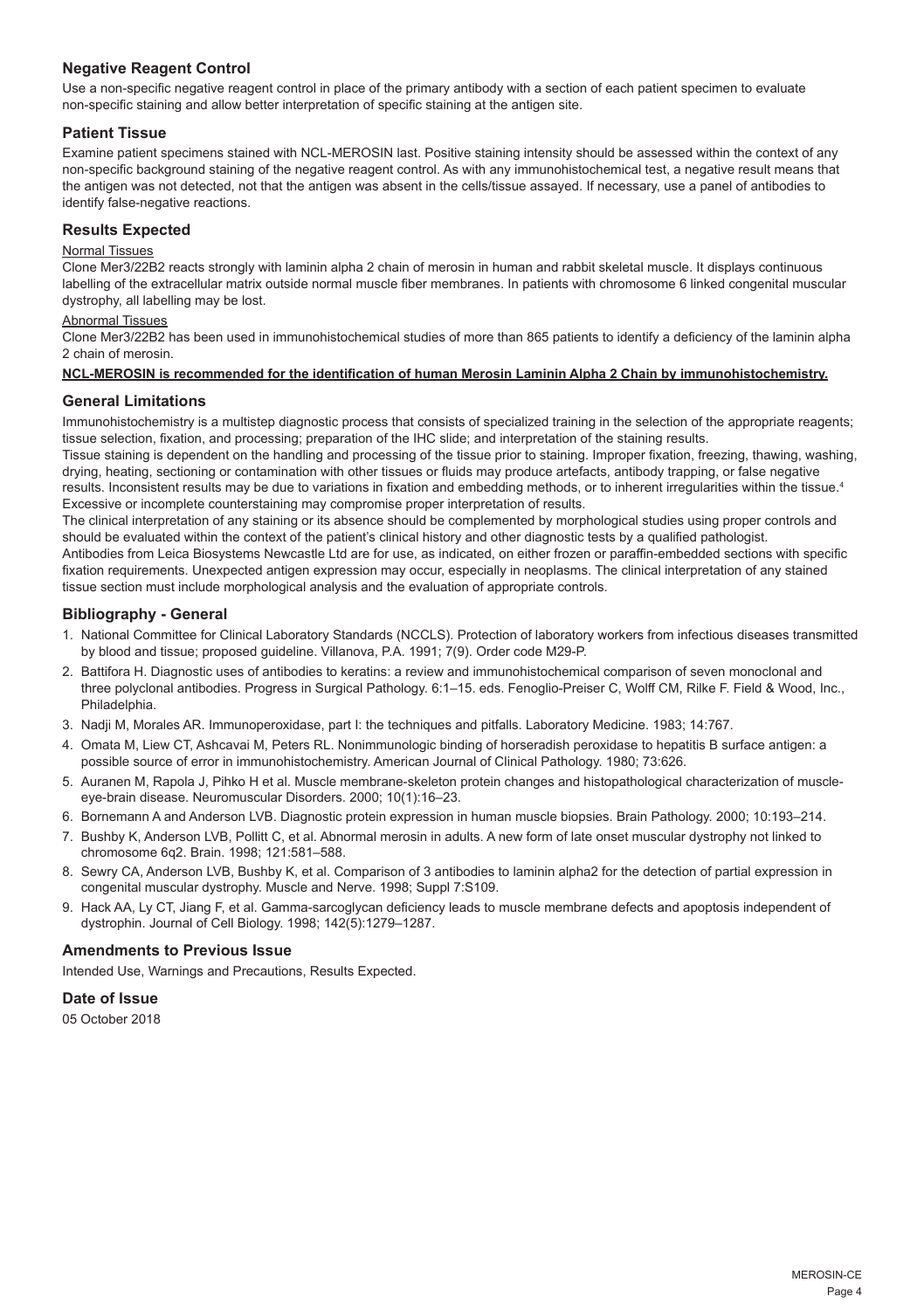# **Immunohistochemistry methodology for using Novocastra™ antibodies on frozen muscle tissue.**

# **Reagents required but not supplied**

- 1. Standard solvents used in immunohistochemistry.
- 2. 50 mM Tris-buffered saline (TBS) pH 7.6.
- 3. Antibody diluent normal serum optimally diluted in TBS.
- 4. Normal serum from the species in which the secondary antibody is raised.
- 5. Secondary peroxidase-conjugated antibody use as recommended by manufacturer.
- 6. 3,3' Diaminobenzidine tetrahydrochloride (DAB) prepare and use as recommended by manufacturer.
- 7. Mounting medium use as recommended by manufacturer.

# **Equipment required but not supplied**

- 1. Incubator set to  $25^{\circ}$ C.
- 2. General immunohistochemistry laboratory equipment.
- 3. Electric fan for air drying slides.

# **Antigen retrieval solutions (see Recommendations on Use)**

Not applicable to frozen sections.

# **Methodology**

Prior to undertaking this methodology, users must be trained in immunohistochemical techniques.

Users should determine optimal dilutions for antibodies. Unless indicated, all steps are performed at 25 °C.

- 1. Cut and mount 4–10 µm sections on slides coated with a suitable tissue adhesive and air dry for at least one hour.
- 2. Incubate sections with optimally diluted primary antibody (see Recommendations on Use).
- 3. Wash in TBS buffer for 2 x 5 minutes with gentle rocking.
- 4. Incubate sections in appropriate peroxidase-conjugated secondary antibody.
- 5. Wash in TBS buffer for 2 x 5 minutes with gentle rocking.
- 6. Incubate the slides in DAB.
- 7. Rinse the slides in clean water.
- 8. Dehydrate, clear and mount sections.

# **Amendments to Previous Issue**

Not applicable.

# **Date of Issue**

4 February 2008 (CEprotocol/Frozen Muscle).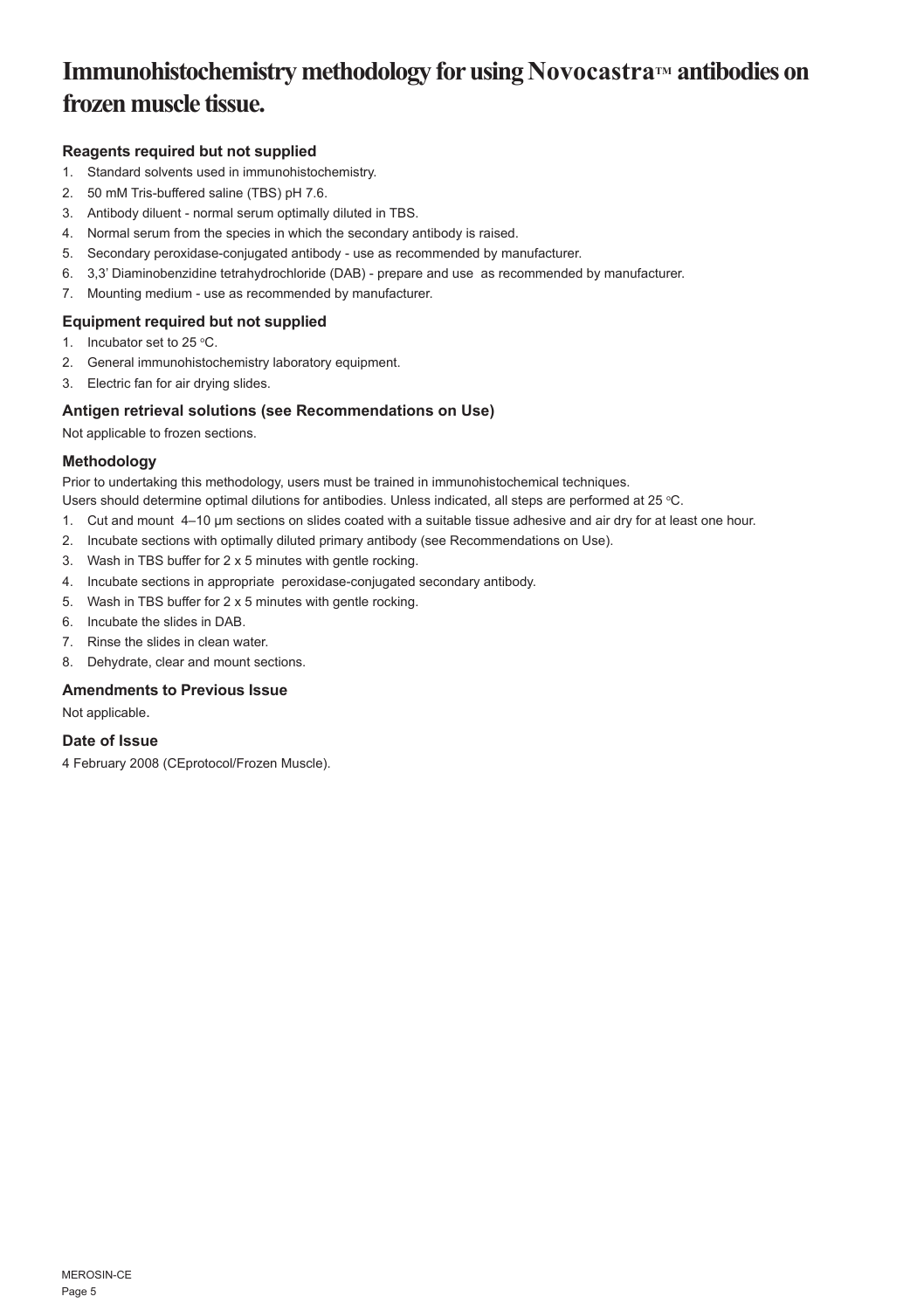# <span id="page-6-0"></span>**NovocastraTM Anticorps Monoclonal Lyophilisé de Souris Merosin Laminin Alpha 2 Chain Référence du Produit: NCL-MEROSIN**

# **Utilisation Prévue**

#### *Diagnostic in vitro*.

Le NCL-MEROSIN est destiné à l'identification qualitative par microscopie optique de la chaîne mérosine laminine alpha 2 par immunohistochimie. L'interprétation clinique de tout marquage, ou absence de marquage, doit être complétée par des études morphologiques utilisant des contrôles appropriés et doit être évaluée par un pathologiste qualifié à la lumière des antécédents cliniques du patient et d'autres analyses diagnostiques.

# **Principe de la Procédure**

Les techniques de marquage immunohistochimique (IHC) permettent la visualisation des antigènes via l'application séquentielle d'un anticorps spécifique sur un antigène (anticorps primaire), d'un anticorps secondaire sur l'anticorps primaire et d'un complexe enzymatique comportant un substrat chromogène, avec des étapes de lavage intercalées. L'activation enzymatique du chromogène se traduit par la présence d'un produit de réaction visible au niveau du site de l'antigène. Le spécimen peut ensuite faire l'objet d'une coloration de contraste et être placé sous une lamelle. Les résultats sont interprétés à l'aide d'un microscope optique et participent au diagnostic différentiel des processus physiopathologiques, susceptibles, ou non, d'être associés à un antigène particulier.

#### **Clone**

Mer3/22B2

# **Immunogène**

Protéine purifiée d'origine placentaire.

#### **Spécificité**

Il réagit fortement avec la chaîne alpha 2 laminine de la mérosine humaine, dans les muscles squelettiques humains et de lapin. Aucune réaction n'a été observée dans les coupes musculaires de souris, de rat, de chien, de poulet, de hamster ou de porc.

#### **Composition du Réactif**

Le NCL-MEROSIN est un surnageant de culture tissulaire lyophilisé contenant une solution d'azide de sodium comme conservateur. L'utilisateur doit reconstituer le contenu du flacon avec un volume correct d'eau distillée stérile comme indiqué sur l'étiquette du flacon.

**Classe d'Ig** IgG1, kappa

# **Concentration Totale en Protéines Total Protein**

La concentration totale en protéines, spécifique du lot, figure sur l'étiquette du flacon.

#### **Concentration en Anticorps**

Supérieure ou égale à 17 mg/l, déterminée par la méthode ELISA. La concentration totale en Ig, spécifique du lot, figure sur l'étiquette du flacon.

# **Recommandations d'utilisation**

Immunohistochimie (voir **Méthodologie**) sur des coupes congelées. Dilution préconisée : 1:50–1:100 pendant 60 minutes à 25 °C. Ceci n'est donné qu'à titre indicatif et les utilisateurs doivent déterminer leurs propres dilutions de travail optimales.

#### **Conservation et Stabilité**

Conserver l'anticorps non ouvert à 2–8 °C. Dans ces conditions il n'y a pas de perte de performance significative du produit jusqu'à la date de péremption qui figure sur l'étiquette du flacon. Ne pas utiliser après la date de péremption indiquée sur l'étiquette du récipient. L'anticorps reconstitué est stable pendant au moins deux mois s'il a été conservé à 2–8 °C. Pour une conservation à long terme, il est recommandé de congeler les aliquotes d'anticorps à -20 °C (l'utilisation de congélateurs à dégivrage automatique n'est pas conseillée). Ne pas congeler et décongeler de façon répétée. Préparer les dilutions de travail le jour même de leur utilisation. Remettre immédiatement à 2–8 °C après utilisation. Les conditions de conservation autres que celles qui sont spécifiées ci-dessus doivent faire l'objet d'une vérification par l'utilisateur.

#### **Préparation des Spécimens**

Congeler les blocs tissulaires dans de l'isopentane refroidi dans de l'azote liquide (voir Mises en garde et précautions). Les spécimensne nécessitent pas d'autre fixation mais doivent être inclus dans le composé OCT™ (Sakura, réf. produit Tissue-Tek 4583).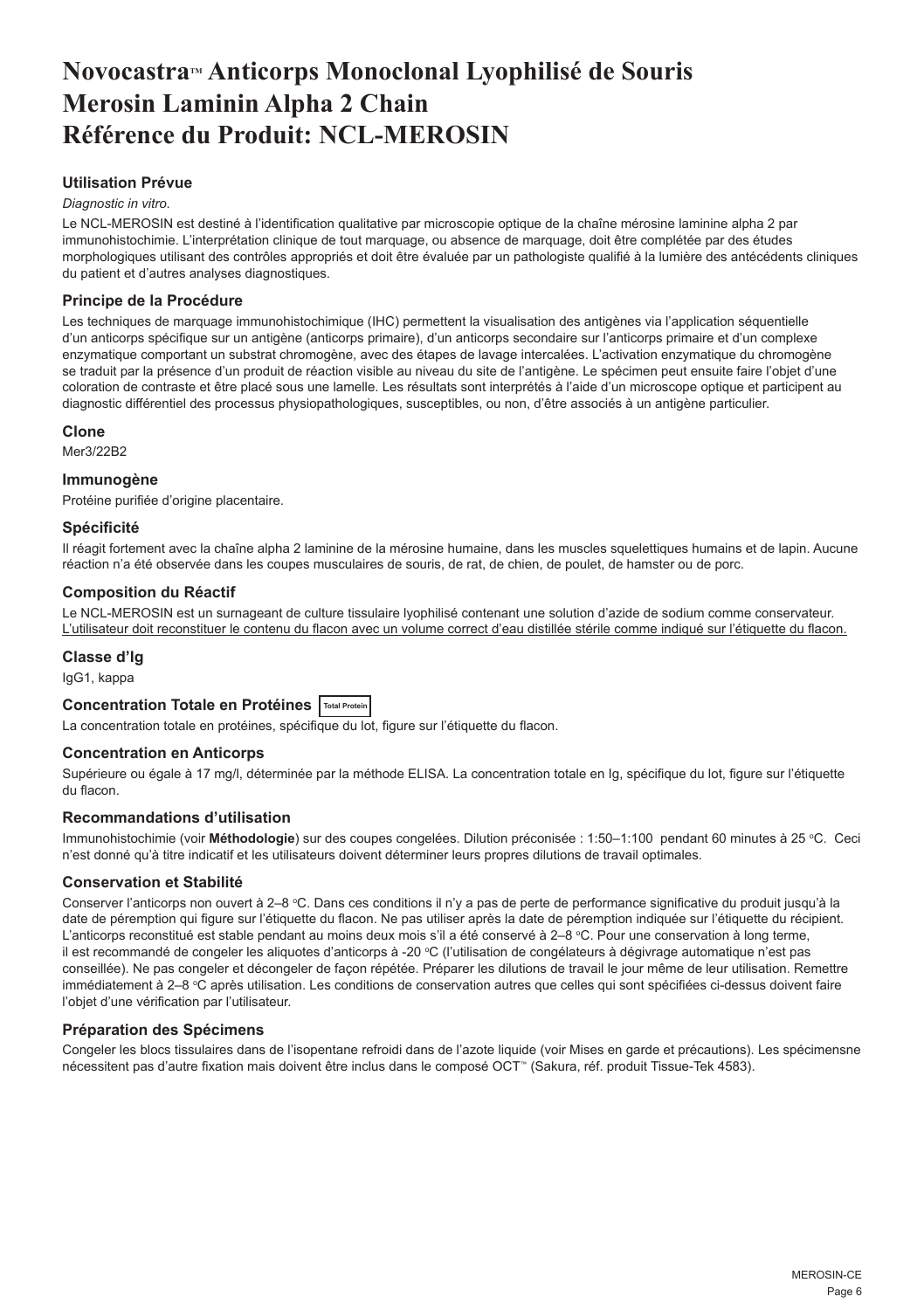### **Mises en Garde et Précautions**

| Novocastra Lyophilised |  |
|------------------------|--|
| <b>Antibodies</b>      |  |

Il contient un mélange de: Azoture De Sodium (<10%), Benzylpenicillin Sodium (<10%), Streptomycin Sulphate  $(10\%)$ Mentions d'avertissement: Danger.

H302: Nocif en cas d'ingestion. H317: Peut provoquer une allergie cutanée. H334: Peut provoquer des symptômes allergiques ou d'asthme ou des difficultés respiratoires par inhalation. H411: Toxique pour les organismes aquatiques, entraîne des effets néfastes à long terme. EUH032: Au contact d'un acide, dégage un gaz très toxique.

P261: Éviter de respirer les poussières. P264: Se laver les mains soigneusement après manipulation. P270: Ne pas manger, boire ou fumer en manipulant ce produit. P272: Les vêtements de travail contaminés ne devraient pas sortir du lieu de travail. P273: Éviter le rejet dans l'environnement. P280: Porter des gants de protection/des vêtements de protection/un équipement de protection des yeux/du visage. P284: [Lorsque la ventilation du local est insuffisante] porter un équipement de protection respiratoire. P301+312: EN CAS D'INGESTION: Appeler un CENTRE ANTIPOISON/un médecin en cas de malaise. P302+352: EN CAS DE CONTACT AVEC LA PEAU: laver abondamment à l'eau et au savon. P304+340: EN CAS D'INHALATION: transporter la personne à l'extérieur et la maintenir dans une position où elle peut confortablement respirer. P330: Rincer la bouche. P333+313: En cas d'irritation ou d'éruption cutanée: consulter un médecin. P342+311: En cas de symptômes respiratoires: Appeler un CENTRE ANTIPOISON/un médecin. P362+364: Enlever les vêtements contaminés et les laver avant réutilisation. P391: Recueillir le produit répandu. P501: Éliminer le contenu/récipient dans un centre de collecte des déchets dangereux ou spéciaux.

Ce réactif a été préparé à partir du surnageant d'une culture cellulaire. Du fait de sa nature de produit biologique, sa manipulation doit faire l'objet du plus grand soin.

Ce réactif contient de l'azide de sodium. Une Fiche de données de sécurité est disponible sur demande ou sur le site www.LeicaBiosystems.com

Consulter les réglementations nationales, régionales ou locales en vigueur relatives à l'élimination de tous les éléments potentiellement toxiques.

Les spécimens, avant et après fixation, ainsi que toutes les matières ayant été en contact avec eux, doivent être manipulés comme s'ils étaient susceptibles de transmettre une infection et être éliminés en respectant les précautions appropriées.<sup>1</sup>Ne jamais pipeter les réactifs avec la bouche et éviter tout contact des réactifs et des spécimens avec la peau et les membranes muqueuses. Rincer avec de grandes quantités d'eau en cas de contact des réactifs ou des spécimens avec des zones sensibles. Consulter un médecin.

Minimiser la contamination microbienne des réactifs sinon un accroissement du marquage non spécifique est susceptible de se produire. Des durées et des températures d'incubation différentes de celles qui ont été spécifiées sont susceptibles de conduire à des résultats erronés. Toutes les modifications doivent être validées par l'utilisateur.

Du fait de sa température extrêmement basse, l'azote liquide est susceptible de provoquer des brûlures et un vêtement de protection, comportant des gants et une visière, doit être utilisé lors de sa manipulation. Utiliser dans une zone bien ventilée.

L'isopentane est hautement inflammable et nocif en cas d'ingestion ou d'inhalation. Il est également irritant pour la peau et les yeux, et narcotique à haute concentration.

# **Contrôle de Qualité**

Des différences de traitement des tissus et de procédures techniques du laboratoire de l'utilisateur sont susceptibles de conduire à une variabilité significative des résultats, ce qui rend nécessaire la mise en œuvre de contrôles en interne en plus des procédures suivantes. Les contrôles doivent être des spécimens frais provenant d'autopsies, de biopsies ou d'interventions chirurgicales, congelés dès que possible, de la même façon que le(s) échantillon(s) de patient.

#### **Tissu de Contrôle Positif**

Il est utilisé pour indiquer que les tissus ont été préparés correctement et que les techniques de marquage étaient appropriées.

Un contrôle tissulaire positif doit être inclus dans toute opération de marquage pour chaque ensemble de conditions d'analyse.

Un tissu présentant un marquage faiblement positif est plus adapté à un contrôle de qualité optimal qu'un tissu présentant un marquage fortement positif et il permet de détecter de moindres niveaux de dégradation du réactif.<sup>2</sup>

Le tissu de contrôle positif recommandé est les muscles striés humains normaux.

Si le tissu de contrôle positif ne présente pas de marquage positif, les résultats des spécimens analysés doivent être considérés comme invalides.

#### **Tissu de Contrôle Négatif**

Il doit être examiné après le tissu de contrôle positif afin de vérifier la spécificité du marquage de l'antigène cible par l'anticorps primaire. Le tissu de contrôle négatif recommandé n'a pas été évalué.

Sinon, la diversité des types cellulaires présents dans la plupart des tissus permet de disposer fréquemment de sites de contrôle négatif, mais ils doivent être vérifiés par l'utilisateur.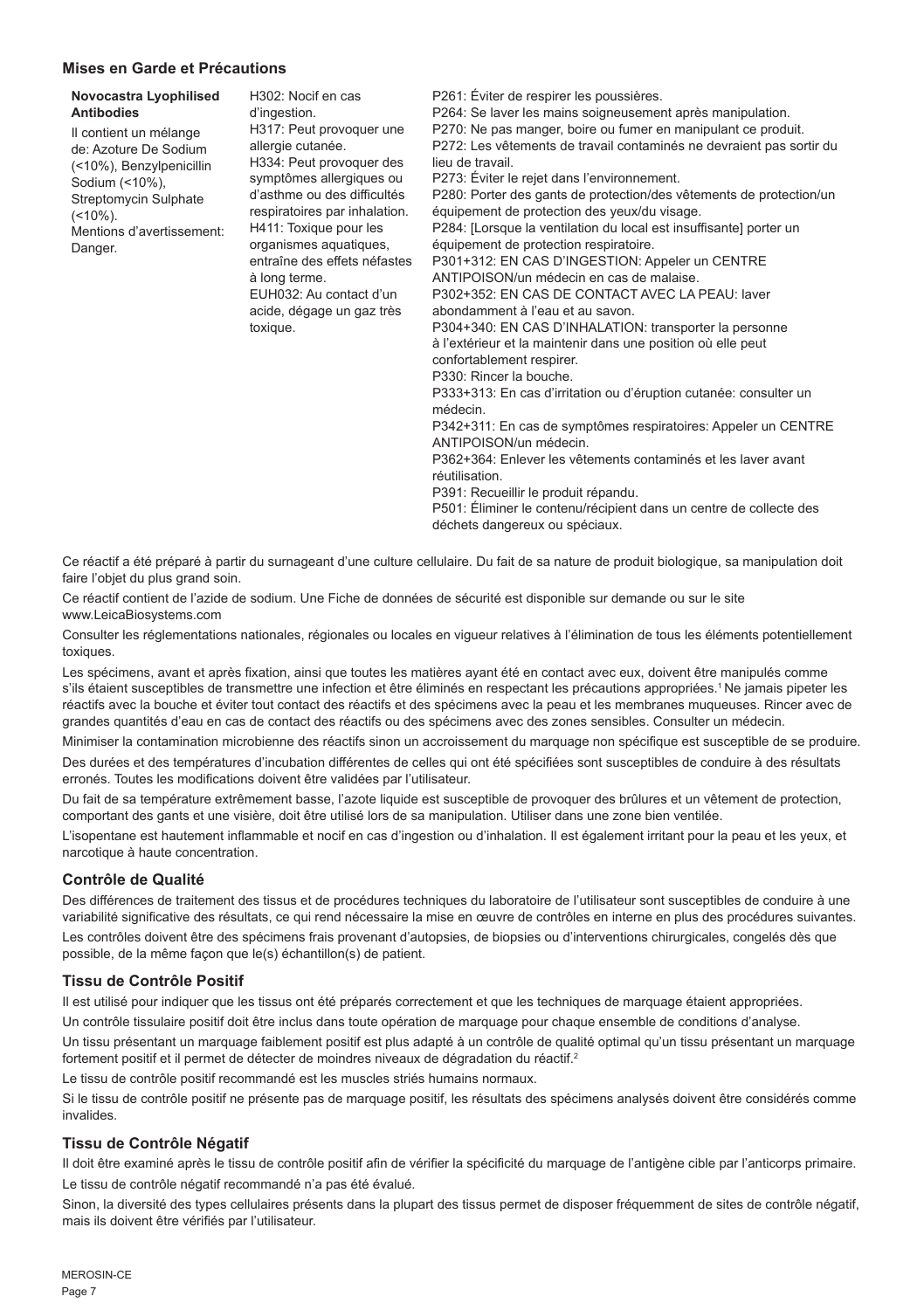S'il est présent, le marquage non spécifique prend habituellement une apparence diffuse. Un marquage sporadique du tissu conjonctif peut également être observé sur des coupes de tissus qui ont été fixées par un excès de formol. Utiliser des cellules intactes pour l'interprétation des résultats du marquage. Les cellules nécrotiques ou dégénérées sont souvent marquées de façon non spécifique.3 Des résultats faussement positifs peuvent être observés en raison d'une liaison non immunologique à des protéines ou à des produits de réaction du substrat. Ils peuvent également être provoqués par des enzymes endogènes comme la pseudoperoxydase (érythrocytes), la peroxydase endogène (cytochrome C), ou la biotine endogène (foie, sein, cerveau, rein, par exemple) selon le type d'immunomarquage utilisé. Pour différencier l'activité des enzymes endogènes ou la liaison non spécifique d'enzymes de l'immunoréactivité spécifique, des tissus supplémentaires du patient peuvent être marqués exclusivement avec le substrat chromogène ou par des complexes enzymatiques (avidine-biotine, streptavidine, polymère marqué) et le substrat chromogène respectivement. Si un marquage spécifique se produit dans le tissu de contrôle négatif, les résultats des spécimens du patient doivent être considérés comme invalides.

# **Réactif de Contrôle Négatif**

Utiliser un réactif de contrôle négatif non spécifique à la place de l'anticorps primaire avec une coupe de chaque spécimen du patient afin d'évaluer le marquage non spécifique et de permettre une meilleure interprétation du marquage spécifique au niveau du site antigénique.

# **Tissu du Patient**

Examiner les échantillons du patient marqués au NCL-MEROSIN en dernier lieu. L'intensité du marquage positif doit être évaluée à la lumière du bruit de fond du marquage non spécifique du réactif de contrôle négatif. Comme pour toutes les analyses immunohistochimiques, un résultat négatif signifie que l'antigène n'a pas été détecté mais ne signifie pas qu'il est absent des cellules/ tissus testés. Si nécessaire, employer un panel d'anticorps pour identifier les réactions faussement négatives.

#### **Résultats Attendus**

#### Tissus normaux

Le clone Mer3/22B2 réagit fortement avec la chaîne alpha 2 laminine de la mérosine, dans les muscles squelettiques humains et de lapin. Il conduit à un marquage continu de la matrice extracellulaire à l'extérieur des membranes des fibres musculaires normales. Chez les patients atteints d'une dystrophie musculaire congénitale liée au chromosome 6, tout marquage peut être perdu.

# Tissus tumoraux

Le clone Mer3/22B2 a été utilisé dans le cadre d'études immunohistochimiques chez plus de 865 patients pour identifier une déficience de la chaîne alpha 2 laminine de la mérosine.

#### **Le NCL-MEROSIN est recommandé pour l'identification de la chaîne mérosine laminine alpha 2 humaine par immunohistochimie.**

# **Limites Générales**

L'immunohistochimie est un processus diagnostique constitué de plusieurs étapes qui nécessite une formation spécialisée relative au choix des réactifs appropriés ; au choix, à la fixation et au traitement des tissus ; à la préparation des lames IHC ; et à l'interprétation des résultats du marquage.

Le marquage des tissus dépend de leur manipulation et de leur traitement avant le marquage. Une fixation, une congélation, une décongélation, un lavage, un séchage, un chauffage, une coupe, incorrects ou une contamination par d'autres tissus ou d'autres liquides sont susceptibles de conduire à la production d'artefacts, au piégeage de l'anticorps ou à des résultats faussement négatifs. Des variations dans les méthodes de fixation et d'inclusion, ainsi que des irrégularités propres au tissu, peuvent conduire à des résultats incohérents.4

Une coloration de contraste excessive ou incomplète peut gêner l'interprétation correcte des résultats.

L'interprétation clinique de tout marquage, ou absence de marquage, doit être complétée par des études morphologiques utilisant des contrôles appropriés et doit être évaluée par un pathologiste qualifié à la lumière des antécédents cliniques du patient et d'autres analyses diagnostiques.

Les anticorps de Leica Biosystems Newcastle Ltd sont destinés, selon les besoins, à être utilisés sur des coupes incluses en paraffine ou des coupes congelées, et conformément à des exigences particulières en matière de fixation. Une expression antigénique inattendue est susceptible de se produire, en particulier au niveau des néoplasmes. L'interprétation clinique de toute coupe tissulaire marquée doit comporter une analyse morphologique et l'évaluation des contrôles appropriés.

# **Bibliographie Générale**

- 1. National Committee for Clinical Laboratory Standards (NCCLS). Protection of laboratory workers from infectious diseases transmitted by blood and tissue; proposed guideline. Villanova, P.A. 1991; 7(9). Order code M29-P.
- 2. Battifora H. Diagnostic uses of antibodies to keratins: a review and immunohistochemical comparison of seven monoclonal and three polyclonal antibodies. Progress in Surgical Pathology. 6:1–15. eds. Fenoglio-Preiser C, Wolff CM, Rilke F. Field & Wood, Inc., Philadelphia.
- 3. Nadji M, Morales AR. Immunoperoxidase, part I: the techniques and pitfalls. Laboratory Medicine. 1983; 14:767.
- 4. Omata M, Liew CT, Ashcavai M, Peters RL. Nonimmunologic binding of horseradish peroxidase to hepatitis B surface antigen: a possible source of error in immunohistochemistry. American Journal of Clinical Pathology. 1980; 73:626.
- 5. Auranen M, Rapola J, Pihko H et al. Muscle membrane-skeleton protein changes and histopathological characterization of muscleeye-brain disease. Neuromuscular Disorders. 2000; 10(1):16–23.
- 6. Bornemann A and Anderson LVB. Diagnostic protein expression in human muscle biopsies. Brain Pathology. 2000; 10:193–214.
- 7. Bushby K, Anderson LVB, Pollitt C, et al. Abnormal merosin in adults. A new form of late onset muscular dystrophy not linked to chromosome 6q2. Brain. 1998; 121:581–588.
- 8. Sewry CA, Anderson LVB, Bushby K, et al. Comparison of 3 antibodies to laminin alpha2 for the detection of partial expression in congenital muscular dystrophy. Muscle and Nerve. 1998; Suppl 7:S109.
- 9. Hack AA, Ly CT, Jiang F, et al. Gamma-sarcoglycan deficiency leads to muscle membrane defects and apoptosis independent of dystrophin. Journal of Cell Biology. 1998; 142(5):1279–1287.

# **Amendements Apportés à la Version Précédente**

Utilisation Prévue, Mises en Garde et Précautions, Résultats Attendus.

# **Date de Publication**

05 octobre 2018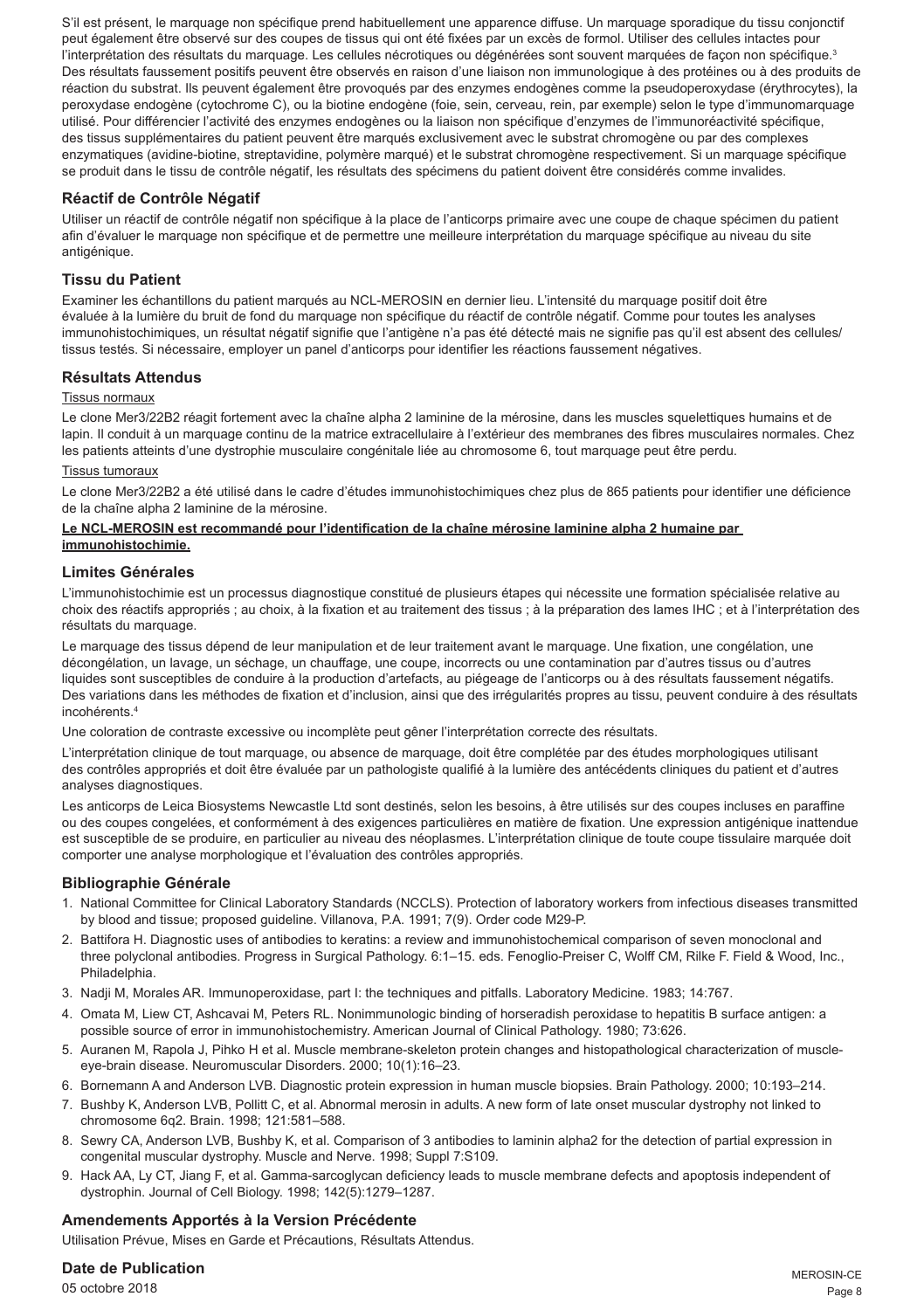# **Méthodologie immunohistochimique pour l'utilisation des anticorps**  Novocastra™ sur des tissus musculaires congelés.

# **Réactifs nécessaires mais non fournis**

- 1. Solvants standard utilisés en immunohistochimie.
- 2. Tampon Tris (TBS) 50 mM, pH 7,6.
- 3. Diluant anticorps sérum normal dilué de façon optimale dans du TBS.
- 4. Sérums normaux provenant de diverses espèces chez lesquelles l'anticorps secondaire est cultivé.
- 5. Anticorps secondaire conjugué à la peroxydase utiliser selon les recommandations du fabricant.
- 6. Tétrachlorhydrate de 3,3'-diaminobenzidine (DAB) utiliser selon les recommandations du fabricant.
- 7. Milieu de montage utiliser selon les recommandations du fabricant.

# **Équipements nécessaires mais non fournis**

- 1. Incubateur réglé à 25 °C.
- 2. Équipements généraux de laboratoire d'immunohistochimie.
- 3. Ventilateur électrique pour sécher les lames à l'air.

# **Solutions de restauration des antigènes (voir Recommandations d'utilisation)**

Non applicables sur des coupes congelées.

# **Méthodologie**

Avant d'utiliser cette méthodologie, les utilisateurs doivent avoir été formés aux techniques immunohistochimiques.

- Les utilisateurs doivent déterminer les dilutions optimales des anticorps. Sauf mention contraire, toutes les étapes sont réalisées à 25 °C. 1. Découper et monter des coupes de 4 à 10 µm sur des lames revêtues d'un adhésif adapté au tissu et laisser sécher à l'air pendant
- une heure.
- 2. Incuber les coupes avec l'anticorps primaire dilué de façon optimale (**voir Recommandations d'utilisation**).
- 3. Laver dans du tampon TBS pendant 2 fois pendant 5 minutes sous agitation légère.
- 4. Incuber les coupes dans l'anticorps secondaire conjugué à la peroxydase approprié.
- 5. Laver dans du tampon TBS pendant 2 fois pendant 5 minutes sous agitation légère.
- 6. Incuber les lames dans le DAB.
- 7. Rincer les lames à l'eau propre.
- 8. Déshydrater, assécher et monter les coupes.

# **Amendements apportés à la version précédente**

Non applicable.

# **Date de publication**

5 février 2004 (CEprotocol/Frozen Muscle).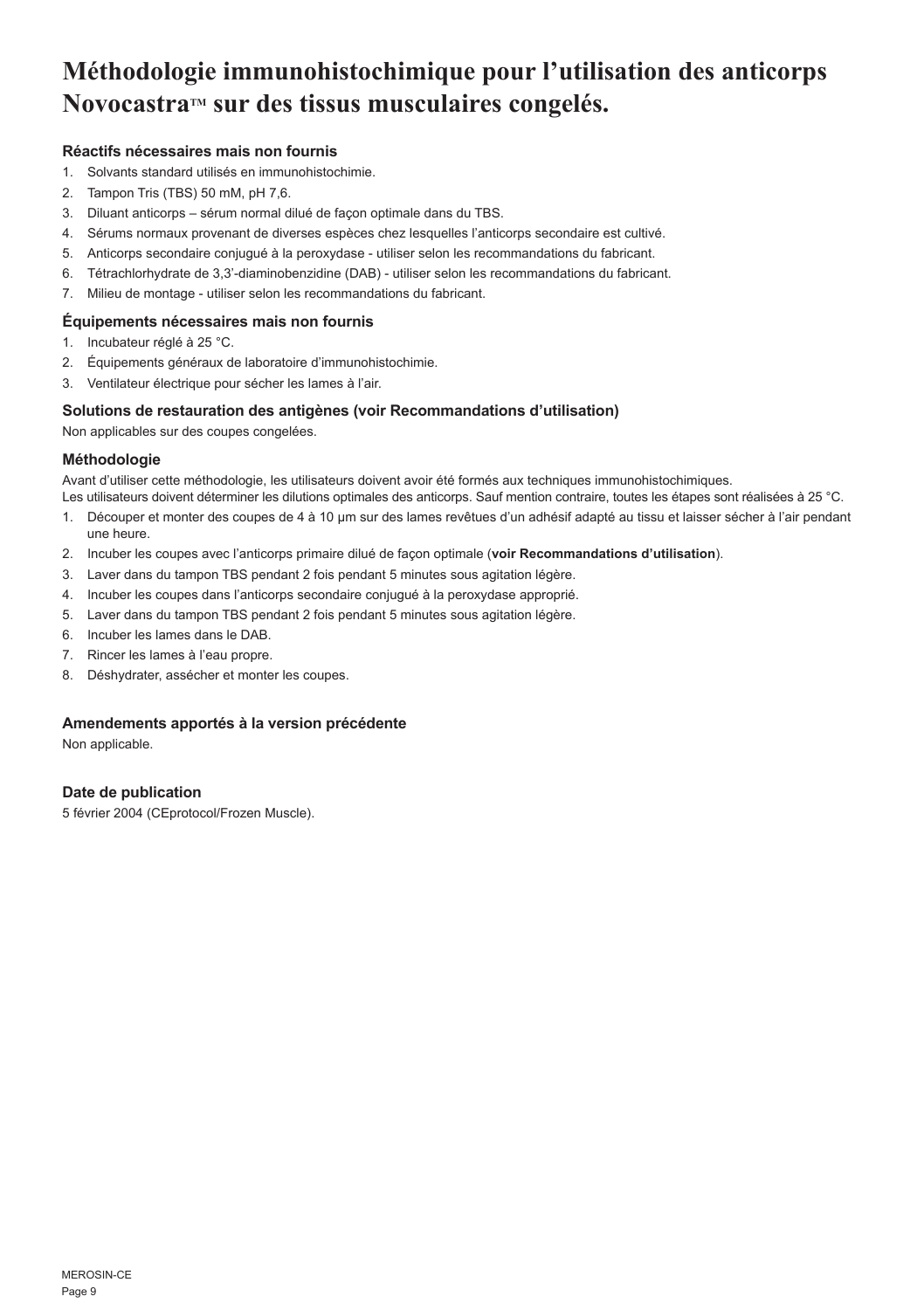# <span id="page-10-0"></span>**NovocastraTM Anticorpo Monoclonale Murino Liofilizzato Merosin Laminin Alpha 2 Chain Codice Del Prodotto: NCL-MEROSIN**

# **Uso Previsto**

#### *Per uso diagnostico in vitro*.

NCL-MEROSIN è destinato all'identificazione qualitativa in microscopia ottica della catena alfa 2 laminina della merosina mediante immunoistochimica. L'interpretazione clinica di ogni colorazione o della sua assenza va integrata da studi morfologici che utilizzino i controlli appropriati e deve essere valutata da un patologo qualificato, nel contesto della storia clinica del paziente e delle altre metodiche diagnostiche adoperate.

# **Principio Della Procedura**

Le tecniche di colorazione immunoistochimica (IHC) consentono la visualizzazione degli antigeni mediante l'applicazione sequenziale di un anticorpo specifico per l'antigene (anticorpo primario), di un anticorpo secondario che lega l'anticorpo primario e di un complesso enzimatico con un substrato cromogeno; l'applicazione dei tre reagenti è intervallata da fasi di lavaggio. L'attivazione enzimatica del cromogeno produce una reazione visibile in corrispondenza del sito antigenico. Il campione biologico può, quindi, essere controcolorato e montato. I risultati vengono interpretati mediante un microscopio ottico e sono utili nella diagnosi differenziale di processi fisiopatologici, che possono essere più o meno associati ad un particolare antigene.

#### **Clone**

Mer3/22B2

### **Immunogeno**

Proteina purificata di placenta.

#### **Specificità**

Reagisce intensamente con la catena alfa 2 laminina della merosina del muscolo scheletrico di uomo e di coniglio. Non si osserva alcuna reazione nelle sezioni muscolari di topo, ratto, cane, pollo, criceto e maiale.

#### **Composizione Del Reagente**

NCL-MEROSIN è un supernatante liofilizzato di coltura tissutale, contenente di sodio azide come conservante. L'utente deve ricostituire il contenuto del flacone con il volume appropriato di acqua distillata sterile, come indicato sull'etichetta del flacone stesso.

**Classe Ig**

### IgG1, kappa

# **Concentrazione Proteica Totale Total Protein**

Consultare l'etichetta del flacone per la concentrazione proteica totale specifica del lotto.

#### **Concentrazione Anticorpale**

Superiore o uguale a 17 mg/l, come determinato mediante test ELISA. Consultare l'etichetta del flacone per la concentrazione di Ig specifica del lotto.

# **Raccomandazioni Per L'uso**

Immunoistochimica (vedere **Metodologia**) sulle sezioni congelate. Diluizione raccomandata: 1:50–1:100 per 60 minuti a 25 °C. Queste raccomandazioni costituiscono delle semplici linee guida; spetta al singolo utente stabilire la diluizione di lavoro ottimale.

# **Conservazione E Stabilità**

Conservare l'anticorpo, nella confezione ancora integra, a 2–8 °C. In queste condizioni, il prodotto non subisce perdite significative di prestazione fino alla data di scadenza, indicata sull'etichetta del flacone. Non usare dopo la data di scadenza, indicata sull'etichetta del flacone. L'anticorpo ricostituito rimane stabile per almeno due mesi, se conservato a 2–8 °C. Per la conservazione a lungo termine, si raccomanda di congelare aliquote dell'anticorpo a -20 °C (non si raccomanda l'uso di congelatori frost-free, cioè senza brina). Evitare di congelare e scongelare ripetutamente. Preparare le diluizioni di lavoro il giorno stesso dell'utilizzazione. Immediatamente dopo l'uso, raffreddare di nuovo a 2–8 °C. Condizioni di conservazione diverse da quelle sopra specificate vanno verificate dall'utente.

# **Preparazione Del Campione Biologico**

Congelare i blocchetti di tessuto campione in isopentano raffreddato dall'azoto liquido (vedere "Avvertenze e precauzioni"). I campioni biologici non richiedono l'ulteriore fissazione, ma vanno inclusi in OCT™ compound (Sakura, codice del prodotto Tissue-Tek 4583).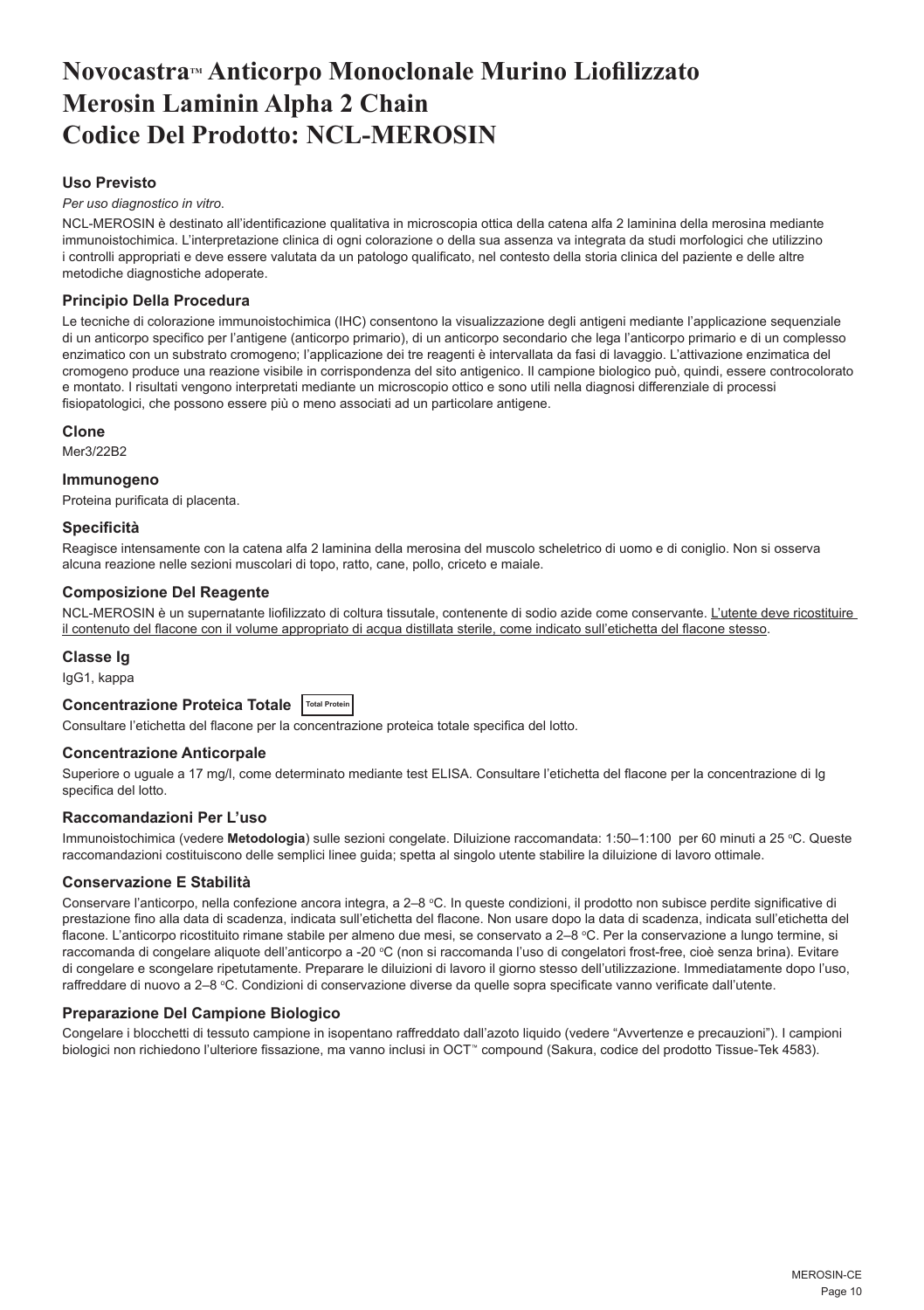### **Avvertenze E Precauzioni**

#### **Novocastra Lyophilised Antibodies**

Contiene una miscela di: Azoturo Di Sodio (<10%), Benzylpenicillin Sodium (<10%), Streptomycin Sulphate (<10%). Avvertenze: Pericolo.

H302: Nocivo se ingerito. H317: Può provocare una H334: Può provocare inalato. H411: Tossico per gli organismi acquatici con effetti di lunga durata. EUH032: A contatto con acidi libera gas molto

tossici.

P261: Evitare di respirare la polvere.

P264: Lavare accuratamente mani dopo l'uso.

reazione allergica cutanea. P270: Non mangiare, né bere, né fumare durante l'uso.

P272: Gli indumenti da lavoro contaminati non devono essere

sintomi allergici o asmatici portati fuori dal luogo di lavoro.

o difficoltà respiratorie se P273: Non disperdere nell'ambiente.

P280: Indossare guanti/indumenti protettivi/proteggere gli occhi/ il viso.

P284: [Quando la ventilazione del locale è insufficiente] indossare un apparecchio diprotezione respiratoria.

P301+312: IN CASO DI INGESTIONE: contattare un CENTRO ANTIVELENI/un medico in caso di malessere.

P302+352: IN CASO DI CONTATTO CON LA PELLE: lavare abbondantemente con acqua e sapone.

P304+340: IN CASO DI INALAZIONE: trasportare l'infortunato all'aria aperta e mantenerlo a riposo in posizione che favorisca la respirazione.

P330: Sciacquare la bocca.

P333+313: In caso di irritazione o eruzione della pelle: consultare un medico.

P342+311: In caso di sintomi respiratori: contattare un CENTRO ANTIVELENI/un medico.

P362+364: Togliere tutti gli indumenti contaminati e lavarli prima di indossarli nuovamente.

P391: Raccogliere il materiale fuoriuscito.

P501: Smaltire il prodotto/recipiente in un punto di raccolta rifiuti pericolosi o speciali.

Questo reagente è stato preparato dal supernatante di coltura cellulare. Trattandosi di un prodotto biologico, va maneggiato con cautela. Questo reagente contiene sodio azide. Una scheda di sicurezza del prodotto (MSDS) è disponibile su richiesta o dal sito www.LeicaBiosystems.com

Fare riferimento alla normativa federale, statale o locale per lo smaltimento dei componenti potenzialmente tossici.

Prima e dopo la fissazione, i campioni biologici e tutti i materiali ad essi esposti vanno trattati come potenzialmente infettanti e smaltiti con le appropriate precauzioni.<sup>1</sup> Non pipettare i reagenti con la bocca ed evitare il contatto dei reagenti e dei campioni biologici con la pelle e con le mucose. Se i reagenti o i campioni biologici vengono a contatto con zone sensibili, sciacquare abbondantemente le parti interessate. Consultare il medico.

Ridurre al minimo la contaminazione microbica dei reagenti, allo scopo di evitare un aumento di colorazione aspecifica.

Tempi o temperature d'incubazione diversi da quelli specificati possono condurre a risultati non veritieri. Tali variazioni devono essere convalidate dall'utente.

A causa della sua temperatura estremamente bassa, l'azoto liquido può provocare ustioni da freddo; si raccomanda l'uso di indumenti protettivi (es. guanti, visiera). Operare in ambiente ben ventilato.

L'isopentano è facilmente infiammabile e nocivo per ingestione e per inalazione. Inoltre, è irritante per la pelle e per gli occhi e, ad alte concentrazioni, è un narcotico.

# **Controllo Qualità**

Differenze nella processazione del tessuto e nelle tecniche in uso presso il laboratorio dell'utente possono produrre una discrepanza significativa nei risultati, rendendo necessaria la regolare esecuzione di controlli interni, in aggiunta alle procedure descritte di seguito. I controlli sui campioni biologici autoptici/bioptici/chirurgici devono essere congelati il più rapidamente possibile, allo stesso modo dei campioni biologici ottenuti dal paziente.

# **Controllo Positivo Del Tessuto**

È usato per indicare tessuti correttamente preparati e tecniche di colorazione appropriate.

Per ogni gruppo di condizioni del test e ogni volta che viene eseguita la colorazione, deve essere incluso un controllo positivo del tessuto.

Un tessuto a debole colorazione positiva è più adatto di uno a colorazione positiva intensa per un ottimale controllo qualità e per mettere in evidenza anche minimi livelli di degradazione del reagente.<sup>2</sup>

Il tessuto raccomandato per il controllo positivo è il muscolo umano striato normale.

Se il controllo positivo del tessuto non dimostra colorazione positiva, i risultati con i campioni biologici del test vanno considerati non validi.

# **Controllo Negativo Del Tessuto**

Va esaminato dopo il controllo positivo, per verificare la specificità nei confronti dell'antigene bersaglio da parte dell'anticorpo primario. Il tessuto raccomandato per il controllo negativo non è stato valutato.

In alternativa, la varietà dei tipi cellulari presenti nella maggior parte delle sezioni tissutali offre spesso siti di controllo negativo, ma questo va verificato dall'utente. La colorazione aspecifica, se presente, assume di solito aspetto diffuso. La colorazione sporadica del tessuto connettivo può anche manifestarsi in seguito ad iperfissazione di sezioni di tessuto in formalina. Per l'interpretazione dei risultati della colorazione, usare cellule intatte.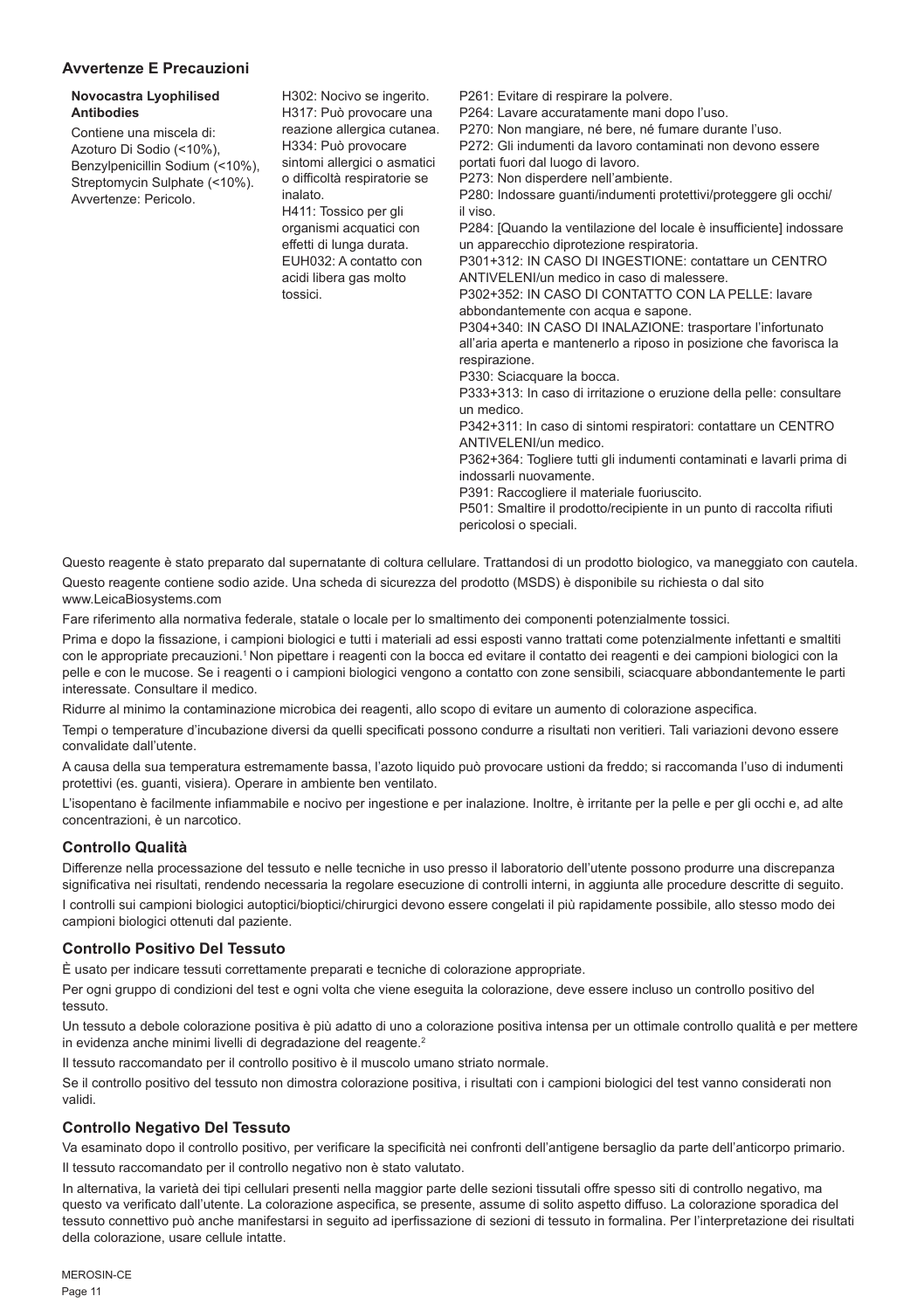Le cellule necrotiche o degenerate si colorano spesso in maniera aspecifica.<sup>3</sup> Si possono osservare risultati falsamente positivi, dovuti a legame non immunologico delle proteine o a prodotti di reazione del substrato. Tali falsi positivi possono essere anche causati da enzimi endogeni quali la pseudoperossidasi (eritrociti), la perossidasi endogena (citocromo C) o la biotina endogena

(es. fegato, mammella, cervello, rene), a seconda del tipo di immunocolorazione usato. Per differenziare l'attività enzimatica endogena o il legame enzimatico aspecifico dall'immunoreattività specifica, possono essere colorati ulteriori tessuti del paziente esclusivamente con substrato cromogeno o con complessi enzimatici (avidina-biotina, streptavidina, polimero marcato) e substrato cromogeno. Se nel controllo negativo del tessuto compare una colorazione specifica, i risultati sui campioni biologici ottenuti dal paziente devono essere considerati non validi.

# **Controllo Negativo Del Reagente**

Usare un controllo negativo aspecifico del reagente in luogo dell'anticorpo primario, con una sezione di ogni campione biologico del paziente, per valutare la colorazione aspecifica e per consentire una migliore interpretazione della colorazione specifica in corrispondenza del sito antigenico.

# **Tessuto Del Paziente**

Successivamente, esaminare i campioni biologici del paziente colorati con NCL-MEROSIN. L'intensità della colorazione positiva va analizzata nel contesto di qualsiasi colorazione aspecifica di fondo del controllo negativo del reagente. Come per tutti gli altri test immunoistochimici, un risultato negativo significa che l'antigene non è stato determinato, ma non necessariamente che fosse assente dalle cellule o dal tessuto esaminato. Se necessario, usare un pannello di anticorpi per identificare reazioni falsamente negative.

#### **Risultati Attesi**

# Tessuti normali

Il cloneMer3/22B2 reagisce intensamente con la catena alfa 2 laminina della merosina del muscolo scheletrico di uomo e di coniglio. Il clone mostra una marcatura continua della matrice extracellulare all'esterno delle membrane delle fibre muscolari normali. L'intera marcatura può mancare, nei pazienti con distrofia muscolare congenita legata al cromosoma 6.

#### Tessuti tumorali

Il clone Mer3/22B2 è stato impiegato in studi di immunoistochimica condotti su oltre 865 pazienti, per mettere in evidenza il deficit della catena alfa 2 laminina della merosina.

#### **L'uso di NCL-MEROSIN è consigliato per l'identificazione della catena alfa 2 laminina della merosina umana mediante immunoistochimica.**

#### **Limitazioni Generali**

L'immunoistochimica è un procedimento diagnostico a più passi (multistep) che richiede un'esperienza specifica nella selezione dei reagenti appropriati, nella selezione, fissazione e processazione dei tessuti, nella preparazione di vetrini IHC e nell'interpretazione dei risultati della colorazione.

La colorazione del tessuto dipende dalle modalità di manipolazione e di processazione del tessuto stesso, adottate prima della colorazione. La fissazione, il congelamento, lo scongelamento, il lavaggio, l'asciugatura, il riscaldamento o la sezione condotti in modo non corretto, o la contaminazione con altri tessuti o liquidi, possono produrre artefatti, intrappolamento (trapping) anticorpale o risultati falsi negativi. Risultati incompatibili possono essere dovuti a modifiche dei metodi di fissazione e di inclusione o ad irregolarità intrinseche al tessuto.4

Una controcolorazione eccessiva o incompleta può compromettere la corretta interpretazione dei risultati.

L'interpretazione clinica di ogni colorazione o della sua assenza va integrata da studi morfologici che utilizzino i controlli appropriati e deve essere valutata da un patologo qualificato, nel contesto della storia clinica del paziente e delle altre metodiche diagnostiche adoperate.

Gli anticorpi di Leica Biosystems Newcastle Ltd. sono destinati all'uso, quando indicato, su sezioni congelate o incluse in paraffina, con specifici requisiti di fissazione. Un'espressione antigenica inattesa può manifestarsi in particolare nelle neoplasie. L'interpretazione clinica di ogni sezione tissutale colorata deve includere l'analisi morfologica e la valutazione dei controlli appropriati.

#### **Riferimenti Bibliografici Di Base**

- 1. National Committee for Clinical Laboratory Standards (NCCLS). Protection of laboratory workers from infectious diseases transmitted by blood and tissue; proposed guideline. Villanova, P.A. 1991; 7(9). Order code M29-P.
- 2. Battifora H. Diagnostic uses of antibodies to keratins: a review and immunohistochemical comparison of seven monoclonal and three polyclonal antibodies. Progress in Surgical Pathology. 6:1–15. eds. Fenoglio-Preiser C, Wolff CM, Rilke F. Field & Wood, Inc., Philadelphia.
- 3. Nadji M, Morales AR. Immunoperoxidase, part I: the techniques and pitfalls. Laboratory Medicine. 1983; 14:767.
- 4. Omata M, Liew CT, Ashcavai M, Peters RL. Nonimmunologic binding of horseradish peroxidase to hepatitis B surface antigen: a possible source of error in immunohistochemistry. American Journal of Clinical Pathology. 1980; 73:626.
- 5. Auranen M, Rapola J, Pihko H et al. Muscle membrane-skeleton protein changes and histopathological characterization of muscleeye-brain disease. Neuromuscular Disorders. 2000; 10(1):16–23.
- 6. Bornemann A and Anderson LVB. Diagnostic protein expression in human muscle biopsies. Brain Pathology. 2000; 10:193–214.
- 7. Bushby K, Anderson LVB, Pollitt C, et al. Abnormal merosin in adults. A new form of late onset muscular dystrophy not linked to chromosome 6q2. Brain. 1998; 121:581–588.
- 8. Sewry CA, Anderson LVB, Bushby K, et al. Comparison of 3 antibodies to laminin alpha2 for the detection of partial expression in congenital muscular dystrophy. Muscle and Nerve. 1998; Suppl 7:S109.
- 9. Hack AA, Ly CT, Jiang F, et al. Gamma-sarcoglycan deficiency leads to muscle membrane defects and apoptosis independent of dystrophin. Journal of Cell Biology. 1998; 142(5):1279–1287.

# **Modifiche Alla Pubblicazione Precedente**

Uso Previsto, Avvertenze E Precauzioni, Risultati Attesi.

**Data Di Pubblicazione**

05 ottobre 2018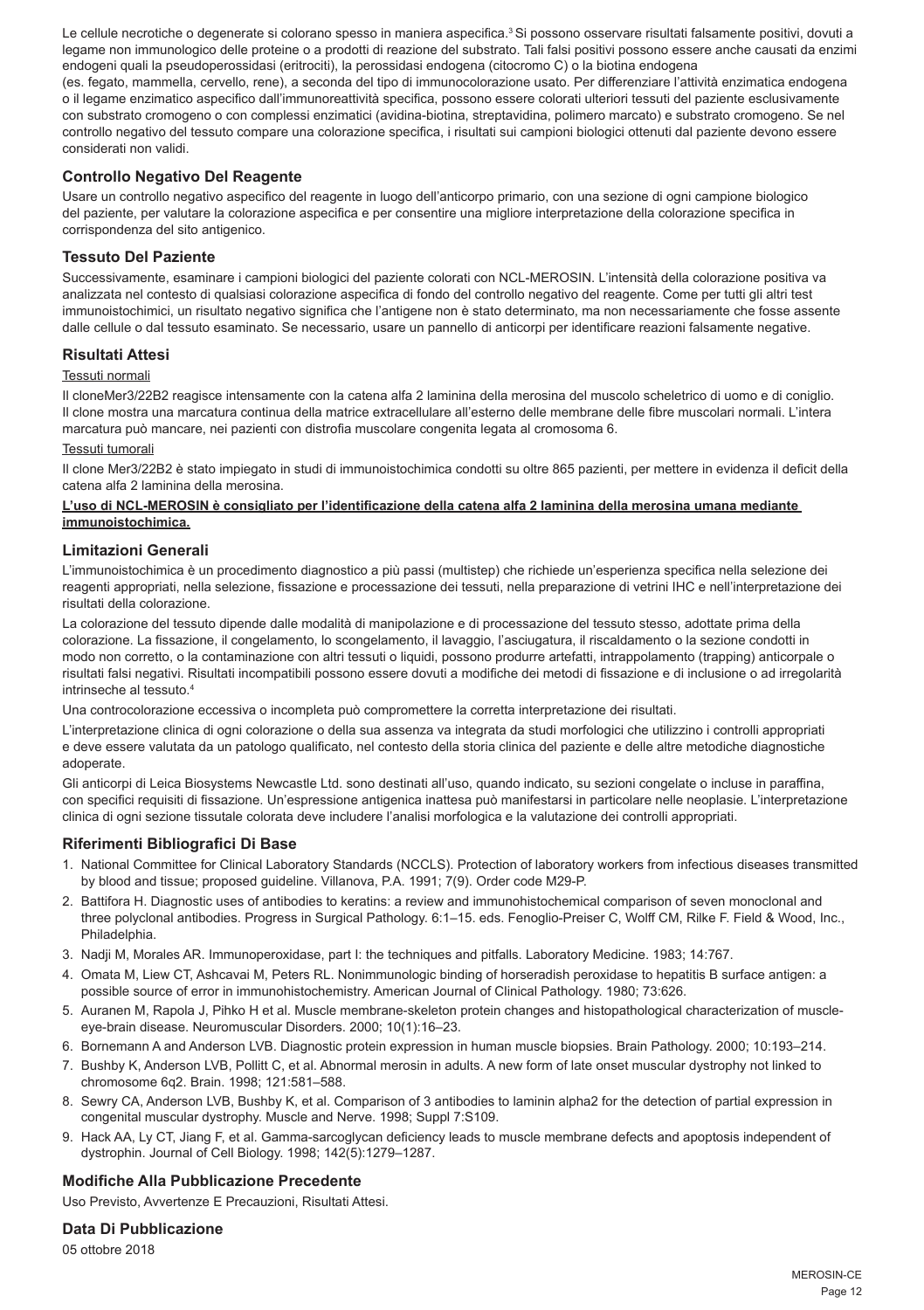# Metodologia immunoistochimica per l'uso di anticorpi Novocastra™ su **tessuto muscolare congelato.**

# **Reagenti necessari ma non forniti**

- 1. Solventi standard utilizzati in immunoistochimica.
- 2. Tampone Tris salino (TBS) 50 mM a pH 7,6.
- 3. Diluente anticorpale siero normale diluito in maniera ottimale in TBS.
- 4. Sieri normali delle specie da cui si è ottenuto l'anticorpo secondario.
- 5. Anticorpo secondario coniugato con perossidasi usare secondo le raccomandazioni del produttore.
- 6. 3,3' diaminobenzidina tetraidrocloruro (DAB) preparare ed usare secondo le raccomandazioni del produttore.
- 7. Mezzo di montaggio usare secondo le raccomandazioni del produttore.

# **Attrezzature necessarie ma non fornite**

- 1. Set incubatore a 25 °C.
- 2. Attrezzature di base del laboratorio di immunoistochimica.
- 3. Ventilatore elettrico per asciugare i vetrini.

# **Soluzioni per smascheramento antigenico (vedere Raccomandazioni per l'uso)**

Non si applica alle sezioni congelate.

# **Metodologia**

Prima di intraprendere questa metodologia, l'utente deve acquisire esperienza con le tecniche immunoistochimiche. Gli utenti devono determinare le diluizioni ottimali degli anticorpi. Se non indicato diversamente, tutte le fasi vanno condotte alla temperatura di 25 °C.

- 1. Tagliare e montare sezioni dallo spessore di 4–10 μm su vetrini ricoperti con un adatto adesivo tissutale e lasciar asciugare all'aria per circa un'ora.
- 2. Incubare le sezioni con anticorpo primario diluito in maniera ottimale (vedere Raccomandazioni per l'uso).
- 3. Lavare 2 volte in tampone TBS per 5 minuti, scotendo delicatamente.
- 4. Incubare le sezioni con un appropriato anticorpo secondario coniugato con perossidasi.
- 5. Lavare 2 volte in tampone TBS per 5 minuti, scotendo delicatamente.
- 6. Incubare i vetrini in DAB.
- 7. Sciacquare i vetrini in acqua pulita.
- 8. Disidratare, pulire e montare le sezioni.

# **Modifiche alla pubblicazione precedente**

Non applicabile.

# **Data di pubblicazione**

5 Febbraio 2004 (CEprotocol/Frozen Muscle).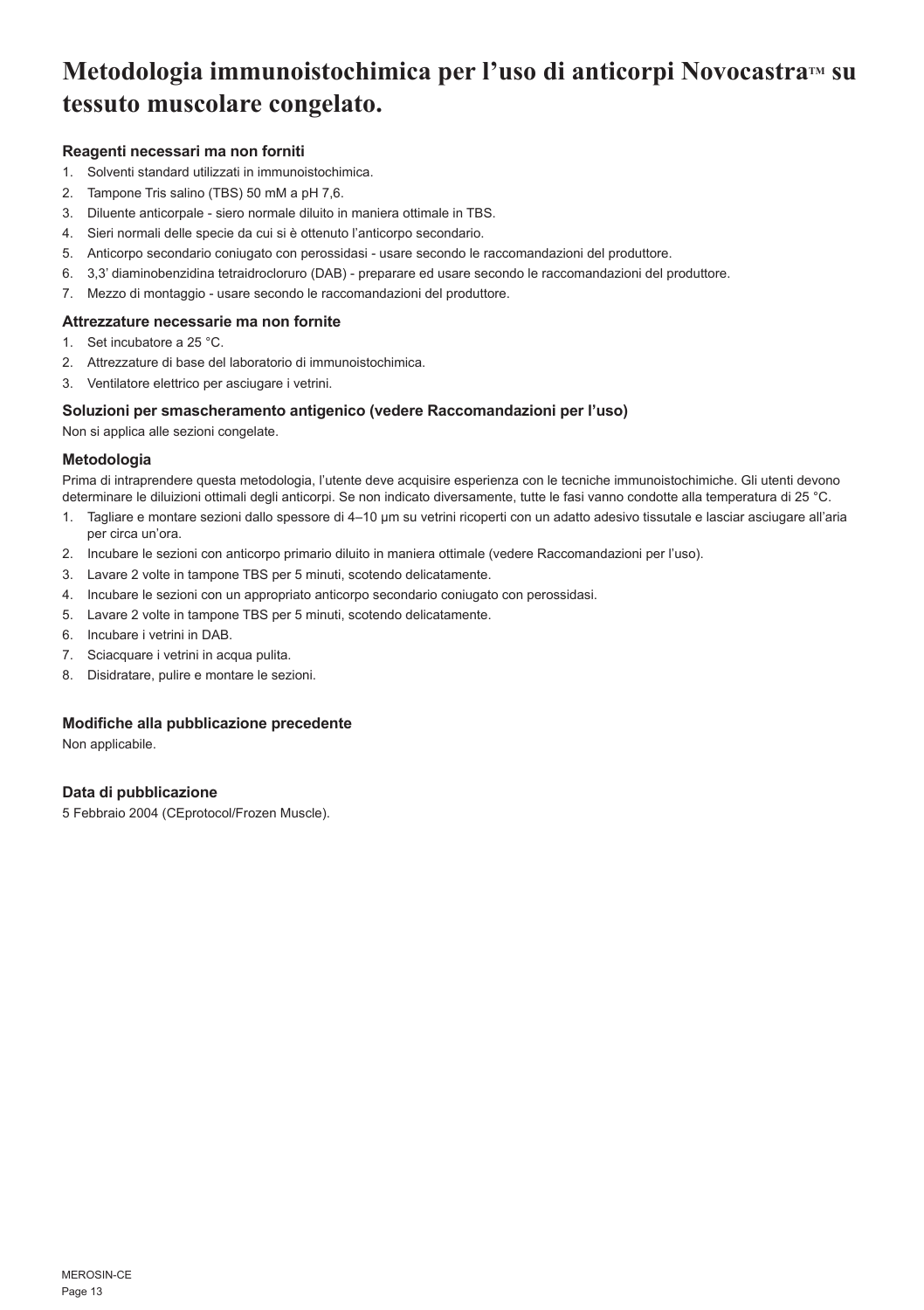# <span id="page-14-0"></span>**NovocastraTM Lyophilisierter Monoklonaler Maus-Antikörper Merosin Laminin Alpha 2 Chain Produkt-Nr.: NCL-MEROSIN**

# **Verwendungszweck**

#### *Für in-vitro-Diagnostik*.

NCL-MEROSIN ist für den qualitativen Nachweis der Laminin-Alpha-2-Kette des Merosins mittels Lichtmikroskopie und Immunhistochemie vorgesehen. Die klinische Bewertung einer vorliegenden bzw. fehlenden Färbung sollte durch morphologische Studien mit entsprechenden Kontrollen ergänzt und im Kontext der Krankengeschichte des Patienten und anderer diagnostischer Tests von einem qualifizierten Pathologen vorgenommen werden.

# **Verfahrensgrundlage**

Immunhistochemische (IHC) Färbetechniken gestatten die optische Darstellung von Antigenen mittels sequentieller Anwendung eines spezifischen Antikörpers zum Antigen (primärer Antikörper), eines sekundären Antikörpers zum primären Antikörper und eines Enzymkomplexes mit einem chromogenen Substrat, jeweils getrennt durch dazwischen liegende Waschschritte. Die enzymatische Aktivierung des Chromogens führt zu einem sichtbaren Reaktionsprodukt am Ort des Antigens. Die Probe kann dann gegengefärbt und mit einem Deckglas versehen werden. Die Ergebnisse werden mithilfe eines Lichtmikroskops interpretiert und unterstützen die Differentialdiagnose pathophysiologischer Prozesse, die mit einem bestimmten Antigen assoziiert sein könnten.

#### **Klon**

Mer3/22B2

#### **Immunogen**

Gereinigtes Protein aus der Plazenta.

# **Spezifität**

Zeigt eine starke Reaktion mit der Laminin-Alpha-2-Kette von Merosin in humanem und Kaninchenskelettmuskel. Bei Muskelgewebeschnitten von Maus, Ratte, Hund, Huhn, Hamster und Schwein wurde keine Reaktion beobachtet.

#### **Reagenzzusammensetzung**

NCL-MEROSIN ist ein Ivophilisierter Gewebekulturüberstand, der Natriumazid als Konservierungsmittel enthält. Der Benutzer muss den Inhalt des Fläschchens mit dem korrekten Volumen sterilen, destillierten Wassers entsprechend den Angaben auf dem Produktetikett rekonstituieren.

### **Ig-Klasse**

Kappa-IgG1

#### **Gesamtproteinkonzentration Total Protein**

Siehe Angaben auf dem Produktetikett bezüglich der chargenspezifischen Gesamtproteinkonzentration.

# **Antikörperkonzentration**

Größer als oder gleich 17 mg/l laut ELISA-Bestimmung. Hinsichtlich der chargenspezifischen Ig-Konzentration siehe Angaben auf dem Produktetikett.

# **Gebrauchsempfehlungen**

Immunhistochemie (siehe **Vorgehensweise**) auf gefrorenen Schnitten. Empfohlene Verdünnung: 1:50–1:100 über einen Zeitraum von 60 minuten bei 25 °C. Dies ist nur eine Empfehlung, und die Benutzer sollten ihre eigenen optimalen Arbeitsverdünnungen bestimmen.

# **Lagerung und Stabilität**

Ungeöffneten Antikörper bei 2–8 °C lagern. Unter diesen Bedingungen kommt es bis zum Ablauf des auf dem Produktetikett angegebenen Verfallsdatums zu keiner bedeutenden Verschlechterung der Produktleistung. Nach Ablauf des Verfallsdatums (auf dem Behälteretikett) darf das Produkt nicht mehr verwendet werden. Der rekonstituierte Antikörper bleibt bei einer Lagertemperatur von 2–8 ℃ mindestens zwei Monate lang stabil. Für eine langfristige Lagerung wird empfohlen, Aliquoten des rekonstituierten Antikörpers bei -20 °C einzufrieren (frostfreie Gefrierschränke werden nicht empfohlen). Wiederholtes Einfrieren und Auftauen muss vermieden werden. Die Arbeitsverdünnungen müssen am Tag ihrer Verwendung angesetzt werden. Nach Gebrauch sofort wieder bei 2–8 °C lagern. Lagerbedingungen, die von den oben genannten Bedingungen abweichen, müssen vom Benutzer verifiziert werden.

#### **Probenvorbereitung**

Die Blöcke mit den Gewebeproben müssen in Isopentan, das in flüssigem Stickstoff gekühlt wurde, eingefroren werden (siehe Warnhinweise und Sicherheitsmaßnahmen). Die Proben erfordern keine weitere Fixierung, sollten jedoch in OCT™-Compound (Sakura, Produkt-Nr. Tissue-Tek 4583) eingebettet werden.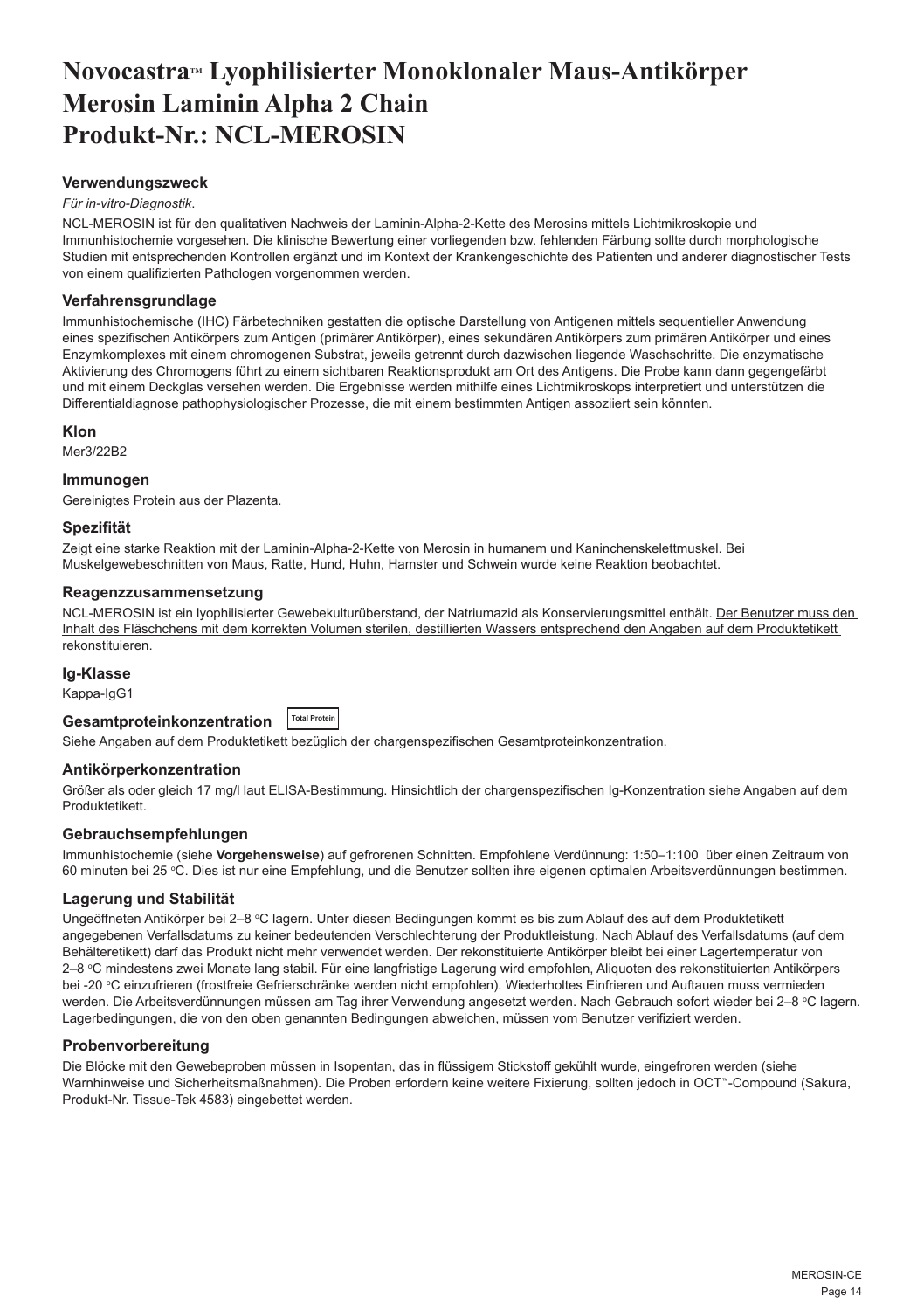### **Warnhinweise und Sicherheitsmaßnahmen**

| Novocastra Lyophilised<br><b>Antibodies</b><br>Eine Mischung aus: Natriumazid<br>(<10%), Benzylpenicillin Sodium<br>(<10%), Streptomycin Sulphate<br>$($ < 10%).<br>Signalwörter: Gefahr. | H302:<br>Gesundheitsschädlich bei<br>Verschlucken.<br>H317: Kann allergische<br>Hautreaktionen<br>verursachen.<br>H334: Kann bei Einatmen<br>Allergie, asthmaartige<br>Symptome oder<br>Atembeschwerden<br>verursachen.<br>H411: Giftig für<br>Wasserorganismen, mit<br>langfristiger Wirkung.<br>EUH032: Entwickelt bei | P261: Finatmen von Staub vermeiden<br>P264: Nach Gebrauch Hände gründlich waschen.<br>P270: Bei Gebrauch nicht essen, trinken oder rauchen.<br>P272: Kontaminierte Arbeitskleidung nicht außerhalb des<br>Arbeitsplatzes tragen.<br>P273: Freisetzung in die Umwelt vermeiden.<br>P280: Schutzhandschuhe/Schutzkleidung/Augenschutz/<br>Gesichtsschutz tragen.<br>P284: [Bei unzureichender Belüftung] Atemschutz tragen.<br>P301+312: BEI VERSCHLUCKEN: Bei Unwohlsein<br>GIFTINFORMATIONSZENTRUM/Arzt/anrufen.<br>P302+352: BEI KONTAKT MIT DER HAUT: Mit viel Wasser und<br>Seife waschen.<br>und für ungehinderte Atmung sorgen. |
|-------------------------------------------------------------------------------------------------------------------------------------------------------------------------------------------|--------------------------------------------------------------------------------------------------------------------------------------------------------------------------------------------------------------------------------------------------------------------------------------------------------------------------|--------------------------------------------------------------------------------------------------------------------------------------------------------------------------------------------------------------------------------------------------------------------------------------------------------------------------------------------------------------------------------------------------------------------------------------------------------------------------------------------------------------------------------------------------------------------------------------------------------------------------------------|
|                                                                                                                                                                                           |                                                                                                                                                                                                                                                                                                                          |                                                                                                                                                                                                                                                                                                                                                                                                                                                                                                                                                                                                                                      |
|                                                                                                                                                                                           |                                                                                                                                                                                                                                                                                                                          | P304+340: BEI EINATMEN: Die Person an die frische Luft bringen                                                                                                                                                                                                                                                                                                                                                                                                                                                                                                                                                                       |
|                                                                                                                                                                                           | Berührung mit Säure sehr                                                                                                                                                                                                                                                                                                 | P330: Mund ausspülen.                                                                                                                                                                                                                                                                                                                                                                                                                                                                                                                                                                                                                |
|                                                                                                                                                                                           | giftige Gase.                                                                                                                                                                                                                                                                                                            | P333+313: Bei Hautreizung oder-ausschlag: Ärztlichen Rat<br>einholen/ärztliche Hilfe hinzuziehen.                                                                                                                                                                                                                                                                                                                                                                                                                                                                                                                                    |
|                                                                                                                                                                                           |                                                                                                                                                                                                                                                                                                                          | P342+311: Bei Symptomen der Atemwege:                                                                                                                                                                                                                                                                                                                                                                                                                                                                                                                                                                                                |
|                                                                                                                                                                                           |                                                                                                                                                                                                                                                                                                                          | GIFTINFORMATIONSZENTRUM/Arzt anrufen.<br>P362+364: Kontaminierte Kleidung ausziehen und vor erneutem                                                                                                                                                                                                                                                                                                                                                                                                                                                                                                                                 |
|                                                                                                                                                                                           |                                                                                                                                                                                                                                                                                                                          | Tragen waschen.                                                                                                                                                                                                                                                                                                                                                                                                                                                                                                                                                                                                                      |
|                                                                                                                                                                                           |                                                                                                                                                                                                                                                                                                                          | P391: Verschüttete Mengen aufnehmen.                                                                                                                                                                                                                                                                                                                                                                                                                                                                                                                                                                                                 |
|                                                                                                                                                                                           |                                                                                                                                                                                                                                                                                                                          | P501: Inhalt/Behälter zu einer Problemabfallentsorgung zuführen.                                                                                                                                                                                                                                                                                                                                                                                                                                                                                                                                                                     |

Dieses Reagenz wurde aus Zellkulturüberstand zubereitet. Das Reagenz ist ein biologisches Produkt und sollte mit entsprechender Vorsicht gehandhabt werden.

Dieses Reagenz enthält Natriumazid. Ein Materialsicherheits-Datenblatt ist auf Anfrage von www.LeicaBiosystems.com erhältlich.

Die entsprechenden nationalen und lokalen Bestimmungen und Vorschriften zur Entsorgung potentiell giftiger Komponenten sind einzuhalten.

Vor und nach der Fixierung sind die Proben sowie alle Materialien, die mit ihnen in Kontakt gekommen sind, als potentiell infektiös zu behandeln und daher mit entsprechender Vorsicht zu entsorgen.<sup>1</sup> Reagenzien dürfen niemals mit dem Mund pipettiert werden, und jeglicher Kontakt der Reagenzien und Proben mit Haut und Schleimhäuten ist zu vermeiden. Falls Reagenzien oder Proben mit empfindlichen Bereichen in Kontakt gekommen sind, müssen diese mit reichlich Wasser gespült werden. Ärztlichen Rat einholen.

Die mikrobielle Verunreinigung von Reagenzien ist zu minimieren, da ansonsten eine erhöhte unspezifische Färbung auftreten kann. Falls die spezifizierten Inkubationszeiten oder –temperaturen nicht eingehalten werden, kann es zu fehlerhaften Ergebnissen kommen. Jegliche Abweichungen von den angegebenen Werten müssen vom Benutzer verifiziert werden.

Flüssiger Stickstoff verursacht aufgrund seiner extrem niedrigen Temperatur Verbrennungen. Daher müssen bei seiner Anwendung Schutzkleidung sowie Handschuhe und Schutzbrille getragen werden. Nur in einem gut belüfteten Bereich anwenden.

Isopentan ist sehr leicht entzündlich und bei Verschlucken und Einatmen gesundheitsschädlich. Es reizt außerdem Haut und Augen und wirkt bei hoher Konzentration wie ein Narkotikum.

# **Qualitätskontrolle**

Unterschiede bei der Gewebebearbeitung und den technischen Verfahren im Labor des Benutzers können zu signifikanten Schwankungen bei den Ergebnissen führen. Daher ist es wichtig, zusätzlich zu den folgenden Verfahren regelmäßige laborinterne Kontrollen durchzuführen.

Die Kontrollen sollten mit frischen Autopsie-/Biopsie-/chirurgischen Proben vorgenommen werden, die so bald wie möglich und auf dieselbe Weise wie die Patientenprobe(n) eingefroren werden sollten.

# **Positive Gewebekontrolle**

Zeigt korrekt vorbereitete Gewebe und korrekte Färbetechniken an.

In jedem Färbelauf sollte für jeden Satz Testbedingungen eine positive Gewebekontrolle durchgeführt werden.

Gewebe mit schwach positiver Färbung ist für die optimale Qualitätskontrolle und den Nachweis kleiner Minderungen in der Reagenzleistung besser geeignet als ein Gewebe mit stark positiver Färbung.<sup>2</sup>

Für die positive Gewebekontrolle wird normales, humanes gestreiftes Muskelgewebe empfohlen.

Falls das positive Kontrollgewebe keine positive Färbung nachweisen kann, sollten die mit den Testproben erzielten Ergebnisse als ungültig betrachtet werden.

# **Negative Gewebekontrolle**

Die negative Gewebekontrolle sollte nach der positiven Gewebekontrolle erfolgen, um die Spezifität der Zielantigenmarkierung durch den primären Antikörper zu verifizieren.

Für die negative Gewebekontrolle wurde kein Gewebetyp untersucht.

Alternativ bietet die Vielfalt unterschiedlicher Zelltypen, die in den meisten Gewebeschnitten vorliegen, häufig Stellen für eine negative Kontrolle. Jedoch sollte dies vom Benutzer verifiziert werden.Liegt eine unspezifische Färbung vor, hat diese gewöhnlich ein diffuses Erscheinungsbild. Eine sporadische Färbung des Bindegewebes kann ebenfalls in Schnitten von übermäßig formalinfixierten Geweben beobachtet werden.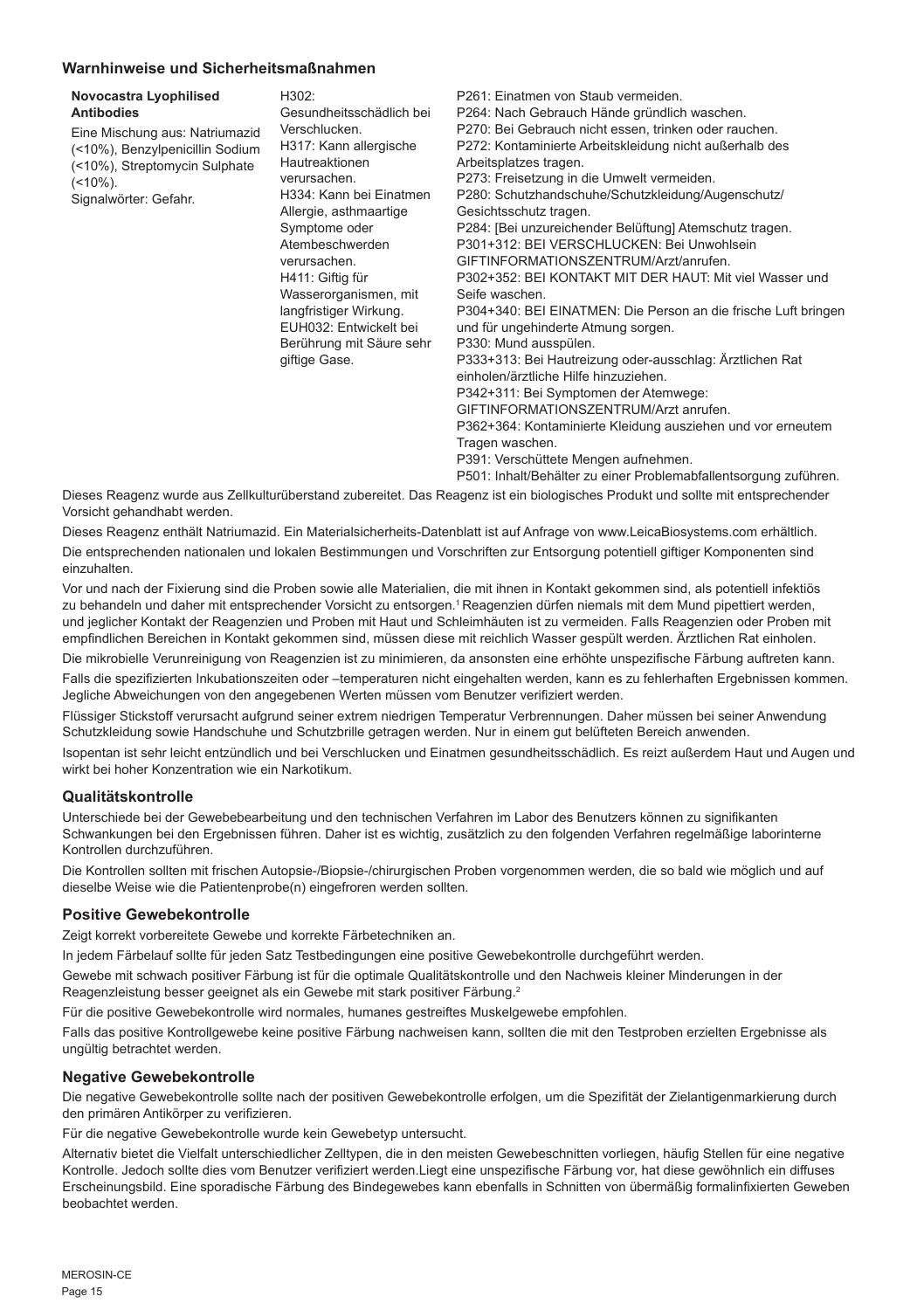Zur Bewertung der Färbeergebnisse intakte Zellen verwenden. Nekrotische oder degenerierte Zellen werden oft unspezifisch gefärbt.<sup>3</sup> Falsch-positive Ergebnisse können aufgrund einer nichtimmunologischen Bindung von Proteinen oder Substratreaktionsprodukten beobachtet werden. In Abhängigkeit von der Art der verwendeten Immunfärbung können solche Ergebnisse auch durch endogene Enzyme wie Pseudoperoxidase (Erythrozyten), endogene Peroxidase (Zytochrom C) oder endogenes Biotin (beispielsweise Leber, Mamma, Gehirn, Niere) hervorgerufen werden. Um eine endogene Enzymaktivität bzw. eine unspezifische Enzymbindung von einer spezifischen Immunreaktivität zu unterscheiden, können zusätzliche Patientengewebe ausschließlich mit Substratchromogen bzw. mit Enzymkomplexen (Avidin-Biotin, Streptavidin, markiertes Polymer) plus Substratchromogen gefärbt werden. Falls im negativen Kontrollgewebe eine spezifische Färbung auftritt, sollten die Ergebnisse mit den Patientenproben als ungültig betrachtet werden.

# **Negative Reagenzkontrolle**

Zur Beurteilung einer unspezifischen Färbung und zur besseren Bewertung einer spezifischen Färbung an der Antigenstelle ist mit einem Schnitt jedes Patientenpräparates anstelle des primären Antikörpers eine unspezifische negative Reagenzkontrolle zu verwenden.

# **Patientengewebe**

Die mit NCL-MEROSIN gefärbten Patientenproben müssen zuletzt untersucht werden. Eine positive Färbeintensität ist im Kontext einer unspezifischen Hintergrundfärbung der negativen Reagenzkontrolle zu bewerten. Wie bei jedem immunhistochemischen Test bedeutet ein negatives Ergebnis, dass das Antigen nicht nachgewiesen wurde. Ein negatives Ergebnis bedeutet jedoch nicht notwendigerweise, dass das Antigen in den getesteten Zellen / im getesteten Gewebe nicht vorlag. Bei Bedarf sollte zur Identifizierung falsch-negativer Reaktionen eine Gruppe von Antikörpern verwendet werden.

# **Erwartete Ergebnisse**

#### Normale Gewebe

Klon Mer3/22B2 zeigt eine starke Reaktion mit der Laminin-Alpha-2-Kette von Merosin in humanem und Kaninchenskelettmuskel. Er weist eine kontinuierliche Markierung der extrazellulären Matrix außerhalb normaler Muskelfasermembranen auf. Bei Patienten mit einer kongenitalen Muskeldystrophie, die mit Chromosom 6 in Verbindung steht, könnte es sein, dass jegliche Markierung verloren geht.

# **Tumorgewebe**

Klon Mer3/22B2 wurde bei immunhistochemischen Studien mit mehr als 865 Patienten zum Nachweis eines Mangels der Laminin-Alpha-2-Kette von Merosin verwendet.

### **NCL-MEROSIN wird für den Nachweis der humanen Laminin-Alpha-2-Kette des Merosins mittels Immunhistochemie empfohlen.**

# **Allgemeine Beschränkungen**

Die Immunhistochemie ist ein mehrstufiger diagnostischer Prozess, der eine spezialisierte Ausbildung auf den folgenden Gebieten erfordert: Auswahl der entsprechenden Reagenzien; Gewebeauswahl, -fixierung und -verarbeitung; Vorbereitung des IHC-Objektträgers sowie Bewertung der Färbeergebnisse.

Die Gewebefärbung hängt von der Handhabung und Verarbeitung des Gewebes vor dem Färben ab. Unsachgemäßes Fixieren, Einfrieren, Auftauen, Waschen, Trocknen, Erwärmen, Schneiden oder eine Kontamination mit anderen Geweben oder Flüssigkeiten kann zu Artefakten, Antikörper-Trapping oder falsch-negativen Ergebnissen führen. Abweichende Ergebnisse können aufgrund von Unterschieden bei der Fixierung und Einbettung oder intrinsischen Unregelmäßigkeiten im Gewebe selbst entstehen.4

Eine exzessive oder unvollständige Gegenfärbung kann die korrekte Bewertung von Ergebnissen gefährden.

Die klinische Bewertung einer vorliegenden bzw. fehlenden Färbung sollte durch morphologische Studien mit entsprechenden Kontrollen ergänzt und im Kontext der Krankengeschichte des Patienten und anderer diagnostischer Tests von einem qualifizierten Pathologen vorgenommen werden.

Antikörper von Leica Biosystems Newcastle Ltd sind wo angezeigt für die Verwendung entweder auf gefrorenen oder in Paraffin eingebetteten Schnitten mit spezifischen Fixierungsanforderungen bestimmt. Es kann insbesondere bei Neoplasmen zu einer unerwarteten Antigenexpression kommen. Die klinische Bewertung eines gefärbten Gewebeschnitts muss eine morphologische Analyse und die Auswertung der entsprechenden Kontrollen einschließen.

#### **Literatur - Allgemein**

- 1. National Committee for Clinical Laboratory Standards (NCCLS). Protection of laboratory workers from infectious diseases transmitted by blood and tissue; proposed guideline. Villanova, P.A. 1991;7(9). Order code M29-P.
- 2. Battifora H. Diagnostic uses of antibodies to keratins: a review and immunohistochemical comparison of seven monoclonal and three polyclonal antibodies. Progress in Surgical Pathology. 6:1–15. eds. Fenoglio-Preiser C, Wolff CM, Rilke F. Field & Wood, Inc., Philadelphia.
- 3. Nadji M, Morales AR. Immunoperoxidase, part I: the techniques and pitfalls. Laboratory Medicine. 1983; 14:767.
- 4. Omata M, Liew CT, Ashcavai M, Peters RL. Nonimmunologic binding of horseradish peroxidase to hepatitis B surface antigen: a possible source of error in immunohistochemistry. American Journal of Clinical Pathology. 1980; 73:626.
- 5. Auranen M, Rapola J, Pihko H et al. Muscle membrane-skeleton protein changes and histopathological characterization of muscleeye-brain disease. Neuromuscular Disorders. 2000; 10(1):16–23.
- 6. Bornemann A and Anderson LVB. Diagnostic protein expression in human muscle biopsies. Brain Pathology. 2000; 10:193–214.
- 7. Bushby K, Anderson LVB, Pollitt C, et al. Abnormal merosin in adults. A new form of late onset muscular dystrophy not linked to chromosome 6q2. Brain. 1998; 121:581–588.
- 8. Sewry CA, Anderson LVB, Bushby K, et al. Comparison of 3 antibodies to laminin alpha2 for the detection of partial expression in congenital muscular dystrophy. Muscle and Nerve. 1998; Suppl 7:S109.
- 9. Hack AA, Ly CT, Jiang F, et al. Gamma-sarcoglycan deficiency leads to muscle membrane defects and apoptosis independent of dystrophin. Journal of Cell Biology. 1998; 142(5):1279–1287.

# **Änderungen zur vorhergehenden Ausgabe**

Verwendungszweck, Warnhinweise und Sicherheitsmaßnahmen, Erwartete Ergebnisse.

# **Ausgabedatum**

05 Oktober 2018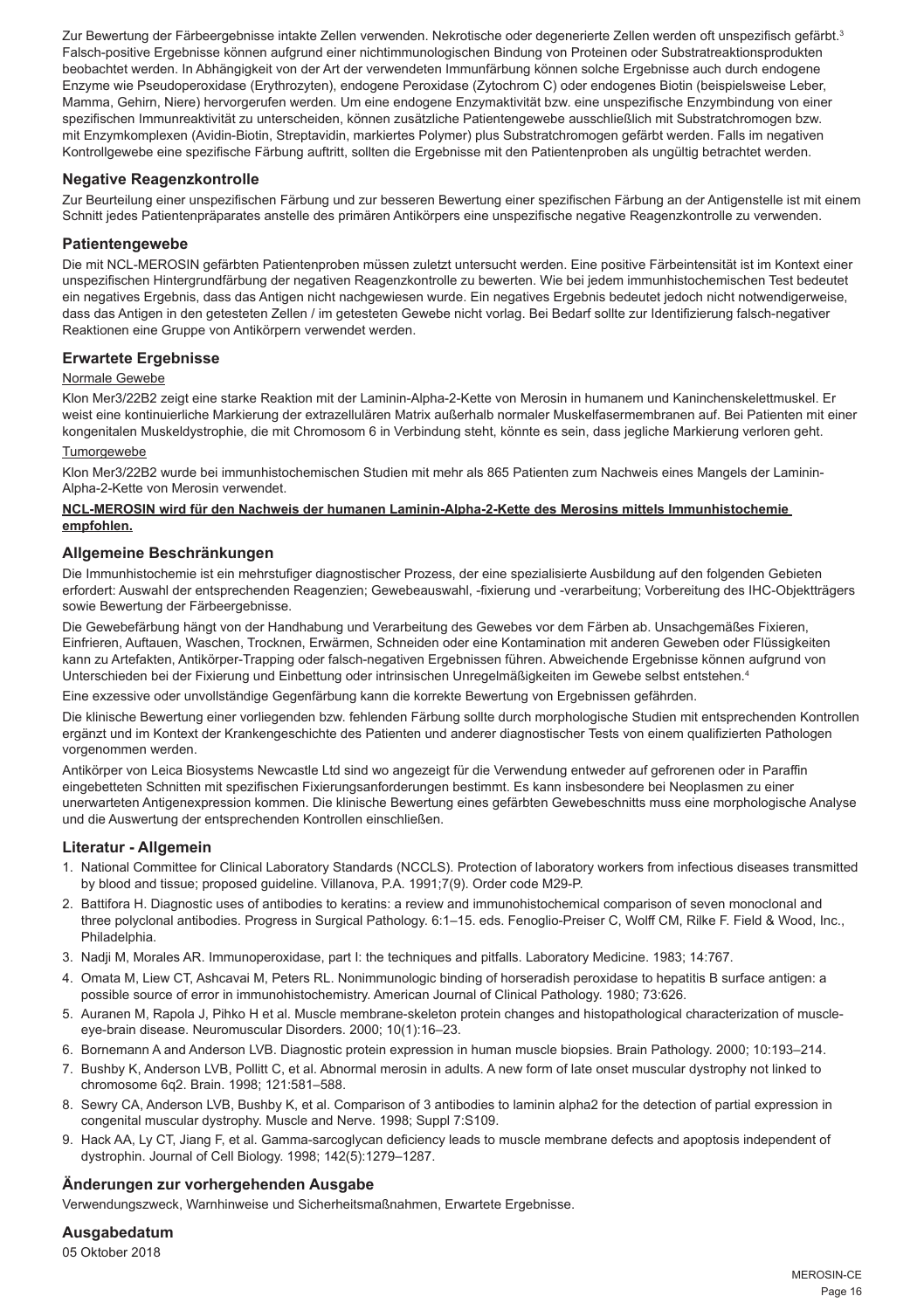# **Immunhistochemisches Vorgehen beim Einsatz von Novocastra™-Antikörpern für gefrorenes Muskelgewebe.**

# **Zusätzlich benötigte, aber nicht mitgelieferte Reagenzien**

- 1. In der Immunhistochemie übliche Standardlösungsmittel.
- 2. 50 mmol/l Tris-gepufferte physiologische Kochsalzlösung (Tris-Buffered Saline, TBS) pH-Wert 7,6.
- 3. Antikörper-Verdünnungsmittel optimal in TBS verdünntes Normalserum.
- 4. Normalseren der Spezies, in denen der sekundäre Antikörper gezüchtet wird.
- 5. Sekundärer, peroxidase-konjugierter Antikörper gemäß den Empfehlungen des Herstellers zu verwenden.
- 6. 3,3'-Diaminobenzidintetrahydrochlorid (DAB) gemäß den Empfehlungen des Herstellers anzusetzen und zu verwenden.
- 7. Eindeckmedium gemäß den Empfehlungen des Herstellers zu verwenden.

# **Zusätzlich benötigte, aber nicht mitgelieferte Ausrüstung**

- 1. Inkubator, auf 25 °C eingestellt.
- 2. Übliche immunhistochemische Laborausstattung.
- 3 Elektroventilator zum Lufttrocknen von Objektträgern.

# **Antigen-Retrieval-Lösungen (siehe Gebrauchsempfehlungen)**

Nicht für gefrorene Schnitte zutreffend.

# **Vorgehensweise**

Vor Anwendung dieser Methodik müssen die Benutzer in immunhistochemischen Techniken unterrichtet werden.

Die Benutzer müssen die optimale Verdünnung für die Antikörper bestimmen. Sofern nicht anderweitig vorgegeben, werden alle Schritte bei Raumtemperatur (25 ℃) durchgeführt.

- 1. Schnitte von 4–10 μm schneiden und auf Objektträgern aufbringen, die mit einem geeigneten Gewebehaftmaterial beschichtet sind, und mindestens eine Stunde lang an der Luft trocknen lassen.
- 2. Die Schnitte mit optimal verdünntem primären Antikörper inkubieren (siehe Gebrauchsempfehlungen)
- 3. Die Schnitte in TBS-Puffer 2 x 5 Minuten lang mit sanfter Kippbewegung spülen.
- 4. Die Schnitte mit einem entsprechenden peroxidase-konjugierten, sekundären Antikörper inkubieren.
- 5. Die Schnitte in TBS-Puffer 2 x 5 Minuten lang mit sanfter Kippbewegung spülen.
- 6. Die Objektträger in DAB inkubieren.
- 7. Die Objektträger mit sauberem Wasser abspülen.
- 8. Die Schnitte dehydrieren, säubern und aufbringen.

# **Änderungen zur vorhergehenden Ausgabe**

Keine.

# **Ausgabedatum**

5. Februar 2004 (CEprotocol/Frozen Muscle).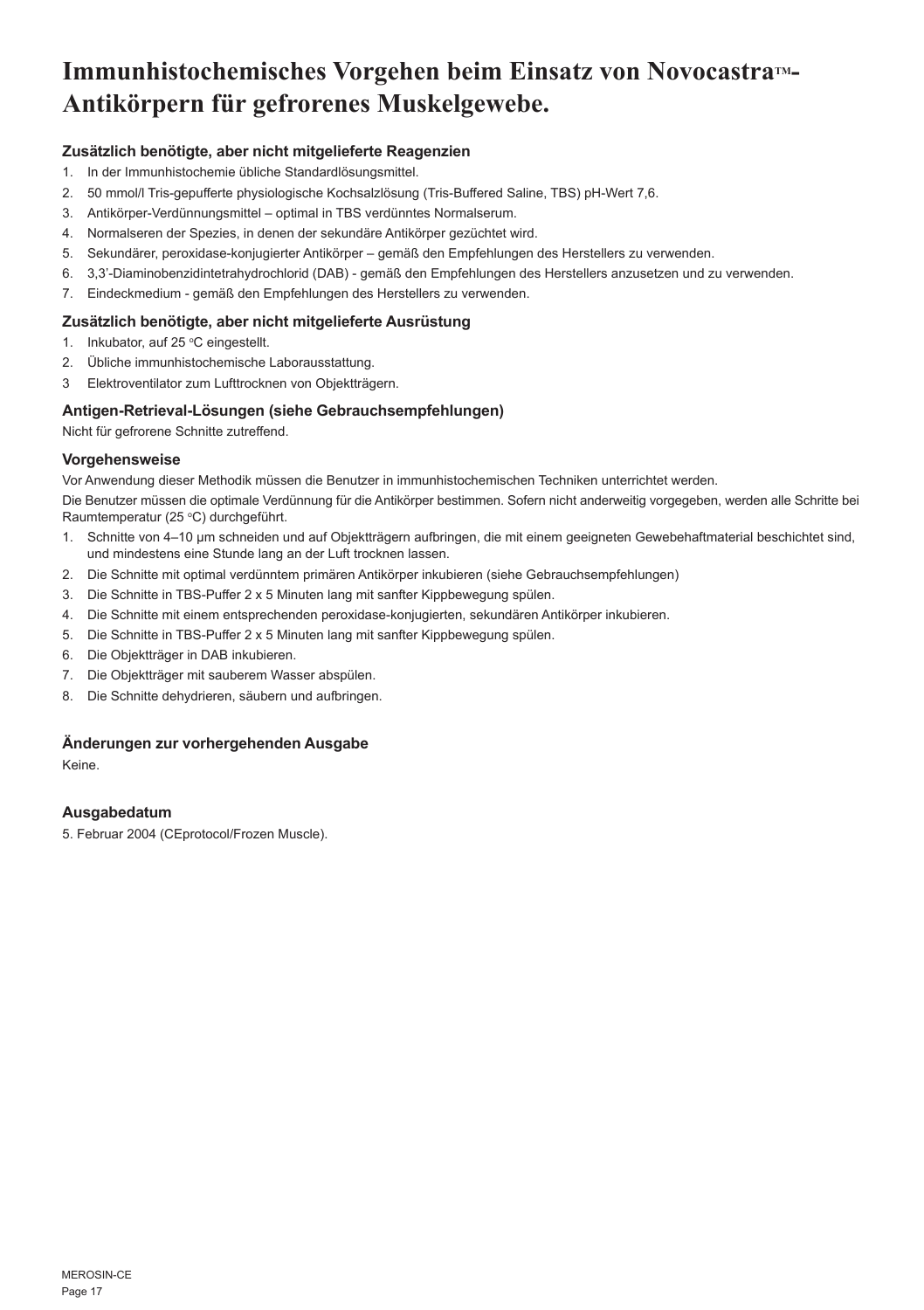# <span id="page-18-0"></span>**NovocastraTM Anticuerpos Monoclonal Liofilizado de Ratón Merosin Laminin Alpha 2 Chain Código De Producto: NCL-MEROSIN**

# **Indicaciones De Uso**

#### *Para uso diagnóstico in vitro*.

NCL-MEROSIN está indicado para la identificación cualitativa por microscopía óptica de la cadena alfa 2 de la merosina laminina mediante inmunohistoquímica. La interpretación clínica de cualquier tinción o de su ausencia debe complementarse con estudios morfológicos, con el uso de los controles adecuados, y un anatomopatólogo cualificado debe evaluarla en el contexto del historial clínico del paciente y de otras pruebas diagnósticas.

# **Principio Del Procedimiento**

Las técnicas de tinción inmunohistocitoquímica (IHQ) permiten la visualización de antígenos mediante la aplicación secuencial de un anticuerpo específico dirigido contra el antígeno (anticuerpo primario), un anticuerpo secundario dirigido contra el anticuerpo primario y un complejo enzimático con un sustrato cromogénico, con pasos de lavado intercalados. La activación enzimática del cromógeno produce una reacción visible en el lugar en que se encuentra el antígeno. Luego se puede contrateñir la muestra y cubrirla con un cubreobjeto. Los resultados se interpretan utilizando un microscopio óptico y son de ayuda en el diagnóstico diferencial de los procesos fisiopatológicos, que pueden estar o no vinculados a un determinado antígeno.

#### **Clon**

Mer3/22B2

### **Inmunógeno**

Proteína purificada de placenta.

# **Especificidad**

Reacciona intensamente con la cadena alfa 2 (merosina) de la laminina en músculo esquelético humano y de conejo. No se observa reacción alguna en secciones de músculo de ratón, rata, perro, pollo, hámster o cerdo.

# **Composición Del Reactivo**

NCL-MEROSIN es un sobrenadante de cultivo tisular liofilizado que contiene azida sódica como conservante. El usuario debe reconstituir el contenido del vial con el volumen correcto de agua destilada estéril que se indica en la etiqueta del vial.

#### **Clase de Ig**

IgG1, kappa

**Concentración Total De Proteína Total Protein**

Consulte la etiqueta del vial para ver la concentración total de proteína específica del lote.

# **Concentración De Anticuerpo**

Igual o superior a 17 mg/L según se ha determinado mediante ELISA. Consulte en la etiqueta del vial la concentración de Ig específica del lote.

# **Recomendaciones De Uso**

Inmunohistocitoquímica (ver **Metodología**) con secciones congeladas. Dilución sugerida: 1:50–1:100 durante 60 minutos a 25 °C. Ésta es tan solo una pauta y cada usuario debe determinar sus propias diluciones de trabajo óptimas.

# **Almacenamiento Y Estabilidad**

Almacene el anticuerpo sin abrir a una temperatura de 2–8 °C. Bajo estas condiciones, no hay pérdida significativa de la eficacia del producto hasta la fecha de caducidad indicada en la etiqueta del vial. No lo utilice después de la fecha de caducidad indicada en la etiqueta del vial. El anticuerpo reconstituido es estable durante al menos dos meses si se almacena a una temperatura de 2–8 °C. Para el almacenamiento de larga duración, se recomienda almacenar alícuotas del anticuerpo reconstituido congeladas a -20 °C (no se recomiendan los congeladores libres de escarcha ("frost free")). Debe evitar congelar y descongelar repetidamente el producto. Prepare las diluciones de trabajo el día en que las vaya a utilizar. Devuélvalo a 2–8 °C inmediatamente después de su uso. Cualesquiera condiciones de almacenamiento que no sean las arriba especificadas deben ser verificadas por el usuario.

# **Preparación De Las Muestras**

Congele los bloques de tejido en isopentano enfriado en nitrógeno líquido (consulte Advertencias y precauciones). Las muestras no requieren mayor fijación, pero deben incluirse en el compuesto OCT™ (Sakura, Nº de producto Tissue-Tek 4583).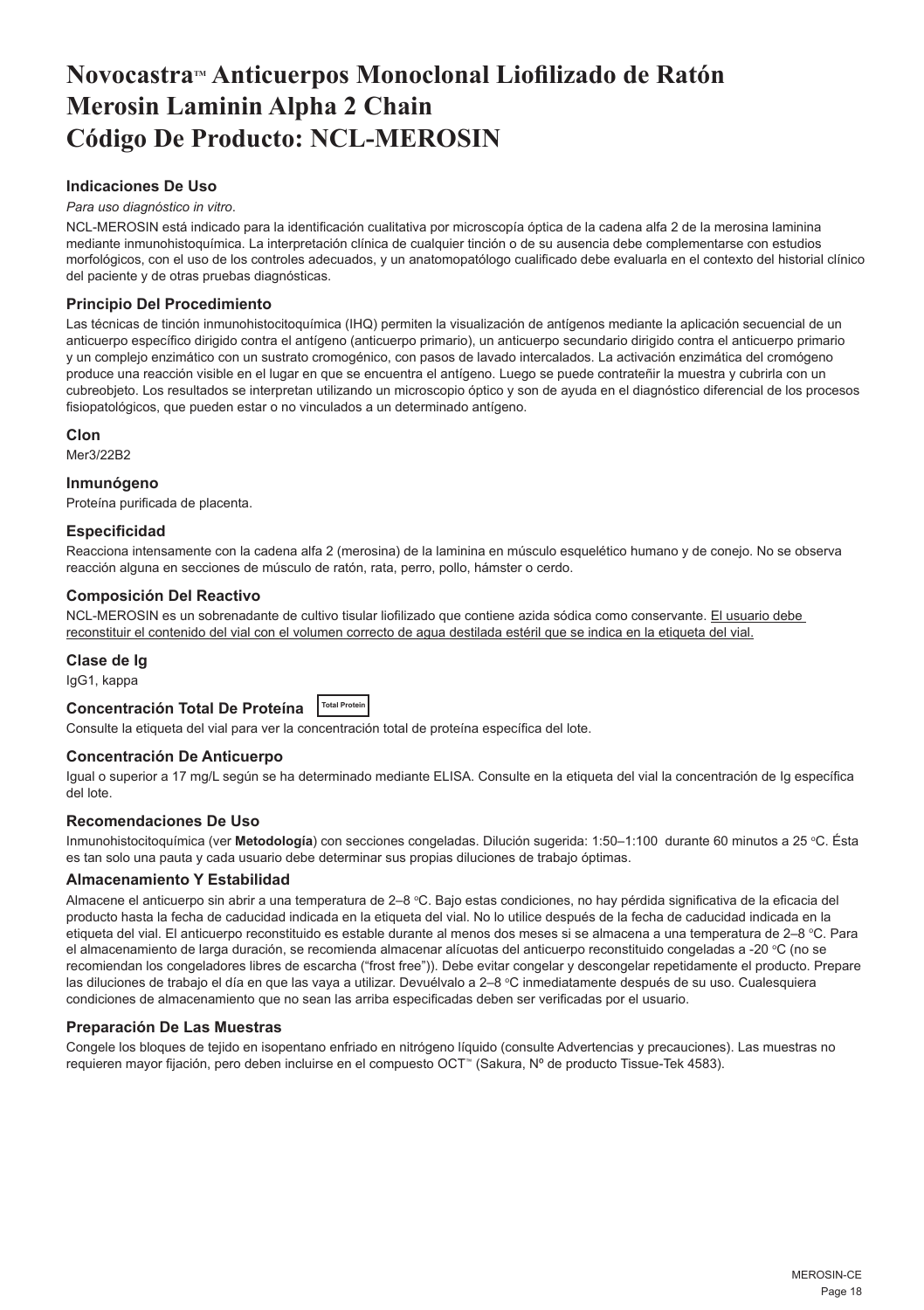# **Advertencias Y Precauciones**

#### **Novocastra Lyophilised Antibodies**

Contiene una mezcla de: Aziduro De Sodio (<10%), Benzylpenicillin Sodium (<10%), Streptomycin Sulphate (<10%). Palabras de advertencia: Peligro

H302: Nocivo en caso de ingestión. H317: Puede provocar una reacción alérgica en la piel. H334: Puede provocar síntomas de alergia o asma o dificultades respiratorias en caso de inhalación. H411: Tóxico para los organismos acuáticos, con efectos nocivos duraderos. EUH032: En contacto con ácidos libera gases muy tóxicos.

P261: Evitar respirar el polvo. P264: Lavarse manos concienzudamente tras la manipulación. P270: No comer, beber ni fumar durante su utilización. P272: Las prendas de trabajo contaminadas no podrán sacarse del lugar de trabajo. P273: Evitar su liberación al medio ambiente. P280: Llevar guantes/prendas/gafas/máscara de protección. P284: [En caso de ventilación insuficiente,] llevar equipo de protección respiratoria. P301+312: EN CASO DE INGESTIÓN: Llamar a un CENTRO DE TOXICOLOGlA/médico/si la persona se encuentra mal. P302+352: EN CASO DE CONTACTO CON LA PIEL: Lavar con agua y jabón abundantes. P304+340: EN CASO DE INHALACIÓN: Transportar a la persona al aire libre y mantenerla en una posición que le facilite la respiración. P330: Enjuagarse la boca. P333+313: En caso de irritación o erupción cutánea: Consultar a un médico. P342+311: En caso de síntomas respiratorios: Llamar a un CENTRO DE TOXICOLOGlA/médico. P362+364: Quitar las prendas contaminadas y lavarlas antes de

volver a usarlas.

P391: Recoger el vertido.

P501: Eliminar el contenido/el recipiente en un punto de recogida pública de residuos especiales o peligrosos.

Este reactivo se ha preparado a partir del sobrenadante de un cultivo celular. Como se trata de un producto de origen biológico, debe manipularse con precaución.

Este reactivo contiene azida sódica. Está disponible una Hoja de información sobre la seguridad del material, previa petición, o en www.LeicaBiosystems.com

Consulte las normativas nacionales, estatales, provinciales o municipales acerca de cómo desechar cualquier componente potencialmente tóxico.

Las muestras, antes y después de ser fijadas, así como todos los materiales expuestos a ellas, deben manipularse como susceptibles de transmitir una infección, y se deben desechar tomando las precauciones adecuadas.<sup>1</sup>No pipetee nunca los reactivos con la boca, y evite el contacto de la piel y de las membranas mucosas con los reactivos y las muestras. Si los reactivos o las muestras entran en contacto con zonas delicadas, lave éstas con abundante agua. Acuda inmediatamente al médico.

Reduzca al mínimo la contaminación microbiana de los reactivos; de lo contrario, podría producirse un aumento de la tinción no específica.

Cualquier tiempo o temperatura de incubación que no sean los aquí especificados pueden conducir a resultados erróneos. Cualquier cambio de tal naturaleza debe ser validado por el usuario.

El nitrógeno líquido, a causa de su temperatura extremadamente baja, causa quemaduras, por lo que debe ponerse ropa protectora, incluidos guantes y visor, para manipularlo. Úsese en un área bien ventilada.

El isopentano es altamente inflamable, y dañino por ingestión e inhalación. Además, irrita los ojos y la piel, y es narcótico a altas concentraciones.

# **Control De Calidad**

Las diferencias en el procesamiento de los tejidos y en los procedimientos técnicos del laboratorio del usuario pueden producir una variabilidad significativa en los resultados; por ello, es necesario que éste lleve a cabo regularmente los controles de su propio laboratorio, además de los siguientes procedimientos.

Los controles deben ser muestras frescas de autopsia, biopsia o quirúrgicas, congeladas lo antes posible de manera idéntica a la utilizada para la muestra o muestras del paciente o pacientes.

# **Control Tisular Positivo**

Se utiliza para indicar la preparación correcta de los tejidos y las técnicas de tinción adecuadas.

Debe incluirse un control tisular positivo por cada conjunto de condiciones de ensayo en cada tinción o serie de tinciones realizada.

Un tejido con una tinción positiva débil es más adecuado que un tejido con una tinción positiva intensa para lograr un control de calidad óptimo y para detectar niveles bajos de degradación del reactivo.<sup>2</sup>

El tejido de control positivo recomendado es músculo estriado normal humano.

Si el tejido de control positivo no muestra tinción positiva, los resultados de las muestras analizadas deben considerarse no válidos.

# **Control Tisular Negativo**

Debe examinarse después del control de tejido positivo, a fin de verificar la especificidad del marcado del antígeno diana por el anticuerpo primario.

No se ha evaluado el tejido de control negativo recomendado.

O bien, la variedad de diferentes tipos de células presentes en la mayoría de los cortes de tejido ofrece con frecuencia lugares de control negativo, pero esto debe ser verificado por el usuario.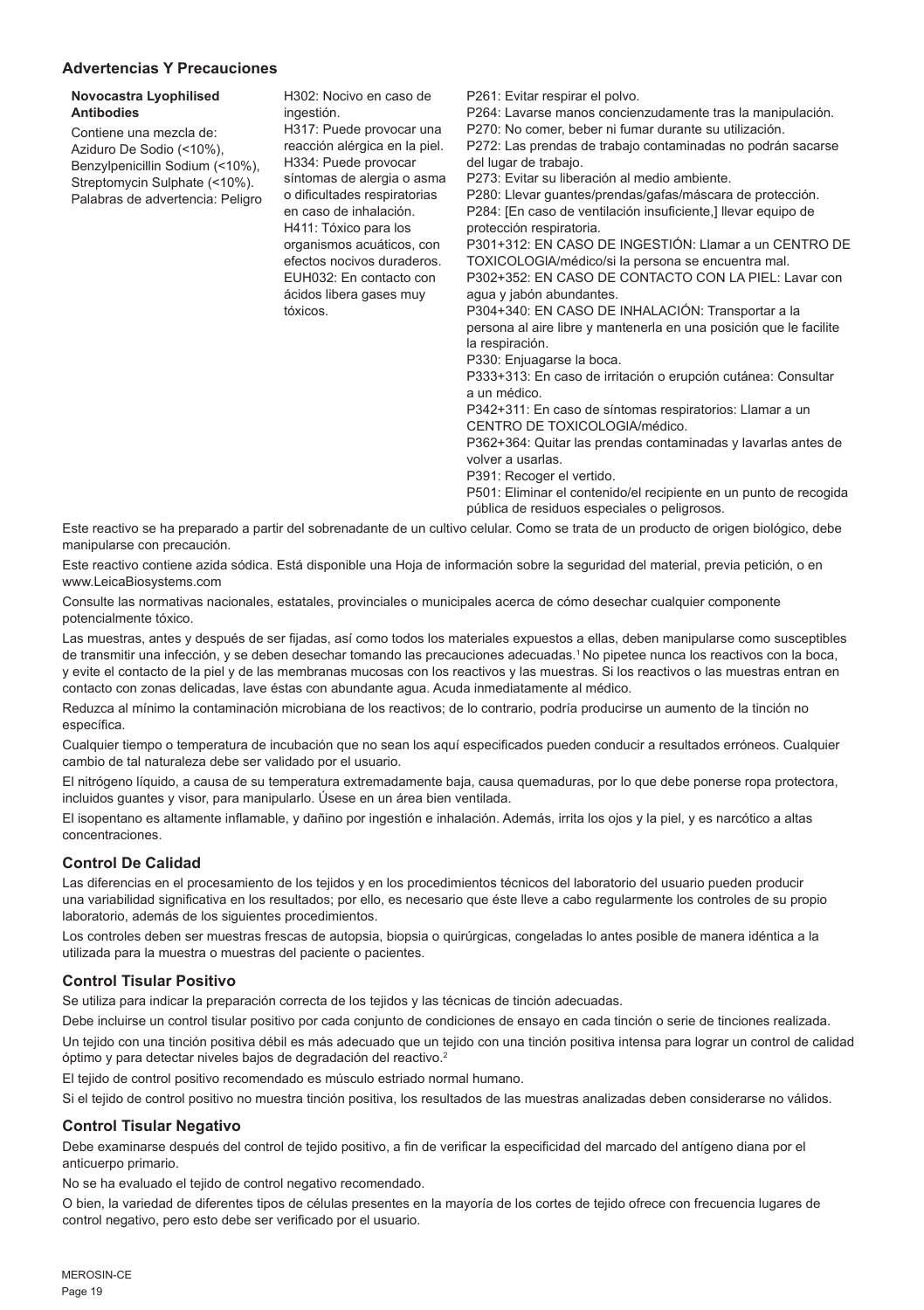Si aparece una tinción no específica, ésta tiene generalmente aspecto difuso. En cortes de tejido fijados excesivamente con formol puede observarse también una tinción esporádica del tejido conectivo. Utilice células intactas para la interpretación de los resultados de la tinción. A menudo, las células necróticas o degeneradas quedan teñidas de forma no específica.<sup>3</sup> También pueden observarse falsos positivos causados por la unión no inmunológica a proteínas o a productos de reacción del sustrato. Estos falsos positivos pueden estar causados también por enzimas endógenas tales como la pseudoperoxidasa (eritrocitos), la peroxidasa endógena (citocromo C), o la biotina endógena (por ejemplo, de hígado, mama, cerebro, riñón), en función del tipo de inmunotinción utilizada. Para diferenciar la actividad de las enzimas endógenas o los enlaces no específicos de las enzimas de la inmunorreactividad específica, pueden teñirse otros tejidos del paciente exclusivamente con cromógeno sustrato o con complejos enzimáticos (avidina-biotina, estreptavidina, polímeros marcados) y cromógeno sustrato respectivamente. Si se produce una tinción específica del control tisular negativo, los resultados de las muestras de los pacientes deben considerarse no válidos.

#### **Control De Reactivo Negativo**

Utilice un control de reactivo negativo no específico en lugar del anticuerpo primario con un corte de cada muestra del paciente a fin de evaluar la tinción no específica y obtener una mejor interpretación de la tinción específica en el lugar en que se encuentra el antígeno.

### **Tejido Del Paciente**

Examine las muestras del paciente o pacientes teñidas con NCL-MEROSIN al final. La intensidad de la tinción positiva debe valorarse en el contexto de cualquier tinción de fondo no específica del control de reactivo negativo. Como con cualquier prueba inmunohistocitoquímica, un resultado negativo significa que no se ha detectado antígeno, y no que el antígeno esté ausente en las células o tejido probados. Si es necesario, use un panel de anticuerpos para identificar falsas reacciones negativas.

#### **Resultados esperados**

### Tejidos normales

El clon Mer3/22B2 reacciona intensamente con la cadena alfa 2 (merosina) de la laminina en músculo esquelético humano y de conejo. Produce un marcado continuo de la matriz extracelular fuera de las membranas de las fibras musculares normales. En pacientes con distrofia muscular congénita ligada al cromosoma 6, es posible que se pierda todo el marcado.

### Teiidos tumorales

El clon Mer3/22B2 se ha utilizado en estudios inmunohistoquímicos de más de 865 pacientes a fin de identificar una deficiencia de cadena alfa 2 (merosina) de la laminina.

### **NCL-MEROSIN está recomendado para la identificación cualitativa de la cadena alfa 2 de la merosina laminina humana mediante inmunohistoquímica.**

# **Limitaciones Generales**

La inmunohistocitoquímica es un proceso de diagnóstico en varias fases que abarca: la formación especializada en la selección de los reactivos apropiados, la selección, fijación y procesamiento de tejidos, la preparación del portaobjeto para IHQ, y la interpretación de los resultados de la tinción.

La tinción de los tejidos depende de la manipulación y el procesamiento del tejido previos a la tinción. Una fijación, congelación, descongelación, lavado, secado, calentamiento o seccionamiento incorrectos, o la contaminación con otros tejidos o líquidos pueden generar artefactos, atrapamiento del anticuerpo o falsos negativos. La aparición de resultados incoherentes puede deberse a variaciones en los métodos de fijación y de inclusión, o a irregularidades inherentes al tejido.4

Una contratinción excesiva o incompleta puede poner en peligro la interpretación correcta de los resultados.

La interpretación clínica de cualquier tinción o de su ausencia debe complementarse con estudios morfológicos, con el uso de los controles adecuados, y un anatomopatólogo cualificado debe evaluarla en el contexto del historial clínico del paciente y de otras pruebas diagnósticas.

Los anticuerpos de Leica Biosystems Newcastle Ltd son para utilizarlos, según se indique, con secciones congeladas o incluidas en parafina, con requisitos de fijación específicos. Puede producirse una expresión inesperada del antígeno, especialmente en las neoplasias. La interpretación clínica de cualquier sección de tejido teñida debe incluir un análisis morfológico y la evaluación de los controles apropiados.

# **Bibliografía - General**

- 1. National Committee for Clinical Laboratory Standards (NCCLS). Protection of laboratory workers from infectious diseases transmitted by blood and tissue; proposed guideline. Villanova, P.A. 1991; 7(9). Order code M29-P.
- 2. Battifora H. Diagnostic uses of antibodies to keratins: a review and immunohistochemical comparison of seven monoclonal and three polyclonal antibodies. Progress in Surgical Pathology. 6:1–15. eds. Fenoglio-Preiser C, Wolff CM, Rilke F. Field & Wood, Inc., Philadelphia.
- 3. Nadji M, Morales AR. Immunoperoxidase, part I: the techniques and pitfalls. Laboratory Medicine. 1983; 14:767.
- 4. Omata M, Liew CT, Ashcavai M, Peters RL. Nonimmunologic binding of horseradish peroxidase to hepatitis B surface antigen: a possible source of error in immunohistochemistry. American Journal of Clinical Pathology. 1980; 73:626.
- 5. Auranen M, Rapola J, Pihko H et al. Muscle membrane-skeleton protein changes and histopathological characterization of muscleeye-brain disease. Neuromuscular Disorders. 2000; 10(1):16–23.
- 6. Bornemann A and Anderson LVB. Diagnostic protein expression in human muscle biopsies. Brain Pathology. 2000; 10:193–214.
- 7. Bushby K, Anderson LVB, Pollitt C, et al. Abnormal merosin in adults. A new form of late onset muscular dystrophy not linked to chromosome 6q2. Brain. 1998; 121:581–588.
- 8. Sewry CA, Anderson LVB, Bushby K, et al. Comparison of 3 antibodies to laminin alpha2 for the detection of partial expression in congenital muscular dystrophy. Muscle and Nerve. 1998; Suppl 7:S109.
- 9. Hack AA, Ly CT, Jiang F, et al. Gamma-sarcoglycan deficiency leads to muscle membrane defects and apoptosis independent of dystrophin. Journal of Cell Biology. 1998; 142(5):1279–1287.

# **Correcciones A La Publicación Anterior**

Indicaciones De Uso, Advertencias Y Precauciones, Resultados esperados.

**Fecha De Publicación**

05 de octubre de 2018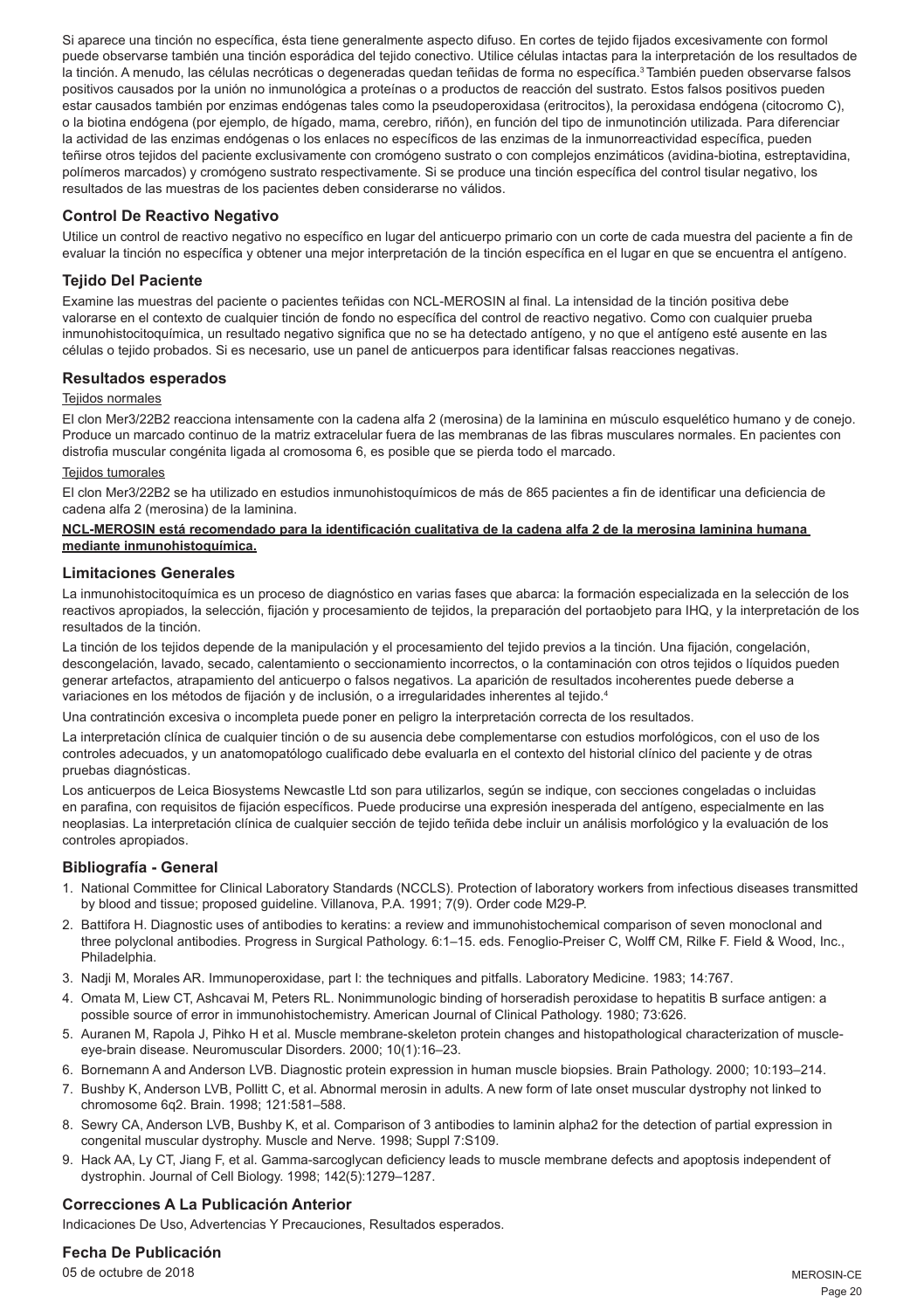# **Metodología inmunohistoquímica para el uso de anticuerpos NovocastraTM con tejido muscular congelado.**

# **Reactivos necesarios que no se suministran**

- 1. Solventes estándar utilizados en inmunohistoquímica.
- 2. Solución salina tamponada con Tris 50 mM (TBS), pH 7,6.
- 3. Diluyente de anticuerpos suero normal diluido óptimamente en TBS.
- 4. Sueros normales de la especie en la que se ha producido el anticuerpo secundario.
- 5. Anticuerpo secundario conjugado con peroxidasa utilizado de la forma recomendada por el fabricante.
- 6. Tetraclorhidrato de 3,3' diaminobenzidina (DAB) preparado y utilizado de la forma recomendada por el fabricante.
- 7. Medio de montaje utilizado de la forma recomendada por el fabricante.

# **Equipo necesario que no se suministra**

- 1. Incubador ajustado a 25 °C.
- 2. Equipo de laboratorio utilizado generalmente para inmunohistoquímica.
- 3. Ventilador eléctrico para secar los portaobjetos al aire.

# **Soluciones de recuperación de antígenos (consulte las Recomendaciones de uso)**

No aplicables a secciones congeladas.

#### **Metodología**

Antes de poner en práctica esta metodología, los usuarios deben formarse en el uso de las técnicas inmunohistoquímicas.

Los usuarios deben determinar las diluciones óptimas de los anticuerpos. A menos que se indique otra cosa, todos los pasos se llevan a cabo a 25 °C.

- 1. Corte y monte secciones de 4-10 μm en portaobjetos revestidos de un adhesivo de tejidos adecuado y seque al aire durante al menos una hora.
- 2. Incube las secciones con el anticuerpo primario óptimamente diluido (**consulte las Recomendaciones de uso**).
- 3. Lave en tampón TBS durante 2 x 5 minutos con sacudimiento suave.
- 4. Incube las secciones en el anticuerpo secundario conjugado con peroxidasa apropiado.
- 5 Lave en tampón TBS durante 2 x 5 minutos con sacudimiento suave.
- 6 Incube los portaobjetos en DAB.
- 7. Lave los portaobjetos en agua limpia.
- 8. Deshidrate, aclare y monte las secciones.

# **Correcciones a la publicación anterior**

No aplicable.

# **Fecha de publicación**

5 de febrero de 2004 (CEprotocol/Frozen Muscle)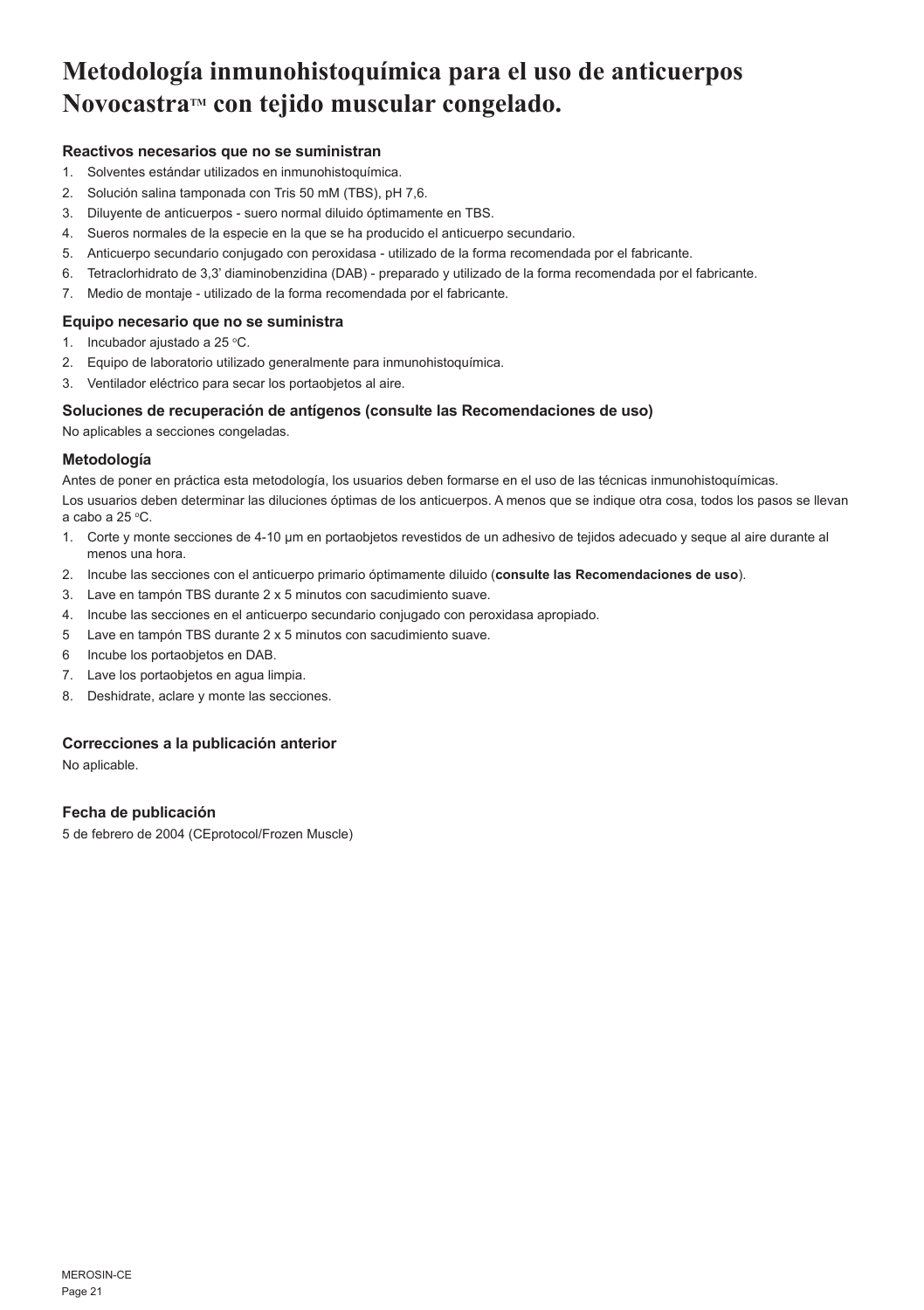# <span id="page-22-0"></span>**NovocastraTM Anticorpo Monoclonal Lofilizado de Ratinho Merosin Laminin Alpha 2 Chain Código Do Produto: NCL-MEROSIN**

# **Utilização prevista**

#### *Para utilização em diagnósticos in vitro*.

NCL-MEROSIN destina-se à identificação qualitativa, por microscopia óptica, da cadeia alfa-2-laminina da merosina através de imunohistoquímica. A interpretação clínica de qualquer coloração ou da sua ausência deve ser complementada por estudos morfológicos empregando os devidos controlos e deve ser avaliada por um patologista qualificado, dentro do contexto do historial clínico do doente e de outros testes de diagnóstico.

# **Princípio Do Procedimento**

As técnicas de coloração imunohistoquímica (IHQ) permitem que se faça a visualização de antígenos por meio da aplicação sequencial de um anticorpo específico do antígeno (o anticorpo primário), de um anticorpo secundário ao anticorpo primário, e de um complexo enzimático com um substrato cromogénico e etapas de lavagem de permeio. A activação enzimática do cromogénio resulta num produto de reacção visível no local do antígeno. A amostra pode então ser contrastada e coberta com uma lamela. Os resultados são interpretados por meio de um microscópio óptico, e ajudam a formular o diagnóstico diferencial dos processos fisiopatológicos, os quais podem ou não estar associados a antígenos específicos.

#### **Clone**

Mer3/22B2

#### **Imunogénio**

Proteína de placenta purificada.

# **Especificidade**

Reage fortemente com a cadeia alfa-2 laminina da merosina em músculo esquelético humano e de coelho. Não se observaram reacções em secções de músculo de ratinho, rato, cão, galinha, hamster e suíno.

# **Composição Do Reagente**

NCL-MEROSIN é um sobrenadante liofilizado de uma cultura de tecido contendo de azida de sódio como produto conservante. O utilizador deve reconstituir o conteúdo da ampola com o volume correcto de água destilada esterilizada, conforme indicado no rótulo da ampola.

# **Classe De Ig**

IgG1, capa

# **Concentração Total De Proteína Total Protein**

Consultar a etiqueta da ampola para determinar a concentração total de proteína do lote específico.

# **Concentração De Anticorpo**

Maior que ou igual a 17 mg/L, conforme determinado por ELISA. Consultar a etiqueta da ampola para determinar a concentração de Ig do lote específico.

# **Recomendações Sobre A Utilização**

Imunohistoquímica (ver **Metodologia**) em secções congeladas. Diluição sugerida: 1:50–1:100 durante 60 minutos a 25 °C. Esta recomendação é apenas uma directriz e o utilizador deve determinar qual a diluição ideal para o trabalho específico.

# **Armazenamento E Estabilidade**

Armazenar o anticorpo em embalagem não aberta a 2–8 °C. Nessas condições, não se regista uma redução significativa no desempenho do produto até ao prazo de validade indicado no rótulo da ampola. Não utilizar após o prazo de validade indicado no rótulo do recipiente. O anticorpo reconstituído permanece estável durante pelo menos dois meses, desde que seja armazenado a uma temperatura entre 2–8 °C. Em caso de armazenamento a longo prazo, recomenda-se que as alíquotas do anticorpo reconstituído sejam armazenadas congeladas a -20 °C (não se recomenda a utilização de congeladores do tipo auto-descongelador). Deve evitar-se congelar e descongelar repetidamente o produto. Preparar as diluições de trabalho no próprio dia do seu emprego. Retornar à temperatura de 2–8 °C imediatamente após a utilização. As condições de armazenamento que diferirem das que se encontram especificadas acima devem ser verificadas pelo utilizador.

#### **Preparação Das Amostras**

Congelar blocos de tecido da amostra em isopentano arrefecido em nitrogénio líquido (ver os Avisos e precauções). As amostras não requerem mais nenhuma fixação, mas devem ser envolvidas no composto OCT™ (Sakura, Produto n.º Tissue-Tek 4583).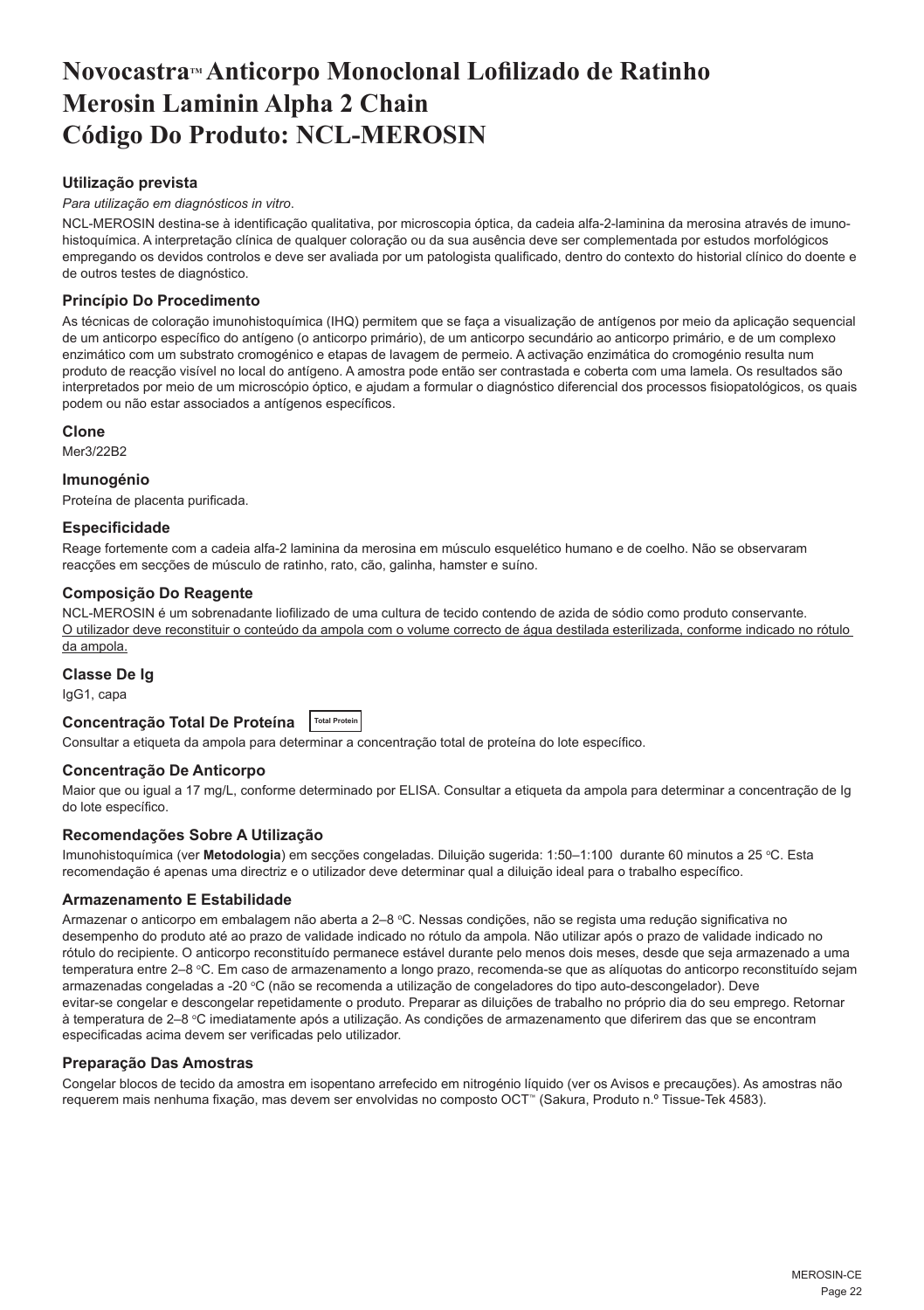# **Avisos E Precauções**

#### **Novocastra Lyophilised Antibodies**

Contém uma mistura de: Azoteto De Sodio (<10%), Benzylpenicillin Sodium (<10%), Streptomycin Sulphate (<10%). Palavras-sinal: Perigo.

H302: Nocivo por ingestão. H317: Pode provocar uma reacção alérgica cutânea. H334: Quando inalado, pode provocar sintomas de alergia ou de asma ou dificuldades respiratórias. H411: Tóxico para os organismos aquáticos com efeitos duradouros. EUH032: Em contacto com ácidos liberta gases muito tóxicos.

P261: Evitar respirar as poeiras.

P264: Lavar mãos cuidadosamente após manuseamento.

P270: Não comer, beber ou fumar durante a utilização deste produto.

P272: A roupa de trabalho contaminada não pode sair do local de trabalho.

P273: Evitar a libertação para o ambiente.

P280: Usar luvas de protecção/vestuário de protecção/protecção ocular/protecção facial.

P284: [Em caso de ventilação inadequada] usar proteção respiratória.

P301+312: EM CASO DE INGESTÃO: caso sinta indisposição, contacte um CENTRO DE INFORMAÇÃO ANTIVENENOS/ médico.

P302+352: SE ENTRAR EM CONTACTO COM A PELE: lavar com sabonete e água abundantes.

P304+340: EM CASO DE INALAÇÃO: retirar a pessoa para uma zona ao ar livre e mantê-la numa posição que não dificulte a respiração.

P330: Enxaguar a boca.

P333+313: Em caso de irritação ou erupção cutânea: consulte um médico.

P342+311: Em caso de sintomas respiratórios: contacte um CENTRO DE INFORMAÇÃO ANTIVENENOS/médico. P362+364: Retirar a roupa contaminada e lavá-la antes de a voltar a usar.

P391: Recolher o produto derramado.

P501: Eliminar o conteúdo/recipiente em um local autorizado para a recolha de resíduos perigosos ou especiais.

Este reagente foi preparado a partir do sobrenadante de cultura celular. Visto ser um produto biológico, deve ser manuseado com o devido cuidado.

Este reagente contém azida sódica. Encontra-se disponível uma Ficha de Dados de Segurança do Material, mediante pedido ou através do site www.LeicaBiosystems.com

Consultar a legislação aplicável em relação ao descarte de quaisquer componentes potencialmente tóxicos.

As amostras, antes e depois da sua fixação, bem como todos os materiais expostos às mesmas, devem ser manipulados como se tivessem a capacidade de transmitir infecções e devem ser descartados com as devidas precauções.<sup>1</sup> Não pipetar nunca os reagentes com a boca e evitar o contacto entre a pele e membranas mucosas e os reagentes e amostras. Caso os reagentes ou amostras entrem em contacto com áreas sensíveis, lavar com grandes quantidades de água. Consultar um médico.

Minimizar a contaminação microbiana dos reagentes para evitar a possibilidade do aumento da coloração não específica.

Os períodos de incubação ou temperaturas diferentes dos que foram especificados poderão dar azo a resultados errados. Todas as alterações desse tipo devem ser validadas pelo utilizador.

O nitrogénio líquido causa queimaduras devido à sua temperatura excessivamente fria, e as pessoas que o manusearem devem utilizar vestuário de protecção, incluindo luvas e um visor. Utilizar o material numa área bem ventilada.

O isopentano é altamente inflamável e nocivo por ingestão e inalação. É ainda um irritante dérmico e ocular e, quando muito concentrado, é narcótico.

# **Controlo Da Qualidade**

As diferenças entre os diferentes métodos e técnicas de processamento de tecidos no laboratório do utilizador podem causar uma grande variabilidade de resultados, requerendo a realização frequente de controlos internos suplementares aos procedimentos que se seguem.

Os controlos devem ser amostras de autópsia/biopsia/cirurgia frescas, congeladas logo que possível, da mesma maneira que a(s) amostra(s) do(s) doente(s).

# **Controlo De Tecido Positivo**

Usado para assinalar os tecidos correctamente preparados e as técnicas de coloração indicadas.

Cada conjunto de condições de testes, em cada processo de coloração, deve incluir um controlo de tecido positivo.

Os tecidos com uma coloração positiva fraca são mais indicados do que os têm uma coloração positiva forte para proporcionarem um controlo de qualidade óptimo, bem como para detectar níveis reduzidos de degradação dos reagentes.<sup>2</sup>

O tecido de controlo positivo recomendado é o músculo estriado humano normal.

Se o controlo de tecido positivo não demonstrar uma coloração positiva, os resultados obtidos com as amostras de testes devem ser considerados inválidos.

# **Controlo De Tecido Negativo**

Este deve ser examinado depois do controlo de tecido positivo para verificar a especificidade da marcação do antígeno objectivado pelo anticorpo primário.

O controlo de tecido negativo recomendado não foi ainda avaliado.

Alternativamente, a variedade de diferentes tipos de células presentes na maioria das secções de tecidos oferece muitas vezes locais de controlo negativo, mas isto deve ser verificado pelo utilizador.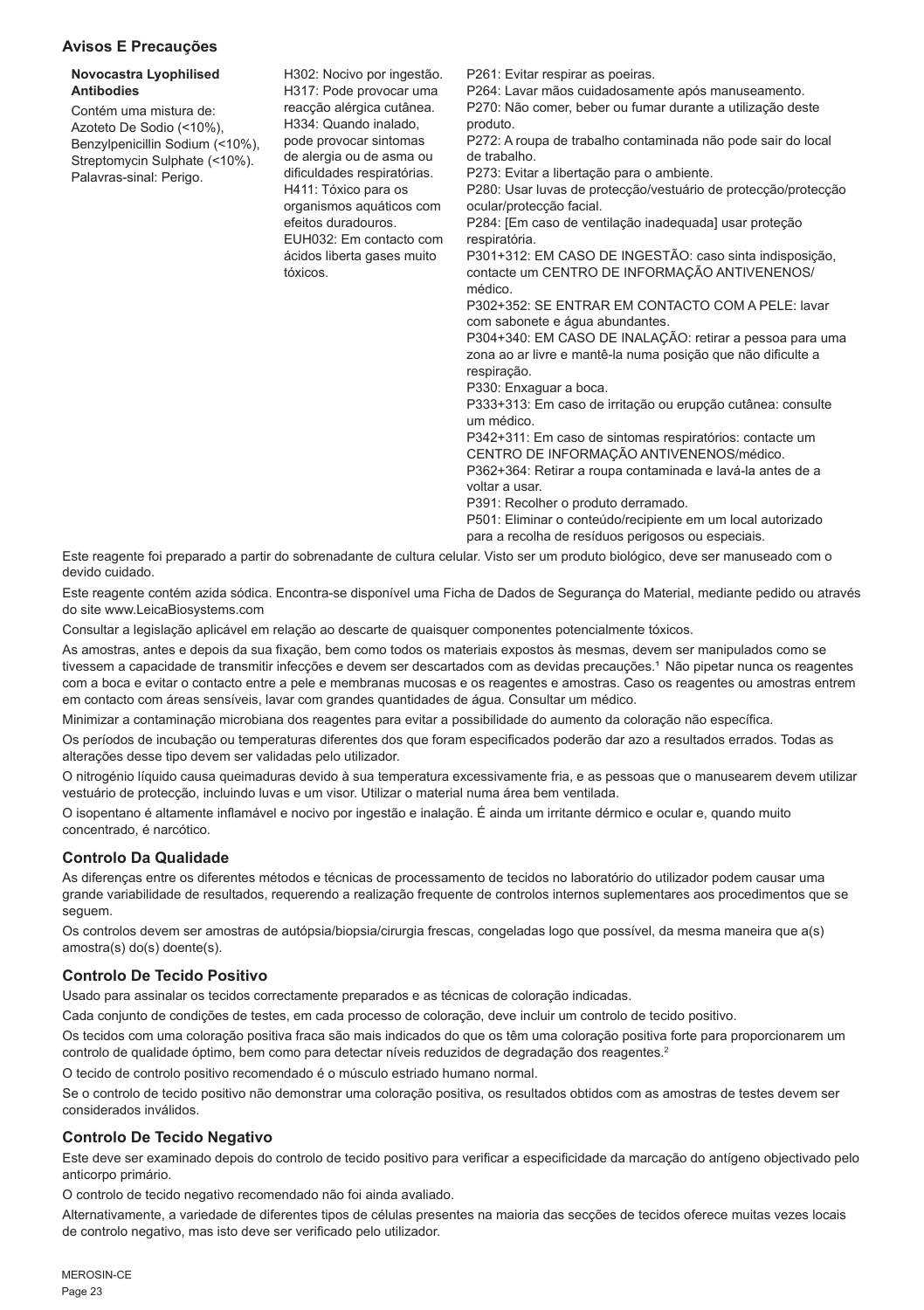A coloração não específica, caso ocorra, tem geralmente um aspecto difuso. A coloração esporádica do tecido conjuntivo pode também ter lugar em secções de tecido excessivamente fixado em formol. Devem utilizar-se células intactas para a interpretação dos resultados da coloração. As células necróticas ou degeneradas causam muitas vezes uma coloração não específica.3 Podem verificarse resultados positivos falsos devido à ligação não imunológica de proteínas ou de produtos da reacção do substrato. Esses resultados podem também ser causados por enzimas endógenas tais como a pseudoperoxidase (eritrócitos), a peroxidase endógena (citocromo C), ou a biotina endógena (ex. no fígado, mama, cérebro ou rim) dependendo do tipo de imunocoloração utilizado. Para diferenciar entre a actividade das enzimas endógenas e as ligações não específicas de enzimas de imunoreactividade específica, podem colorir-se tecidos adicionais dos doentes exclusivamente com substrato cromogénio ou com complexos de enzimas (avidinabiotina, estreptavidina, polímero marcado) e substrato-cromogénio, respectivamente. Se ocorrer a coloração específica no controlo de tecido negativo, os resultados dos testes feitos com as amostras do doente devem ser considerados inválidos.

#### **Controlo De Reagente Negativo**

Utilizar um controlo de reagente negativo não específico em vez do anticorpo primário com uma secção de cada amostra de doente para avaliar a coloração não específica e permitir uma melhor interpretação da coloração específica no local do antígeno.

#### **Tecido Do Doente**

Examinar as amostras do doente coloridas com NCL-MEROSIN em último lugar. A intensidade da coloração positiva deve ser avaliada dentro do contexto de qualquer coloração não específica de fundo do controlo de reagente negativo. Tal como com qualquer teste imunohistoquímico, um resultado negativo significa que o antígeno não foi detectado, e não que o antígeno se encontrava ausente das células ou tecido analisados. Se necessário, deve utilizar-se um painel de anticorpos para identificar reacções falso-negativas.

#### **Resultados Previstos**

#### Tecidos normais

O clone Mer3/22B2 reage fortemente com a cadeia alfa-2 laminina da merosina em músculo esquelético humano e de coelho. O clone patenteia a marcação contínua da matriz extracelular fora das membranas das fibras musculares normais. Nos doentes com distrofia muscular congénita ligada ao cromossoma 6, podem perder-se todas as marcações.

#### Tecidos tumorais

O clone Mer3/22B2 foi utilizado em estudos de imunohistoquímica de mais de 865 doentes para identificar uma deficiência da cadeia alfa-2 laminina da merosina.

#### **NCL-MEROSIN está recomendado para a identificação da cadeia alfa-2-laminina da merosina humana através de imunohistoquímica.**

#### **Limitações Gerais**

A imunohistoquímica é um processo diagnóstico em múltiplas etapas que consta de: uma formação especializada na selecção dos reagentes apropriados, selecção, fixação e processamento de tecidos, preparação das lâminas de IHQ e interpretação dos resultados das colorações.

A coloração de tecidos depende do seu manuseamento e processamento antes da sua coloração. A fixação, congelação, descongelação, lavagem, secagem, aquecimento ou corte incorrectos das amostras, ou a sua contaminação com outros tecidos ou fluidos, podem produzir artefactos, retenção de anticorpos, ou resultados falso-negativos. Os resultados inconsistentes podem dever-se a variações nos métodos de fixação e envolvimento ou a irregularidades inerentes ao tecido.4

Uma contrastação excessiva ou incompleta pode comprometer a correcta interpretação dos resultados.

A interpretação clínica de qualquer coloração ou da sua ausência deve ser complementada por estudos morfológicos empregando os devidos controlos e deve ser avaliada por um patologista qualificado, dentro do contexto do historial clínico do doente e de outros testes de diagnóstico.

Os anticorpos da Leica Biosystems Newcastle Ltd destinam-se a serem utilizados, conforme indicado, em secções de tecido ou congeladas ou envolvidas em parafina, com requisitos de fixação específicos. Pode ocorrer uma expressão inesperada de antígeno, especialmente em neoplasmas. A interpretação clínica de qualquer secção de tecido colorido deverá incluir a análise morfológica e a avaliação de controlos apropriados.

#### **Bibliografia - Geral**

- 1. National Committee for Clinical Laboratory Standards (NCCLS). Protection of laboratory workers from infectious diseases transmitted by blood and tissue; proposed guideline. Villanova, P.A. 1991; 7(9). Order code M29-P.
- 2. Battifora H. Diagnostic uses of antibodies to keratins: a review and immunohistochemical comparison of seven monoclonal and three polyclonal antibodies. Progress in Surgical Pathology. 6:1–15. eds. Fenoglio-Preiser C, Wolff CM, Rilke F. Field & Wood, Inc., Philadelphia.
- 3. Nadji M, Morales AR. Immunoperoxidase, part I: the techniques and pitfalls. Laboratory Medicine. 1983; 14:767.
- 4. Omata M, Liew CT, Ashcavai M, Peters RL. Nonimmunologic binding of horseradish peroxidase to hepatitis B surface antigen: a possible source of error in immunohistochemistry. American Journal of Clinical Pathology. 1980; 73:626.
- 5. Auranen M, Rapola J, Pihko H et al. Muscle membrane-skeleton protein changes and histopathological characterization of muscleeye-brain disease. Neuromuscular Disorders. 2000; 10(1):16–23.
- 6. Bornemann A and Anderson LVB. Diagnostic protein expression in human muscle biopsies. Brain Pathology. 2000; 10:193–214.
- 7. Bushby K, Anderson LVB, Pollitt C, et al. Abnormal merosin in adults. A new form of late onset muscular dystrophy not linked to chromosome 6q2. Brain. 1998; 121:581–588.
- 8. Sewry CA, Anderson LVB, Bushby K, et al. Comparison of 3 antibodies to laminin alpha2 for the detection of partial expression in congenital muscular dystrophy. Muscle and Nerve. 1998; Suppl 7:S109.
- 9. Hack AA, Ly CT, Jiang F, et al. Gamma-sarcoglycan deficiency leads to muscle membrane defects and apoptosis independent of dystrophin. Journal of Cell Biology. 1998; 142(5):1279–1287.

#### **Emendas Da Edição Anterior**

Utilização prevista, Avisos E Precauções, Resultados Previstos.

#### **Data De Emissão**

05 de Outubro de 2018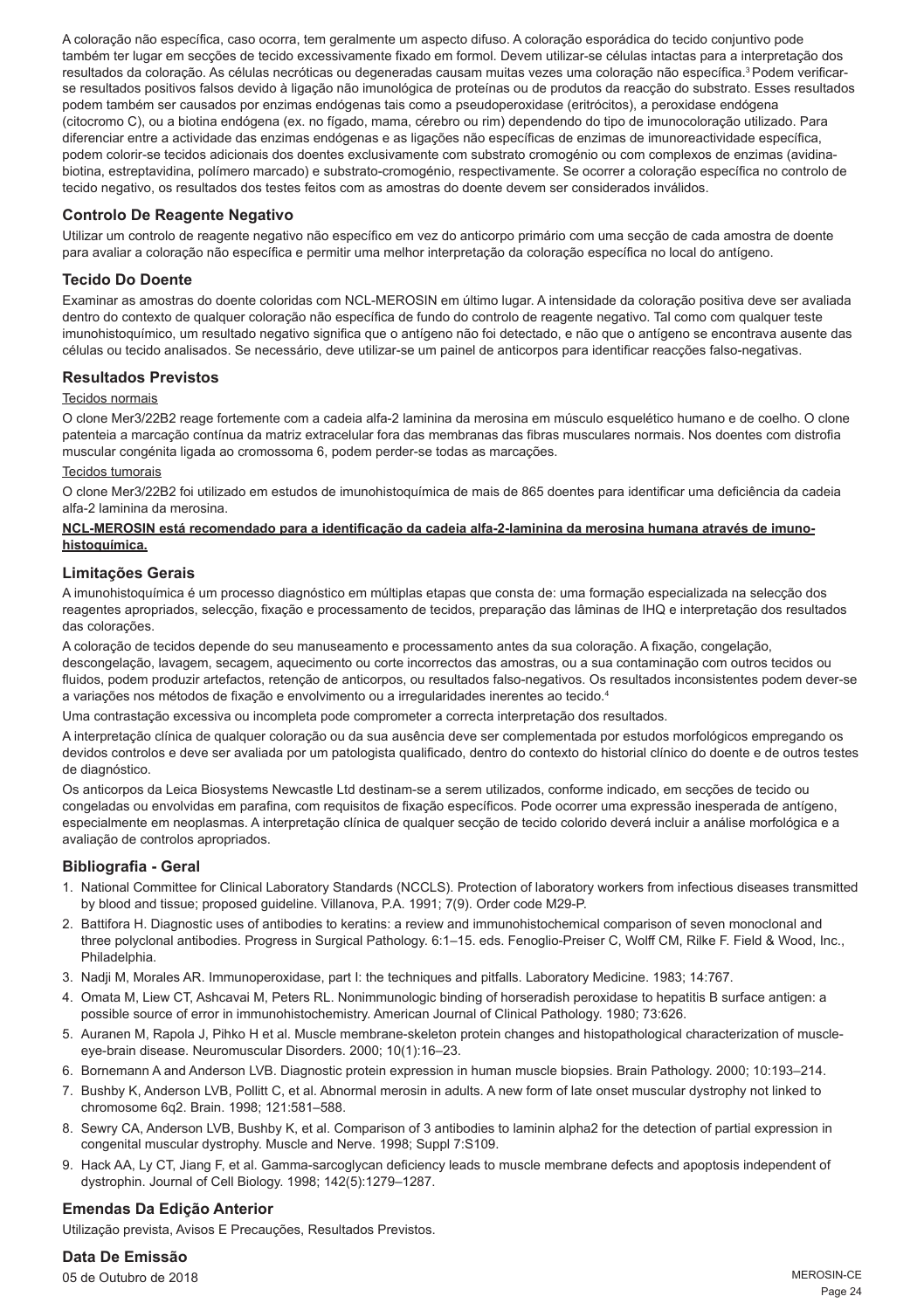# **Metodologia de imunocitoquímica para utilização de anticorpos NovocastraTM em tecido de músculo congelado.**

# **Reagentes necessários mas não fornecidos**

- 1. Solventes comuns utilizados em imunohistoquímica.
- 2. 50 mM solução salina tampão Tris (TBS) pH 7,6.
- 3. Diluente do anticorpo soro normal diluído em TBS.
- 4. Soros normais da espécie em que o anticorpo secundário tenha sido desenvolvido.
- 5. Anticorpo secundário conjugado com peroxidase preparar conforme recomendado pelo fabricante.
- 6. 3,3' Tetracloridrato de diaminobenzidina (DAB) preparar e utilizar conforme recomendado pelo fabricante.
- 7. Meio de montagem usar conforme recomendado pelo fabricante.

# **Equipamento necessário mas não fornecido**

- 1. Incubador regulado para 25 ºC.
- 2. Equipamento geral de laboratório de imunohistoquímica.
- 3. Ventilador eléctrico para secagem das lâminas ao ar.

# **Soluções de recuperação de antígeno (ver as Recomendações sobre a utilização)**

Não se aplica às secções congeladas.

# **Metodologia**

Antes de intentar esta metodologia, o utilizador deve ter recebido a devida formação em técnicas de imunohistoquímica.

O utilizador deve determinar quais as fórmulas de diluição ideais para os anticorpos. A não ser indicação em contrário, todas as etapas devem ser efectuadas a 25 ºC.

- 1. Cortar e montar secções de 4–10 μm em lâminas revestidas de um tecido adesivo apropriado e secar ao ar durante pelo menos uma hora.
- 2. Incubar as secções com anticorpo primário optimamente diluído (ver Recomendações sobre a utilização).
- 3. Lavar em tampão TBX durante 2 x 5 minutos, agitando levemente.
- 4. Incubar as secções num anticorpo secundário apropriado, conjugado com peroxidase.
- 5. Lavar em tampão TBX durante 2 x 5 minutos, agitando levemente.
- 6. Incubar as lâminas em DAB.
- 7. Enxaguar as lâminas em água limpa.
- 8. Desidratar, soltar e montar as secções.

# **Emendas da edição anterior**

Não é aplicável.

# **Data de emissão**

5 de Fevereiro de 2004 (CEprotocol/Frozen Muscle).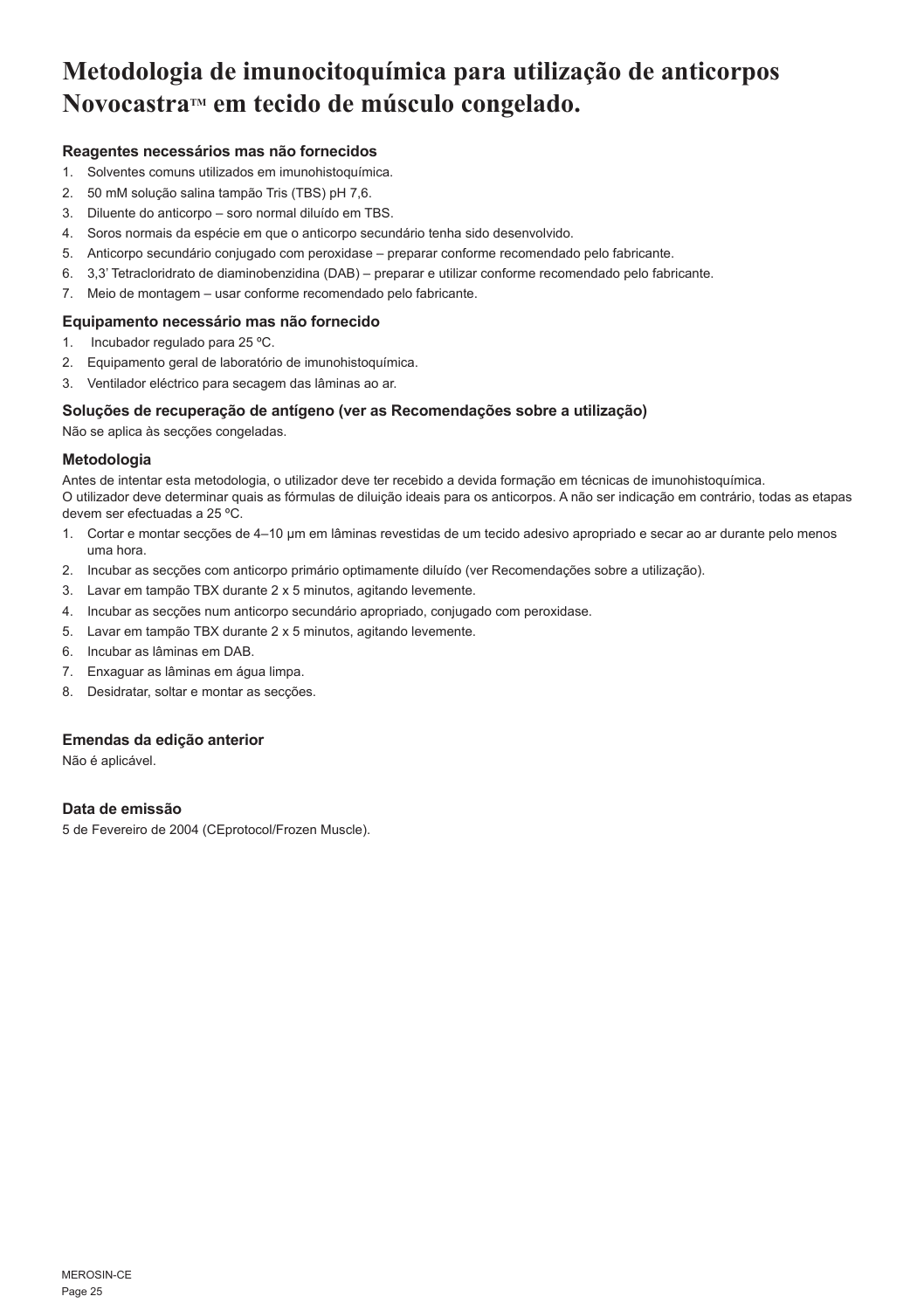# <span id="page-26-0"></span>**NovocastraTM Frystorkad Monoklonal Musantikropp Merosin Laminin Alpha 2 Chain Produktkod: NCL-MEROSIN**

# **Avsedd Användning**

#### *För in vitro diagnostisk användning*.

NCL-MEROSIN är avsedd för kvalitativ identifiering med ljusmikroskopi av merosinlaminin-alfa 2-kedja genom immunhistokemi. Den kliniska tolkningen av all färgning eller dess frånvaro bör kompletteras med morfologiska undersökningar som använder korrekta kontroller och utvärderas av kvalificerad patolog inom ramen för patientens kliniska anamnes och andra diagnostiska tester.

# **Metodens Princip**

Immunhistokemiska (IHC) färgningstekniker tillåter visualisering av antigener genom sekvenstillämpning av en specifik antikropp till antigenet (primär antikropp), en sekundär antikropp till den primära antikroppen och ett enzymkomplex med ett kromogent substrat med inlagda tvättsteg. Den enzymatiska aktiveringen av kromogenet resulterar i en synlig reaktionsprodukt på antigenområdet. Proverna kan då kontrastfärgas och förses med täckglas. Resultaten tolkas med ljusmikroskop och bidrar till differentialdiagnosen av patofysiologiska processer som eventuellt kan associeras till ett särskilt antigen.

### **Klon**

Mer3/22B2

# **Immunogen**

Renat protein från placenta.

# **Specificitet**

Reagerar starkt med laminin alfa 2 kedja av merosin i human och kaninskelettmuskel. Ingen reaktion observerades i muskelsnitt från mus, råtta, hund, höna, hamster eller gris.

# **Reagensinnehåll**

NCL-MEROSIN är en frystorkad supernatant från vävnadsodling som innehåller natriumazid som konserveringsmedel. Användaren måste späda flaskans innehåll med den korrekta volymen sterilt destillerat vatten enligt anvisningarna på flaskans etikett.

#### **Ig-klass**

IgG1, kappa

#### **Total Proteinkoncentration Total Protei**

Se flaskans etikett för total specifik proteinkoncentration för satsen.

# **Antikroppskoncentration**

Större än eller lika med 17 mg/l fastställt genom ELISA. Se flaskans etikett för specifik Ig-koncentration för satsen.

# **Rekommendationer Vid Användning**

Immunhistokemi (se **Metodologi**) på frysta snitt. Föreslagen spädning: 1:50–1:100 i 60 minuter vid 25 °C. Detta är endast en riktlinje och användare bör själva fastställa den optimala bruksspädningen.

# **Förvaring Och Stabilitet**

Förvara oöppnad antikropp vid 2–8 °C. Vid dessa förhållanden sker ingen betydelsefull nedgång i produktens utförande fram till utgångsdatumet på flaskans etikett. Använd ej efter det utgångsdatum som anges på flaskans etikett. Den spädda antikroppen håller sig stabil i minst två månader om den förvaras vid 2–8 °C. Vid långvarig förvaring rekommenderas det att alikvoter av den spädda antikroppen förvaras frysta vid -20 °C (frostfria frys rekommenderas ej). Upprepad nedfrysning och upptinande bör undvikas. Förbered brukslösningar samma dag som de skall användas. Atergå till 2–8 °C direkt efter användning. Förvaringsförhållanden som skiljer sig från de ovannämnda måste kontrolleras av användaren.

# **Preparation Av Prov**

Frys vävnadsprovblocken i isopentan nedkylt i flytande kväve (se Varningar och Försiktighetsåtgärder). Proven kräver ingen ytterligare fixering men bör bäddas in i OCT™-förening (Sakura, produktkod Tissue-Tek 4583).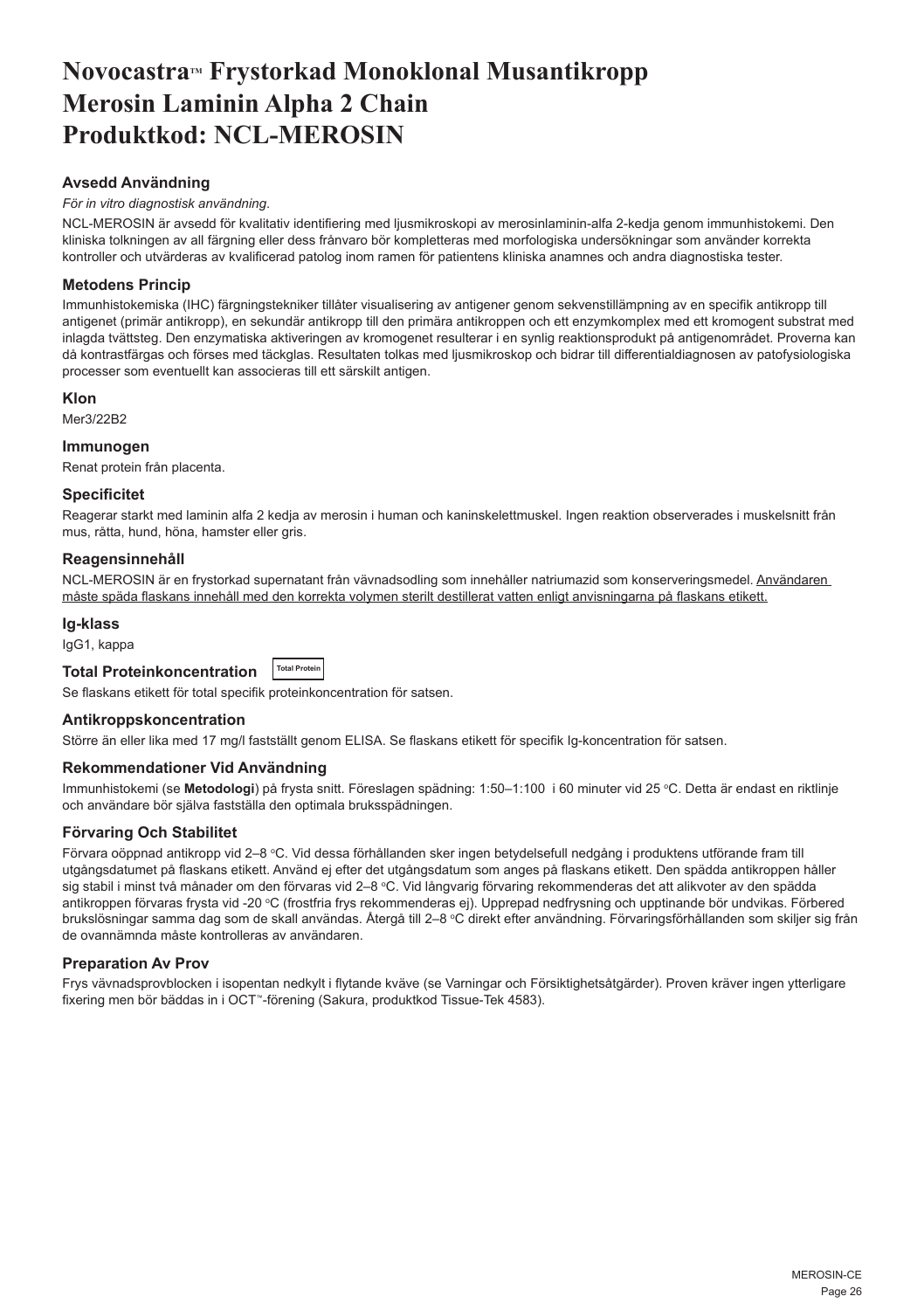# **Varningar Och Försiktighetsåtgärder**

| Novocastra Lyophilised<br><b>Antibodies</b><br>Innehåller en blandning<br>av: Natriumazid (<10%),<br>Benzylpenicillin Sodium (<10%),<br>Streptomycin Sulphate (<10%).<br>Signalord: Fara. | H302: Skadligt vid förtäring.<br>H317: Kan orsaka allergisk<br>hudreaktion.<br>H334: Kan orsaka allergi-<br>eller astmasymtom eller<br>andningssvårigheter vid<br>inandning.<br>H411: Giftigt för<br>vattenlevande organismer<br>med långtidseffekter.<br>EUH032: Utvecklar mycket<br>giftig gas vid kontakt med<br>syra. | P261: Undvik att inandas damm.<br>P264: Tvätta händerna grundligt efter användning.<br>P270: Ät inte, drick inte och rök inte när du använder produkten.<br>P272: Nedstänkta arbetskläder får inte avlägsnas från<br>arbetsplatsen.<br>P273: Undvik utsläpp till miljön.<br>P280: Använd skyddshandskar/skyddskläder/ögonskydd/<br>ansiktsskydd.<br>P284: [Vid otillräcklig ventilation], använd andningsskydd.<br>P301+312: VID FÖRTÄRING: Vid obehag, kontakta<br>GIFTINFORMATIONSCENTRALEN/läkare.<br>P302+352: VID HUDKONTAKT: Tvätta med mycket tvål och<br>vatten.<br>P304+340: VID INANDNING: Flytta personen till frisk luft och se<br>till att andningen underlättas.<br>P330: Skölj munnen.<br>P333+313: Vid hudirritation eller utslag: Sök läkarhjälp.<br>P342+311: Vid besvär i luftvägarna: Kontakta<br>GIFTINFORMATIONSCENTRALEN/läkare.<br>P362+364: Ta av nedstänkta kläder och tvätta dem innan de<br>används igen.<br>P391: Samla upp spill. |
|-------------------------------------------------------------------------------------------------------------------------------------------------------------------------------------------|---------------------------------------------------------------------------------------------------------------------------------------------------------------------------------------------------------------------------------------------------------------------------------------------------------------------------|-----------------------------------------------------------------------------------------------------------------------------------------------------------------------------------------------------------------------------------------------------------------------------------------------------------------------------------------------------------------------------------------------------------------------------------------------------------------------------------------------------------------------------------------------------------------------------------------------------------------------------------------------------------------------------------------------------------------------------------------------------------------------------------------------------------------------------------------------------------------------------------------------------------------------------------------------------------------|
|                                                                                                                                                                                           |                                                                                                                                                                                                                                                                                                                           | P501: Innehållet/Behållaren lämnas till insamlingsställe för farligt<br>avfall.                                                                                                                                                                                                                                                                                                                                                                                                                                                                                                                                                                                                                                                                                                                                                                                                                                                                                 |

Reagenset har förberetts från supernatanten av vävnadsodlingar. Eftersom det är en biologisk produkt bör skälig försiktighet iakttas vid hantering.

Detta reagens innehåller natriumazid. Materialsäkerhetsdatablad finns att få på begäran eller från www.LeicaBiosystems.com

För kassering av potentiellt toxiska komponenter hänvisas till nationella eller lokala bestämmelser.

Före och efter fixering bör prover och alla material som har varit utsatta för dem hanteras som om det finns risk för att de kan överföra infektioner och kasseras med iakttagande av försiktighet.<sup>1</sup> Pipettera aldrig reagenser med munnen och se till att huden och slemhinnorna inte kommer i kontakt med reagens och prover. Om reagens eller prover kommer i kontakt med känsliga områden, tvätta med rikliga mängder vatten. Rådgör med läkare.

Minimera mikrobisk kontaminering av reagens annars kan en ökning av ospecifik färgning ske.

Inkubationstider eller temperaturer som skiljer sig från dem som specificeras kan ge felaktiga resultat. Alla sådana förändringar måste kontrolleras av användaren.

Flytande kväve ger brännskador p.g.a. sin ytterst låga temperatur och skyddskläder, inklusive handskar och ögonskydd, skall användas vid hantering. Använd i ett väl ventilerat område.

Isopentan är högst brandfarligt och skadligt vid intagning via mun samt inhalation. Det irriterar också hud och ögon och har narkotisk effekt vid höga koncentrationer.

# **Kvalitetskontroll**

Skillnader i vävnadsbehandling och tekniska metoder i användarens laboratorium kan ge stor variation i resultaten vilket kan göra det nödvändigt att genomföra regelbundna interna kontroller utöver följande metoder.

Kontroller bör vara färska obduktions-/biopsi-/kirurgiprover som snarast möjligt har frysts på samma sätt som patientprover (s).

# **Positiv Vävnadskontroll**

Används för att ange korrekt förberedda vävnader och rätt färgningstekniker.

En positiv vävnadskontroll bör ingå i varje uppsättning av testförhållanden vid varje färgningskörning.

En vävnad med svag positiv färgning är mer lämplig för optimal kvalitetskontroll och för att upptäcka låga nivåer av reagensdegradering än en vävnad med stark positiv färgning.<sup>2</sup>

Normal human tvärstrimmig muskel rekommenderas som positiv kontrollvävnad.

Om den positiva vävnadskontrollen inte uppvisar positiv färgning bör resultat med testproverna anses vara ogiltiga.

#### **Negativ Vävnadskontroll**

Bör undersökas efter den positiva vävnadskontrollen för att fastställa specificiteten för märkningen av målantigenet med den primära antikroppen.

Rekommenderad negativ kontrollvävnad har inte utvärderats.

Alternativt ger ofta en mängd olika celltyper som finns i de flesta vävnadssnitt negativa kontrollområden men detta bör kontrolleras av användaren.

Ospecifik färgning, om det förekommer, har ofta ett diffust utseende. Sporadisk färgning av bindväv kan också observeras i snitt från överflödigt formalinfixerade vävnader. Använd intakta celler för tolkning av färgningsresultat. Nekrotiska eller degenererade celler färgar ofta ospecifikt.<sup>3</sup>Falskt positiva resultat kan uppstå p.g.a. icke-immunologisk bindning av proteiner eller substratreaktionsprodukter. De kan också orsakas av endogena enzymer som pseudoperoxidas (erytrocyter), endogent peroxidas (cytokrom C) eller endogent biotin (t.ex. lever, bröst, hjärna, njure) beroende på typ av immunfärgning som används. För att skilja endogen enzymaktivitet eller ospecifik enzymbindning från specifik immunreaktivitet kan ytterligare patientvävnader färgas exklusivt med respektive substratkromogen eller enzymkomplex (avidin-biotin, streptavidin, märkt polymer) och substrat-kromogen. Om specifik färgning sker i den negativa vävnadskontrollen bör resultat med patientprover anses vara ogiltiga.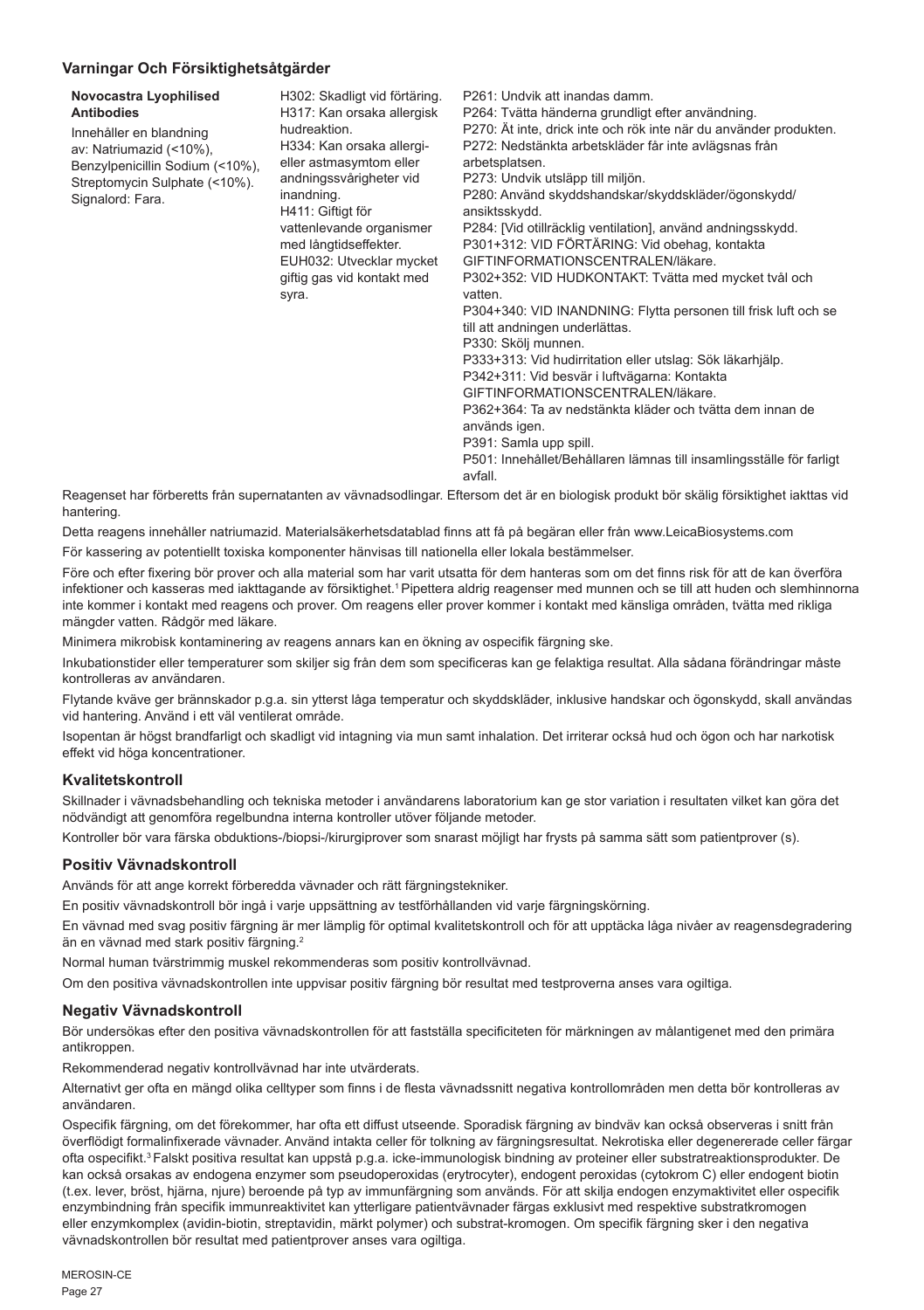# **Negativ Reagenskontroll**

Använd en ospecifik negativ reagenskontroll istället för den primära antikroppen med ett snitt från varje patientprov för att utvärdera ospecifik färgning och tillåta bättre tolkning av specifik färgning på antigenområdet.

# **Patientvävnad**

Undersök patientprover färgade med NCL-MEROSIN sist. Positiv färgningsintensitet bör utvärderas inom ramen för all ospecifik bakgrundsfärgning av den negativa reagenskontrollen. Som vid alla immunhistokemiska tester betyder ett negativt resultat att antigenet inte upptäcktes och inte att det inte förekom i de analyserade cellerna/vävnaderna. Använd vid behov en antikroppspanel för att identifiera falskt negativa reaktioner.

# **Förväntade Resultat**

# Normal vävnad

Klon Mer3/22B2 reagerar starkt med laminin alfa 2 kedja av merosin i human och kaninskelettmuskel. Den uppvisar oavbruten märkning av den extracellulära matrisen utanför normala muskelfibermembran. Hos patienter med kromosom 6 länkad medfödd muskeldystrofi kan all märkning gå förlorad.

# Tumörvävnader

Klon Mer3/22B2 har använts i immunhistokemiska studier på över 865 patienter för att identifiera brist på laminin alfa 2 kedja av merosin.

#### **NCL-MEROSIN rekommenderas för identifiering av human merosinlaminin-alfa 2-kedja genom immunhistokemi.**

#### **Allmänna Begränsningar**

Immunhistokemi är en diagnostisk process i flera steg som kräver specialiserad utbildning i urvalet av lämpliga reagens, val av vävnad, fixering och bearbetning, förberedelse av IHC-objektglaset samt tolkning av färgningsresultaten.

Vävnadsfärgning påverkas av hantering och bearbetning av vävnaden före färgningen. Felaktig fixering, nedfrysning, upptining, tvättning, torkning, uppvärmning, snittning eller kontaminering av andra vävnader eller vätskor kan framställa artefakter, infångande av antikroppar eller falskt negativa resultat. Motsägelsefulla resultat kan bero på variationer av fixerings- och inbäddningsmetoder eller på naturliga oregelbundenheter i vävnaden.4

Överflödig eller ofullständig kontrastfägning kan försvåra en korrekt tolkning av resultatet.

Den kliniska tolkningen av all färgning eller dess frånvaro bör kompletteras med morfologiska undersökningar som använder korrekta kontroller och utvärderas av kvalificerad patolog inom ramen för patientens kliniska anamnes och andra diagnostiska tester.

Antikroppar från Leica Biosystems Newcastle Ltd är till för användning så som anges på antingen frysta eller paraffininbäddade snitt med specifika fixeringskrav. Oväntat antigenuttryck kan ske, speciellt i neoplasmer. Morfologisk analys och utvärdering av lämpliga kontroller måste ingå i den kliniska tolkningen av alla färgade vävnadssnitt.

# **Bibliografi - Allmän**

- 1. National Committee for Clinical Laboratory Standards (NCCLS). Protection of laboratory workers from infectious diseases transmitted by blood and tissue; proposed guideline. Villanova, P.A. 1991; 7(9). Order code M29-P.
- 2. Battifora H. Diagnostic uses of antibodies to keratins: a review and immunohistochemical comparison of seven monoclonal and three polyclonal antibodies. Progress in Surgical Pathology. 6:1–15. eds. Fenoglio-Preiser C, Wolff CM, Rilke F. Field & Wood, Inc., **Philadelphia**
- 3. Nadji M, Morales AR. Immunoperoxidase, part I: the techniques and its pitfalls. Laboratory Medicine. 1983; 14:767.
- 4. Omata M, Liew CT, Ashcavai M, Peters RL. Nonimmunologic binding of horseradish peroxidase to hepatitis B surface antigen: a possible source of error in immunohistochemistry. American Journal of Clinical Pathology. 1980; 73:626.
- 5. Auranen M, Rapola J, Pihko H et al. Muscle membrane-skeleton protein changes and histopathological characterization of muscleeye-brain disease. Neuromuscular Disorders. 2000; 10(1):16–23.
- 6. Bornemann A and Anderson LVB. Diagnostic protein expression in human muscle biopsies. Brain Pathology. 2000; 10:193–214.
- 7. Bushby K, Anderson LVB, Pollitt C, et al. Abnormal merosin in adults. A new form of late onset muscular dystrophy not linked to chromosome 6q2. Brain. 1998; 121:581–588.
- 8. Sewry CA, Anderson LVB, Bushby K, et al. Comparison of 3 antibodies to laminin alpha2 for the detection of partial expression in congenital muscular dystrophy. Muscle and Nerve. 1998; Suppl 7:S109.
- 9. Hack AA, Ly CT, Jiang F, et al. Gamma-sarcoglycan deficiency leads to muscle membrane defects and apoptosis independent of dystrophin. Journal of Cell Biology. 1998; 142(5):1279–1287.

# **Rättelser Av Tidigare Utgivning**

Avsedd Användning, Varningar Och Försiktighetsåtgärder, Förväntade Resultat.

# **Utgivningsdatum**

05 oktober 2018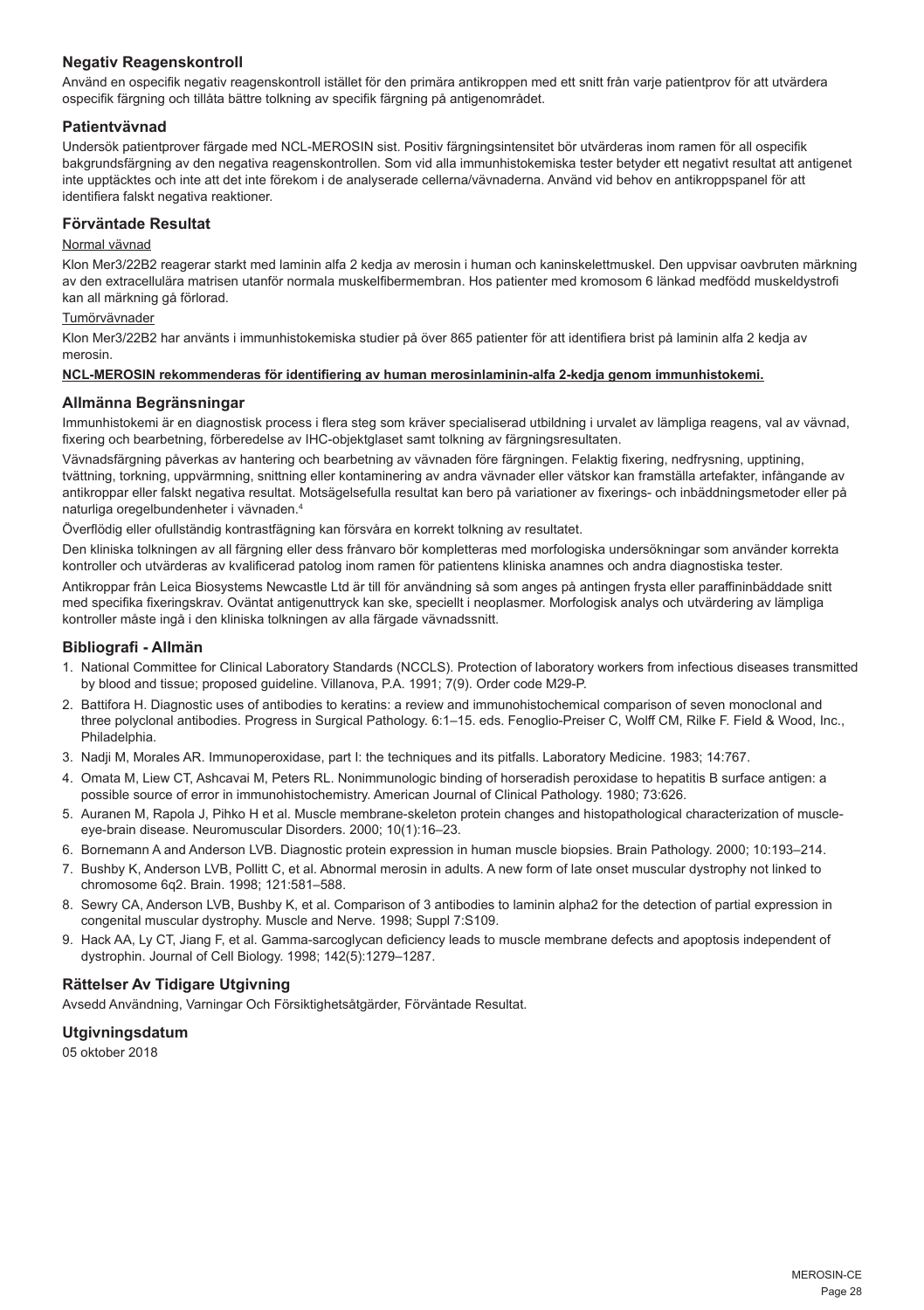# **Immunhistokemisk metodologi för användning av Novocastra™ antikroppar på fryst muskelvävnad.**

# **Reagens som krävs men ej tillhandahålls**

- 1. Standardlösningar som används inom immunhistokemi.
- 2. 50 mM Trisbuffrad saltlösning (TBS) pH 7,6.
- 3. Antikroppsutspädningsmedel normalt serum optimalt spätt i TBS .
- 4. Normala sera från de arter i vilka den sekundära antikroppen odlas.
- 5. Sekundär peroxidaskonjugerad antikropp använd enligt tillverkarens rekommendationer.
- 6. 3,3' Diaminobenzidin tetrahydroklorid (DAB) bered och använd enligt tillverkarens rekommendationer.
- 7. Monteringsmedel bered enligt tillverkarens rekommendationer.

# **Utrustning som krävs men ej tillhandahålls**

- 1 .Inkubator inställd på 25 °C.
- 2. Allmän immunhistokemisk laboratorieutrustning.
- 3. Elektrisk fläkt för lufttorkning av objektglas.

# **Antigenåtervinningslösningar (se Rekommendationer vid användning)**

Gäller ej frysta snitt.

# **Metodologi**

Innan denna metodologi tillämpas måste användare utbildas i immunhistokemiska tekniker. Användare bör fastställa optimal spädning för antikroppar. Alla steg utförs om inget annat anges vid rumstemperatur på 25 °C .

- 1. Skär och montera 4–10 μm snitt på objektglas täckta med ett lämpligt vävnadsklister och lufttorka i minst en timme.
- 2. Inkubera snitten med optimalt spädd primär antikropp (se Rekommendationer vid användning).
- 3. Tvätta snitten i TBS-buffert i 2 x 5 minuter och gunga försiktigt.
- 4. Inkubera snitten i lämplig peroxidaskonjugerad sekundär antikropp.
- 5. Tvätta snitten i TBS-buffert i 2 x 5 minuter och gunga försiktigt.
- 6. Inkubera objektglasen i DAB.
- 7. Skölj objektglasen i rent vatten.
- 8. Dehydratisera, klargör och montera snitten.

# **Rättelser av tidigare utgivning**

Gäller ej.

# **Utgivningsdatum**

5 februari 2004 (CEprotocol/Frozen Muscle).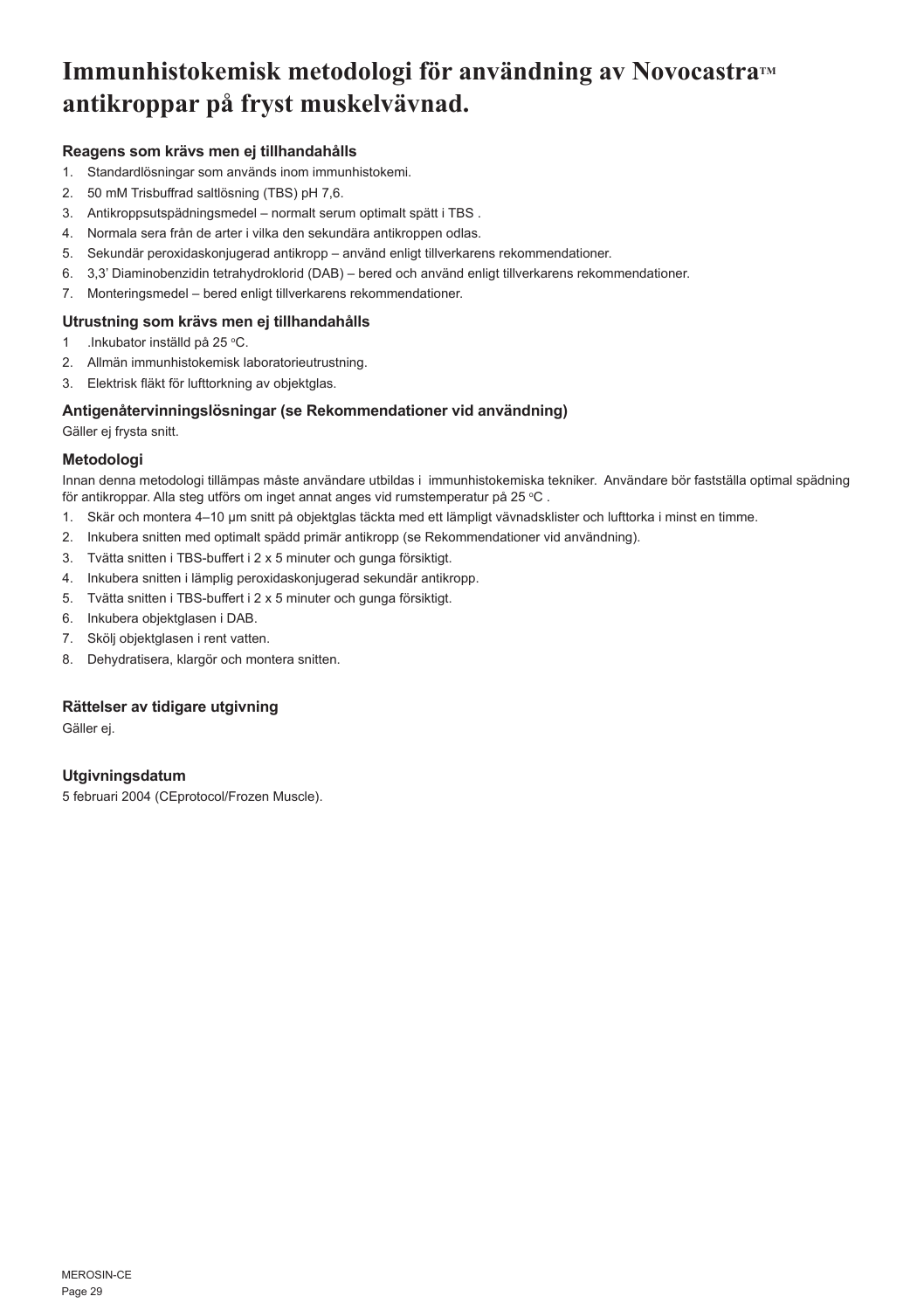# <span id="page-30-0"></span>**NovocastraTM Λυοφιλοποιημένο μονοκλωνικό αντίσωμα ποντικού Merosin Laminin Alpha 2 Chain Κωδικός είδους: NCL-MEROSIN**

# **Χρήση Για Την Οποία Προορίζεται**

### *Για in vitro διαγνωστική χρήση*.

Το NCL-MEROSIN προορίζεται για την ποιοτική ταυτοποίηση με μικροσκοπία φωτός της α2 αλυσίδας της μεροσίνης της λαμινίνης με ανοσοϊστοχημεία. Η κλινική ερμηνεία οποιασδήποτε χρώσης ή της απουσίας της θα πρέπει να συμπληρώνεται με μορφολογικές μελέτες που χρησιμοποιούν σωστούς μάρτυρες και θα πρέπει να αξιολογείται στα πλαίσια του κλινικού ιστορικού του ασθενούς και άλλων<br>διαγνωστικών εξετάσεων από ειδικευμένο παθολογοανατόμο.

# **Αρχή Της Διαδικασίας**

Οι τεχνικές ανοσοϊστοχημικής (IHC) χρώσης επιτρέπουν την οπτικοποίηση των αντιγόνων μέσω της διαδοχικής εφαρμογής ενός ειδικού αντισώματος στο αντιγόνο (πρωτοταγές αντίσωμα), ενός δευτεροταγούς αντισώματος στο πρωτοταγές αντίσωμα και ενός ενζυμικού συμπλόκου με χρωμογόνο υπόστρωμα με παρεμβαλλόμενα βήματα πλύσης. Η ενζυμική ενεργοποίηση του χρωμογόνου έχει ως αποτέλεσμα το σχηματισμό ενός ορατού προϊόντος αντίδρασης στη θέση του αντιγόνου. Το δείγμα μπορεί κατόπιν να υποβληθεί σε αντίχρωση και να καλυφθεί με καλυπτρίδα. Τα αποτελέσματα ερμηνεύονται με χρήση μικροσκοπίου φωτός και βοηθούν στη διαφορική διάγνωση παθοφυσιολογικών εξεργασιών, οι οποίες ενδέχεται ή όχι να σχετίζονται με ένα συγκεκριμένο αντιγόνο.

# **Κλώνος**

Mer3/22B2

# **Ανοσογόνο**

Κεκαθαρμένη πρωτεΐνη από πλακούντα.

#### **Ειδικότητα**

Αντιδρά ισχυρά με την α 2 αλυσίδα της λαμινίνης της μεροσίνης σε σκελετικό μυ ανθρώπου και κουνελιού. Δεν παρατηρείται αντίδραση σε τομές μυών από ποντικό, αρουραίο, σκύλο, όρνιθα, χάμστερ ή χοίρο.

# **Σύνθεση Αντιδραστηρίου**

Το NCL-MEROSIN είναι ένα λυοφιλοποιημένο υπερκείμενο ιστοκαλλιέργειας που περιέχει 15 mM αζίδιο του νατρίου ως συντηρητικό. Ο χρήστης χρειάζεται να ανασυστήσει το περιεχόμενο του φιαλιδίου με τον σωστό όγκο αποστειρωμένου απεσταγμένου νερού, όπως υποδεικνύεται στην ετικέτα του φιαλιδίου.

# **Τάξη Ig**

IgG1, κ

# **Ολική Συγκέντρωση Πρωτεΐνης Total Protein**

1,0–8,0 g/L. Για την ολική συγκέντρωση πρωτεΐνης που είναι ειδική για την εκάστοτε παρτίδα, ανατρέξτε στην ετικέτα του φιαλιδίου.

#### **Συγκέντρωση Αντισώματος**

Μεγαλύτερη ή ίση με 17 mg/L, όπως προσδιορίζεται με ELISA. Για τη συγκέντρωση Ig που είναι ειδική για την εκάστοτε παρτίδα, ανατρέξτε στην ετικέτα του φιαλιδίου.

# **Συστάσεις Για Τη Χρήση**

Ανοσοϊστοχημεία (δείτε **Μεθοδολογία**'') σε τομές κατεψυγμένες. Προτεινόμενη αραίωση: 1:50–1:100 επί 60 λεπτά στους 25 °C. Αυτό παρέχεται ως οδηγός και οι χρήστες θα πρέπει να προσδιορίζουν τις δικές τους βέλτιστες αραιώσεις εργασίας.

# **Φύλαξη Και Σταθερότητα**

Φυλάσσετε το μη ανοιγμένο αντίσωμα στους 2–8 ℃. Υπό τις συνθήκες αυτές, δεν υπάρχει σημαντική απώλεια στην απόδοση του προϊόντος έως την ημερομηνία λήξης που υποδεικνύεται στην ετικέτα του φιαλιδίου. Μη χρησιμοποιείτε μετά την ημερομηνία λήξης που αναγράφεται στην ετικέτα του φιαλιδίου. Το ανασυσταθέν αντίσωμα είναι σταθερό επί δύο μήνες τουλάχιστον, εφόσον φυλάσσεται στους 2–8 °C. Για μακροχρόνια φύλαξη, συνιστάται τα κλάσματα του ανασυσταθέντος αντισώματος να φυλάσσονται κατεψυγμένα στους -20 °C (δε συνιστάται η χρήση καταψυκτών χωρίς πάγο). Θα πρέπει να αποφεύγονται οι επανειλημμένοι κύκλοι κατάψυξης και απόψυξης. Παρασκευάζετε αραιώσεις εργασίας την ημέρα της χρήσης. Επαναφέρετε στους 2–8 °C αμέσως μετά τη χρήση. Τυχόν συνθήκες φύλαξης διαφορετικές από εκείνες που καθορίζονται παραπάνω πρέπει να επαληθεύονται από το χρήστη.

#### **Παρασκευή Δείγματος**

Καταψύξτε τεμάχια ιστών δειγμάτων σε ισοπεντάνιο που έχει ψυχθεί σε υγρό άζωτο (δείτε την ενότητα "Προειδοποιήσεις και προφυλάξεις"). Τα δείγματα δε χρειάζονται περαιτέρω μονιμοποίηση, αλλά πρέπει να εγκλείονται στην ένωση OCT™ (Sakura, κωδικός είδους Tissue-Tek 4583).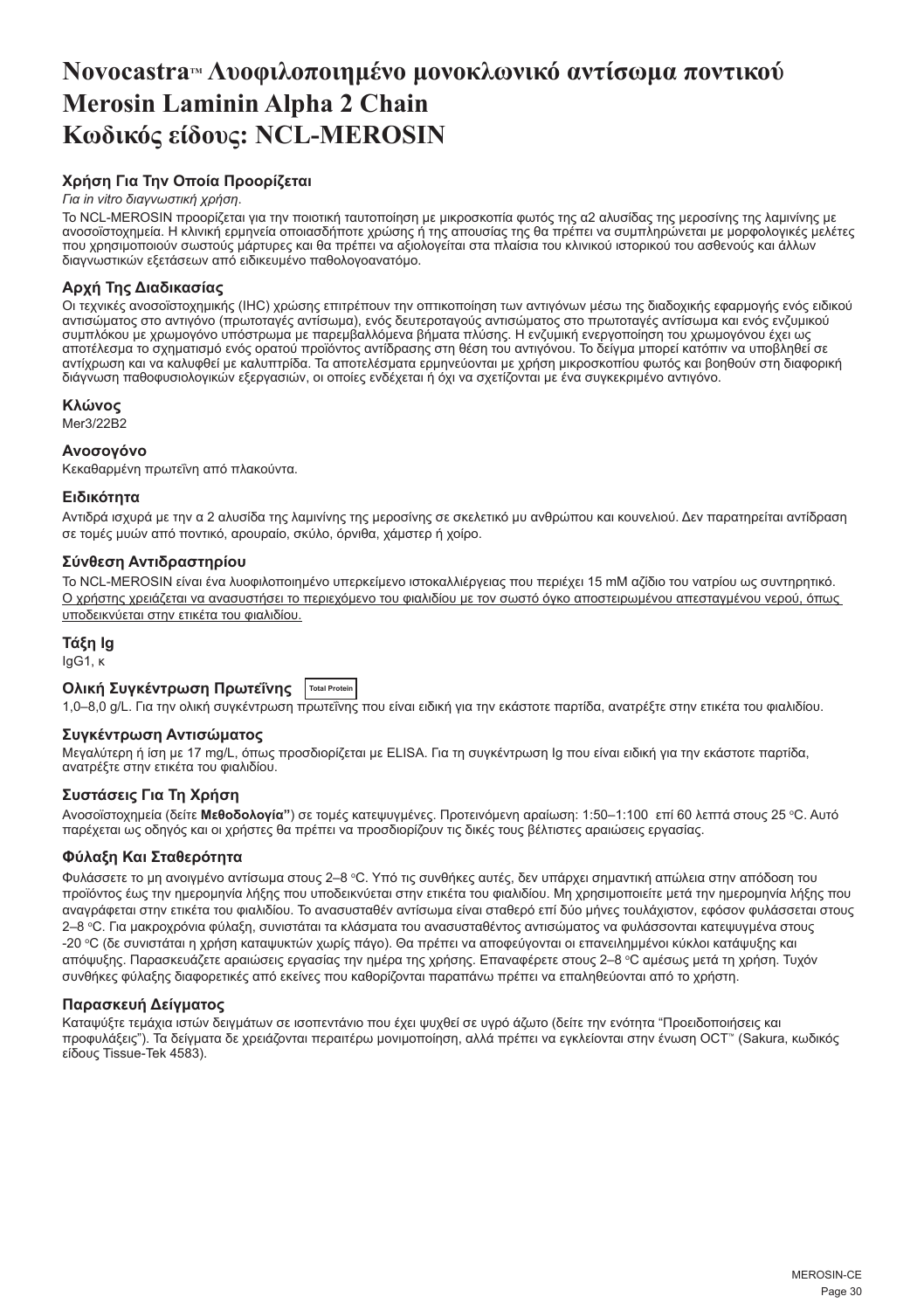# **Προειδοποιήσεις Και Προφυλάξεις**

# **Novocastra Lyophilised Antibodies**

Περιέχει ένα μείγμα από: Sodium Azide (<10%), Benzylpenicillin Sodium (<10%), Streptomycin Sulphate (<10%). Προειδοποιητές λέξεις: Κύνδυνος.

H302: Επιβλαβές σε περίπτωση κατάποσης. H317: Μπορεί να προκαλέσει αλλεργική δερματική αντίδραση. H334: Μπορεί να προκαλέσει αλλεργία ή συμπτώματα άσθματος ή δύσπνοια σε περίπτωση εισπνοής. H411: Τοξικό για τους υδρόβιους οργανισμούς, με μακροχρόνιες επιπτώσεις. EUH032: Σε επαφή με οξέα ελευθερώνονται πολύ τοξικά αέρια.

P261: Αποφεύγετε να αναπνέετε σκόνη. P264: Πλύνετε χέρια σχολαστικά μετά το χειρισμό.

P270: Μην τρώτε, πίνετεή καπνίζετε, όταν χρησιμοποιείτε αυτό το προϊόν.

P272: Τα μολυσμένα ενδύματα εργασίας δεν πρέπει να βγαίνουν από το χώρο εργασίας.

P273: Να αποφεύγεται η ελευθέρωση στο περιβάλλον. P280: Να φοράτε προστατευτικά γάντια/προστατευτικά ενδύματα/ μέσα ατομικής προστασίας για τα μάτια/πρόσωπο.

P284: ΫΣε περίπτωση ανεπαρκούς αερισμούέ χρησιμοποιείστε μέσα ατομικής προστασίας της αναπνοής.

P301+312: ΣΕ ΠΕΡΙΠΤΩΣΗ ΚΑΤΑΠΟΣΗΣ: Καλέστε το ΚΕΝΤΡΟ ΔΗΛΗΤΗΡΙΑΣΕΩΝ/γιατρό/ εάν αισθανθείτε αδιαθεσία. P302+352: ΣΕ ΠΕΡΙΠΤΩΣΗ ΕΠΑΦΗΣ ΜΕ ΤΟ ΔΕΡΜΑ: Πλύνετε

με άφθονο νερό και σαπούνι.

P304+340: ΣΕ ΠΕΡΙΠΤΩΣΗ ΕΙΣΠΝΟΗΣ: Μεταφέρατε τον παθόντα στον καθαρό αέρα και αφήστε τον να ξεκουραστεί σε στάση που διευκολύνει την αναπνοή.

P330: Ξεπλύνετε το στόμα.

P333+313: Εάν παρατηρηθεί ερεθισμός του δέρματος ή εμφανιστεί εξάνθημα: Συμβουλευθείτε/Επισκεφθείτε γιατρό. P342+311: Εάν παρουσιάζονται αναπνευστικά συμπτώματα: Καλέστε το ΚΕΝΤΡΟ ΔΗΛΗΤΗΡΙΑΣΕΩΝ/γιατρό. P362+364: Βγάλτε τα μολυσμένα ρούχα και πλύντε τα πριν τα

ξαναχρησιμοποιήσετε. P391: Μαζέψτε τη χυμένη ποσότητα.

P501: Διάθεση του περιεχομένου/περιέκτη σε χώρο συλλογής επικινδύνων ή ειδικών αποβλήτων.

Το αντιδραστήριο αυτό έχει παρασκευαστεί από το υπερκείμενο κυτταροκαλλιέργειας. Επειδή είναι βιολογικό προϊόν, θα πρέπει να δίνεται εύλογη προσοχή κατά το χειρισμό του.

Αυτό το αντιδραστήριο περιέχει αζίδιο του νατρίου. Δελτίο δεδομένων ασφαλείας υλικού διατίθεται κατόπιν αιτήματος ή από τη διεύθυνση www.LeicaBiosystems.com

Συμβουλευτείτε τους ομοσπονδιακούς, πολιτειακούς ή τοπικούς κανονισμούς για απόρριψη τυχόν δυνητικώς τοξικών συστατικών. Ο χειρισμός δειγμάτων, πριν και μετά τη μονιμοποίηση, καθώς και όλων των υλικών που έχουν εκτεθεί σε αυτά, θα πρέπει να γίνεται ως εάν ήταν δυνητικά μετάδοσης λοίμωξης και η απόρριψή τους να πραγματοποιείται λαμβάνοντας τις σωστές προφυλάξεις.<sup>1</sup>Μην αναρροφάτε ποτέ με πιπέτα αντιδραστήρια με το στόμα και αποφύγετε την επαφή του δέρματος και των βλεννογόνων με αντιδραστήρια και δείγματα. Εάν τα αντιδραστήρια ή τα δείγματα έλθουν σε επαφή με ευαίσθητες περιοχές, πλύνετε με άφθονες ποσότητες νερού. Ζητήστε τη συμβουλή ιατρού.

Ελαχιστοποιήστε τη μικροβιακή μόλυνση των αντιδραστηρίων, διότι ενδέχεται να συμβεί αύξηση μη ειδικής χρώσης.

Χρόνοι ή θερμοκρασίες επώασης διαφορετικές από εκείνες που καθορίζονται ενδέχεται να δώσουν εσφαλμένα αποτελέσματα. Τυχόν τέτοιες μεταβολές πρέπει να επικυρώνονται από το χρήστη.

Το υγρό άζωτο λόγω της υπερβολικά ψυχρής θερμοκρασίας του προκαλεί εγκαύματα και κατά το χειρισμό του πρέπει να φοράτε προστατευτικό ρουχισμό, συμπεριλαμβανομένων γαντιών και προσωπίδας. Χρησιμοποιείτε σε καλά αεριζόμενο χώρο.

Το ισοπεντάνιο είναι ιδιαίτερα εύφλεκτο και επιβλαβές με κατάποση και εισπνοή. Είναι επίσης ερεθιστικό στο δέρμα και τα μάτια, καθώς και ναρκωτικό σε υψηλή συγκέντρωση.

# **Ποιοτικός Έλεγχος**

Τυχόν διαφορές στην επεξεργασία των ιστών και τις τεχνικές διαδικασίες στο εργαστήριο του χρήστη ενδέχεται να προκαλέσουν σημαντική μεταβλητότητα στα αποτελέσματα, καθιστώντας αναγκαία την τακτική εκτέλεση εσωτερικών ελέγχων επιπλέον των ακόλουθων διαδικασιών.

Οι μάρτυρες θα πρέπει να είναι φρέσκα δείγματα νεκροψίας/βιοψίας/χειρουργικά δείγματα, τα οποία καταψύχονται το συντομότερο δυνατό με τον ίδιο τρόπο όπως το(α) δείγμα(τα) του ασθενούς.

# **Θετικός Μάρτυρας Ιστού**

Χρησιμοποιείται για να υποδεικνύει σωστά παρασκευασμένους ιστούς και σωστές τεχνικές χρώσης.

Θα πρέπει να περιλαμβάνεται ένας θετικός μάρτυρας ιστού για κάθε σύνολο συνθηκών εξέτασης σε κάθε εκτέλεση χρώσης.

Ένας ιστός με ασθενή θετική χρώση είναι πιο κατάλληλος από έναν ιστό με ισχυρή θετική χρώση για βέλτιστο έλεγχο ποιότητας και για την ανίχνευση πολύ μικρών επιπέδων τυχόν αποδόμησης των αντιδραστηρίων.<sup>2</sup>

Συνιστώμενος ιστός θετικού μάρτυρα είναι ο φυσιολογικός ανθρώπινος γραμμωτός μυς.

Εάν ο θετικός μάρτυρας ιστού δεν παρουσιάζει θετική χρώση, τα αποτελέσματα με τα δείγματα της εξέτασης θα πρέπει να θεωρούνται άκυρα.

# **Αρνητικός Μάρτυρας Ιστού**

Θα πρέπει να εξετάζεται μετά τον θετικό μάρτυρα ιστού για την επαλήθευση της ειδικότητας της επισήμανσης του αντιγόνου-στόχου από το πρωτοταγές αντίσωμα.

Συνιστώμενος ιστός αρνητικού μάρτυρα δεν έχει αξιολογηθεί.

Εναλλακτικά, η ποικιλία διαφόρων κυτταρικών τύπων που υπάρχουν στις περισσότερες τομές ιστών παρέχει συχνά θέσεις αρνητικού μάρτυρα, αλλά αυτό πρέπει να επαληθεύεται από το χρήστη.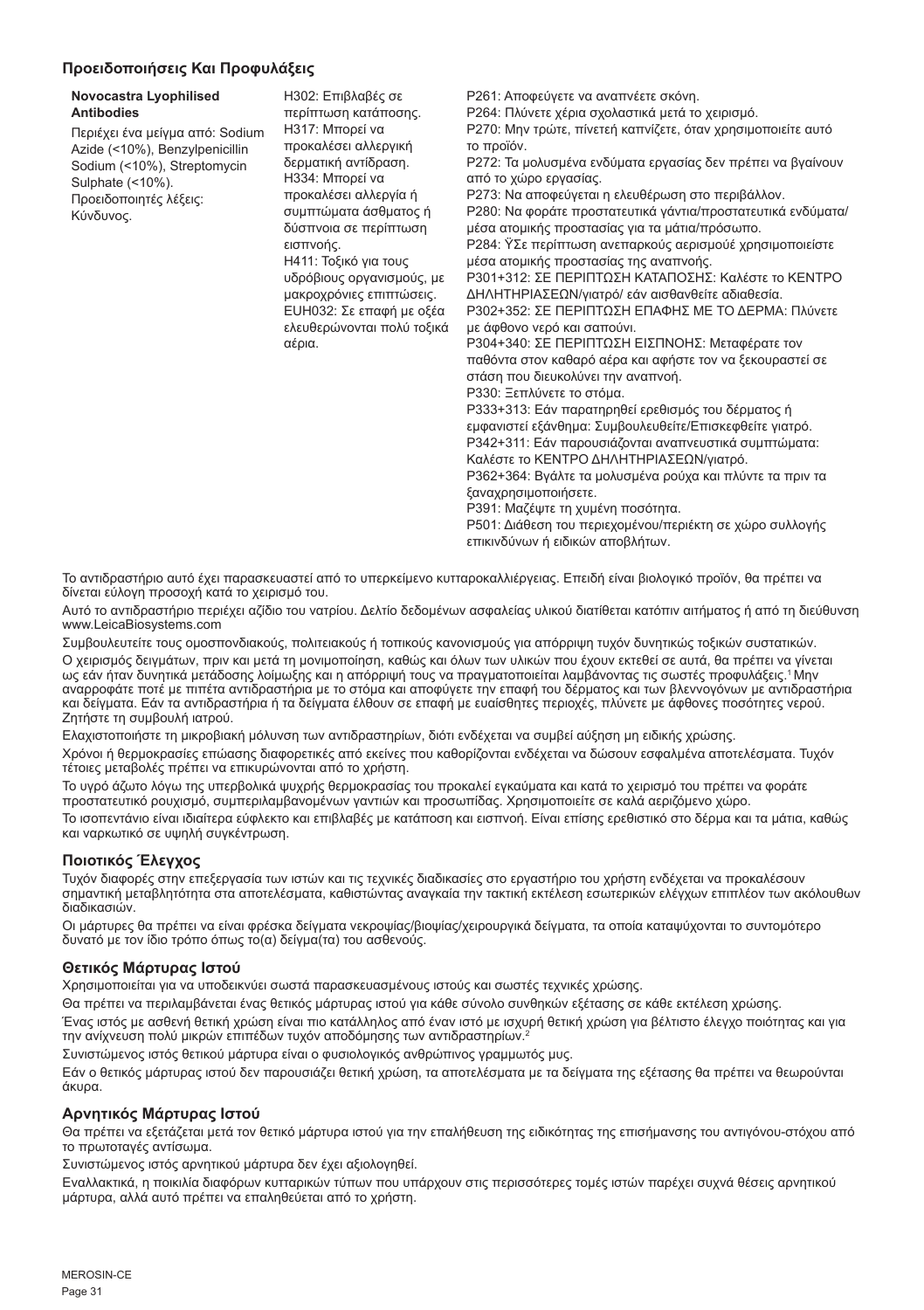Μη ειδική χρώση, εάν υπάρχει, έχει συνήθως διάχυτη εμφάνιση. Ενδέχεται επίσης να παρατηρηθεί σποραδική χρώση του συνδετικού ιστού σε τομές από ιστούς που έχουν μονιμοποιηθεί με υπερβολική ποσότητα φορμόλης. Χρησιμοποιείτε άθικτα κύτταρα για την ερμηνεία των αποτελεσμάτων της χρώσης. Νεκρωτικά ή εκφυλισμένα κύτταρα παρουσιάζουν συχνά μη ειδική χρώση.<sup>3</sup>Ενδέχεται να παρατηρηθούν ψευδώς θετικά αποτελέσματα λόγω μη ανοσολογικής δέσμευσης των πρωτεϊνών ή των προϊόντων αντίδρασης του<br>υποστρώματος. Ενδέχεται επίσης να προκληθούν από ενδογενή ένζυμα, όπως η ψευδοϋπεροξειδάση (ερυθροκύτταρα υπεροξειδάση (κυτόχρωμα C) ή η ενδογενής βιοτίνη (π.χ. ήπαρ, μαστός, εγκέφαλος, νεφρός) ανάλογα με τον τύπο ανοσοχρώσης που χρησιμοποιείται. Για τη διαφοροποίηση της ενδογενούς ενζυμικής δραστικότητας ή της μη ειδικής δέσμευσης των ενζύμων από ειδική ανοσοαντιδραστικότητα, είναι δυνατό να χρωματιστούν αποκλειστικά επιπλέον ιστοί ασθενών με χρωμογόνο υποστρώματος ή ενζυμικά σύμπλοκα (αβιδίνη-βιοτίνη, στρεπταβιδίνη, σημασμένο πολυμερές) και υπόστρωμα-χρωμογόνο, αντίστοιχα. Εάν παρουσιαστεί ειδική χρώση στον αρνητικό μάρτυρα ιστού, τα αποτελέσματα με τα δείγματα ασθενούς θα πρέπει να θεωρούνται άκυρα.

# **Αρνητικός Μάρτυρας Αντιδραστηρίου**

Χρησιμοποιείτε έναν μη ειδικό αρνητικό μάρτυρα αντιδραστηρίου αντί του πρωτοταγούς αντισώματος με μια τομή κάθε δείγματος ασθενούς για την αξιολόγηση μη ειδικής χρώσης και για να επιτρέπεται καλύτερη ερμηνεία της ειδικής χρώσης στη θέση του αντιγόνου.

# **Ιστός Ασθενούς**

Εξετάστε τελευταία τα δείγματα ασθενούς που έχουν χρωματιστεί με το NCL-MEROSIN. Η ένταση της θετικής χρώσης θα πρέπει να εκτιμάται στα πλαίσια τυχόν μη ειδικής χρώσης υποβάθρου του αρνητικού μάρτυρα αντιδραστηρίου. Όπως συμβαίνει με οποιαδήποτε<br>ανοσοϊστοχημική εξέταση, ένα αρνητικό αποτέλεσμα σημαίνει ότι το αντιγόνο δεν ανιχνεύτηκε, όχι ότ κύτταρα/στον ιστό που εξετάστηκε. Εάν είναι απαραίτητο, χρησιμοποιήστε μια σειρά αντισωμάτων για την αναγνώριση ψευδώς αρνητικών αντιδράσεων.

#### **Αναμενόμενα Αποτελέσματα**

#### Φυσιολογικοί ιστοί

Ο κλώνος Mer3/22B2 αντιδρά ισχυρά με την α 2 αλυσίδα της λαμινίνης της μεροσίνης σε σκελετικό μυ ανθρώπου και κουνελιού. Εμφανίζει συνεχή επισήμανση της εξωκυττάριας θεμέλιας ουσίας εκτός των υμένων των φυσιολογικών μυϊκών ινών. Σε ασθενείς με συγγενή μυϊκή δυστροφία που συνδέεται με το χρωμόσωμα 6, κάθε επισήμανση ενδέχεται να χαθεί.

# Καρκινικοί ιστοί

Ο κλώνος Mer3/22B2 έχει χρησιμοποιηθεί σε μελέτες ανοσοϊστοχημείας σε περισσότερους από 865 ασθενείς για την ταυτοποίηση μιας ανεπάρκειας της α 2 αλυσίδας της λαμινίνης της μεροσίνης.

#### **Το NCL-MEROSIN συνιστάται για την ταυτοποίηση της ανθρώπινης α2 αλυσίδας της μεροσίνης της λαμινίνης με ανοσοϊστοχημεία.**

#### **Γενικοί Περιορισμοί**

Η ανοσοϊστοχημεία είναι μια διαγνωστική διεργασία πολλαπλών βημάτων, η οποία αποτελείται από ειδικευμένη εκπαίδευση στην επιλογή των κατάλληλων αντιδραστηρίων, επιλογή ιστού, μονιμοποίηση και επεξεργασία, προετοιμασία της πλάκας IHC και ερμηνεία των αποτελεσμάτων της χρώσης.

Η χρώση του ιστού εξαρτάται από το χειρισμό και την επεξεργασία του ιστού πριν από τη χρώση. Τυχόν εσφαλμένη μονιμοποίηση, κατάψυξη, απόψυξη, πλύση, στέγνωμα, θέρμανση, τομή ή μόλυνση με άλλους ιστούς ή υγρά ενδέχεται να παράγει μορφώματα,<br>παγίδευση αντισώματος ή ψευδώς αρνητικά αποτελέσματα. Τυχόν ασυνεπή αποτελέσματα ενδέχεται να οφείλονται μεθόδων μονιμοποίησης και εγκλεισμού ή σε εγγενείς ανωμαλίες εντός του ιστού.4

Τυχόν υπερβολική ή ατελής αντίχρωση ενδέχεται να διακυβεύσει τη σωστή ερμηνεία των αποτελεσμάτων.

Η κλινική ερμηνεία οποιασδήποτε χρώσης ή της απουσίας της θα πρέπει να συμπληρώνεται με μορφολογικές μελέτες που χρησιμοποιούν σωστούς μάρτυρες και θα πρέπει να αξιολογείται στα πλαίσια του κλινικού ιστορικού του ασθενούς και άλλων διαγνωστικών εξετάσεων από ειδικευμένο παθολογοανατόμο.

Τα αντισώματα που παρέχονται από την Leica Biosystems Newcastle Ltd προορίζονται για χρήση, όπως υποδεικνύεται, είτε σε κατεψυγμένες είτε σε εγκλεισμένες σε παραφίνη τομές, με ειδικές απαιτήσεις μονιμοποίησης. Ενδέχεται να παρουσιαστεί μη<br>αναμενόμενη έκφραση αντιγόνου, ειδικά σε νεοπλάσματα. Η κλινική ερμηνεία οποιασδήποτε χρωματισμένης περιλαμβάνει μορφολογική ανάλυση και την αξιολόγηση των κατάλληλων μαρτύρων.

#### **Βιβλιογραφία - Γενική**

- 1. National Committee for Clinical Laboratory Standards (NCCLS). Protection of laboratory workers from infectious diseases transmitted by blood and tissue; proposed guideline. Villanova, P.A. 1991; 7(9). Order code M29-P.
- 2. Battifora H. Diagnostic uses of antibodies to keratins: a review and immunohistochemical comparison of seven monoclonal and three polyclonal antibodies. Progress in Surgical Pathology. 6:1–15. eds. Fenoglio-Preiser C, Wolff CM, Rilke F. Field & Wood, Inc., Philadelphia.
- 3. Nadji M, Morales AR. Immunoperoxidase, part I: the techniques and pitfalls. Laboratory Medicine. 1983; 14:767.
- 4. Omata M, Liew CT, Ashcavai M, Peters RL. Nonimmunologic binding of horseradish peroxidase to hepatitis B surface antigen: a possible source of error in immunohistochemistry. American Journal of Clinical Pathology. 1980; 73:626.
- 5. Auranen M, Rapola J, Pihko H et al. Muscle membrane-skeleton protein changes and histopathological characterization of muscleeye-brain disease. Neuromuscular Disorders. 2000; 10(1):16–23.
- 6. Bornemann A and Anderson LVB. Diagnostic protein expression in human muscle biopsies. Brain Pathology. 2000; 10:193–214.
- 7. Bushby K, Anderson LVB, Pollitt C, et al. Abnormal merosin in adults. A new form of late onset muscular dystrophy not linked to chromosome 6q2. Brain. 1998; 121:581–588.
- 8. Sewry CA, Anderson LVB, Bushby K, et al. Comparison of 3 antibodies to laminin alpha2 for the detection of partial expression in congenital muscular dystrophy. Muscle and Nerve. 1998; Suppl 7:S109.
- 9. Hack AA, Ly CT, Jiang F, et al. Gamma-sarcoglycan deficiency leads to muscle membrane defects and apoptosis independent of dystrophin. Journal of Cell Biology. 1998; 142(5):1279–1287.

# **Τροποποιήσεις Στην Προηγούμενη Έκδοση**

Χρήση Για Την Οποία Προορίζεται, Προειδοποιήσεις Και Προφυλάξεις, Αναμενόμενα Αποτελέσματα.

# **Ημερομηνία Έκδοσης**

05 Οκτωβρίου 2018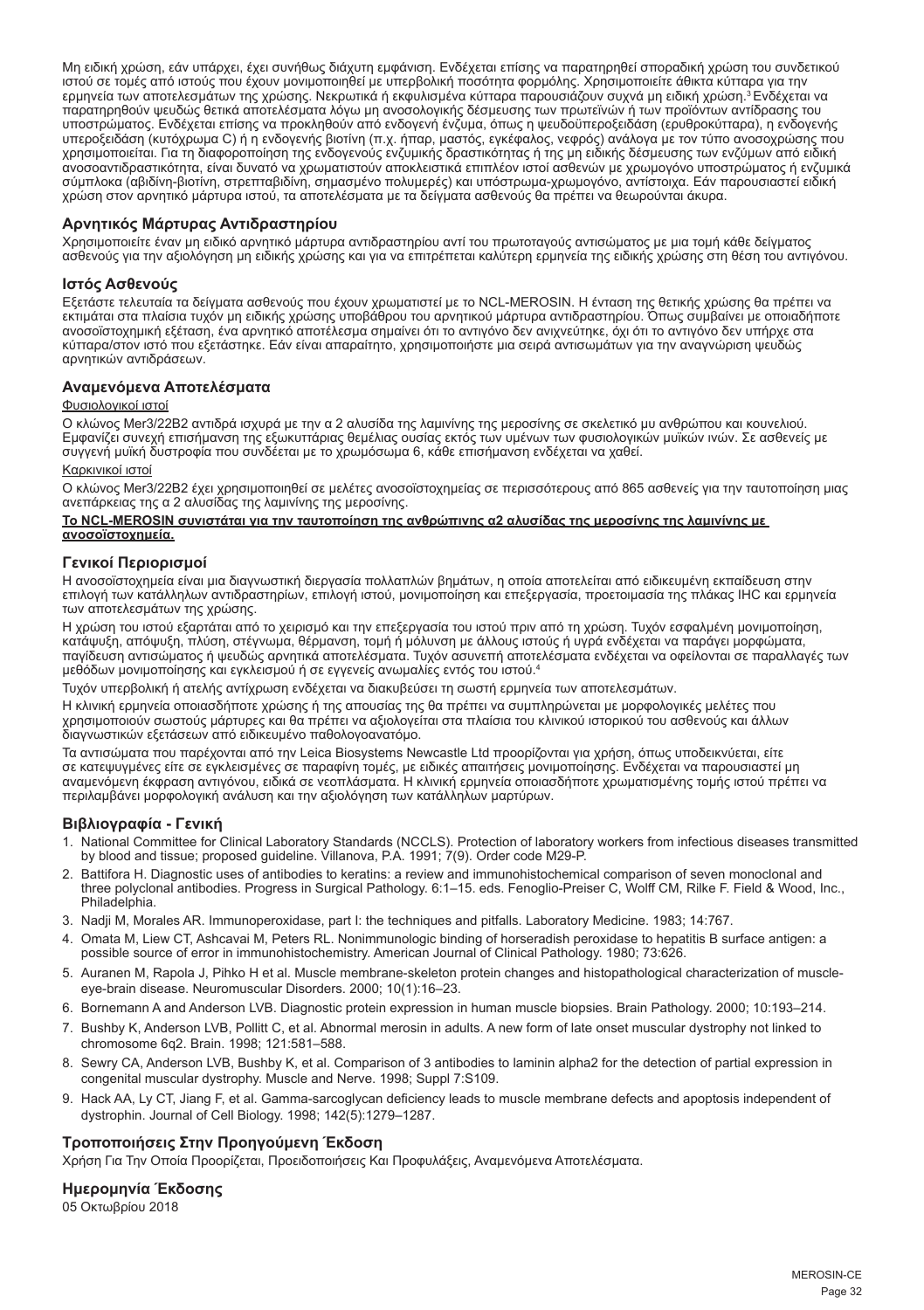# **Μεθοδολογία ανοσοϊστοχημείας για χρήση αντισωμάτων Novocastra™ σε κατεψυγμένο μυϊκό ιστό.**

# **Αντιδραστήρια που απαιτούνται αλλά δεν παρέχονται**

- 1. Πρότυποι διαλύτες που χρησιμοποιούνται στην ανοσοϊστοχημεία.
- 2. 50 mM αλατούχου ρυθμιστικού διαλύματος Tris (TBS) pH7,6.
- 3. Αραιωτικό αντισώματος φυσιολογικός ορός βέλτιστα αραιωμένος σε TBS.
- 4. Φυσιολογικοί οροί από το είδος στο οποίο αναπτύσσεται το δευτεροταγές αντίσωμα.
- 5. Δευτεροταγές αντίσωμα συζευγμένο με υπεροξειδάση χρησιμοποιείτε όπως συνιστάται από τον κατασκευαστή.
- 6. Τετραϋδροχλωρική 3,3' διαμινοβενζιδίνη (DAB) παρασκευάζετε και χρησιμοποιείτε σύμφωνα με τις συστάσεις του κατασκευαστή.
- 7. Μέσο στερέωσης χρησιμοποιείτε σύμφωνα με τις συστάσεις του κατασκευαστή.

# **Εξοπλισμός που απαιτείται αλλά δεν παρέχεται**

- 1. Θάλαμος επώασης ρυθμισμένος στους 25 °C.
- 2. Γενικός εργαστηριακός εξοπλισμός ανοσοϊστοχημείας.
- 3. Ηλεκτρικός ανεμιστήρας για στέγνωμα των αντικειμενοφόρων πλακών με αέρα.

# **Διαλύματα ανάκτησης αντιγόνου (δείτε την ενότητα "Συστάσεις για τη χρήση")**

Δεν ισχύει για κατεψυγμένες τομές.

# **Μεθοδολογία**

Πριν από την εφαρμογή της μεθοδολογίας αυτής, οι χρήστες πρέπει εκπαιδευτούν σε ανοσοϊστοχημικές τεχνικές.

Οι χρήστες θα πρέπει να προσδιορίσουν τις βέλτιστες αραιώσεις για αντισώματα. Εκτός εάν υποδεικνύεται διαφορετικά, όλα τα βήματα εκτελούνται στους 25 °C.

- 1. Κόψτε και στερεώστε τομές 4–10 μm σε αντικειμενοφόρους πλάκες επικαλυμμένες με κατάλληλο συγκολλητικό ιστών και στεγνώστε με αέρα επί μία ώρα τουλάχιστον.
- 2. Επωάστε τις τομές με βέλτιστα αραιωμένο πρωτοταγές αντίσωμα (δείτε την ενότητα "Συστάσεις για τη χρήση").
- 3. Πλύνετε σε ρυθμιστικό διάλυμα TBS επί 2 x 5 λεπτά με απαλή ανακίνηση.
- 4. Επωάστε τις τομές σε κατάλληλο δευτεροταγές αντίσωμα συζευγμένο με υπεροξειδάση.
- 5. Πλύνετε σε ρυθμιστικό διάλυμα TBS επί 2 x 5 λεπτά με απαλή ανακίνηση.
- 6. Επωάστε τις αντικειμενοφόρους πλάκες σε DAB.
- 7. Εκπλύντε τις αντικειμενοφόρους πλάκες σε καθαρό νερό.
- 8. Αφυδατώστε, καθαρίστε και στερεώστε τις τομές.

# **Τροποποιήσεις στην προηγούμενη έκδοση**

Δεν έχει εφαρμογή.

# **Ημερομηνία έκδοσης**

5 Φεβρουαρίου 2004 (CEprotocol/Frozen Muscle).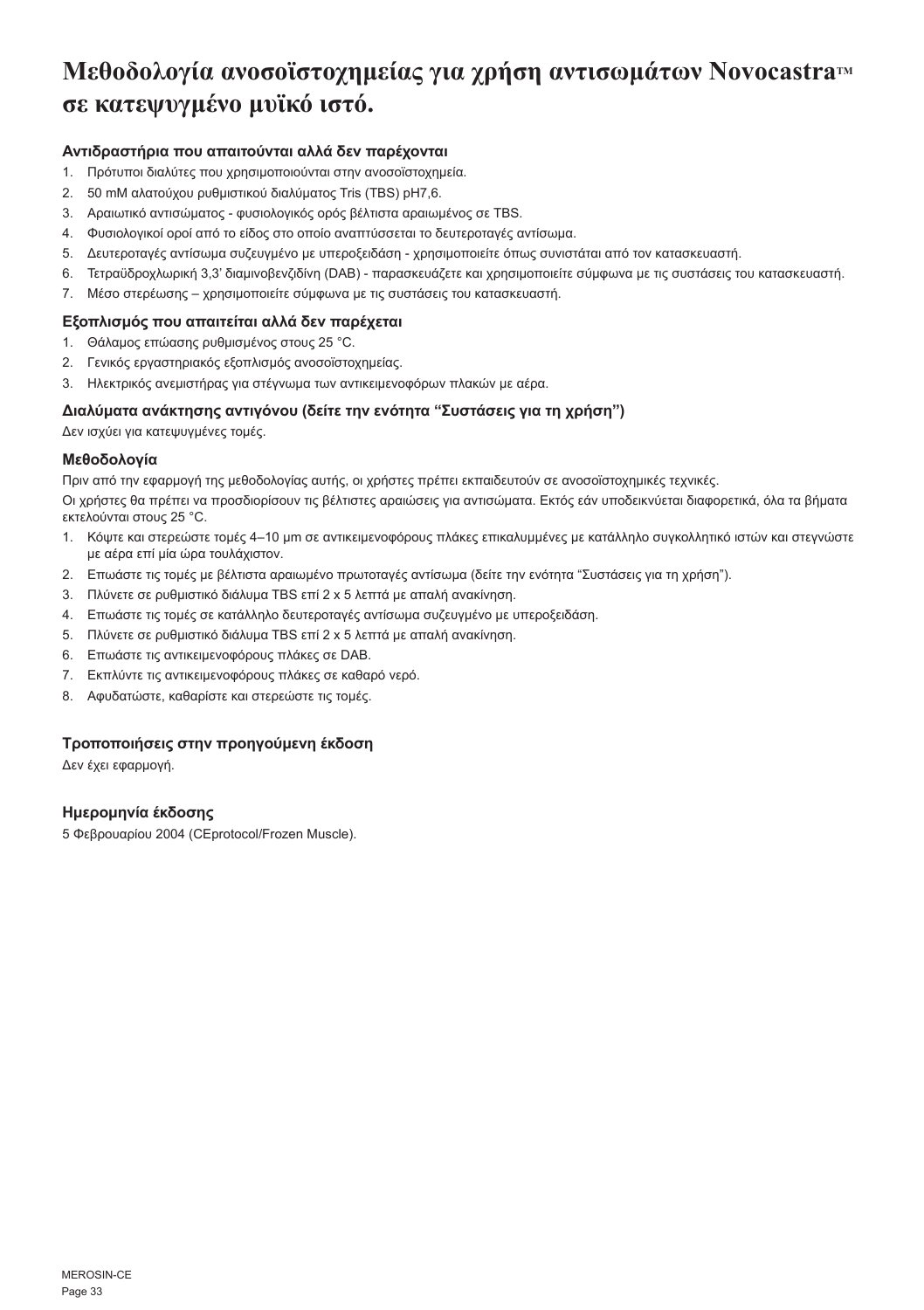# <span id="page-34-0"></span>Novocastra™ Lyophiliseret Monoklonalt Museantistof **Merosin Laminin Alpha 2 Chain Produktkode: NCL-MEROSIN**

# **Tilsigtet Anvendelse**

#### *Til in vitro diagnostisk anvendelse*.

NCL-MEROSIN er beregnet til kvalitativ identifikation ved hjælp af lysmikroskopi af merosin laminin alfa-2 kæde med immunhistokemi. Klinisk fortolkning af farvning eller mangel derpå skal suppleres med morfologiske undersøgelser under anvendelse af passende kontroller og bør evalueres i sammenhæng med patientens kliniske historie og andre diagnostiske tests af en kvalificeret patolog.

# **Procedureprincip**

Immunhistokemiske (IHC) farvningsteknikker muliggør visualisering af antigener via sekventiel tilsætning af et specifikt antistof mod antigenet (primært antistof), et sekundært antistof mod det primære antistof og et enzym kompleksbundet til et kromogent substrat med indskudte vasketrin. Den enzymatiske aktivering af kromogenet resulterer i et synligt reaktionsprodukt på antigenstedet. Prøven kan derefter kontrastfarves og dækkes med et dækglas. Resultaterne fortolkes ved anvendelse af et lysmikroskop og medvirker til differentiel diagnose af patofysiologiske processer, som muligvis kan være associeret med et bestemt antigen.

# **Klon**

Mer3/22B2

# **Immunogen**

Oprenset protein fra placenta.

# **Specificitet**

Reagerer kraftigt med laminin-alfa 2-kæden af merosin i skeletmuskel fra menneske og kanin. Der blev ikke observeret reaktion i vævssnit af muskel fra mus, rotte, hund, kylling, hamster eller svin.

# **Reagenssammensætning**

NCL-MEROSIN er en lyophiliseret vævskultursupernatant indeholdende natriumazid som konserveringsmiddel. Brugeren skal rekonstituere indholdet i hætteflasken med det korrekte volumen sterile destillerede vand som angivet på hætteflaskens etikette.

# **Ig-klasse**

IgG1, kappa

| Totalproteinkoncentration | <b>Total Protein</b> |
|---------------------------|----------------------|
|---------------------------|----------------------|

Se etiketten på hætteflasken for lotspecifik totalproteinkoncentration.

# **Antistofkoncentration**

Større end eller lig med 17 mg/l som bestemt ved ELISA. Se etiketten på hætteflasken for lotspecifik Ig-koncentration.

# **Anbefalinger Vedrørende Anvendelse**

Immunhistokemi (se **Metodologi**) på frosne vævssnitt. Foreslået fortynding: 1:50–1:100 ved 60 minutter ved 25 °C. Disse retningslinier er vejledende, og brugeren bør selv bestemme egne optimale brugsopløsninger.

# **Opbevaring Og Holdbarhed**

Opbevar det uåbnede antistof ved 2–8 °C. Under disse betingelser er der ingen betydende tab af produktets ydeevne indtil udløbsdatoen angivet på hætteflaskens etikette. Må ikke anvendes efter udløbsdatoen angivet på hætteflaskens etikette. Det rekonstituerede antistof er stabilt i mindst to måneder når opbevaret ved 2–8 °C. Ved langtidsopbevaring anbefales det at udportionere det rekonstituerede antistof og opbevare portionerne nedfrosset ved -20 °C (frostfri frysere anbefales ikke). Gentagen optøning og frysning skal undgås. Fremstil brugsopløsninger på dagen for anvendelsen. Sættes tilbage til 2–8 °C umiddelbart efter brug. Andre opbevaringsbetingelser end de ovenfor angivne skal verificeres af brugeren.

# **Prøveklargøring**

Frys prøver af vævsblokke i isopentan lynkølet i flydende nitrogen (se Advarsler og forholdsregler). Prøverne kræver ikke yderligere fiksering, men bør indstøbes i OCT™ (Sakura, produkt nr. Tissue-Tek 4583).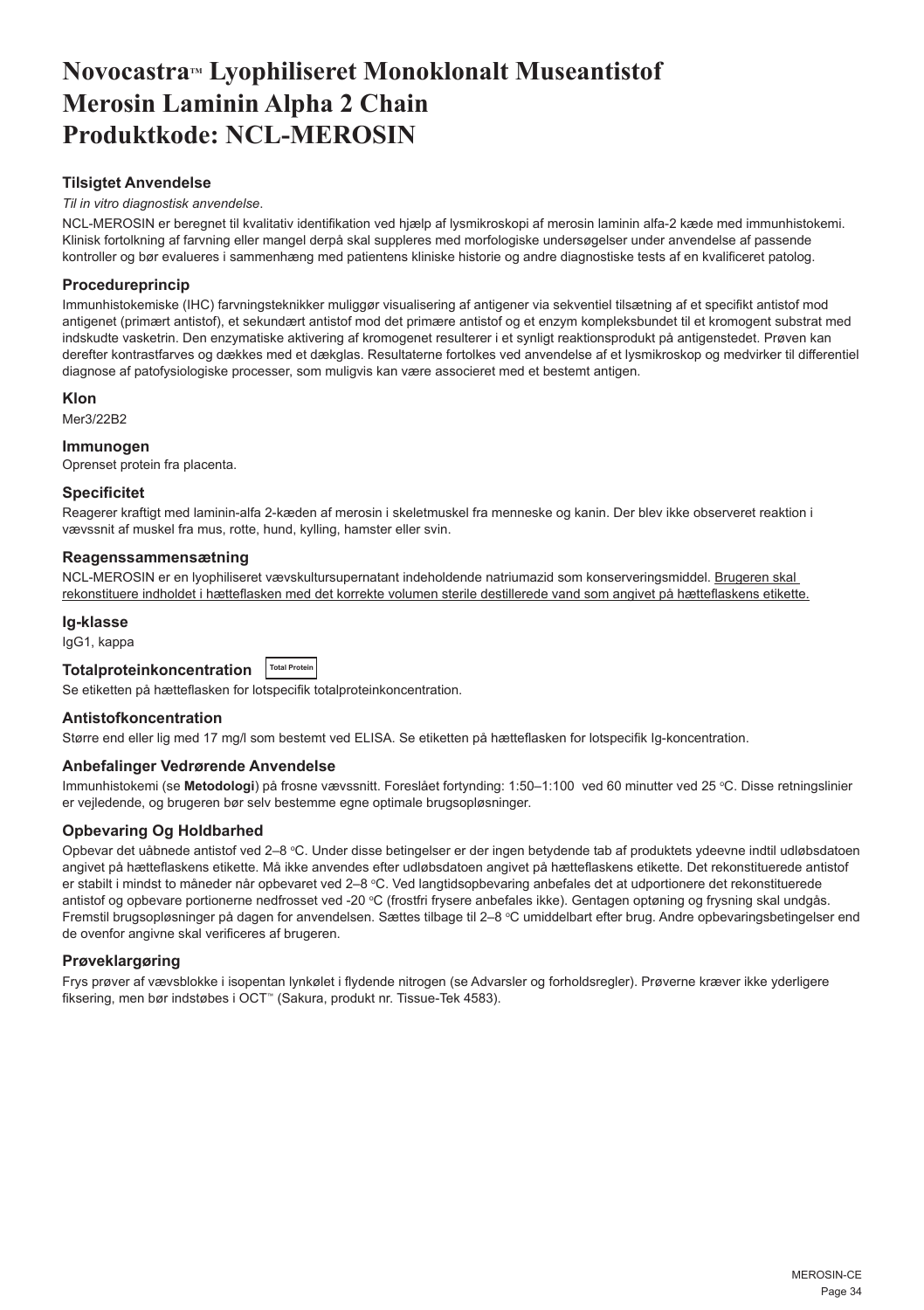# **Advarsler Og Forholdsregler**

### **Novocastra Lyophilised Antibodies**

Indeholder en blanding af: Natriumazid (<10%), Benzylpenicillin Sodium (<10%), Streptomycin Sulphate (<10%). Signalord: Fare.

H317: Kan forårsage allergisk hudreaktion. H334: Kan forårsage allergieller astmasymptomer eller åndedrætsbesvær ved indånding. H411: Giftig for vandlevende organismer, med langvarige virkninger. EUH032: Udvikler meget giftig gas ved kontakt med syre.

H302: Farlig ved indtagelse. P261: Undgå indånding af pulver. P264: Vask hænder grundigt efter brug. P270: Der må ikke spises, drikkes eller ryges under brugen af dette produkt. P272: Tilsmudset arbejdstøj bør ikke fjernes fra arbejdspladsen. P273: Undgå udledning til miljøet. P280: Bær beskyttelseshandsker/beskyttelsestøj/øjenbeskyttelse/ ansigtsbeskyttelse.

P284: [I tilfælde af utilstrækkelig ventilation], anvend åndedrætsværn.

P301+312: I TILFÆLDE AF INDTAGELSE: I tilfælde af ubehag, ring til en GIFTINFORMATION/læge. P302+352: VED KONTAKT MED HUDEN: Vask med rigeligt

sæbe og vand. P304+340: VED INDÅNDING: Flyt personen til et sted med frisk

luft og sørg for, at vejrtrækningen lettes.

P330: Skyl munden.

P333+313: Ved hudirritation eller udslet: Søg lægehjælp. P342+311: Ved luftvejssymptomer: Ring til en

GIFTINFORMATION/læge.

P362+364: Alt tilsmudset tøj tages af og vaskes inden genanvendelse.

P391: Udslip opsamles.

P501: Indholdet/Beholderen bortskaffes i et indsamlingssted for farligt affald og problemaffald.

Dette reagens er fremstillet ud fra supernatanten af en cellekultur. Da det er et biologisk produkt, skal der tages fornuftige sikkerhedsforanstaltninger ved dets håndtering.

Denne reagens indeholder natriumazid. Et datablad for materialesikkerhed kan fås efter anmodning eller er tilgængeligt på www.LeicaBiosystems.com

Konsulter landsdækkende og lokale love og regler vedrørende bortskaffelse af alle potentielt toksiske komponenter.

Prøver skal før og efter fiksering, lige som alle materialer eksponeret mod prøverne, håndteres som potentielt smittefarlige og bortskaffes under iagttagelse af passende forholdsregler<sup>ı</sup>. Pipetter aldrig reagenser med munden og undgå, at reagenser og prøver kommer i kontakt med huden eller slimhinder. Hvis reagenser eller prøver kommer i kontakt med følsomme områder, skal der skylles efter med rigelige mængder vand. Søg læge.

Minimer mikrobiel kontaminering af reagenserne, da der ellers kan forekomme øget uspecifik farvning.

Inkubationstider eller -temperaturer andre end de specificerede kan give fejlagtige resultater. Alle sådanne ændringer skal valideres af brugeren.

Flydende nitrogen forårsager på grund af dets meget kolde temperatur forbrændinger, og der bør bæres beskyttelsesdragt inklusive handsker og visir under arbejde med dette. Arbejd i et velventileret område.

Isopentan er meget brandfarligt og skadeligt ved indtagelse eller indånding. Det irriterer ligeledes øjne og hud og er et narkotikum i høj koncentration.

# **Kvalitetskontrol**

Forskelle i behandlingen af væv og forskelle i tekniske procedurer i brugerens laboratorium kan frembringe betydeligt varierende resultater og nødvendiggøre regelmæssig udførelse af kontroller på stedet ud over nedenstående procedurer.

Kontrollerne skal være friske autopsier/biopsier/kirurgiske prøver nedfrosset så hurtigt som muligt på samme måde som patientprøver.

# **Positiv Vævskontrol**

Anvendes til påvisning af, at vævet er fremstillet korrekt, og at der er anvendt korrekte farvningsteknikker.

Der bør inkluderes en positiv vævskontrol for hvert sæt testbetingelser i hver farvekørsel.

Svagt positivt farvet væv er mere egnet end kraftigt positivt farvet væv til optimal kvalitetskontrol og påvisning af små niveauer af reagensnedbrydning.<sup>2</sup>

Anbefalet positivt kontrolvæv er normal human stribet muskel.

Hvis den positive vævskontrol ikke udviser positiv farvning, skal resultater af testprøverne kasseres.

#### **Negativ Vævskontrol**

Skal undersøges efter den positive vævskontrol for at sikre, at det primære antistof mærker målantigenet specifikt.

Det anbefalede negative kontrolvæv er ikke blevet evalueret.

Alternativt frembyder de mange forskellige celletyper, der er til stede i de fleste vævssnit, ofte negative kontrolsteder, men dette skal verificeres af brugeren.

Uspecifik farvning har, hvis til stede, ofte et diffust udseende. Sporadisk farvning af bindevæv kan ligeledes observeres i vævssnit af væv, der er fikseret for kraftigt i formalin. Anvend intakte celler til fortolkning af farvningsresultaterne. Nekrotiske eller degenererede celler farves ofte mere uspecifikt.<sup>3</sup> Der kan eventuelt ses falske positive resultater, der skyldes non-immunologisk binding af proteiner eller substratreaktionsprodukter. Dette kan ligeledes skyldes endogene enzymer, såsom pseudoperoxidase (erytrocytter), endogen peroxidase (cytochrom C) eller endogent biotin (f.eks. lever, bryst, hjerne, nyre) afhængigt af den anvendte type immunfarve. For at differentiere mellem endogen enzymaktivitet eller uspecifik enzymbinding og specifik immunreaktivitet kan yderligere patientvæv eventuelt farves udelukkende med henholdsvis substratkromogen eller enzymkomplekser (avidin-biotin, streptavidin, mærket polymer) og substratkromogen. Hvis der optræder specifik farvning i den negative vævskontrol, skal resultaterne af patientprøverne kasseres.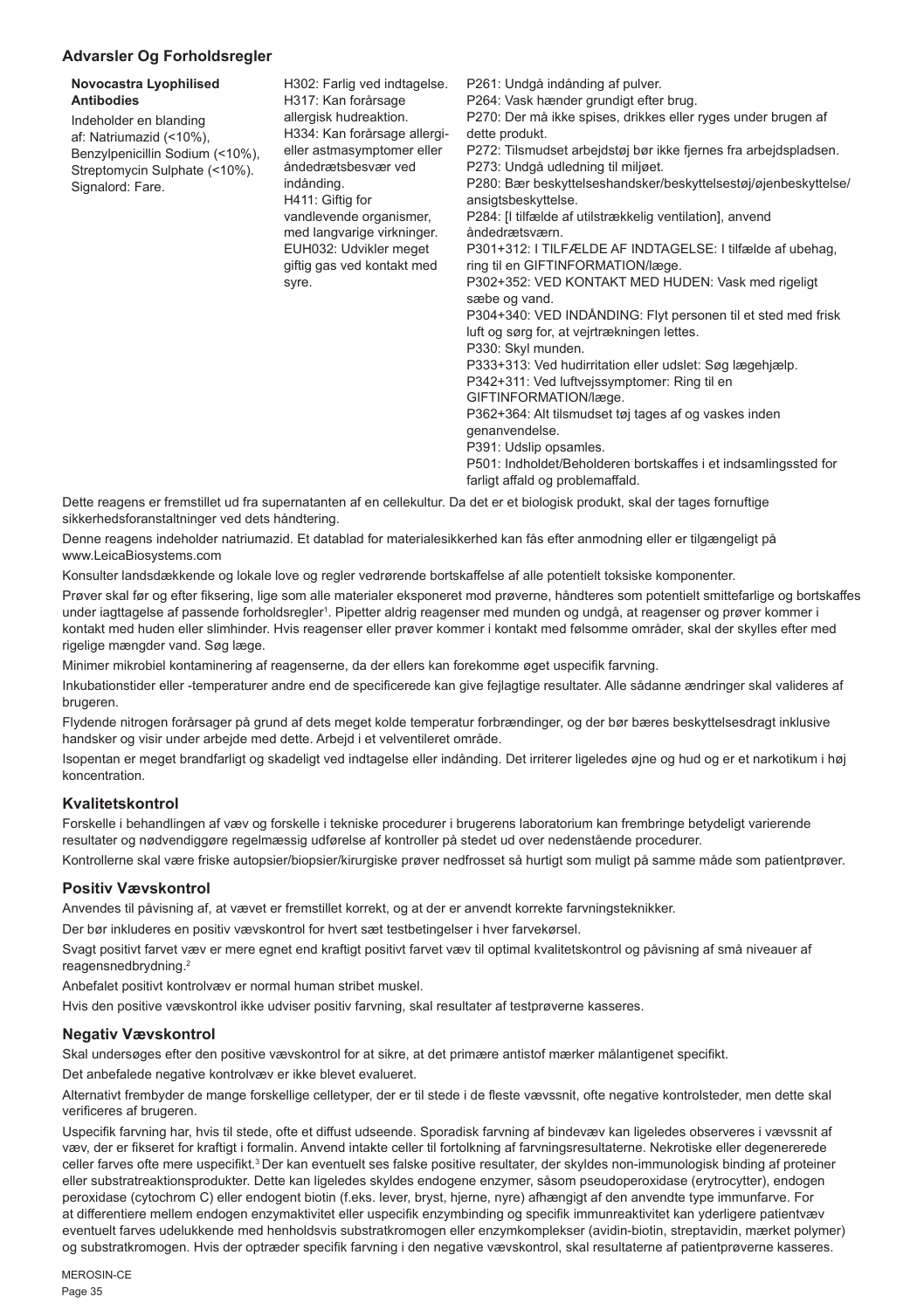# **Negativ Reagenskontrol**

Anvend en uspecifik negativ reagenskontrol i stedet for det primære antistof på et vævssnit af hver patientprøve for at vurdere uspecifik farvning og muliggøre bedre fortolkning af specifik farvning på antigenstedet.

## **Patientvæv**

Eksaminer patientprøver farvet med NCL-MEROSIN sidst. Intensiteten af positiv farvning bør vurderes i sammenhæng med eventuel uspecifik baggrundsfarvning af den negative reagenskontrol. Som med alle immunhistokemiske tests betyder et negativt resultat, at antigenet ikke blev påvist. Ikke at antigenet var fraværende i de analyserede celler eller det analyserede væv. Om nødvendigt anvendes et panel af antistoffer til identifikation af falske negative reaktioner.

## **Forventede Resultater**

## Normalt væv

Klon Mer3/22B2 reagerer kraftigt med laminin-alfa 2-kæden af merosin i skeletmuskel fra menneske og kanin. Den udviser kontinuerlig mærkning af den ekstracellullære matrix uden for normale muskelfibermembraner. Hos patienter med kromosom 6-koblet kongenital muskeldystrofi kan al mærkning være tabt.

#### Tumorvæv

Klon Mer3/22B2 er blevet anvendt i immunhistokemiske studier af mere end 865 patienter med henblik på identifikation af mangel på laminin-alfa 2-kæden af merosin.

# **NCL-MEROSIN anbefales til identifikation af humant merosin laminin alfa-2 kæde med immunhistokemi.**

#### **Generelle Begrænsninger**

Immunhistokemi er en diagnostisk proces bestående af mange trin, der omfatter specialiseret uddannelse i valg af passende reagenser, vævsselektion, -fiksering og -behandling samt fremstilling af IHC-objektglas og fortolkning af farvningsresultaterne.

Vævsfarvning er afhængig af håndteringen og behandlingen af vævet inden farvning. Forkert fiksering, frysning, optøning, vask, tørring, opvarmning, sektionering eller kontaminering med andet væv eller andre væsker kan frembringe artefakter, indfangning af antistof eller falske negative resultater. Inkonsistente resultater kan skyldes variationer i fikserings- og indstøbningsmetoder eller irregulariteter indeholdt i vævet<sup>4</sup>

For kraftig eller ukomplet kontrastfarvning kan gøre korrekt fortolkning af resultaterne vanskelig.

Klinisk fortolkning af farvning eller mangel derpå skal suppleres med morfologiske undersøgelser under anvendelse af passende kontroller og bør evalueres i sammenhæng med patientens kliniske historie og andre diagnostiske tests af en kvalificeret patolog.

Antistoffer fra Leica Biosystems Newcastle Ltd er som angivet beregnet til anvendelse på enten frosne eller paraffinindstøbte vævssnit med specifikke krav til fiksering. Der kan forekomme uventet antigenekspression, navnlig i neoplasmer. Den kliniske fortolkning af alle farvede vævssnit skal indbefatte morfologisk analyse og evaluering af passende kontroller.

## **Bibliografi - Generelt**

- 1. National Committee for Clinical Laboratory Standards (NCCLS). Protection of laboratory workers from infectious diseases transmitted by blood and tissue; proposed guideline. Villanova, P.A. 1991;7(9). Order code M29-P.
- 2. Battifora H. Diagnostic uses of antibodies to keratins: a review and immunohistochemical comparison of seven monoclonal and three polyclonal antibodies. Progress in Surgical Pathology. 6:1–15. eds. Fenoglio-Preiser C, Wolff CM, Rilke F. Field & Wood, Inc., Philadelphia.
- 3. Nadji M, Morales AR. Immunoperoxidase, part I: the techniques and pitfalls. Laboratory Medicine. 1983; 14:767.
- 4. Omata M, Liew CT, Ashcavai M, Peters RL. Nonimmunologic binding of horseradish peroxidase to hepatitis B surface antigen: a possible source of error in immunohistochemistry. American Journal of Clinical Pathology. 1980; 73:626.
- 5. Auranen M, Rapola J, Pihko H et al. Muscle membrane-skeleton protein changes and histopathological characterization of muscleeye-brain disease. Neuromuscular Disorders. 2000; 10(1):16–23.
- 6. Bornemann A and Anderson LVB. Diagnostic protein expression in human muscle biopsies. Brain Pathology. 2000; 10:193–214.
- 7. Bushby K, Anderson LVB, Pollitt C, et al. Abnormal merosin in adults. A new form of late onset muscular dystrophy not linked to chromosome 6q2. Brain. 1998; 121:581–588.
- 8. Sewry CA, Anderson LVB, Bushby K, et al. Comparison of 3 antibodies to laminin alpha2 for the detection of partial expression in congenital muscular dystrophy. Muscle and Nerve. 1998; Suppl 7:S109.
- 9. Hack AA, Ly CT, Jiang F, et al. Gamma-sarcoglycan deficiency leads to muscle membrane defects and apoptosis independent of dystrophin. Journal of Cell Biology. 1998; 142(5):1279–1287.

# **Rettelser Til Tidligere Udgave**

Tilsigtet Anvendelse, Advarsler Og Forholdsregler, Forventede Resultater.

# **Udgivelsesdato**

05 oktober 2018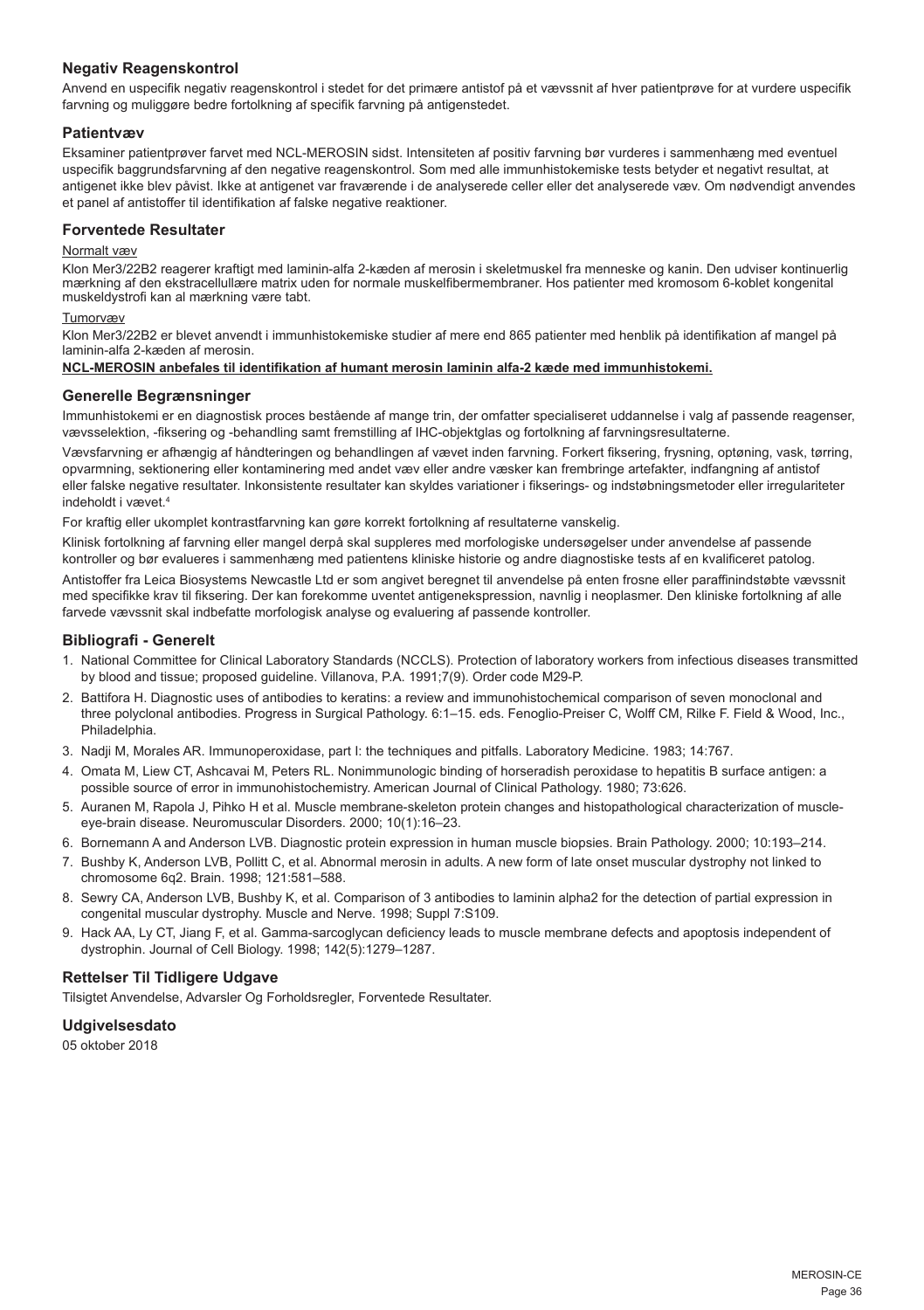# **Immunhistokemisk fremgangsmåde til anvendelse af Novocastram antistoffer på frossent muskelvæv.**

# **Nødvendige reagenser, der ikke medfølger**

- 1. Standardopløsningsmidler anvendt i immunhistokemi.
- 2. 50 mM Tris-bufferjusteret saltvandsopløsning (TBS) pH7,6.
- 3. Antistofdiluent normalt serum optimalt fortyndet i TBS.
- 4. Normale sera fra de arter, i hvilke det sekundære antistof opformeres.
- 5. Sekundært peroxidasekonjugeret antistof anvendes ifølge producentens anbefalinger.
- 6. 3,3' diaminobenzidintetrahydrochlorid (DAB) fremstilles ifølge producentens anbefalinger.
- 7. Monteringsmedium fremstilles ifølge producentens anbefalinger.

# **Nødvendige reagenser, der ikke medfølger**

- 1. Inkubator indstillet til 25 °C.
- 2. Almindeligt laboratorieudstyr til immunhistokemi.
- 3. Elektrisk ventilator til tørring af objektglas.

# **Antigengenfindingsopløsninger (se Anbefalinger vedrørende anvendelse)**

Ikke anvendelig til frosne vævssnit.

# **Metodologi**

Inden ibrugtagning af denne metodologi, skal brugere være oplært i immunhistokemiske teknikker.

Brugeren bør bestemme de optimale fortyndinger for antistoffer. Med mindre andet er anført, skal alle trin udføres ved 25 °C.

- 1. Snit og monter 4–10 µm tykke vævssnit på objektglas coatet med et passende vævsadhæsiv og lufttør i mindst en time.
- 2. Inkuber vævsnittene i optimalt fortyndet primært antistof (se Anbefalinger vedrørende anvendelse).
- 3. Vask i TBS i 2 x 5 minutter, mens de vugges forsigtigt.
- 4. Inkuber vævssnittene med et passende peroxidasekonjugeret sekundært antistof.
- 5. Vask i TBS i 2 x 5 minutter, mens de vugges forsigtigt.
- 6. Inkuber vævssnittene i DAB.
- 7. Skyl vævssnittene i rent vand.
- 8. Tør, klar og monter vævssnittene.

# **Rettelser til tidligere udgave**

Ingen rettelser.

# **Udgivelsesdato**

5. februar 2004 (CEprotocol/Frozen Muscle).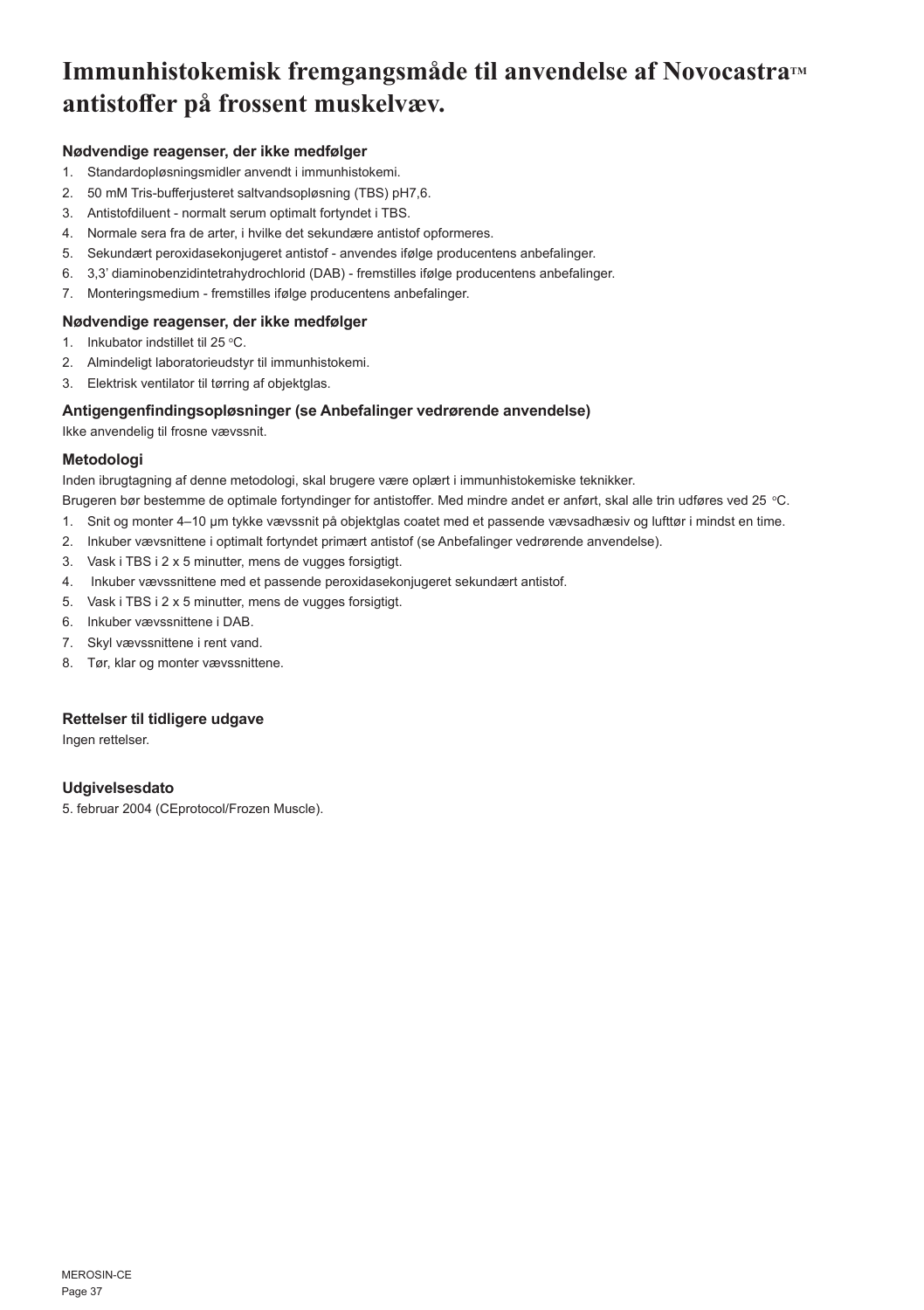# **Productcode: NCL-MEROSIN Novocastra™ Gelyofiliseerd Muis Monoklonaal Antilichaam Merosin Laminin Alpha 2 Chain**

# **Beoogd Gebruik**

#### *Voor gebruik bij in-vitro-diagnostiek.*

NCL-MEROSIN is bedoeld voor de kwalitatieve identificatie, met behulp van lichtmicroscopie, van de laminine-alfa-2-keten van merosine door middel van immunohistochemie. De klinische interpretatie van iedere kleuring of de afwezigheid ervan moet worden aangevuld met morfologisch onderzoek en goede controles. De interpretatie moet worden geëvalueerd door een vakkundige patholoog binnen de context van de klinische geschiedenis van de patiënt en eventueel ander diagnostisch onderzoek.

## **Beginsel van de Procedure**

Immunohistochemische (IHC) kleuringstechnieken maken de visualisatie van antigenen mogelijk via de sequentiële toepassing van een specifiek antilichaam naar het antigen (primaire antilichaam), het secundaire antilichaam naar het primaire antilichaam en een enzymcomplex met een chromogeen substraat met ingevoegde wasstappen. De enzymatische activering van de chromogeenresultaten in een zichtbaar reactieproduct op de antigene plaats. De monsters kunnen dan tegengekleurd en afgedekt zijn. De resultaten worden geïnterpreteerd met een lichtmicroscoop en hulpmiddelen in de differentiële diagnose van pathofysiologische processen, die wel of niet met een specifiek antigen geassocieerd kunnen worden.

## **Kloon**

Mer3/22B2

#### **Immunogeen**

Gezuiverd eiwit uit placenta.

# **Specificiteit**

Vertoont een sterke reactie met de laminine-alfa-2-keten van merosine in skeletspierweefsel van mensen en konijnen. Er wordt geen reactie waargenomen in spiercoupes van muizen, ratten, honden, kippen, hamsters of varkens.

# **Reagentiasamenstelling**

NCL-MEROSIN is een gelyofiliseerde bovendrijvende weefselkweek die natriumazide bevat als conserveringsmiddel. De gebruiker moet de inhoud van de flacon reconstitueren met het correcte volume van steriel gedistilleerd water, zoals aangegeven op het etiket van de flacon.

#### **Ig-klasse**

IgG1, kappa

**Totale Proteïneconcentratie Total Protein**

Raadpleeg het etiket op de flacon voor de specifieke totale proteïneconcenstratie.

# **Antilichaamconcentratie**

Groter of gelijk aan 17 mg/L zoals bepaald door ELISA. Raadpleeg het etiket op de flacon voor de specifieke lg-concenstratie.

# **Aanbevelingen over het Gebruik**

Immunohistochemie (zie **Methodologie**) op ingevroren coupes. Voorgestelde verdunning: 1:50–1:100 gedurende 60 minuten bij 25 °C. Dit is een richtsnoer en gebruikers moeten zelf de voor hen optimale werkverdunning bepalen.

# **Opslag en Stabiliteit**

Sla een niet geopend antilichaam op bij een temperatuur van 2–8 °C. Onder deze condities is er geen significant verlies van de productprestatie tot de expiratiedatum die op het etiket van de flacon staat. Gebruik het product niet meer na de expiratiedatum die op de flacon staat. Het gereconstitueerde antilichaam is minstens twee manden stabiel wanneer het wordt opgeslagen bij een temperatuur van 2–8 °C. Als het product langer moet worden opgeslagen, is het raadzaam dat gedeeltes van het gereconstitueerde antilichaam opgeslagen worden bij een temperatuur van -20 °C (vorstvrije vriezers worden niet aanbevolen). Herhaaldelijke bevriezingen en ontdooiingen moeten voorkomen worden. Bereid het werken met verdunningen voor op de dag dat u ze gebruikt. Laat het systeem direct na gebruik terugkeren naar een temperatuur van 2–8 °C. Opslagcondities andere dan degene die hierboven gespecificeerd zijn, dienen door de gebruiker geverifieerd te.

#### **Voorbereiding van Monsters**

De aanbevolen fixeerstof is 10% neutraal gebufferde formaline voor paraffine ingebedde weefselcoupes.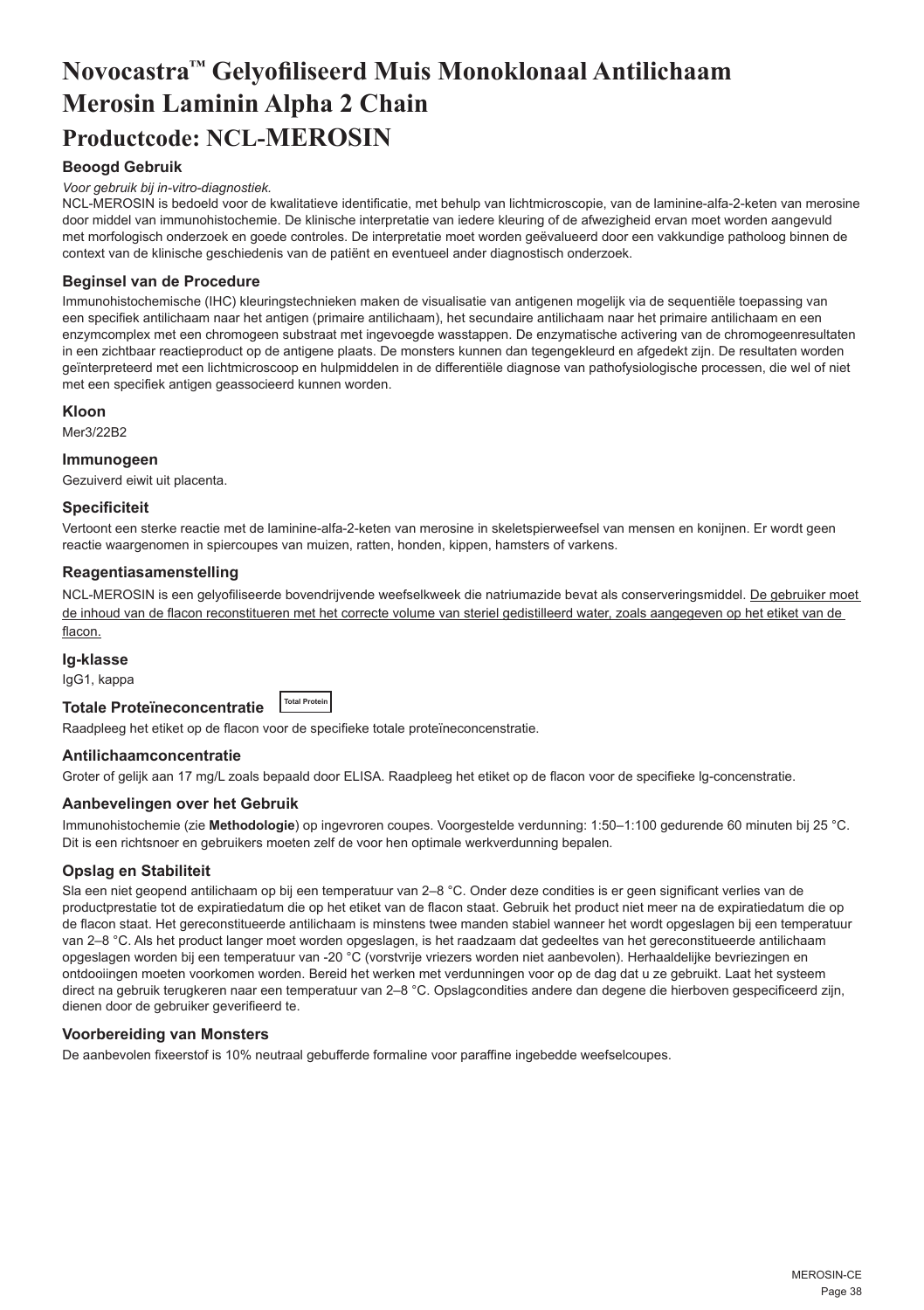#### **Waarschuwingen en Voorzorgsmaatregelen**

Deze reagens is voorbereid van het supernatant van de celkweek. Aangezien het biologisch product is, dient u bij het gebruik ervan voorzichtig te werk te gaan.

Deze reagens bevat natriumazide. Een materiaalveiligheidsblad is op verzoek verkrijgbaar bij www.LeicaBiosystems.com

Raadpleeg de richtlijnen van de lokale of nationale overheid voor het afdanken van potentieel giftige componenten.

Monsters moeten voor en na fixatie worden behandeld als potentiële overdragers van infecties en volgens de juiste voorzorgsmaatregelen worden afgedankt. Dit geldt tevens voor alle materialen die aan de monsters zijn blootgesteld.<sup>1</sup>

Reagentia mogen nooit met de mond worden gepipetteerd. Daarnaast moet contact tussen de huid en het slijmvlies met reagentia en monsters worden vermeden.

Als reagentia of monsters in contact komen met gevoelige gebieden, moet u deze gebieden wassen met een ruime hoeveelheid water. Neem contact op met een arts.

Minimaliseer de kans van microbacteriële contaminatie van reagentia. Als u dit niet doet, kan er een toename van niet-specifieke kleuring optreden.

Incubatietijden of temperaturen die afwijken van degenen die gespecificeerd zijn, kunnen tot onjuiste resultaten leiden. Iedere dergelijke verandering moet door de gebruiker gevalideerd worden.

# **Kwaliteitscontrole**

Verschillen in het verwerken van weefsel en technische procedures in het laboratorium van de gebruiker kunnen zorgen voor een aanzienlijke variabiliteit van de resultaten. Dit vereist een regulier gebruik van bedrijfseigen controles naast de volgende procedures. De controles moeten verse autopsie-, biopsie-, of chirurgische monsters omvatten, en zo snel mogelijk formaline gefixeerd en in paraffinewax ingebed worden, op dezelfde manier als de patiëntmonster(s).

# **Positieve Weefselcontrole**

Wordt gebruikt om correct voorbereide weefsels en goede kleuringstechnieken aan te duiden.

Er dient een positieve weefselcontrole opgenomen te worden voor iedere set testcondities in iedere kleuringsrun.

Voor een optimale kwaliteitscontrole en voor het detecteren van geringe niveaus van reagensdegredatie, is weefsel met zwakke positieve kleuring beter geschikt dan weefsel met sterke positieve kleuring.<sup>2</sup>

Aanbevolen positief controleweefsel is normaal humaan dwarsgestreept spierweefsel.

Als de positieve weefselcontrole geen positieve kleuring vertoont, moeten de resultaten met de testmonsters als ongeldig worden beschouwd.

#### **Negatieve Weefselcontrole**

Dient onderzocht te worden na de positieve weefselcontrole om de specificiteit te verifiëren van de labeling van het doelantigen door het primaire antilichaam.

Aanbevolen negatief controleweefsel is niet geëvalueerd.

Daarnaast leveren de verscheidenheid aan celtypen, die in de meeste weefselcoupes aanwezig zijn, regelmatig negatieve controlelocaties op, maar dit dient door de gebruiker geverifieerd te worden. Niet-specifieke kleuring, indien aanwezig, heeft meestal een diffuus uiterlijk.

Daarnaast kan in coupes sporadische kleuring van bindweefsel worden geobserveerd. Dit treedt op als gevolg van overdadig fixeren van weefsel met formaline. Maak voor de interpretatie van kleuringsresultaten gebruik van intacte cellen. Necrotische of gedegenereerde cellen kunnen vaak een niet-specifieke kleuring vertonen.<sup>3</sup>

Er kan sprake zijn van fout-positieven als gevolg van niet-immunologische binding van eiwitten of substraatreactieproducten. Zij kunnen ook veroorzaakt worden door endogene enzymen zoals pseudoperoxidase (erythrocyten), endogene peroxidase (cytochroom C), of endogene biotine (bijv. lever, borst, hersenen, nieren), afhankelijk van het type immunokleuring dat gebruikt wordt.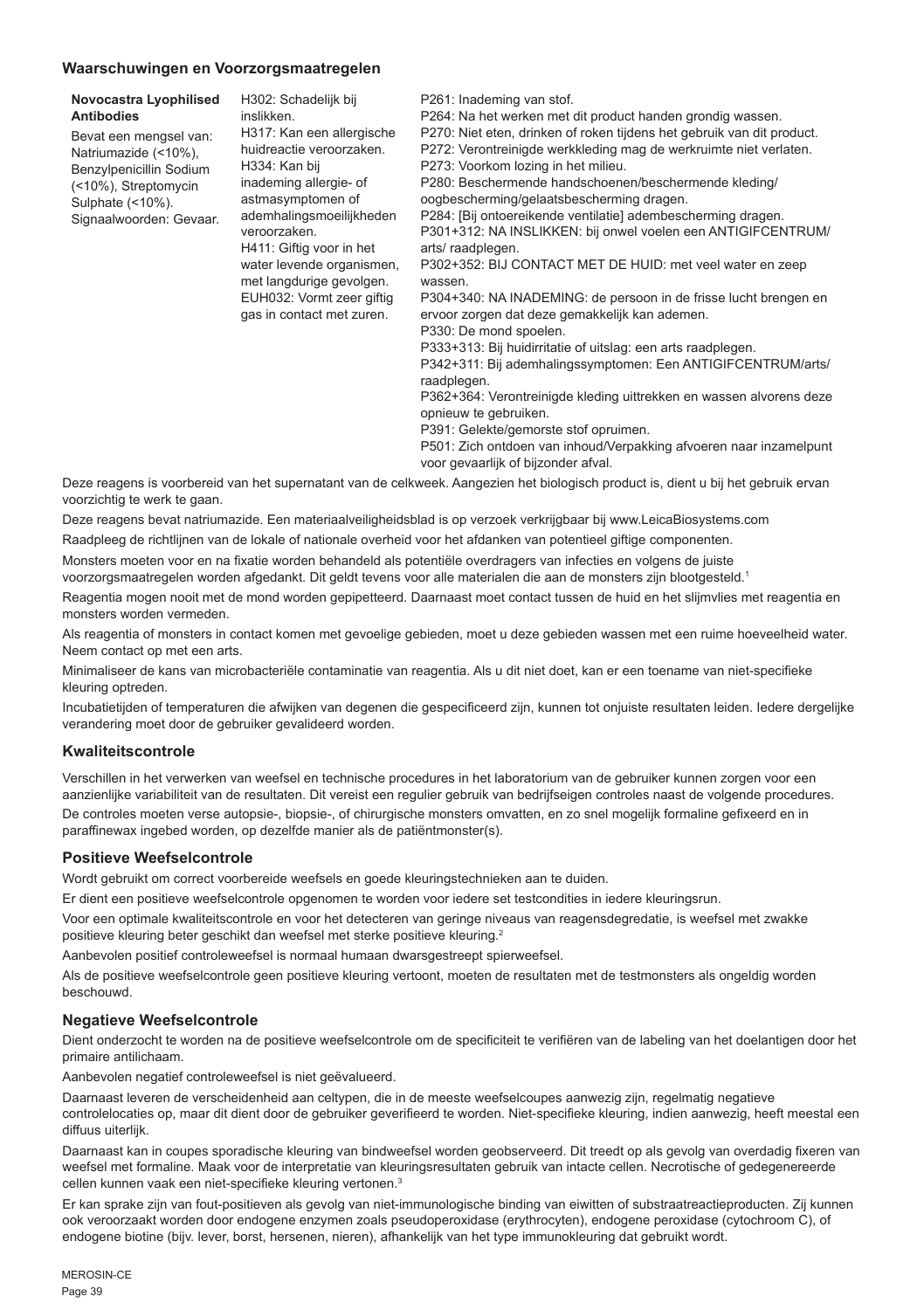Om endogene enzymen of niet-specifieke binding van enzymen van specifieke immunoreactiviteit te differentiëren, kan het zijn dat extra patiëntweefsels exclusief gekleurd wordt met substraat chromogeen of enzymcomplexen (avidine-biotine, streptavidine, gelabeld polymeer) en respectievelijk substraat-chromogeen. Indien specifieke kleuring binnen het interne negatieve controleweefsel optreedt, moeten de resultaten die met de patiëntmonsters zijn verkregen als ongeldig worden beschouwd.

# **Negatieve Reagenscontrole**

Gebruik een niet-specifieke negatieve reagenscontrole in plaats van het primaire antilichaam met een coupe van ieder patiëntmonster, om een niet-specifieke kleuring te evalueren en een betere interpretatie te krijgen van de specifieke kleuring op de antigene plaats.

## **Patiëntweefsel**

Onderzoek de gekleurde patiëntmonsters met NCL-MEROSIN. De positieve kleuringsintensiteit moet worden geëvalueerd binnen de context van iedere niet-specifieke achtergrondkleuring van de negatieve reagenscontrole. Net zoals bij elke immunohistochemische test betekent een negatief resultaat dat het antigeen niet is gedetecteerd. Het betekent dus niet dat het antigeen afwezig was in de geanalyseerde cellen/het geanalyseerde weefsel. Gebruik een panel van antilichamen om de verkeerd-negatieve reacties te identificeren.Verwachte Resultaten

## Normale Weefsels

Kloon Mer3/22B2 vertoont een sterke reactie met de laminine-alfa-2-keten van merosine in skeletspierweefsel van mensen en konijnen. Het vertoont doorlopende labeling van de extracellulaire matrix buiten normale spiervezelmembranen. Bij patiënten met aangeboren spierdystrofie gerelateerd aan chromosoom 6 kan de labeling geheel verloren gaan.

#### Abnormale Weefsels

Kloon Mer3/22B2 is gebruikt bij immunohistochemische studies bij meer dan 865 patiënten ter vaststelling van een tekort aan de laminine-2-keten van merosine.

## **NCL-MEROSIN wordt aanbevolen voor de identificatie van de laminine-alfa-2-keten van humaan merosine door middel van immunohistochemie.**

#### **Algemene Beperkingen**

Immunohistochemie is een diagnoseproces van meerdere stappen dat uit een gespecialiseerde training bestaat in het selecteren van de desbetreffende reagentia; weefselselectie, fixatie en verwerking; voorbereiding van de IHC-objectglaasjes; en de interpretatie van de kleuringsresultaten. Weefselkleuring is afhankelijk van het gebruik en de verwerking van het weefsel vóór het aanbrengen van de kleuring. Een onjuiste manier van fixeren, invriezen, ontdooien, wassen, drogen, verwarmen en opdelen of contaminatie met andere weefsels of vloeistoffen kunnen leiden tot artefacten, het vastzitten van antilichamen of fout-negatieven. Inconsistente resultaten kunnen het gevolg zijn variaties in de methoden die voor het fixeren en inbedden worden gebruikt of van inherente onregelmatigheden binnen het weefsel.4

Overmatige of onvolledige tegenkleuring kan een correcte interpretatie van de resultaten in te weg zitten.

De klinische interpretatie van iedere kleuring of de afwezigheid ervan moet worden aangevuld met morfologisch onderzoek en goede controles. De interpretatie moet worden geëvalueerd door een vakkundige patholoog binnen de context van de klinische geschiedenis van de patiënt en eventueel ander diagnostisch onderzoek.

Antilichamen van Leica Biosystems Newcastle Ltd zijn bedoeld voor gebruik, zoals aangegeven, op bevroren of paraffine ingebedde coupes met specifieke fixatie-eisen. Er kan een onverwachte antigenexpressie optreden, met name in neoplasma's. De klinische interpretatie van ieder gekleurde weefselcoupe moet morfologische analyses bevatten en de evaluatie van de juiste controles.

# **Algemene Literatuurlijst**

- 1. National Committee for Clinical Laboratory Standards (NCCLS). Protection of laboratory workers from infectious diseases transmitted by blood and tissue; proposed guideline. Villanova, P.A. 1991; 7(9). Order code M29-P.
- 2. Battifora H. Diagnostic uses of antibodies to keratins: a review and immunohistochemical comparison of seven monoclonal and three polyclonal antibodies. Progress in Surgical Pathology. 6:1–15. eds. Fenoglio-Preiser C, Wolff CM, Rilke F. Field & Wood, Inc., Philadelphia.
- 3. Nadji M, Morales AR. Immunoperoxidase, part I: the techniques and pitfalls. Laboratory Medicine. 1983; 14:767.
- 4. Omata M, Liew CT, Ashcavai M, Peters RL. Nonimmunologic binding of horseradish peroxidase to hepatitis B surface antigen: a possible source of error in immunohistochemistry. American Journal of Clinical Pathology. 1980; 73:626.
- 5. Auranen M, Rapola J, Pihko H et al. Muscle membrane-skeleton protein changes and histopathological characterization of muscleeye-brain disease. Neuromuscular Disorders. 2000; 10(1):16–23.
- 6. Bornemann A and Anderson LVB. Diagnostic protein expression in human muscle biopsies. Brain Pathology. 2000; 10:193–214.
- 7. Bushby K, Anderson LVB, Pollitt C, et al. Abnormal merosin in adults. A new form of late onset muscular dystrophy not linked to chromosome 6q2. Brain. 1998; 121:581–588.
- 8. Sewry CA, Anderson LVB, Bushby K, et al. Comparison of 3 antibodies to laminin alpha2 for the detection of partial expression in congenital muscular dystrophy. Muscle and Nerve. 1998; Suppl 7:S109.
- 9. Hack AA, Ly CT, Jiang F, et al. Gamma-sarcoglycan deficiency leads to muscle membrane defects and apoptosis independent of dystrophin. Journal of Cell Biology. 1998; 142(5):1279–1287.

# **Aanpassingen ten opzichte van Vorige Editie**

Niet toepasbaar.

## **Publicatiedatum**

05 oktober 2018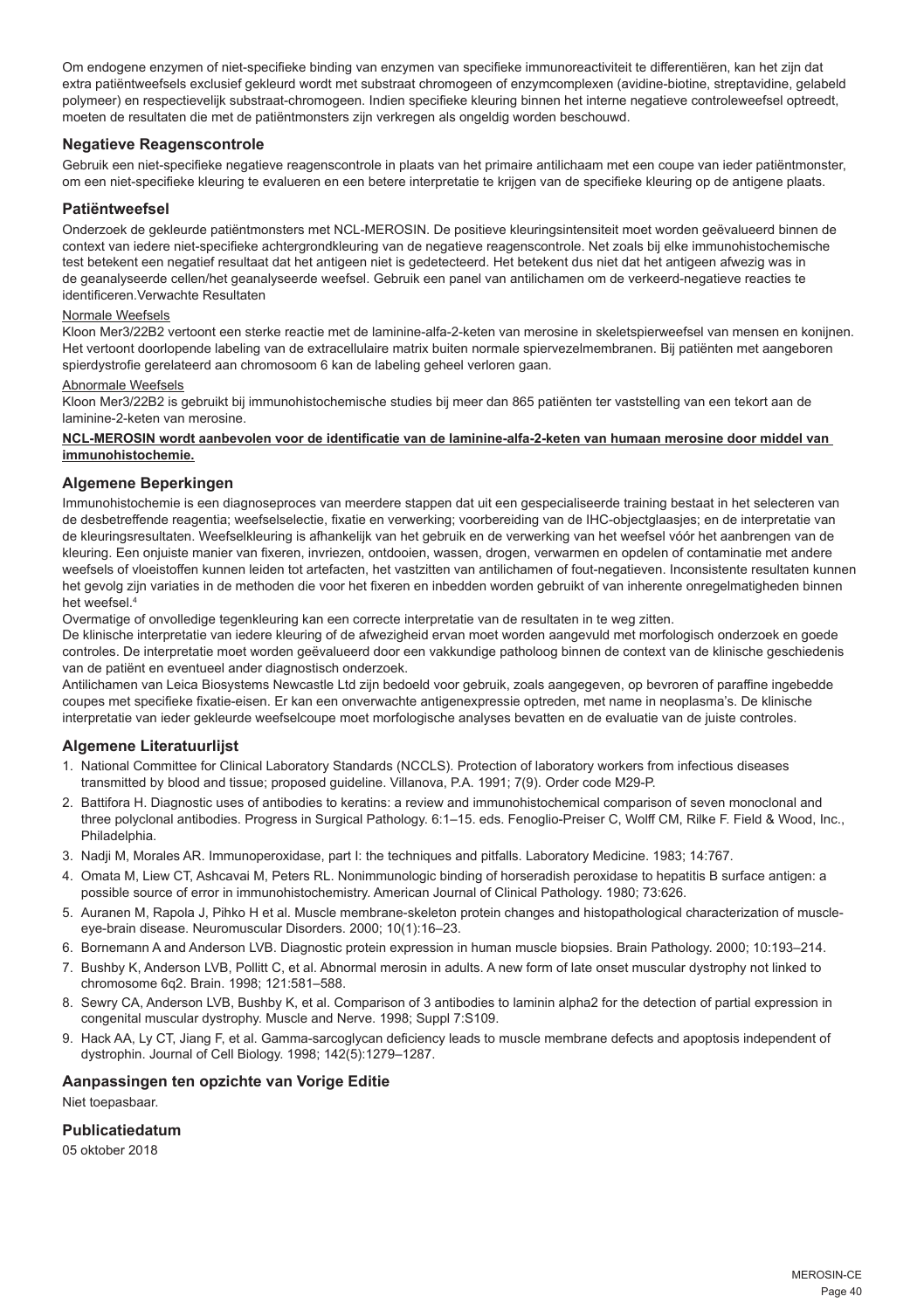# **Immunohistochemische methodologie voor het gebruik van NovocastraTM antilichamen bij ingevroren spierweefsel.**

# **Benodigde, maar niet inbegrepen reagentia**

- 1. Standaard oplossingen gebruikt in de immunohistochemie.
- 2. 50 mM Tris-gebufferde zoutoplossing (TBS), pH 7,6.
- 3. Antilichaamverdunningsmiddel normaal serum optimaal verdund in TBS.
- 4. Normaal serum van de soort waarbij het secundaire antilichaam wordt nopgewekt.
- 5. Secundair peroxidase-geconjugeerd antilichaam gebruiken volgens de aanbevelingen van de fabrikant.
- 6. 3,3' diaminobenzidinetetrahydrochloride (DAB) bereiden en gebruiken volgens de aanbevelingen van de fabrikant.
- 7 Inbedmiddel gebruiken volgens de aanbevelingen van de fabrikant

# **Benodigde, maar niet inbegrepen apparatuur**

- 1. Incubator ingesteld op 25 °C.
- 2. Algemene uitrusting van immunohistochemisch laboratorium.
- 3. Elektrische ventilator voor het met aan lucht drogen van objectglaasjes.

## **Antigeenhersteloplossingen (zie Aanbevelingen voor het gebruik)**

Niet van toepassing op ingevroren coupes.

# **Methodologie**

Gebruikers moeten vóór het ondernemen van deze methodologie worden opgeleid in immunohistochemische technieken.

Gebruikers moeten de optimale verdunning voor antilichamen bepalen. Tenzij anders vermeld worden alle stappen uitgevoerd bij 25 °C.

- 1. Snij coupes van 4-10 µm, breng ze aan op objectglaasjes waarop een geschikt weefselhechtmiddel is aangebracht en droog ze ten minste een uur lang aan de lucht.
- 2. Incubeer de coupes met optimaal verdund primair antilichaam (zie Aanbevelingen voor het gebruik).
- 3. Was gedurende 2 x 5 minuten in TBS-buffer onder zachtjes wiebelen.
- 4. Incubeer de coupes in het juiste peroxidase-geconjugeerde secundaire antilichaam.
- 5. Was gedurende 2 x 5 minuten in TBS-buffer onder zachtjes wiebelen.
- 6. Incubeer de objectglaasjes in DAB.
- 7. Spoel de objectglaasjes af met schoon water.
- 8. Dehydrateer en klaar de coupes en breng ze aan op de objectglaasjes.

# **Aanpassingen ten opzichte van de vorige uitgave**

Niet van toepassing.

# **Datum uitgave**

4 februari 2008 (CE-protocol/ingevroren spierweefsel).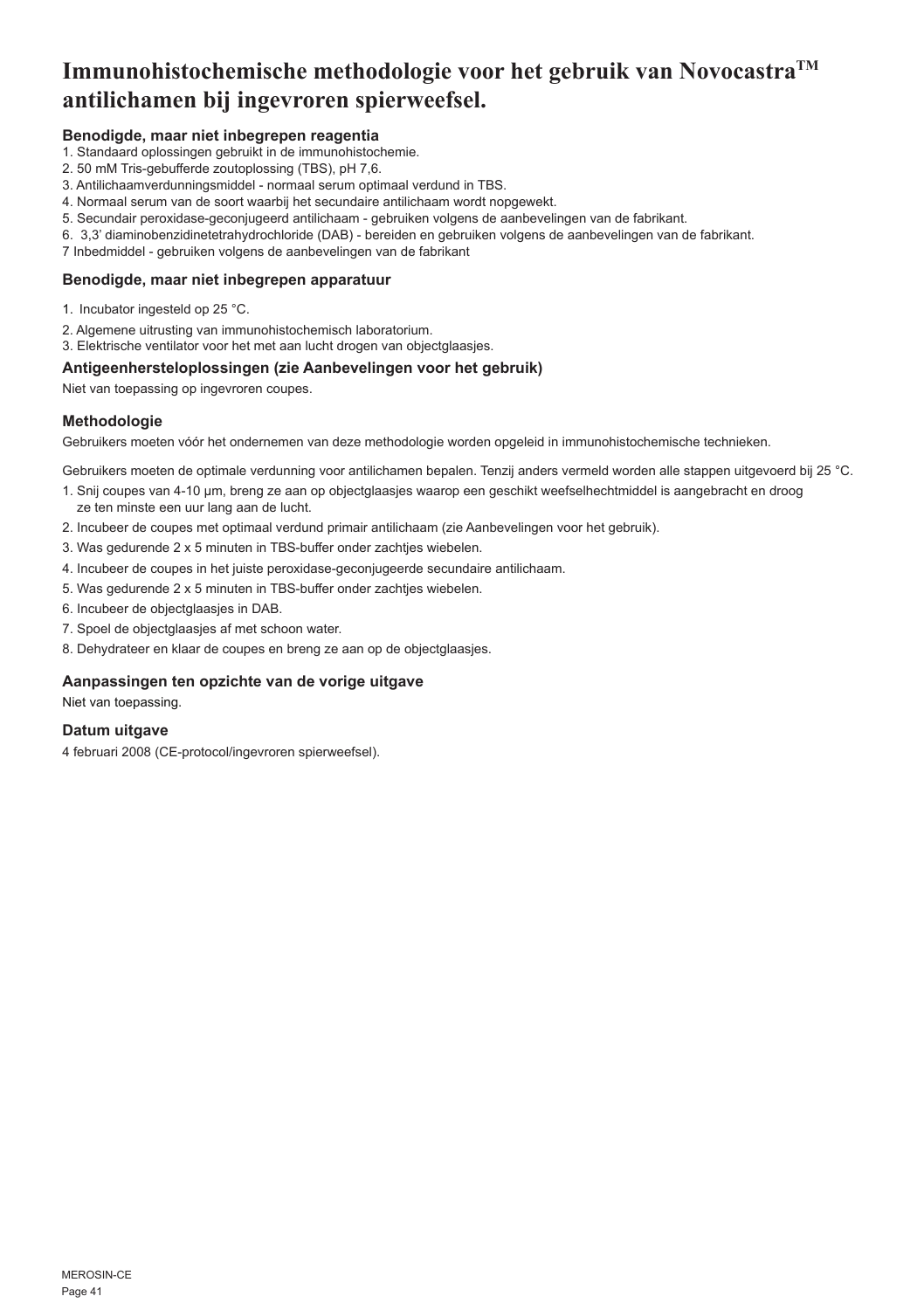# **Produktkode: NCL-MEROSIN Novocastra™ Lyofilisert Monoklonalt Antistoff Fra Mus Merosin Laminin Alpha 2 Chain**

# **Tiltenkt Bruk**

## *Til in vitro-diagnostisk bruk.*

NCL-MEROSIN er tiltenkt for kvalitativ identifisering med lysmikroskopi av merosinlaminin alfa 2-kjeden gjennom immunhistokjemi. Den kliniske tolkningen av farge eller manglende farge skal suppleres med morfologiske undersøkelser og bruk av egnede kontroller, og bør evalueres av en kvalifisert patolog i lys av pasientens kliniske historie og eventuelle andre diagnostiske tester.

# **Prosedyreprinsipp**

Immunhistokjemiske (IHC) fargingsteknikker gjør det mulig å se antigener via en sekvensiell tilsetning av et bestemt antistoff mot antigenet (primært antistoff), et sekundært antistoff mot det primære antistoffet og et enzymkompleks med et kromogent substrat med innskutte vasketrinn. Den enzymatiske aktiveringen av kromogenet gir et synlig reaksjonsprodukt på antigenstedet. Prøven kan deretter kontrastfarges og dekkes med et dekkglass. Resultatene fortolkes ved hjelp av et lysmikroskop og medvirker til differensialdiagnose av patofysiologiske prosesser som muligens kan være assosiert med et bestemt antigen.

# **Klon**

Mer3/22B2

# **Immunogen**

Renset protein fra placenta.

# **Spesifisitet**

Reagerer sterkt med laminin alfa 2-kjeden av merosin i skjelettmuskulatur fra menneske og kanin. Ingen reaksjon er observert i muskelsnitt fra mus, rotte, hund, høne, hamster eller gris

# **Reagenssammensetning**

NCL-MEROSIN er en lyofilisert vevskultursupernatant som inneholder natriumazid som konserveringsmiddel. Brukeren skal rekonstituere innholdet i hetteglasset med riktig mengde sterilt, destillert vann slik det er angitt på produktmerkingen.

## **Ig-klasse**

IgG1, kappa

**Totalproteinkonsentrasjon Total Protein**

Se etiketten på hetteglasset for lotspesifikk totalproteinkonsentrasjon.

# **Antistoffkonsentrasjon**

Større enn eller tilsvarende 17 mg/l i henhold til ELISA. Se etiketten på hetteglasset for lotspesifikk Ig-konsentrasjon.

# **Anbefalinger for Bruk**

Immunhistokjemi (se **Metode**) på frosne snitt. Foreslått fortynning: 1:50–1:100 i 60 minutter ved 25 °C. Dette er kun veiledende, og brukerne bør fastslå egne optimale fortynninger for sitt arbeid.

# **Oppbevaring og Stabilitet**

Uåpnet antistoff skal oppbevares ved 2–8 °C. Da vil produktytelsen holde seg frem til utløpsdatoen angitt på produktmerkingen. Må ikke brukes etter utløpsdatoen angitt på produktetiketten. Det rekonstituerte antistoffet er stabilt i minst to måneder dersom det oppbevares ved 2–8 °C. For langtidsoppbevaring er det anbefalt at deler av det rekonstituerte antistoffet oppbevares i fryst tilstand ved –20 °C (frostfrie frysere anbefales ikke). Gjentatte fryse- og tinesykluser må unngås. Preparer aktive fortynninger til den dagen de skal brukes. Returneres til 2–8 °C umiddelbart etter bruk. Andre oppbevaringsbetingelser må valideres av brukeren.

# **Klargjøring av Prøver**

Anbefalt fiksativ er 10 % nøytralbufret formalin for parafinlagrede vevssnitt.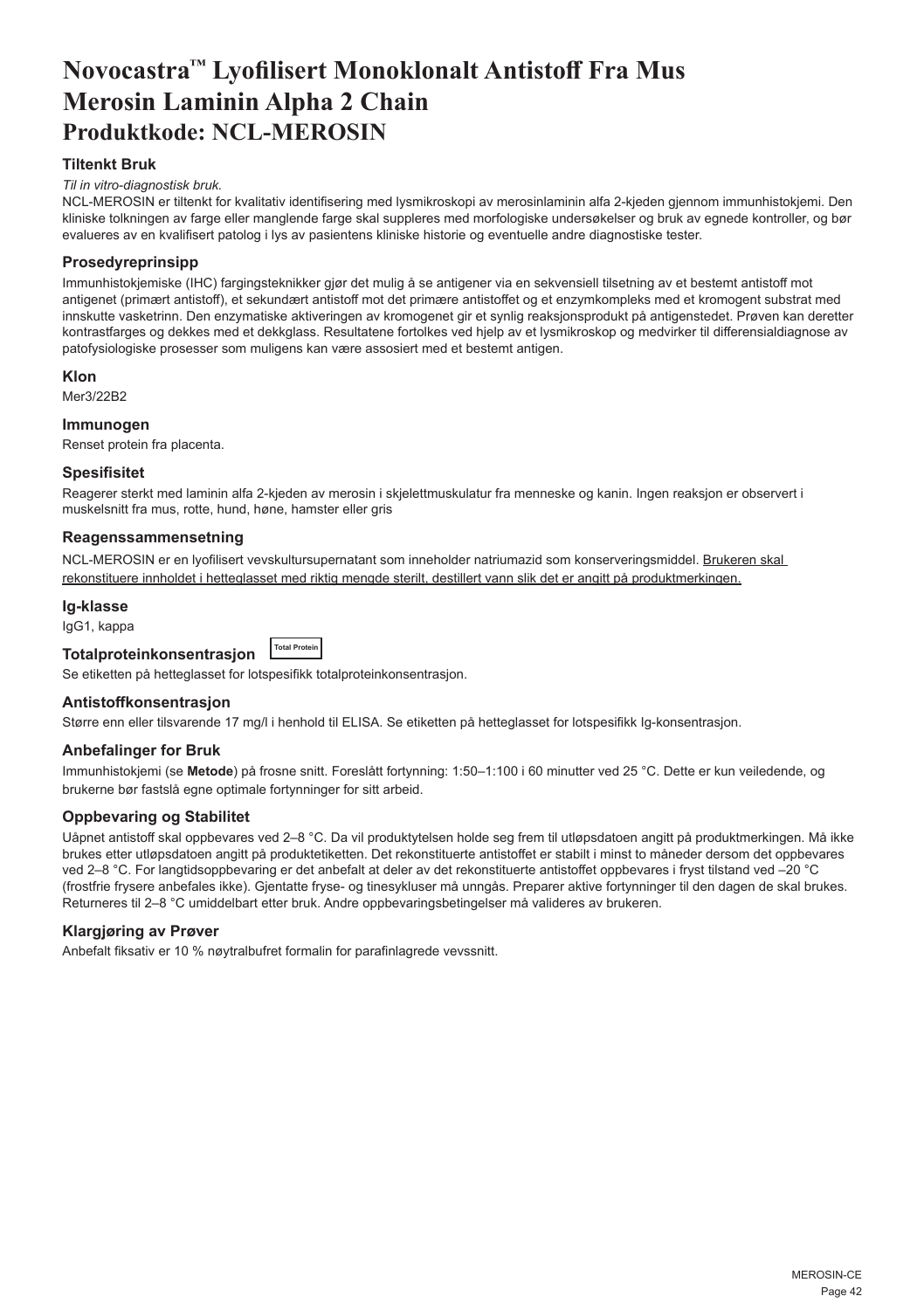# **Advarsler og Forholdsregler**

| Novocastra Lyophilised                                                                                                                        | H302: Farlig ved svelging.                                                                                                                                                                                                                     | P261: Unngå innånding av støv.                                                                                                                                                                                                                                                                                                                                                                                                                                                                                                                                                                                                                                                                                                                                                                                           |
|-----------------------------------------------------------------------------------------------------------------------------------------------|------------------------------------------------------------------------------------------------------------------------------------------------------------------------------------------------------------------------------------------------|--------------------------------------------------------------------------------------------------------------------------------------------------------------------------------------------------------------------------------------------------------------------------------------------------------------------------------------------------------------------------------------------------------------------------------------------------------------------------------------------------------------------------------------------------------------------------------------------------------------------------------------------------------------------------------------------------------------------------------------------------------------------------------------------------------------------------|
| <b>Antibodies</b>                                                                                                                             | H317: Kan utløse en                                                                                                                                                                                                                            | P264: Vask hender grundig etter bruk.                                                                                                                                                                                                                                                                                                                                                                                                                                                                                                                                                                                                                                                                                                                                                                                    |
| Inneholder en blanding<br>av: Sodium Azide (<10%),<br>Benzylpenicillin Sodium<br>(<10%), Streptomycin<br>Sulphate (<10%).<br>Signalord: Fare. | allergisk hudreaksjon.<br>H334: Kan gi allergi<br>eller astmasymptomer<br>eller pustevansker ved<br>innånding.<br>H411: Giftig, med<br>langtidsvirkning, for liv i<br>vann.<br>EUH032: Ved kontakt med<br>syrer utvikles meget giftig<br>gass. | P270: Ikke spis, drikk eller røyk ved bruk av produktet.<br>P272: Tilsølte arbeidsklær må ikke fjernes fra arbeidsplassen.<br>P273: Unngå utslipp til miljøet.<br>P280: Benytt vernehansker/verneklær/vernebriller/ansiktsskjerm.<br>P284: Bruk åndedrettsvern.<br>P301+312: VED SVELGING: Kontakt et GIFTINFORMASJONSSENTER<br>eller lege ved ubehag.<br>P302+352: VED HUDKONTAKT: Vask med mye såpe og vann.<br>P304+340: VED INNÅNDING: Flytt personen til frisk luft og sørg for at<br>vedkommende hviler i en stilling som letter åndedrettet.<br>P330: Skyll munnen.<br>P333+313: Ved hudirritasjon eller utslett: Søk legehjelp.<br>P342+311: Ved symptomer i luftveiene: Kontakt et<br>GIFTINFORMASJONSSENTER eller lege.<br>P362 + p364: Ta av tilsølte klær og vask dem før ny bruk.<br>P391: Samle opp spill. |
|                                                                                                                                               |                                                                                                                                                                                                                                                | P501: Innhold/Beholder leveres til godkjent avfallsbehandlingsanlegg.                                                                                                                                                                                                                                                                                                                                                                                                                                                                                                                                                                                                                                                                                                                                                    |

Denne reagensen er laget av supernatanten fra en cellekultur. Dette er et biologisk produkt som må behandles deretter.

Denne reagensen inneholder natriumazid. Dataark om materialsikkerhet (MSDS) er tilgjengelig på forespørsel eller kan lastes ned fra www.LeicaBiosystems.com

Følg nasjonale og lokale forskrifter for avhending av komponenter som kan være giftige.

Prøver (før og etter fiksering) og alt materiale som eksponeres for dem, skal behandles som potensielt smittefarlig og kasseres i samsvar med gjeldende forholdsregler.<sup>1</sup>

Hold aldri pipetter med reagens i munnen, og unngå at hud og slimhinner kommer i kontakt med reagenser og prøver.

Hvis reagenser eller prøver kommer i kontakt med følsomme områder, skal de skylles med rikelig vann. Kontakt lege.

Reduser mikrobiell kontaminering av reagensene til et minimum, ellers kan det forekomme økt uspesifisert farging.

Inkubasjonstider eller temperaturer som er annerledes enn det som er angitt, kan gi unøyaktige resultater. Slike endringer må valideres av brukeren.

#### **Kvalitetskontroll**

Forskjeller i behandlingen av vev og forskjeller i tekniske prosedyrer i brukerens laboratorium kan gi signifikant varierte resultater, og det kan være nødvendig å foreta kontroller på stedet i tillegg til prosedyrene angitt nedenfor.

Kontrollene skal være nye autopsi-/biopsi-/kirurgiske prøver, formalinfikserte, behandlede og parafinlagrede så snart som mulig, på samme måte som pasientprøver.

#### **Positiv Vevskontroll**

Brukes for å påvise korrekt vevspreparering og fargeteknikker.

Én positiv vevskontroll bør inkluderes for hvert sett med testbetingelser i hver fargerunde.

Svakt positivt farget vev er mer egnet enn kraftig positivt farget vev til optimal kvalitetskontroll og påvisning av små nivåer reagensnedbrytning.<sup>2</sup>

Anbefalt positivt kontrollvev er normal, human tverrstripet muskulatur.

Hvis den positive vevskontrollen ikke viser positiv farging, skal resultatene til testprøvene anses som ugyldige.

# **Negativ Vevskontroll**

Skal undersøkes etter den positive vevskontrollen for å sikre at det primære antistoffet merker målantigenet spesifikt.

Anbefalt negativt kontrollvev har ikke blitt evaluert.

Alternativt har de mange ulike celletypene som finnes i de fleste vevssnittene ofte negative kontrollsteder, men dette må verifiseres av brukeren. Uspesifikk farging, hvis dette er aktuelt, har ofte et diffust utseende.

Sporadisk farging av bindevev kan på samme måte observeres i snitt fra vev som er fiksert for kraftig i formalin. Bruk intakte celler for å tolke fargeresultatene. Nekrotiske eller degenererte celler kan ofte farges uspesifikt.<sup>3</sup> Falske positive resultater kan skyldes ikkeimmunologisk binding av proteiner eller substratreaksjonsprodukter. Dette kan også skyldes endogene enzymer som pseudoperoksidase (erytrocytter), endogen peroksidase (cytokrom C) eller endogent biotin (f.eks. lever, bryst, hjerne, nyre), avhengig av anvendt type immunfarge. For å differensiere endogen enzymaktivitet eller uspesifikk enzymbinding og spesifikk immunreaktivitet kan ytterligere pasientvev eventuelt farges kun med henholdsvis substratkromogen eller enzymkomplekser (avidin-biotin, streptavidin, merket polymer) og substratkromogen. Hvis det skjer spesifikk farging i den negative vevskontrollen, må resultatene for pasientprøvene anses som ugyldige.

#### **Negativ Reagenskontroll**

Bruk en uspesifikk negativ reagenskontroll i stedet for det primære antistoffet på et snitt av hver pasientprøve for å vurdere uspesifikk farging og for å muliggjøre bedre fortolkning av spesifikk farging på antigenstedet.

## **Pasientvev**

Undersøk pasientprøver farget med NCL-MEROSIN sist. Intensiteten av positiv farging bør vurderes i sammenheng med eventuell uspesifikk bakgrunnsfarging av den negative reagenskontrollen. Som med alle immunhistokjemiske tester, betyr et negativt resultat at antigenet ikke ble påvist, ikke at antigenet var fraværende i de analyserte cellene/vevet. Om nødvendig kan man bruke et panel av antistoffer for å identifisere falske negative reaksjoner.

MEROSIN-CE Page 43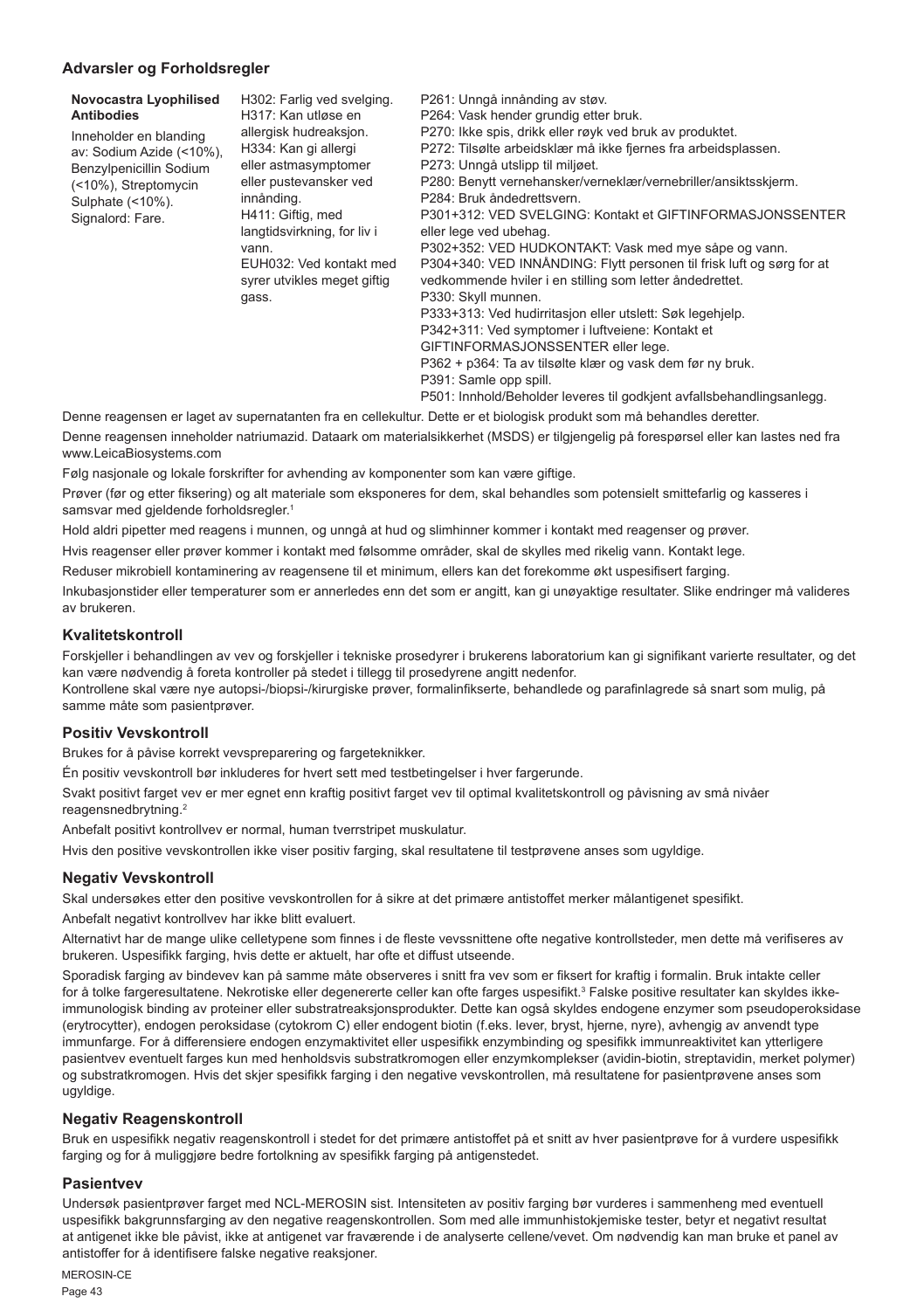# **Forventede Resultater**

# Normalt Vev

Klon Mer3/22B2 reagerer sterkt med laminin alfa 2-kjeden av merosin i skjelettmuskulatur fra menneske og kanin. Den viser kontinuerlig merking av den ekstracellulære matrisen utenfor normale muskelfibermembraner. Hos pasienter med kromosom 6-forbundet kongenital muskeldystrofi er det mulig at all merking går tapt.

# Abnormalt Vev

Klon Mer3/22B2 har blitt brukt i immunhistokjemiske studier av mer enn 865 pasienter for å identifisere en mangel på laminin alfa 2-kjeden av merosin.

# **NCL-MEROSIN er anbefalt for identifisering med human merosin laminin alfa 2-kjede gjennom immunhistokjemi.**

# **Generelle Begrensninger**

Immunhistokjemi er en diagnostisk prosess i flere trinn som omfatter spesialutdanning i valg av egnede reagenser, vevsseleksjon, -fiksering og -behandling samt preparering av IHC-objektglass og tolking av fargeresultater.Vevsfarging avhenger av håndteringen og behandlingen av vevet før fargingen. Feil fiksering, frysing, tining, vasking, tørking, oppvarming, snitting eller kontaminering med annet vev eller væsker kan gi artefakter, innfanging av antistoffer eller falske negative resultater. Inkonsekvente resultater kan skyldes variasjoner ved fiksering eller innstøpningsmetoder eller iboende uregelmessigheter i vevet.4 Overdreven eller ufullstendig motfarging kan også gjøre det vanskelig å tolke resultatene riktig. Den kliniske tolkningen av farge eller manglende farge skal suppleres med morfologiske undersøkelser og bruk av egnede kontroller, og bør evalueres av en kvalifisert patolog i lys av pasientens kliniske historie og eventuelle andre diagnostiske tester. Antistoffer fra Leica Biosystems Newcastle Ltd skal brukes, som angitt, på enten frosne eller parafinlagrede snitt med spesifikke krav til fiksering. Uventet antigenekspresjon kan forekomme, spesielt i neoplasma. Den kliniske tolkningen av fargede vevssnitt må omfatte morfologiske analyser og evaluering av egnede kontroller.Bibliografi – Generelt

- 1. National Committee for Clinical Laboratory Standards (NCCLS). Protection of laboratory workers from infectious diseases transmitted by blood and tissue; proposed guideline. Villanova, P.A. 1991; 7(9). Order code M29-P.
- 2. Battifora H. Diagnostic uses of antibodies to keratins: a review and immunohistochemical comparison of seven monoclonal and three polyclonal antibodies. Progress in Surgical Pathology. 6:1–15. eds. Fenoglio-Preiser C, Wolff CM, Rilke F. Field & Wood, Inc., Philadelphia.
- 3. Nadji M, Morales AR. Immunoperoxidase, part I: the techniques and pitfalls. Laboratory Medicine. 1983; 14:767.
- 4. Omata M, Liew CT, Ashcavai M, Peters RL. Nonimmunologic binding of horseradish peroxidase to hepatitis B surface antigen: a possible source of error in immunohistochemistry. American Journal of Clinical Pathology. 1980; 73:626.
- 5. Auranen M, Rapola J, Pihko H et al. Muscle membrane-skeleton protein changes and histopathological characterization of muscleeye-brain disease. Neuromuscular Disorders. 2000; 10(1):16–23.
- 6. Bornemann A and Anderson LVB. Diagnostic protein expression in human muscle biopsies. Brain Pathology. 2000; 10:193–214.
- 7. Bushby K, Anderson LVB, Pollitt C, et al. Abnormal merosin in adults. A new form of late onset muscular dystrophy not linked to chromosome 6q2. Brain. 1998; 121:581–588.
- 8. Sewry CA, Anderson LVB, Bushby K, et al. Comparison of 3 antibodies to laminin alpha2 for the detection of partial expression in congenital muscular dystrophy. Muscle and Nerve. 1998; Suppl 7:S109.
- 9. Hack AA, Ly CT, Jiang F, et al. Gamma-sarcoglycan deficiency leads to muscle membrane defects and apoptosis independent of dystrophin. Journal of Cell Biology. 1998; 142(5):1279–1287.

# **Endringer i forhold til Forrige Utgave**

Ikke relevant.

# **Utgivelsesdato**

05 oktober 2018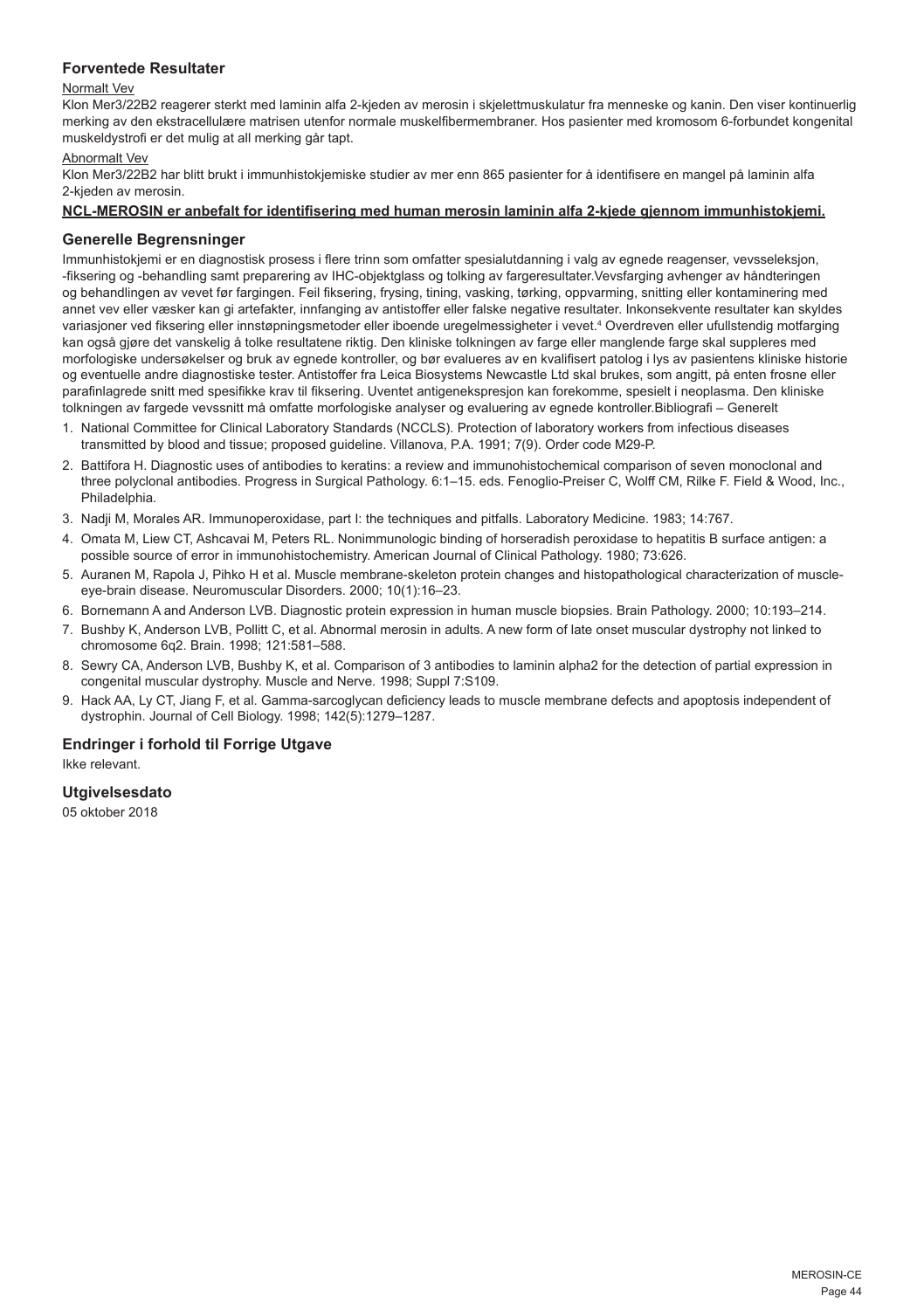# **Immunhistokjemisk metode for bruk av NovocastraTM-antistoffer på frosset muskelvev.**

# **Nødvendige reagenser som ikke følger med**

- 1. Standard løsemidler som brukes innen immunhistokjemi.
- 2. 50 mM tris-bufret saltvann (TBS) pH 7,6.
- 3. Antistoffortynner normalt serum optimalt fortynnet i TBS.
- 4**.** Normalt serum fra artene hvor det sekundære antistoffet er hevet.
- 5. Sekundært peroksidase-konjugert antistoff bruk som anbefalt av produsenten.
- 6. 3,3'-diaminbenzidin-tetrahydroklorid (DAB) klargjør og bruk som anbefalt av produsenten.
- 7. Monteringsmedium bruk som anbefalt av produsenten.

## **Nødvendig utstyr som ikke følger med**

- 1. Inkubator stilt til 25 °C.
- 2. Generelt immunhistokjemisk laboratorieutstyr.
- 3. Elektrisk vifte for lufttørking av objektglass.

# **Antigen-demaskeringsløsninger (se Anbefalinger for bruk)**

Gjelder ikke for frosne snitt.

## **Metode**

Før bruk av denne metoden må brukerne være opplært i immunhistokjemiske teknikker

Brukerne skal fastslå optimale fortynninger for antistoffer. Med mindre annet er angitt, utføres alle trinn ved 25 °C.

- 1. Kutt og monter 4–10 µm snitt på objektglass belagt med et egnet vevlim, og lufttørk i minst én time.
- 2. Inkuber snittene med optimalt fortynnet primært antistoff (se Anbefalinger for bruk).
- 3. Vask i TBS-buffer i 2 x 5 minutter med forsiktig vugging.
- 4. Inkuber snittene i egnet peroksidase-konjugert sekundært antistoff.
- 5. Vask i TBS-buffer i 2 x 5 minutter med forsiktig vugging.
- 6. Inkuber objektglassene i DAB.
- 7. Skyll objektglassene i rent vann.
- 8. Dehydrer, klarer og monter snitt.

# **Endringer på tidligere utgave**

Ikke relevant.

## **Utstedelsesdato**

4. februar 2008 (CE-protokoll / frosset muskelvev).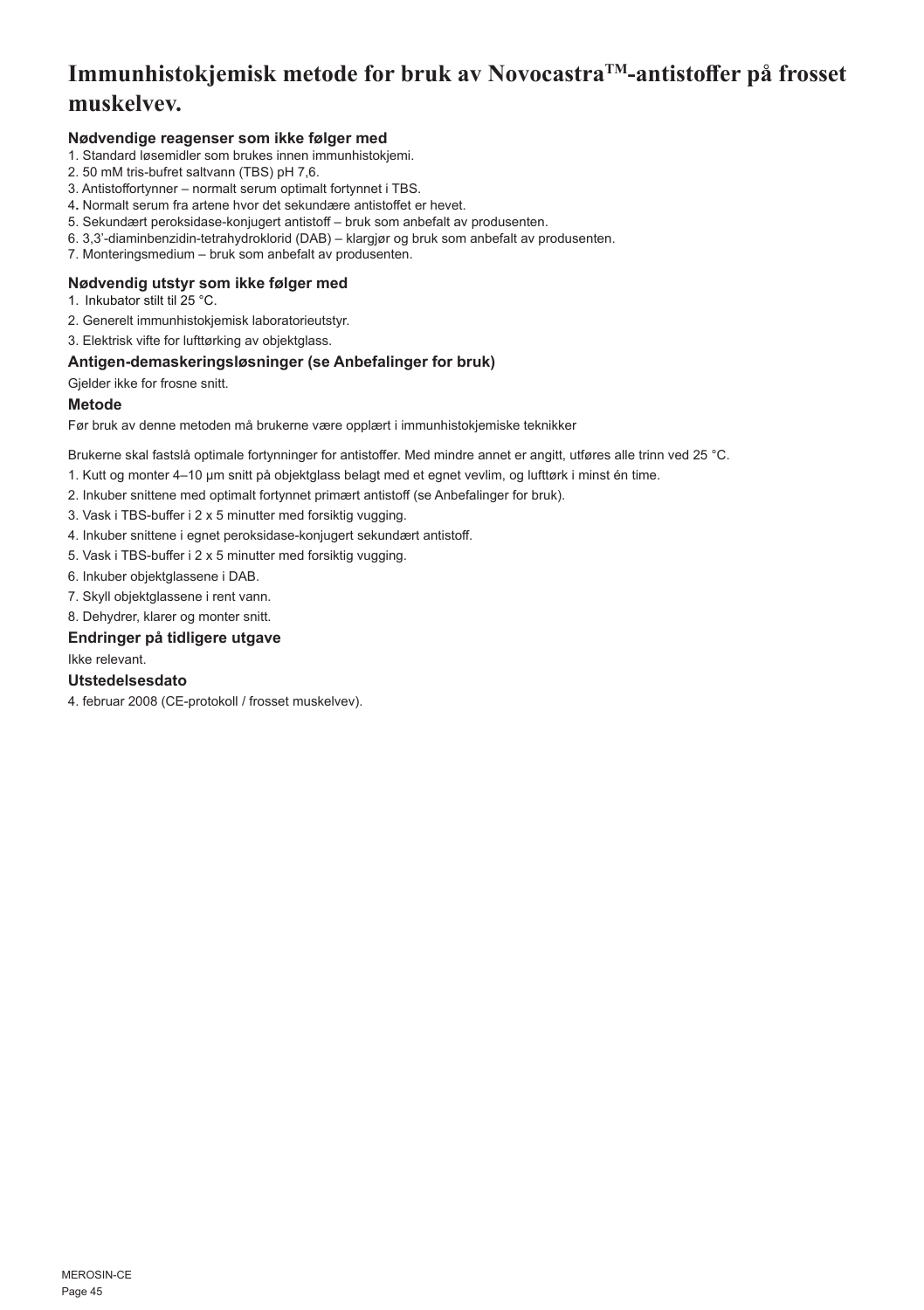# **Ürün Kodu: NCL-MEROSIN Novocastra™ Liyofilize Monoklonal Fare Antikor Merosin Laminin Alpha 2 Chain**

# **Kullanım Amacı**

## *In vitro diagnostik kullanımı için.*

NCL-MEROSIN, Merosin Laminin Alfa 2 Zinciri'nin immünohistokimya yoluyla ışık mikroskopisi ile nitel belirlenmesi için amaçlanmıştır. Herhangi bir boyamanın mevcut olması veya olmaması ile ilgili klinik yorumlama, uygun kontroller kullanılarak morfolojik çalışmalarla tamamlanmalıdır ve hastanın klinik geçmişi ve diğer diagnostik testler kapsamında kalifiye bir patolojist tarafından değerlendirilmelidir.

# **Prosedür Prensibi**

İmmünohistokimyasal (IHC) boyama teknikleri, spesifik bir antikorun antijene (primer antikor), ikincil bir antikorun primer antikora ve bir enzim kompleksinin kromojenik bir substrat ile arada yıkama adımları olacak şekilde sekansiyel olarak uygulanmasıyla antijenlerin görselleştirilmesini sağlar. Kromojenin enzimatik aktivasyonu, antijen bölgede görünür bir reaksiyon prodüktü ile sonuçlanır. Numune bu durumda karşıt boyanabilir ve lamellenebilir. Sonuçlar, bir ışık mikroskopu kullanılarak yorumlanır ve özel bir antijenle birleştirilebilen veya birleştirilemeyen patofizyolojik işlemlerin ayırıcı tanısına yardımcı olur.

#### **Clone**

Mer3/22B2

# **İmmünojen**

Plasentadan saflaştırılmış protein.

## **Spesifite**

İnsan ve tavşan iskelet kasındaki merosin laminin alfa 2 zinciriyle kuvvetli reaksiyona girer. Fare, sıçan, köpek, tavuk, hamster veya domuz kas kesitlerinde bir reaksiyon gözlenmemiştir.

# **Reagent Kompozisyonu**

NCL-MEROSIN, prezervatif olarak sodyum azit içeren supernatant bir liyofilize doku kültürüdür. Kullanıcı, viyal etiketinde belirtildiği gibi viyal içeriğini doğru steril distile su hacmi ile yeniden oluşturmalıdır.

## **Ig Sınıfı**

IgG1, kappa

# **Toplam Protein Konsantrasyonu Total Protein**

Lota özel toplam protein konsantrasyonu için viyal etiketine başvurun.

# **Antikor Konsantrasyonu**

ELISA tarafından belirlendiği gibi 17 mg/L'ye eşit veya bu değerden yüksek. Lota özel lg konsantrasyonu için viyal etiketine başvurun.

# **Kullanım Tavsiyeleri**

Donmuş kesitlerde immünohistokimya (bkz **Yöntem**). Önerilen dilüsyon: 25 °C'de 60 dakika için 1:50–1:100. Bu, bir kılavuz olarak sağlanmıştır ve kullanıcılar kendi optimal çalışma dilüsyonlarını kendileri belirlemelidirler.

# **Saklama ve Dayanıklılık**

Açılmamış antikoru 2–8 °C'de saklayın. Bu koşullar altında viyal etiketinin üzerinde belirtilen son kullanım tarihine kadar ürün performansında önemli bir kayıp olmaz. Viyal etiketinin üzerinde belirtilen son kullanım tarihinden sonra kullanmayın. Yeniden oluşturulan antikor, 2–8 °C'de saklandığında en az iki ay boyunca sabit kalır. Uzun süreli saklama için yeniden oluşturulan antikorun alikuotlarının dondurulmuş olarak -20 °C'de saklanması önerilir (buzsuz dondurucular önerilmez). Dondurma ve eritme işlemlerinin tekrarlanmasından kaçınılmalıdır. Çalışma dilüsyonlarını, kullanım gününde hazırlayın. Kullanımdan hemen sonra 2–8 °C'ye dönün. Yukarıda belirtilenlerin dışındaki saklama koşullarının, kullanıcı tarafından kontrol edilmesi gerekir.

# **Numune Hazırlığı**

Önerilen fiksatif, parafine gömülmüş doku seksiyonları için %10 nötr tamponlu formalindir.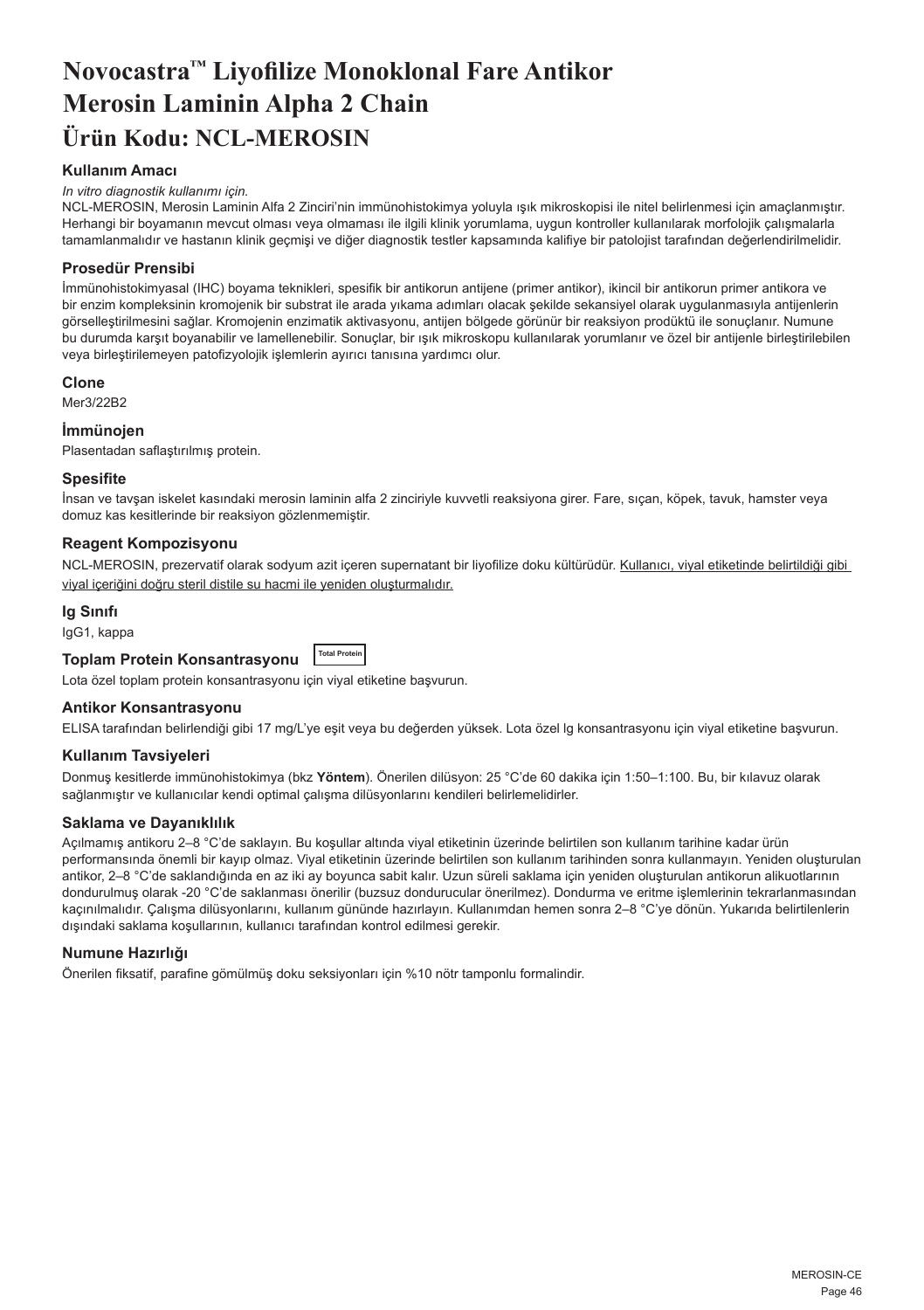# **Uyarılar ve Önlemler**

| Novocastra                                                                                                                                              | H302: Yutulmasi halinde                                                                                                                                                                                                                                                                                   | P261: Toz solunumundan kaçininiz.                                                                                                                                                                                                                                                                                                                                                                                                                                                                                                                                                                                                                                                                                                                                                                                                                                                                                                                                                                                                                           |
|---------------------------------------------------------------------------------------------------------------------------------------------------------|-----------------------------------------------------------------------------------------------------------------------------------------------------------------------------------------------------------------------------------------------------------------------------------------------------------|-------------------------------------------------------------------------------------------------------------------------------------------------------------------------------------------------------------------------------------------------------------------------------------------------------------------------------------------------------------------------------------------------------------------------------------------------------------------------------------------------------------------------------------------------------------------------------------------------------------------------------------------------------------------------------------------------------------------------------------------------------------------------------------------------------------------------------------------------------------------------------------------------------------------------------------------------------------------------------------------------------------------------------------------------------------|
| <b>Lyophilised Antibodies</b>                                                                                                                           | sagliga zararlidir.                                                                                                                                                                                                                                                                                       | P264: Kullandiktan sonra ellerinizi iyice yikayiniz.                                                                                                                                                                                                                                                                                                                                                                                                                                                                                                                                                                                                                                                                                                                                                                                                                                                                                                                                                                                                        |
| Oluşan bir karışımı içerir:<br>Sodium Azide (<10%),<br>Benzylpenicillin Sodium<br>(<10%), Streptomycin<br>Sulphate (<10%).<br>Isaret kelimesi: Tehlike. | H317: Alerjik cilt<br>reaksiyonlarina neden<br>olabilir.<br>H334: Solunum<br>halinde alerji, astim<br>belirtileri veya solunum<br>sikayetlerine neden<br>olabilir.<br>H411: Uzun vadeli<br>olarak, sudaki<br>organizmalar için toksik.<br>EUH032: Asit ile temas<br>halinde çok toksik gaz<br>gelistirir. | P270: Kullanim sirasinda yemek yemeyiniz, içecek içmeyiniz veya sigara<br>icmeyiniz.<br>P272: Kirli is kiyafetlerini isyeri disinda kullanmayiniz.<br>P273: Cevreye kontrolsüz verilmesinden kaçininiz.<br>P280: koruyucu eldiven/koruyucu elbise/göz koruyucu/yüz siperi kullaniniz.<br>P284: Solunum koruma aleti kullaniniz.<br>P301+312: YUTMA DURUMUNDA: Kendinizi iyi hissetmiyorsanız bir ZEHIR<br>MERKEZİ / doktora başvurunuz.<br>P302+352: CILT ILE TEMAS HALINDE: Bol miktarda su ve sabunla yikayiniz.<br>P304+340: SOLUNUM HALINDE: Temiz havaya çikariniz ve nefes alip<br>vermeyi kolaylastiran bir pozisyon saqlayiniz.<br>P330: Ağzı çalkalayınız.<br>P333+313: Cilt tahrisinde veya döküntüsünde: Tıbbi tavsiye / bakım alın.<br>P342+311: Solunum yolu belirtilerinde: ZEHIR DANISMA MERKEZINI<br>arayiniz veya bir doktora basvurunuz.<br>P362 + p364: Kirlenmiş giysileri çıkarın ve tekrar kullanmadan önce yıkayın.<br>P391: Yiginti kitleyi kaldiriniz.<br>P501: Içerik/Kap tehlikeli veya özel atik toplama yerlerinde saglayiniz. |

Bu reagent, hücre kültürünün supernatantından hazırlanmıştır confirm. Bu bir biyolojik ürün olduğundan işlem yaparken özel dikkat gerektirir.

Bu reagent, sodyum azit içerir. Talep üzerine veya www.LeicaBiosystems.com'dan bir Material Safety Data Sheet (Malzeme Güvenlik Veri Sayfası) elde edilebilir.

Potansiyel tüm toksik komponentlerin imhası için federal, ulusal veya lokal düzenlemelere başvurun.

Fikse etme işleminden önce ve sonra numuneler ve bunlara maruz kalan tüm materyaller, enfeksiyon yayabilecek gibi ele alınmalı ve doğru önlemler alınarak atığa çıkartılmalıdır.<sup>1</sup>

Reagent'lar asla ağızla pipetlenmemeli ve cildin ve muköz membranların reagent ve numunelerle temasından kaçınılmalıdır.

Reagent veya numunelerin hassas alanlarla temas etmesi durumunda bu alanları bol su ile yıkayın. Doktora başvurun.

Reagent'ların mikrobiyal kontaminasyonunu minimize edin, aksi durumda nonspesifik boyamada bir artış ortaya çıkabilir. Belirtilenlerin dışında inkübasyon süreleri veya sıcaklıkları, hatalı sonuçlara neden olabilir. Tüm değişiklikler, kullanıcı tarafından doğrulanmalıdır.

# **Kalite Kontrol**

Kullanıcının laboratuvarındaki doku işleme ve teknik prosedürlerdeki değişiklikler, sonuçlarda önemli farklılıklara neden olabilir ve aşağıdaki prosedürlere ek olarak dahili kontrollerin düzenli şekilde yapılmasını gerektirir.

Kontroller, mümkün olan en kısa sürede ve hasta örneği (örnekleri) ile aynı şekilde formalinle fikse edilmiş, işlenmiş ve parafin mumuna gömülmüş taze otopsi/biyopsi/cerrahi numune olmalıdır.

#### **Pozitif Doku Kontrolü**

Doğru hazırlanmış dokuları ve düzgün boyama tekniklerini belirtmek için kullanılır.

Bir pozitif doku kontrolü, her boyama çalıştırmasında test koşullarının her seti için dahil edilmelidir.

Optimal kalite kontrol için ve reagent degradasyonunun minör düzeylerini tespit etmek için zayıf pozitif boyamaya sahip bir doku, güçlü pozitif boyamaya sahip bir dokudan daha uygundur.<sup>2</sup>

Önerilen pozitif kontrol dokusu normal insan çizgili kasıdır.

Pozitif doku kontrolü, pozitif boyamayı göstermezse test numuneleri ile elde edilen sonuçlar geçersiz olarak ele alınmalıdır.

#### **Negatif Doku Kontrolü**

Pozitif doku kontrolünden sonra hedef antijenin etiketleme spesifitesini primer antikorla kontrol etmek için gerçekleştirilmelidir. Önerilen negatif kontrol dokusu değerlendirilmemiştir.

Pek çok doku seksiyonunda bulunan farklı hücre tiplerinin çeşitliliği, genelde negatif kontrol bölgeleri sağlar ancak bu, kullanıcı tarafından kontrol edilmelidir. Nonspesifik boyama, mevcutsa genelde difüz bir görünüme sahiptir.

Bağ dokusu sporadik boyama, aşırı formalinle fikse edilmiş dokulardan seksiyonlarda da gözlemlenebilir. Boyama sonuçlarının yorumlanması için intakt hücreler kullanın. Nekrotik veya dejenere hücreler, genelde belirsiz şekilde boyanabilir.<sup>3</sup>

Yanlış pozitif sonuçlar, substrat reaksiyon ürünleri veya proteinlerin immünolojik olmayan protein bağlanması nedeniyle görülebilir. Bunlar, kullanılan immüno boyamanın tipine bağlı olarak psödoperoksidaz (eritrositler), endojen peroksidaz (sitokrom C) veya endojen biotin (örn. karaciğer, meme, beyin, böbrek) gibi endojen enzimler nedeniyle de ortaya çıkabilir.

Endojen enzim aktivitesini veya enzimlerin nonspesifik bağlanmasını, spesifik immünreaktiviteden ayırt etmek için ilave hasta dokuları, sadece sırasıyla substrat kromojen veya enzim kompleksleriyle (avidin biotin, streptavidin, etiketli polimer) ve substrat kromojen ile boyanabilir. Spesifik boyamanın, negatif doku kontrolünde ortaya çıkması durumunda hasta numuneleri ile elde edilen sonuçlar geçersiz olarak ele alınmalıdır.

#### **Negatif Reagent Kontrolü**

Antijen bölgede nonspesifik boyamanın değerlendirilmesi ve spesifik boyamanın daha iyi yorumlanmasını sağlamak amacıyla her hasta numunesinin bir seksiyonu ile primer antikorun yerine bir nonspesifik negatif reagent kontrolü kullanın.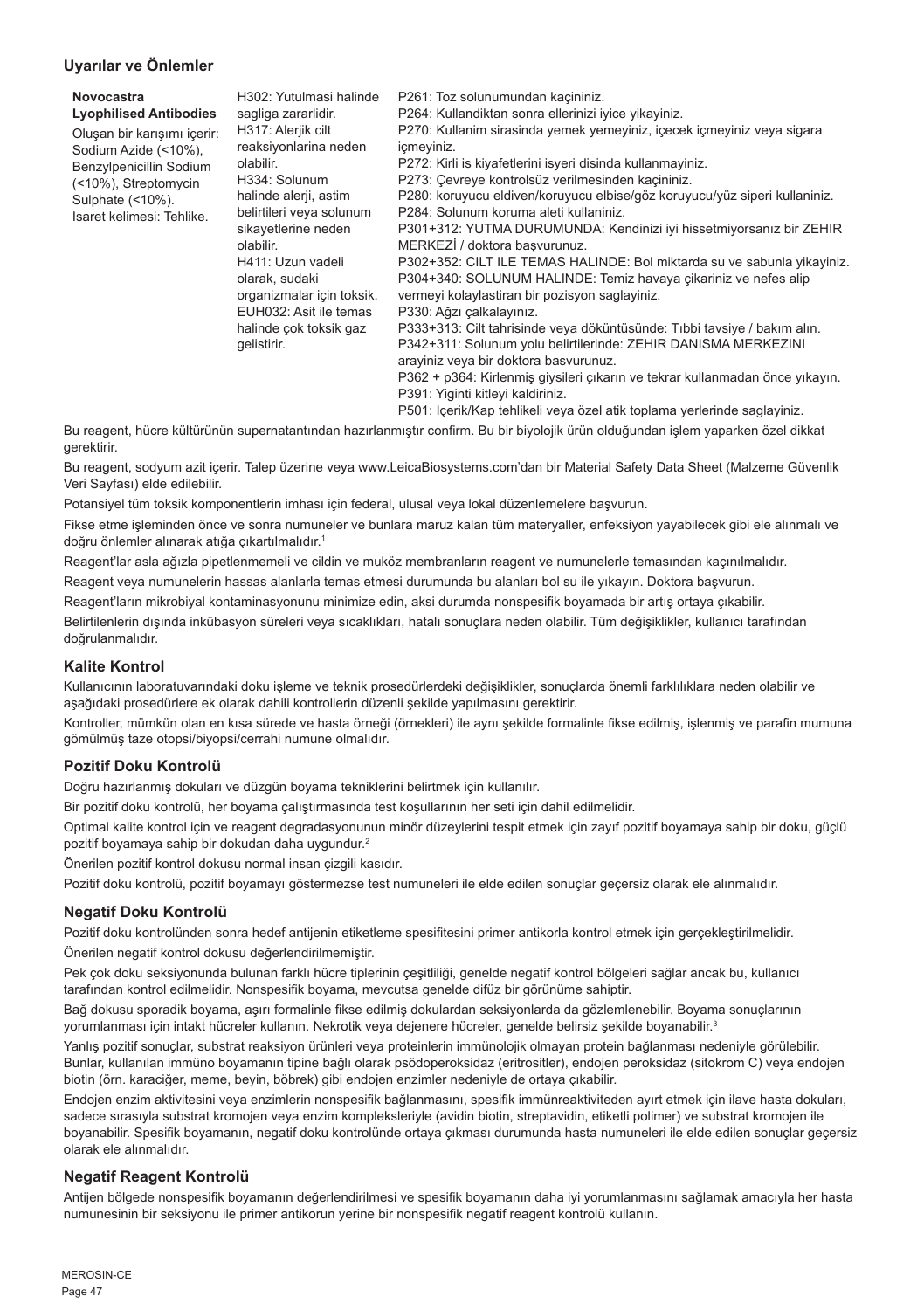# **Hasta Dokusu**

NCL-MEROSIN ile boyanan son hasta numunelerini inceleyin. Pozitif boyama intensitesi, negatif reagent kontrolünün herhangi bir nonspesifik arka plan boyamasının kapsamında değerlendirilmelidir. Herhangi bir immünohistokimyasal test ile negatif bir sonuç, antijenin tespit edilmediği anlamına gelir; antijenin test edilen hücrelerde/dokuda mevcut olmadığı anlamına gelmez. Gerekiyorsa yanlış negatif reaksiyonları belirlemek için bir antikor paneli kullanın.

# **Öngörülen Sonuçlar**

# Normal Dokular

Klon Mer3/22B2, insan ve tavşan iskelet kasındaki merosin laminin alfa 2 zinciriyle kuvvetli reaksiyona girer. Normal kas lif membranlarının dışındaki ekstraselüler matriksin sürekli etiketlenmesini sergiler. Kromozom 6 bağlı konjenital müsküler distrofili hastalarda tüm etiketleme kaybolabilir.

## Anormal Dokular

Klon Mer3/22B2, merosin laminin alfa 2 zincirinin eksikliğini belirlemek amacıyla 865'ten fazla hastanın immünohistokimyasal çalışmalarında kullanılmıştır.

## **NCL-MEROSIN, insan Merosin Laminin Alfa 2 Zinciri'nin immünohistokimya yoluyla belirlenmesi için önerilir.**

# **Genel Sınırlamalar**

İmmünohistokimya uygun reagent'ların seçilmesinde; dokunun seçilmesi, fikse edilmesi ve işlenmesinde; IHC lamının hazırlanmasında ve boyama sonuçlarının yorumlanmasında uzmanlık eğitimi gerektiren çok adımlı bir diagnostik işlemidir. Doku boyama, boyamadan önce dokunun ele alınması ve işlenmesine bağlıdır. Diğer dokularla veya akışkanlarla hatalı fikse etme, dondurma, eritme, yıkama, kurutma, ısıtma, seksiyonlama veya kontaminasyon artefakt, antikor trapping veya yanlış negatif sonuçlar oluşturabilir. Doku içerisinde fikse etme ve gömme yöntemleri veya inherent aksaklıklar nedeniyle tutarsız sonuçlar ortaya çıkabilir. 4

Aşırı veya inkomplet karşıt boya, sonuçların doğru yorumlanmasına engel olabilir.

Herhangi bir boyamanın mevcut olması veya olmaması ile ilgili klinik yorumlama, uygun kontroller kullanılarak morfolojik çalışmalarla tamamlanmalıdır ve hastanın klinik geçmişi ve diğer diagnostik testler kapsamında kalifiye bir patolojist tarafından değerlendirilmelidir. Leica Biosystems Newcastle Ltd antikorları, belirtildiği gibi spesifik fikse etme işlemleri gerektiren dondurulmuş veya parafine gömülmüş seksiyonlarda kullanılmak içindir. Özellikle neoplazmalarda beklenmedik antijen ekspresyonu ortaya çıkabilir. Boyanan doku seksiyonunun klinik yorumu, morfolojik analiz ve uygun kontrollerin değerlendirmesini içermelidir.

# **Kaynakça - Genel**

- 1. National Committee for Clinical Laboratory Standards (NCCLS). Protection of laboratory workers from infectious diseases transmitted by blood and tissue; proposed guideline. Villanova, P.A. 1991; 7(9). Order code M29-P.
- 2. Battifora H. Diagnostic uses of antibodies to keratins: a review and immunohistochemical comparison of seven monoclonal and three polyclonal antibodies. Progress in Surgical Pathology. 6:1–15. eds. Fenoglio-Preiser C, Wolff CM, Rilke F. Field & Wood, Inc., Philadelphia.
- 3. Nadji M, Morales AR. Immunoperoxidase, part I: the techniques and pitfalls. Laboratory Medicine. 1983; 14:767.
- 4. Omata M, Liew CT, Ashcavai M, Peters RL. Nonimmunologic binding of horseradish peroxidase to hepatitis B surface antigen: a possible source of error in immunohistochemistry. American Journal of Clinical Pathology. 1980; 73:626.
- 5. Auranen M, Rapola J, Pihko H et al. Muscle membrane-skeleton protein changes and histopathological characterization of muscleeye-brain disease. Neuromuscular Disorders. 2000; 10(1):16–23.
- 6. Bornemann A and Anderson LVB. Diagnostic protein expression in human muscle biopsies. Brain Pathology. 2000; 10:193–214.
- 7. Bushby K, Anderson LVB, Pollitt C, et al. Abnormal merosin in adults. A new form of late onset muscular dystrophy not linked to chromosome 6q2. Brain. 1998; 121:581–588.
- 8. Sewry CA, Anderson LVB, Bushby K, et al. Comparison of 3 antibodies to laminin alpha2 for the detection of partial expression in congenital muscular dystrophy. Muscle and Nerve. 1998; Suppl 7:S109.
- 9. Hack AA, Ly CT, Jiang F, et al. Gamma-sarcoglycan deficiency leads to muscle membrane defects and apoptosis independent of dystrophin. Journal of Cell Biology. 1998; 142(5):1279–1287.

# **Önceki Baskıya göre Değişiklikler**

Uygulanamaz.

**Yayım Tarihi**

05 Ekim 2018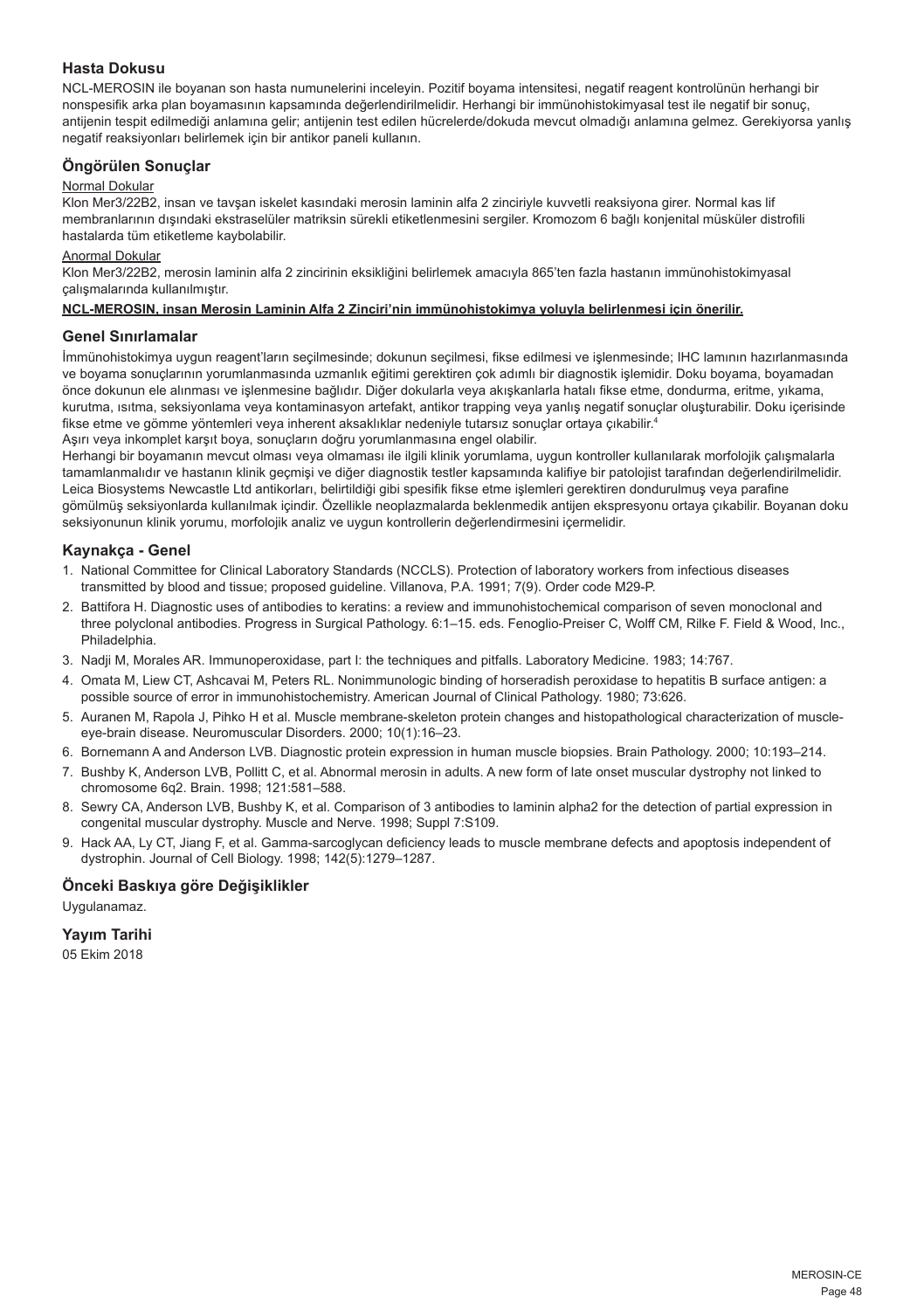# **Donmuş kas dokusunda NovocastraTM antikorları kullanmak için immünohistokimya yöntemi.**

# **Gereken ama sağlanmayan reaktifler**

- 1. İmmünohistokimyada kullanılan standart çözücüler.
- 2. 50 mM Tris tamponlu salin (TBS) pH 7,6.
- 3. Antikor seyreltici TBS'de optimal olarak seyreltilmiş normal serum.
- 4. Sekonder antikorun yetiştirilmiş olduğu türlerden normal serum.
- 5. Sekonder peroksidaz konjuge antikor üreticinin önerdiği şekilde kullanın.
- 6. 3,3' Diaminobenzidin tetrahidroklorid (DAB) üreticinin önerdiği şekilde hazırlayın ve kullanın.
- 7. Monte etme solüsyonu üreticinin önerdiği şekilde kullanın.

# **Gereken ama sağlanmayan ekipman**

- 1. 25 °C'ye ayarlı inkübatör.
- 2. Genel immünohistokimya laboratuvar ekipmanı.
- 3. Slaytları havayla kurutmak için elektrikli fan.

# **Antijen geri kazanma solüsyonları (bkz. Kullanım Önerileri)**

Donmuş kesitler için geçerli değildir.

# **Yöntem**

Bu yönteme başlamadan önce kullanıcılar immünohistokimya teknikleri konusunda eğitimli olmalıdır.

Antikorlar için optimal dilüsyonları kullanıcıların kendileri belirlemelidir. Aksi belirtilmedikçe tüm adımlar 25 °C'de yapılır.

- 1. 4–10 µm kesitler halinde kesin ve uygun doku yapışkanıyla kaplı lamlara monte edin ve en az bir saat boyunca havayla kurutun.
- 2. Kesitleri, optimum şekilde seyreltilmiş primer antikorla inkübe edin (bkz. Kullanım Önerileri).
- 3. TBS tamponda hafif sallamayla 2 x 5 dakika yıkayın.
- 4. Kesitleri, uygun peroksidaz konjuge sekonder antikorda inkübe edin.
- 5. TBS tamponda hafif sallamayla 2 x 5 dakika yıkayın.
- 6. Slaytları DAB'da inkübe edin.
- 7. Slaytları temiz suda durulayın.
- 8. Kesitleri dehidrate edin, saydamlaştırın ve monte edin.

# **Önceki Sayıdan Değişiklikler Geçerli değildir.**

# **Yayın Tarihi**

4 Şubat 2008 (CE protokolü/Donmuş Kas).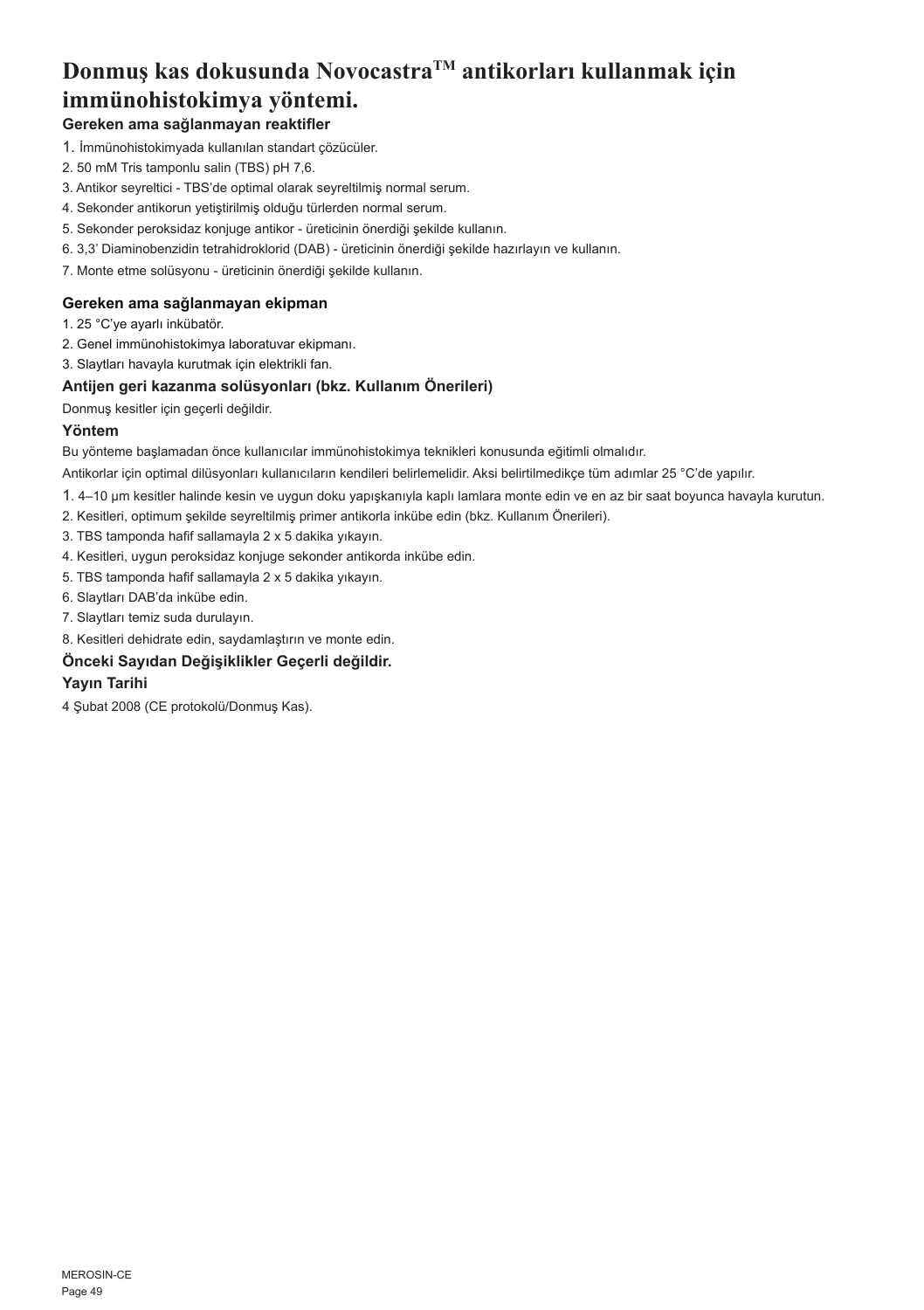# Лиофилизирано мише моноклонално антитяло Novocastra™ **Merosin Laminin Alpha 2 Chain Код на продукта: NCL-MEROSIN**

# **Предназначение**

#### *За употреба при in vitro диагностика.*

Продуктът NCL-MEROSIN е предназначен за качествено идентифициране посредством оптична микроскопия на верига мерозин ламинин алфа 2 чрез имунохистохимия. Клиничната интерпретация на всяко оцветяване или неговата липса следва да бъде допълнена от морфологични проучвания с помощта на подходящи контроли и трябва да се оценява в контекста на клиничната история на пациента и други диагностични изследвания от квалифициран патолог.

## **Принцип на процедурата**

Техниките на имунохистохимично (IHC) оцветяване позволяват визуализация на антигени чрез последователно приложение на специфично антитяло на антигена (първично антитяло), вторично антитяло на първичното антитяло и ензимен комплекс с хромогенен субстрат, с междинни стъпки на промиване. Ензимното активиране на хромогена води до видим реакционен продукт на мястото на антигена. След това може да се направи контраоцветяване на спесимена и да се постави покривно стъкло. Резултатите се интерпретират с използване на оптичен микроскоп и са в помощ при диференциалната диагностика на патофизиологични процеси, които може да са или да не са свързани с определен антиген.

## **Клонинг**

Mer3/22B2

## **Имуноген**

Пречистен протеин от плацента.

## **Специфичност**

Дава силна реакция с веригата ламинин алфа 2 на мерозин в човешки и заешки скелетен мускул. Не се наблюдава реакция в мускулни срези от мишка, плъх, куче, пиле, хамстер и прасе.

## **Състав на реагента**

NCL-MEROSIN е лиофилизиран супернатант от тъканна култура, съдържащ натриев азид като консервант. Потребителят трябва да разтвори съдържанието на флакона с точното количество стерилна дестилирана вода, както е указано на етикета на флакона.

# **Имуноглобулинов клас**

IgG1, капа антитяло

#### **Обща концентрация на протеин Total Protein**

Вижте етикета на флакона относно специфичната за партидата концентрация на общ протеин.

### **Концентрация на антитела**

По-висока или равна на 17 mg/L, както е определено от ELISA. Вижте етикета на флакона относно специфичната за партидата концентрация на имуноглобулин.

# **Препоръки за употреба**

Имунохистохимия (вж **Методология**) върху замразени срези. Предложение за разреждане: 1:50 – 1:100 за 60 минути при температура 25°С. Това е дадено като указание, като потребителите трябва сами да определят техни собствени оптимални работни разреждания.

#### **Съхранение и стабилност**

Съхранявайте неотвореното антитяло при температура 2 – 8ºС. При тези условия няма съществена загуба в характеристиките на продукта до изтичане на срока на годност, посочен на етикета на флакона. Да не се използва след срока на годност, отбелязан върху етикета на флакона. Разтвореното антитяло е стабилно за най-малко два месеца, когато се съхранява при 2 – 8℃. За дългосрочно съхранение е препоръчително аликвотите на разтвореното антитяло да се съхраняват замразени при -20℃ (не се препоръчват фризери със система срещу обледяване). Трябва да се избягва повтарящо се замразяване и размразяване. Подготвяйте работните разтвори в деня на употребата им. Да се върне на температура 2 – 8 °C веднага след употреба. Други условия на съхранение, освен посочените по-горе, трябва да бъдат проверени от потребителя.

#### **Подготовка на спесимени**

Замразете блокове от тъкан на спесимена в изопентан, охладен в течен азот (вж. Предупреждения и предпазни мерки). Спесимените не изискват допълнителна фиксация, но трябва да се вградят в съединението OCT™ (Sakura, Product No. Tissue-Tek 4583).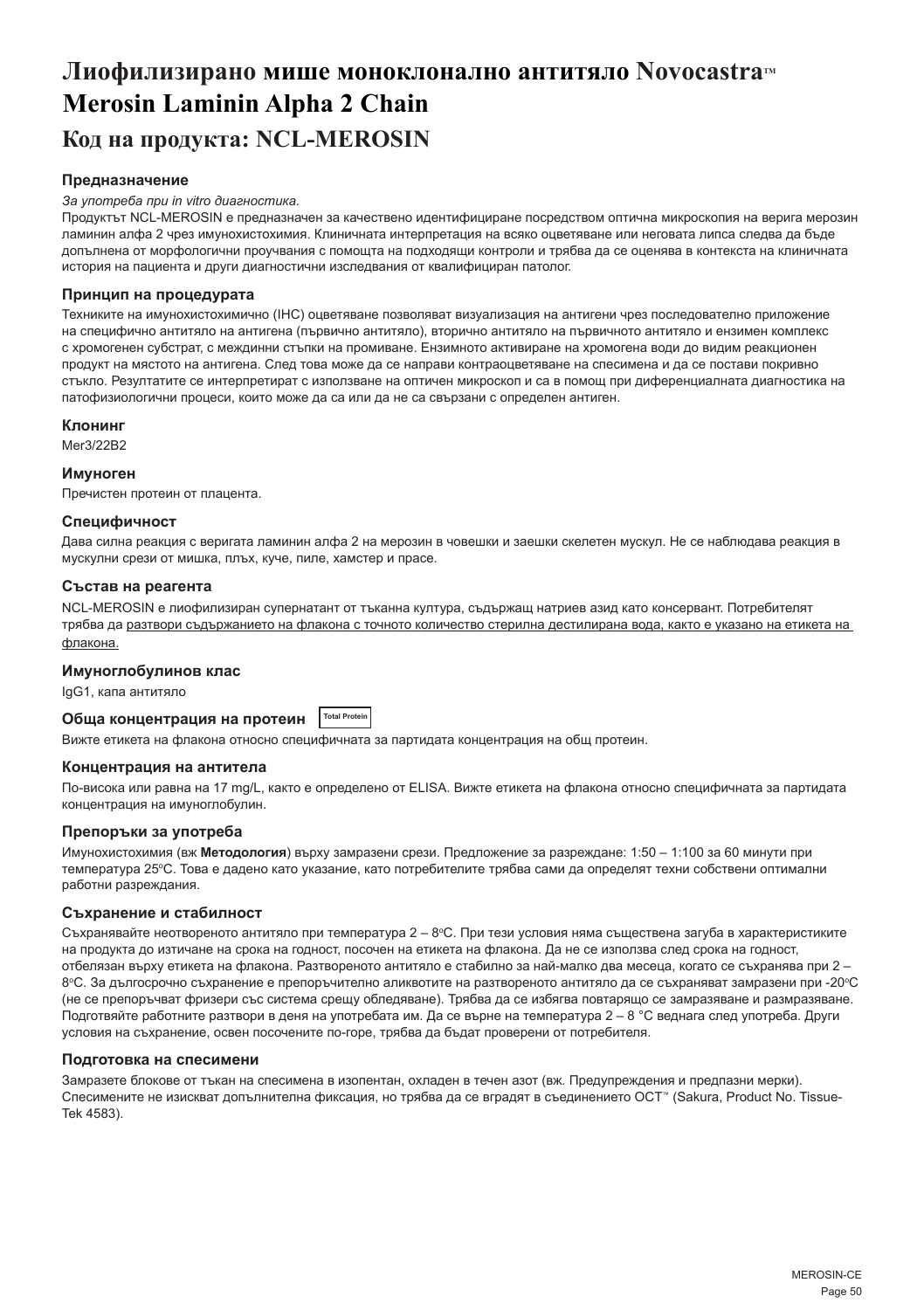#### **Предупреждения и предпазни мерки**

#### **Лиофилизирани антитела Novocastra**

Съдържа смес от: Натриев азид (<10%), натриев бензилпеницилин (<10%), стрептомицин сулфат  $($ <10%). Сигнални думи: Опасност.

H302: Вреден при поглъщане.H317: Може да причини алергична кожна реакция.H334: Може да причини алергични или астматични симптоми или затруднения в дишането при вдишване. H411: Токсичен за водните организми, с дълготраен ефект. EUH032: При контакт с киселини се отделя силно токсичен газ.

P261: Избягвайте вдишване на прах. P264: Измийте ръцете си старателно след употреба. P270: Да не се яде, пие или пуши при употреба на продукта. P272: Да не се изнася замърсено работно облекло извън работното помещение. P273: Да се избягва изпускане в околната среда. P280: Използвайте предпазни ръкавици/предпазно облекло/предпазни очила/предпазна маска за лице. P284: В случай на лоша вентилация носете респираторни предпазни средства. P301+312: ПРИ ПОГЛЪЩАНЕ: Ако се чувствате зле, обадете се на ЦЕНТЪР ПО ТОКСИКОЛОГИЯ /лекар/. P302+352: ПРИ КОНТАКТ С КОЖАТА: Измийте обилно със сапун и вода. P304+340: ПРИ ВДИШВАНЕ: Изведете лицето на чист въздух и го поставете в позиция, улесняваща дишането. P330: Изплакнете устата. P333+313: При поява на кожно дразнене или обрив на кожата: Потърсете медицински съвет/помощ. P342+311: При симптоми на затруднено дишане: Обадете се на ЦЕНТЪР ПО ТОКСИКОЛОГИЯ/лекар. P362+364: Свалете замърсеното облекло и го изперете преди повторна употреба. P391: Съберете разлятото. P501: Съдържанието/контейнерът да се изхвърли в пункт за събиране на опасни или специални отпадъци.

Този реактив е приготвен от супернатант от клетъчна култура. Тъй като е биологичен продукт, необходимо е повишено внимание при работа с него.

Този реактив съдържа натриев азид. Информационният лист за безопасност на материалите е наличен при запитване или от www.LeicaBiosystems.com.

Консултирайте се с федералните, държавните или местните регламенти относно изхвърлянето на потенциално токсични компоненти. Всички спесимени преди и след фиксация, както и всички материали, изложени на тях, трябва да се третират като възможни преносители на инфекция и да се изхвърлят, като се вземат правилни предпазни мерки.1 Никога не пипетирайте реагенти с уста и избягвайте контакт на кожата и лигавиците с реагенти и спесимени. В случай че реактиви или спесимени влязат в контакт с чувствителни зони, да се измият с обилно количество вода. Потърсете медицинска помощ.

Свеждайте до минимум микробната контаминация на реактивите, иначе може да се появи увеличаване на неспецифичното оцветяване.

Инкубационни времена или температури, различни от посочените, могат да доведат до грешни резултати. Всички подобни промени трябва да бъдат валидирани от потребителя.

Течният азот поради изключително ниската си температура причинява изгаряния и при боравене с него трябва да се носи предпазно облекло, включително ръкавици и маска. Използвайте в добре проветрени помещения.

Изопентанът е лесно възпламеним и вреден при поглъщане и вдишване. Той също така дразни кожата и очите и е наркотичен при висока концентрация.

#### **Качествен контрол**

Различията в обработката на тъканите и техническите процедури в лабораторията на потребителя могат да доведат до значително вариране на резултатите, налагащо редовно извършване на вътрешен контрол в допълнение към следните процедури. Контролите трябва да са свежи спесимени, взети по време на аутопсия/биопсия/операция, замразени възможно най-бързо по същия начин, като пробата(ите) на пациента(ите).

#### **Позитивна тъканна контрола**

Използва се, за да се покажат правилно приготвени тъкани и правилни техники на оцветяване.

Една позитивна тъканна контрола трябва да бъде включена за всеки сет с тестови условия при всяка серия проби за оцветяване.

Тъкан със слабо позитивно оцветяване е по-подходяща от тъкан със силно позитивно оцветяване за оптимален качествен контрол и за откриване на по-малки нива на деградация на реагента.<sup>2</sup>

Препоръчителната тъкан за позитивна контрола е нормален човешки набразден мускул.

Ако позитивната тъканна контрола не показва позитивно оцветяване, резултатите от спесимените, включени в теста, трябва да се считат за невалидни.

#### **Негативна тъканна контрола**

Трябва да се изследва след позитивната тъканна контрола, за да се провери специфичността на белязването на таргетния антиген от първичното антитяло.

Препоръчителната тъкан за негативна контрола не е оценена.

Алтернативно, разнообразието от различни видове клетки, присъстващи в повечето тъканни срези, често предлага места за негативна контрола, но това трябва да се провери от потребителя.

Неспецифичното оцветяване, ако присъства, обикновено е дифузно на вид. Спорадично оцветяване на съединителна тъкан може да се наблюдава и в части от прекомерно фиксирани във формалин тъкани. Използвайте интактни клетки за интерпретация на резултатите от оцветяването. Некротичните или дегенериралите клетки често се оцветяват неспецифично.<sup>3</sup> Може да се видят неверни позитивни резултати поради неимунологично свързване на протеини или реакционни продукти

MEROSIN-CE Page 51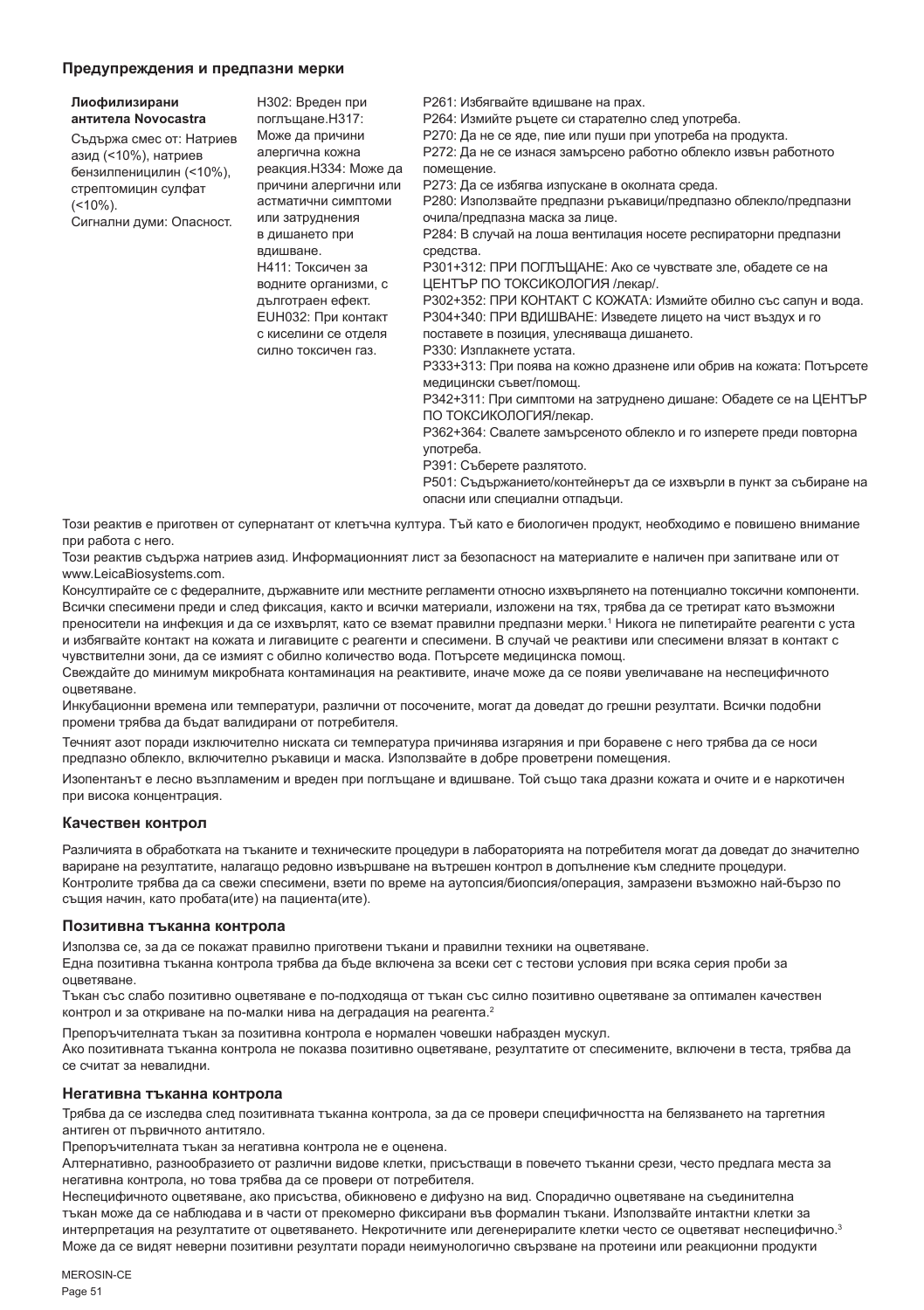на субстрата. Те може да са причинени и от ендогенни ензими, като например псевдопероксидаза (еритроцити), ендогенна пероксидаза (цитохром C) или ендогенен биотин (напр. черен дроб, гърда, мозък, бъбрек) в зависимост от типа на използваното имунно оцветяване. За диференциране на ендогенна ензимна активност или неспецифично ензимно свързване от специфична имунна реактивност ексклузивно може да се оцветят допълнителни тъкани от пациента, съответно със субстрат-хромоген или с ензимни комплекси (авидин-биотин, стрептавидин, маркиран полимер) и субстрат-хромоген. Ако се появи специфично оцветяване в негативната тъканна контрола, резултатите от спесимените на пациентите трябва да се считат за невалидни.

#### **Негативна контрола на реагента**

Използвайте неспецифична негативна контрола на реагента, вместо първичното антитяло, със срез от всеки спесимен на пациента, за да се направи оценка на неспецифичното оцветяване и да се даде по-добра интерпретация на специфичното оцветяване на мястото на антигена.

#### **Тъкан от пациента**

Спесимените на пациенти, оцветени с NCL-L-MEROSIN, трябва да се изследват последни. Наситеността на позитивното оцветяване трябва да бъде оценена в контекста на всяко неспецифично фоново оцветяване на негативната контрола на реагента. Както при всеки имунохистохимичен тест, един отрицателен резултат означава, че антигенът не е открит, а не че антигенът отсъства в анализираните клетки/тъкан. Ако се налага, използвайте панел от антитела за идентифициране на фалшиво отрицателни реакции.

# **Очаквани резултати**

#### Нормални тъкани

Клонинг Mer3/22B2 дава силна реакция с веригата ламинин алфа 2 на мерозин в човешки и заешки скелетен мускул. Демонстрира постоянно маркиране на извънклетъчния матрикс извън мембраните на нормалните мускулни фибри. При пациенти с вродена мускулна дистрофия, свързана с хромозома 6, може да бъде загубено цялото маркиране.

#### Абнормни тъкани

Клонинг Mer3/22B2 е използван в имунохистохимични изследвания на повече от 865 пациенти, за да се идентифицира дефицит на веригата ламинин алфа 2 на мерозин.

#### **Продуктът NCL-MEROSIN се препоръчва за идентифициране на верига човешки мерозин ламинин алфа 2 чрез имунохистохимия.**

#### **Общи ограничения**

Имунохистохимията е многостъпков диагностичен процес, който се състои от специализирано обучение за избор на подходящи реактиви, избор на тъкани, фиксация и обработка, подготовка на IHC предметно стъкло и интерпретация на резултатите от оцветяването.

Тъканното оцветяване зависи от боравенето с тъканта и нейната обработка преди оцветяването. Неправилната фиксация, замразяване, размразяване, промиване, изсушаване, затопляне, срязване или контаминацията с други тъкани или течности може да причини поява на артефакти, блокиране на антителата или фалшиво негативни резултати. Несъответстващите резултати може да се дължат на вариации в методите на фиксация и вграждане или на присъща нерегулярност в тъканта.<sup>4</sup> Прекомерното или непълно контраоцветяване може да попречи на правилната интерпретация на резултатите.

Клиничната интерпретация на всяко оцветяване или неговата липса следва да бъде допълнена от морфологични проучвания с помощта на подходящи контроли и трябва да се оценява в контекста на клиничната история на пациента и други диагностични изследвания от квалифициран патолог.

Антителата от Leica Biosystems Newcastle Ltd са предназначени за употреба, както е указано, върху замразени или вградени в парафин срези със специфични изисквания за фиксация. Възможно е да настъпи неочаквана антигенна експресия, особено при неоплазми. Клиничната интерпретация на всеки оцветен тъканен срез трябва да включва морфологичен анализ и оценката на подходящи контроли.

#### **Библиография – основна**

- 1. National Committee for Clinical Laboratory Standards (NCCLS). Protection of laboratory workers from infectious diseases transmitted by blood and tissue; proposed guideline. Villanova, P.A. 1991; 7(9). Order code M29-P.
- 2. Battifora H. Diagnostic uses of antibodies to keratins: a review and immunohistochemical comparison of seven monoclonal and three polyclonal antibodies. Progress in Surgical Pathology. 6:1–15. eds. Fenoglio-Preiser C, Wolff CM, Rilke F. Field & Wood, Inc., Philadelphia.
- 3. Nadji M, Morales AR. Immunoperoxidase, part I: the techniques and pitfalls. Laboratory Medicine. 1983; 14:767.
- 4. Omata M, Liew CT, Ashcavai M, Peters RL. Nonimmunologic binding of horseradish peroxidase to hepatitis B surface antigen: a possible source of error in immunohistochemistry. American Journal of Clinical Pathology. 1980; 73:626.
- 5. Auranen M, Rapola J, Pihko H et al. Muscle membrane-skeleton protein changes and histopathological characterization of muscleeye-brain disease. Neuromuscular Disorders. 2000; 10(1):16–23.
- 6. Bornemann A and Anderson LVB. Diagnostic protein expression in human muscle biopsies. Brain Pathology. 2000; 10:193–214.
- 7. Bushby K, Anderson LVB, Pollitt C, et al. Abnormal merosin in adults. A new form of late onset muscular dystrophy not linked to chromosome 6q2. Brain. 1998; 121:581–588.
- 8. Sewry CA, Anderson LVB, Bushby K, et al. Comparison of 3 antibodies to laminin alpha2 for the detection of partial expression in congenital muscular dystrophy. Muscle and Nerve. 1998; Suppl 7:S109.
- 9. Hack AA, Ly CT, Jiang F, et al. Gamma-sarcoglycan deficiency leads to muscle membrane defects and apoptosis independent of dystrophin. Journal of Cell Biology. 1998; 142(5):1279–1287.

## **Изменения на предишно издание**

Предназначение, Предупреждения и предпазни мерки, Очаквани резултати.

#### **Дата на издаване**

05 октомври 2018 г.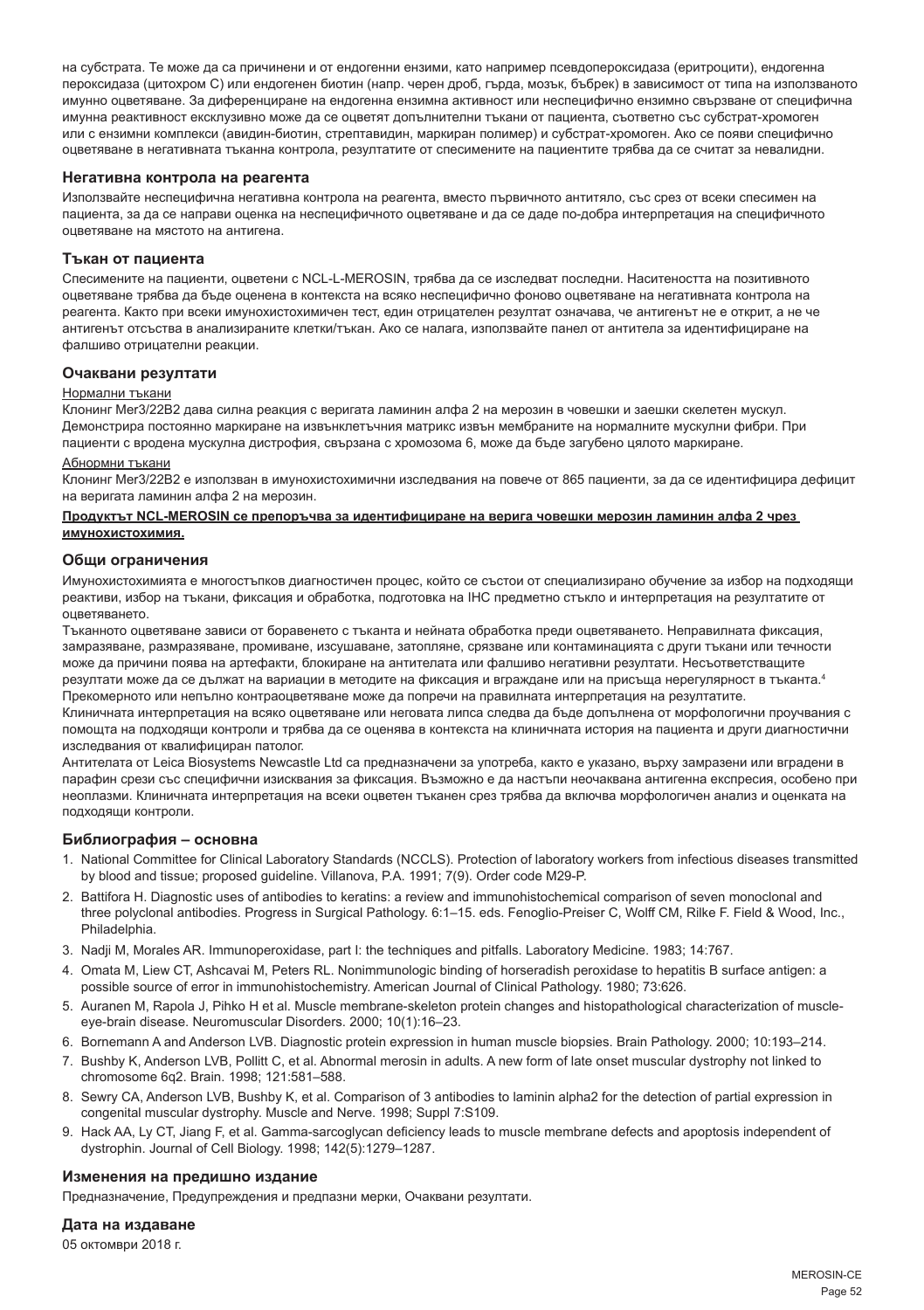# **Имунохистохимична методология за използване на антитела NovocastraTM на замразена мускулна тъкан.**

# **Необходими, но непредоставени реактиви**

- 1. Стандартни разтворители, използвани с имунохистохимията.
- 2. 50 mM трометамин-буфериран физиологичен разтвор (TBS) pH 7,6.
- 3. Разредител за антитела нормален серум, оптимално разреден в TBS (трометамин-буфериран физиологичен разтвор).
- 4. Нормален серум от видовете, от които се генерира вторично антитяло.
- 5. Вторично конюгирано в пероксидаза антитяло използвайте според препоръките на производителя.
- 6. 3,3' диаминобензидин тетрахидрохлорид (DAB) подгответе и използвайте според препоръките на производителя.
- 7. Микроскопски препарат използвайте според препоръките на производителя.

## **Необходимо, но непредоставено оборудване**

- 1. Инкубатор, настроен на температура 25°C.
- 2. Общо имунихистохимично лабораторно оборудване.
- 3. Електрически вентилатор за въздушно изсушаване на предметни стъкла.

# **Разтвори за извличане на антиген (вж. Препоръки за употреба)**

Не се прилага към замразени срези.

## **Методология**

Преди прилагането на тази методология потребителите трябва да бъдат обучени за имунохистохимичните техники. Потребителите трябва да определят оптималните разтвори за антитела. Освен ако не е указано друго, всички стъпки се извършват при температура от 25ºC.

- 1. Отрежете и поставете 4 10 µm срези върху предметни стъкла, покрити с подходящ тъканен адхезив и сушете с въздух най-малко един час.
- 2. Инкубирайте срезите с оптимално разредено първично антитяло (вж. Препоръки за употреба).
- 3. Промийте в трометамин-буфериран физиологичен разтвор (TBS) буфер за 2 x 5 минути, разклащайки внимателно.
- 4. Инкубирайте срезите в подходящо конюгирано с пероксидаза вторично антитяло.
- 5. Промийте в трометамин-буфериран физиологичен разтвор (TBS) буфер за 2 x 5 минути, разклащайки внимателно.
- 6. Инкубирайте предметните стъкла в DAB.
- 7. Изплакнете предметните стъкла с чиста вода.
- 8. Дехидрирайте, изчистете и поставете срезите върху предметното стъкло.

#### **Изменения на предишно издание**

Не е приложимо.

# **Дата на издаване**

4 февруари 2008 г. (CEprotocol/Frozen Muscle).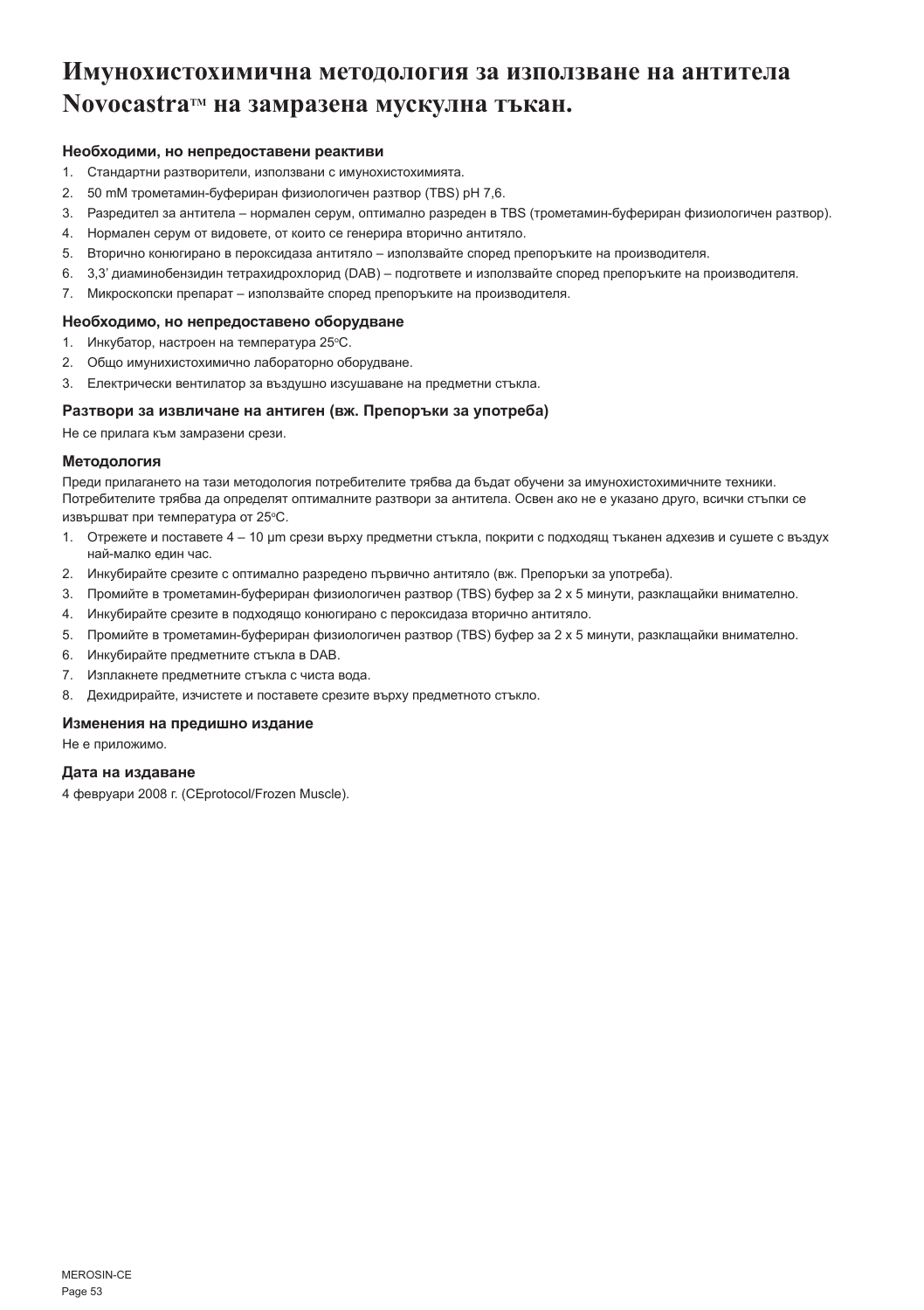# Novocastra™ liofilizált, egér eredetű monoklonális antitest **Merosin Laminin Alpha 2 Chain Termékkód: NCL-MEROSIN**

# **Alkalmazási terület**

#### *In vitro diagnosztikai használatra.*

Az NCL-MEROSIN a merozin laminin alfa 2 lánc immunhisztokémia segítségével történő fénymikroszkópiájának az alkalmazásával végrehajtott kvalitatív azonosítására szolgál. Minden festődés meglétének vagy hiányának klinikai értelmezését morfológiai vizsgálatokkal és megfelelő kontrollokkal kell kiegészíteni, valamint az értékelést a beteg klinikai kórtörténete és egyéb diagnosztikai vizsgálatok figyelembevételével, képzett patológusnak kell elvégeznie.

# **Az eljárás elve**

Az immunhisztokémiai (immunohistochemical, IHC) megfestési technikák az antigén elleni specifikus antitest (elsődleges antitest), az elsődleges antitest elleni másodlagos antitest és egy enzim kromogén szubsztráttal alkotott komplexének egymás után következő alkalmazásán keresztül, közbeiktatott mosási lépések mellett lehetővé teszik az antigének megjelenítését. A kromogén enzimaktiválása látható reakcióterméket eredményez az antigén helyén. Ezután a minta kontrasztfesthető és lefedhető. Az eredmények fénymikroszkóp használatával értelmezhetők, majd segítségül használhatók a patofiziológiás folyamatok differenciáldiagnózisa során, amely folyamatok az esetek egy részében konkrét antigénhez kapcsolódnak.

# **Klón**

Mer3/22B2

# **Immunogén**

Placentából származó tisztított fehérje.

# **Specificitás**

Erős reakcióba lép a humán és nyúl vázizomban lévő merozinnak a laminin alfa 2 láncával. Semmilyen reakció nem figyelhető meg az egértől, patkánytól, kutyától, csirkétől, aranyhörcsögtől, illetve sertéstől származó izommetszetek esetében.

# **A reagens összetétele**

Az NCL-MEROSIN egy tartósítószerként nátrium-azidot tartalmazó liofilizált szövetkultúra felülúszó. A felhasználónak fel kell oldania az injekciós üveg tartalmát steril desztillált víz megfelelő mennyiségével az injekciós üveg címkéjén feltüntetettek szerint.

### **Ig-osztály**

IgG1, kappa

# **Összfehérje-koncentráció Total Protein**

A sarzsspecifikus összfehérje-koncentrációt lásd az üveg címkéjén.

# **Antitest-koncentráció**

Legalább 17 mg/l, ELISA módszerrel meghatározva. A sarzsspecifikus Ig-koncentrációt lásd az üveg címkéjén.

# **Felhasználási javaslatok**

lmmunhisztokémia (lásd **Módszertan**) a fagyasztott metszeteken. Javasolt hígítás: 1:50–1:100, 60 percen át, 25 °C-on. Az adatok csak útmutatásul szolgálnak, a felhasználóknak kell meghatározniuk saját optimális munkaoldataikat.

# **Tárolás és stabilitás**

A felbontatlan antitestet 2–8 °C-on kell tárolni. Ilyen körülmények között nem jelentkezik jelentős veszteség a termék teljesítményében, egészen az injekciós üveg címkéjén feltüntetett lejárati dátumig. Ne használja az üveg címkéjén feltüntetett lejárati dátum után. A feloldott antitest legalább két hónapig stabil, ha 2–8 °C-on tárolják. Huzamosabb tároláskor javasolt a feloldott antitest aliquotjait fagyasztva, –20 °C-on tárolni (nem ajánlott a jegesedésmentes fagyasztók alkalmazása). Mindenképpen kerülendő az ismételt fagyasztás és olvasztás. A munkaoldatokat a felhasználás napján kell elkészíteni. Felhasználás után azonnal tegye vissza 2–8 °C közötti hőmérsékletre. A fentiekben előírtaktól eltérő tárolási feltételeket a felhasználónak ellenőriznie kell.

# **A minták előkészítése**

A szövetmintát tartalmazó blokkokat olyan izopentánban kell fagyasztani, amelyet folyékony nitrogénben hűtöttek (lásd itt: Figyelmeztetések és óvintézkedések). A minták nem igényelnek további fixálást, de azokat OCT™ vegyületbe kell ágyazni (Sakura; cikkszám: Tissue-Tek 4583).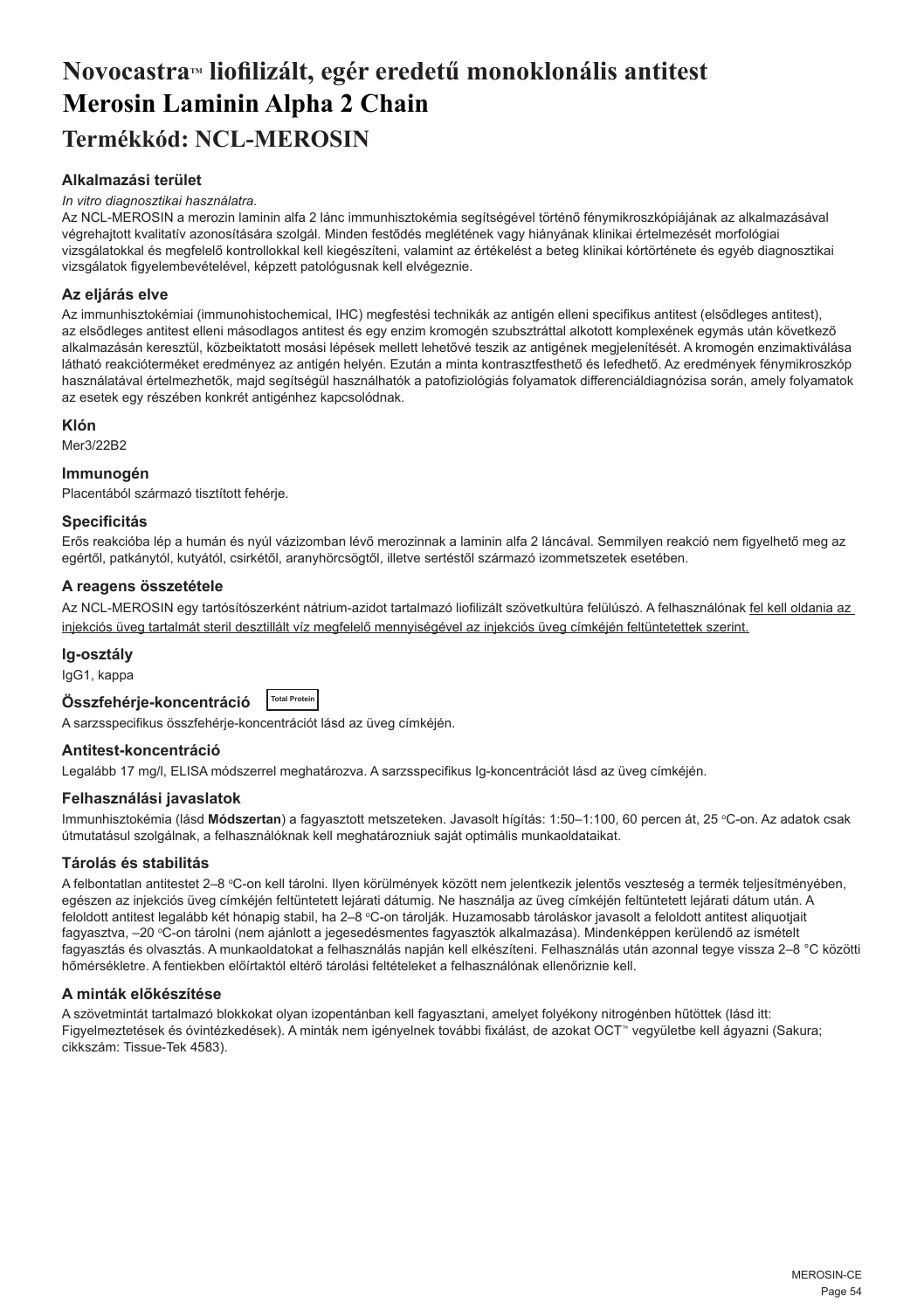# **Figyelmeztetések és óvintézkedések**

## **Novocastra liofilizált antitestek** H302: Lenyelve ártalmas.

A következőkből álló keveréket tartalmazza: Nátrium-azid (<10%), benzilpenicillin-nátrium (<10%) sztreptomicin-szulfát  $( < 10\%)$ . Jelzőszók: Veszély.

H317: Allergiás bőrreakciót válthat ki. H334: Belélegezve allergiás és asztmás tüneteket, és nehéz légzést okozhat. H411: Mérgező a vízi élővilágra, hosszan tartó károsodást okoz. EUH032: Savval érintkezve nagyon mérgező gázok képződnek.

P261: Kerülje a por belélegzését.

P264: A használatot követően a kezet alaposan meg kell mosni. P270: A termék használata közben tilos enni, inni vagy dohányozni.

P272: Szennyezett munkaruhát tilos kivinni a munkahely területéről.

P273: Kerülni kell az anyagnak a környezetbe való kijutását. P280: Védőkesztyű/védőruha/szemvédő/arcvédő használata kötelező.

P284: Nem megfelelő szellőzés esetén légzésvédelem kötelező. P301+312: LENYELÉS ESETÉN: Rosszullét esetén forduljon TOXIKOLÓGIAI KÖZPONTHOZ/orvoshoz.

P302+352: HA BŐRRE KERÜL: Lemosás bő szappanos vízzel. P304+340: BELÉLEGZÉS ESETÉN: Az érintett személyt friss levegőre kell vinni és olyan nyugalmi testhelyzetbe kell helyezni, hogy könnyen tudjon lélegezni.

P330: A szájat ki kell öblíteni.

P333+313: Bőrirritáció vagy kiütések megjelenése esetén: orvosi ellátást kell kérni.

P342+311: Légzési problémák esetén: Forduljon TOXIKOLÓGIAI KÖZPONTHOZ/orvoshoz.

P362+364: A szennyezett ruhát le kell vetni és az újbóli használat előtt ki kell mosni.

P391: A kiömlött anyagot össze kell gyűjteni.

P501: A tartalom/edény elhelyezése hulladékként: a veszélyes vagy különleges hulladékok gyűjtőhelyén.

Ez a reagens a sejtkultúra felülúszójából készült. Mivel biológiai termék, kezelésekor észszerű körültekintéssel kell eljárni. Ez a reagens nátrium-azidot tartalmaz. Az anyagbiztonsági adatlap kérésre rendelkezésre áll, vagy letölthető a www.LeicaBiosystems. com oldalról.

Minden potenciálisan toxikus összetevő ártalmatlanításával kapcsolatban kövesse a szövetségi, állami és helyi előírásokat. A mintákat fixálás előtt és után, valamint a velük érintkező összes anyagot fertőzések terjesztésére képes anyagként kell kezelni, és megfelelő körültekintéssel kell ártalmatlanítani.1 Soha ne pipettázza szájjal a reagenseket, továbbá kerülje a bőr és a nyálkahártyák érintkezését a reagensekkel és a mintákkal. Ha a reagensek vagy minták érzékeny területtel érintkeznek, bő vízzel mossa le az érintett területet. Forduljon orvoshoz.

Minimálisra kell csökkenteni a reagensek mikrobiális szennyeződését, különben megnövekedhet a nem specifikus festődés. A megadottaktól eltérő inkubációs idők és hőmérsékletek hibás eredményekhez vezethetnek. A felhasználónak minden ilyen jellegű változtatást validálnia kell.

A folyékony nitrogén, rendkívül hideg hőmérséklete következtében, égési sérülést okoz, ezért kezelésekor – a kesztyűt és szemellenzőt is beleértve – kell használni. Csak jól szellőzött területen szabad használni.

Az izopentán fokozottan tűzveszélyes, lenyelve és belélegezve pedig káros. A bőrt és a szemet is izgatja, nagy koncentrációban pedig kábító hatású.

# **Minőség-ellenőrzés**

A felhasználó laboratóriumában alkalmazott szövetfeldolgozási és technikai eljárások eltérései jelentős különbséget okozhatnak az eredményekben, ami az alábbi eljárásokon túl belső kontrollok rendszeres futtatását teszi szükségessé. A kontrollok legyenek friss boncolási/biopsziás/sebészeti minták, amelyeket – amint lehet – ugyanúgy fagyasztottak, mint a betegmintá(ka)t.

# **Pozitív szövetkontroll**

A megfelelő szövet-előkészítés és festési technikák ellenőrzésére használatos.

Minden tesztelési körülményegyüttes esetében és minden megfestési sorozatban kell alkalmazni egy pozitív szövetkontrollt. A gyengén pozitív festődésű szövet alkalmasabb az erősebben pozitív festődésű szövetnél az optimális minőség-ellenőrzéshez, valamint a kismértékű reagensbomlás észleléséhez.<sup>2</sup>

A javasolt pozitív kontrollszövet az egészséges humán harántcsíkolt izom.

Ha a pozitív szövetkontroll nem mutat pozitív festődést, a vizsgált minták eredményeit érvénytelennek kell tekinteni.

#### **Negatív szövetkontroll**

A pozitív szövetkontroll után azért kell megvizsgálni, hogy a vizsgált antigén elsődleges antitest segítségével történő jelölésének specificitását ellenőrizni lehessen.

A javasolt negatív kontrollszövetet még nem értékeltük ki.

Ezenkívül a legtöbb szövetmetszetben jelen lévő különböző sejttípusok gyakran használhatók negatív kontrollként, de ezeket a felhasználónak kell ellenőriznie.

Ha van nem specifikus festődés, az rendszerint diffúz megjelenésű. A formalinban túlfixált szövetekből származó metszeteknél a kötőszövet szórványos festődése is megfigyelhető. A festési eredmények értelmezésére ép sejteket használjon. A nekrotizált vagy degenerálódott sejtek gyakran nem specifikusan festődnek meg.<sup>3</sup> A fehérjék vagy a szubsztrát reakciótermékeinek nem immunológiai kötődése miatt álpozitív eredmények jelentkezhetnek. Az alkalmazott immunfestés típusától függően álpozitív eredményeket okozhatnak olyan endogén enzimek is, mint a pszeudoperoxidáz (vörösvérsejtek), endogén peroxidáz (citokróm C), illetve endogén biotin (pl. máj, emlő, agy, vese). Az endogén enzim aktivitásának vagy az enzimek nem specifikus kötődésének a specifikus immunreakciótól való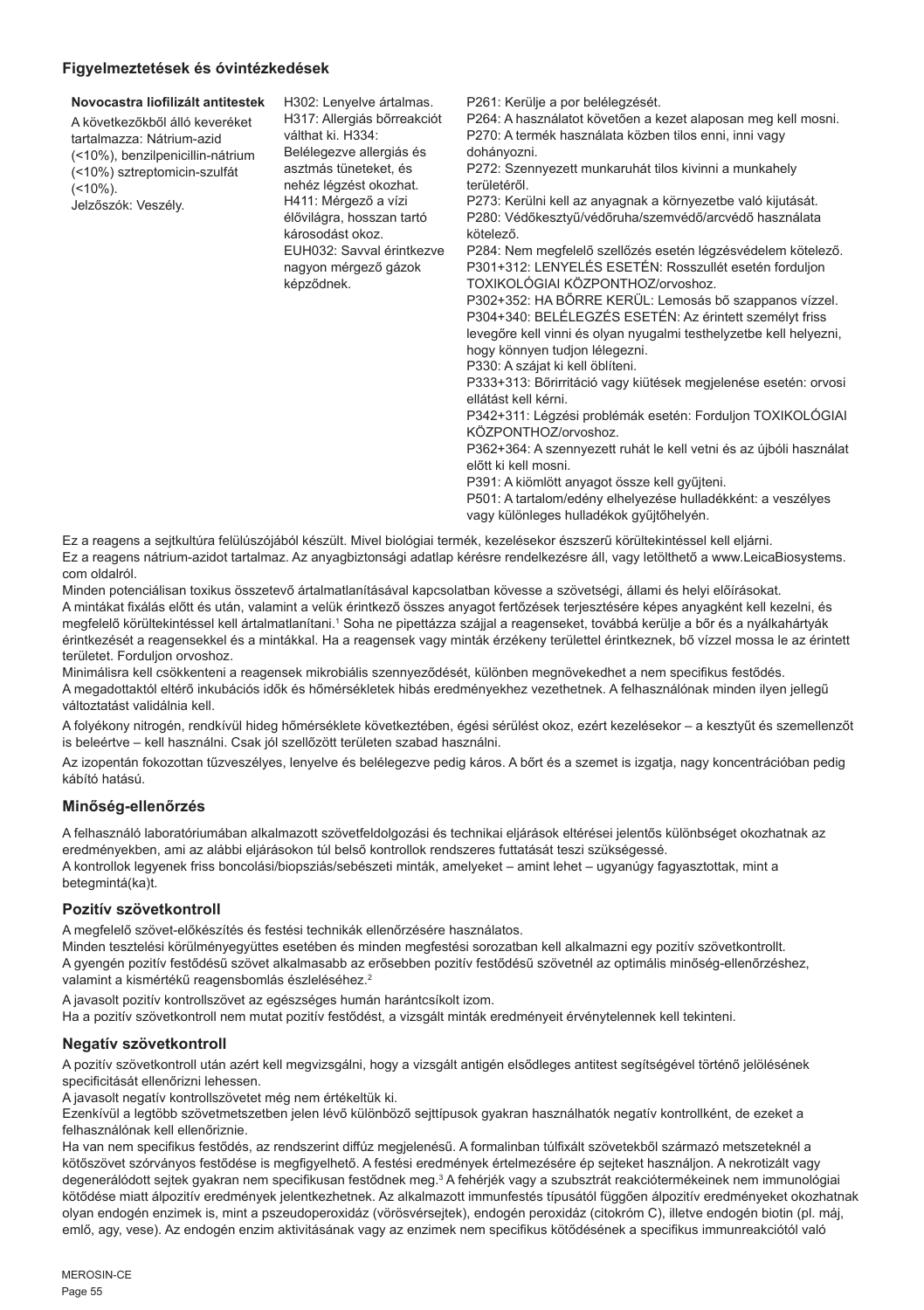megkülönböztetésére további betegszövetek festhetők kizárólag szubsztrát–kromogén oldattal vagy enzimkomplexekkel (avidinbiotin, sztreptavidin, jelölt polimer) és szubsztrát–kromogénnel. Ha a negatív szövetkontroll specifikus festődést mutat, a betegminták eredményeit érvénytelennek kell tekinteni.

# **Negatív reagenskontroll**

A nem specifikus festődés kiértékeléséhez és az antigén helyén létrejövő specifikus festődés jobb értelmezéséhez minden betegminta esetén egy metszeten alkalmazzon az elsődleges antitest helyett nem specifikus negatív reagenskontrollt.

### **Betegszövet**

Végül pedig vizsgálja meg az NCL-MEROSIN-nal festett betegmintákat. A pozitív festődés intenzitását a negatív reagenskontroll esetleges nem specifikus háttérfestődésének viszonylatában értékelje. Mint minden immunhisztokémiai vizsgálatnál, a negatív eredmény azt jelenti, hogy az antigén nem volt kimutatható, nem pedig azt, hogy az antigén nem volt jelen a vizsgált sejtekben/ szövetben. Szükség esetén az álnegatív reakciók azonosítására használjon antitestpanelt.

## **Várható eredmények**

# Normál szövetek

A Mer3/22B2 klón erős reakcióba lép a humán és nyúl vázizomban lévő merozin laminin alfa 2 láncával. Az extracelluláris mátrix folyamatos címkézését a normál izomrosthártyákon kívül jeleníti meg. A 6-os kromoszómához kapcsolható, veleszületett muscularis dystrophiában szenvedő betegeknél minden címkézés elveszhet.

#### Kóros szövetek

A Mer3/22B2 klónt használtuk több mint 865 beteg immunhisztokémiai vizsgálatai során, hogy a merozin laminin alfa 2 láncának hiányát azonosítani lehessen.

#### **Az NCL-MEROSIN-t javasoljuk a humán merozin laminin alfa 2 láncának immunhisztokémia segítségével történő azonosítására.**

#### **Általános korlátozások**

Az immunhisztokémia több lépésből álló diagnosztikai folyamat, amely a következőket foglalja magában: speciális képzés alapján a megfelelő reagensek kiválasztása; a szövetek kiválasztása, fixálása és feldolgozása; az IHC tárgylemez előkészítése; és a festési eredmények értelmezése.

A szövet festődése függ a szövet festés előtti kezelésétől és feldolgozásától. A nem megfelelő fixálás, fagyasztás, olvasztás, mosás, szárítás, melegítés, metszetkészítés vagy a más szövetekkel, illetve folyadékokkal történő szennyezés csökkentheti műtermékeket, az antitestek csapdába kerülését, illetve hamis negatív eredményeket produkálhat. Ellentmondó eredményekhez vezethetnek a fixálási vagy beágyazási módszerek eltérései, illetve a szövet eredendő rendellenességei.4

A túlzott vagy hiányos kontrasztfestés ronthatja az eredmények megfelelő értelmezését.

Minden festődés meglétének vagy hiányának klinikai értelmezését morfológiai vizsgálatokkal és megfelelő kontrollokkal kell kiegészíteni, valamint az értékelést a beteg klinikai kórtörténete és egyéb diagnosztikai vizsgálatok figyelembevételével, képzett patológusnak kell elvégeznie.

A Leica Biosystems Newcastle Ltd által biztosított antitestek specifikus fixálási követelmények mellett, az utasításoknak megfelelően fagyasztott vagy paraffinba ágyazott metszeteken történő felhasználásra szolgálnak. Időnként váratlan antigén-expresszió fordulhat elő, különösen daganatok esetében. Bármely festett szövetmetszet klinikai értelmezéséhez morfológiai elemzést is kell végezni, és ki kell értékelni a megfelelő kontrollokat.

#### **Bibliográfia – általános**

- 1. National Committee for Clinical Laboratory Standards (NCCLS). Protection of laboratory workers from infectious diseases transmitted by blood and tissue; proposed guideline. Villanova, P.A. 1991; 7(9). Order code M29-P.
- 2. Battifora H. Diagnostic uses of antibodies to keratins: a review and immunohistochemical comparison of seven monoclonal and three polyclonal antibodies. Progress in Surgical Pathology. 6:1–15. eds. Fenoglio-Preiser C, Wolff CM, Rilke F. Field & Wood, Inc., Philadelphia.
- 3. Nadji M, Morales AR. Immunoperoxidase, part I: the techniques and pitfalls. Laboratory Medicine. 1983; 14:767.
- 4. Omata M, Liew CT, Ashcavai M, Peters RL. Nonimmunologic binding of horseradish peroxidase to hepatitis B surface antigen: a possible source of error in immunohistochemistry. American Journal of Clinical Pathology. 1980; 73:626.
- 5. Auranen M, Rapola J, Pihko H et al. Muscle membrane-skeleton protein changes and histopathological characterization of muscleeye-brain disease. Neuromuscular Disorders. 2000; 10(1):16–23.
- 6. Bornemann A and Anderson LVB. Diagnostic protein expression in human muscle biopsies. Brain Pathology. 2000; 10:193–214.
- 7. Bushby K, Anderson LVB, Pollitt C, et al. Abnormal merosin in adults. A new form of late onset muscular dystrophy not linked to chromosome 6q2. Brain. 1998; 121:581–588.
- 8. Sewry CA, Anderson LVB, Bushby K, et al. Comparison of 3 antibodies to laminin alpha2 for the detection of partial expression in congenital muscular dystrophy. Muscle and Nerve. 1998; Suppl 7:S109.
- 9. Hack AA, Ly CT, Jiang F, et al. Gamma-sarcoglycan deficiency leads to muscle membrane defects and apoptosis independent of dystrophin. Journal of Cell Biology. 1998; 142(5):1279–1287.

#### **Módosítások az előző változathoz képest**

Tervezett felhasználás, Figyelmeztetések és óvintézkedések, Várható eredmények.

# **Kiadás dátuma**

05 október 2018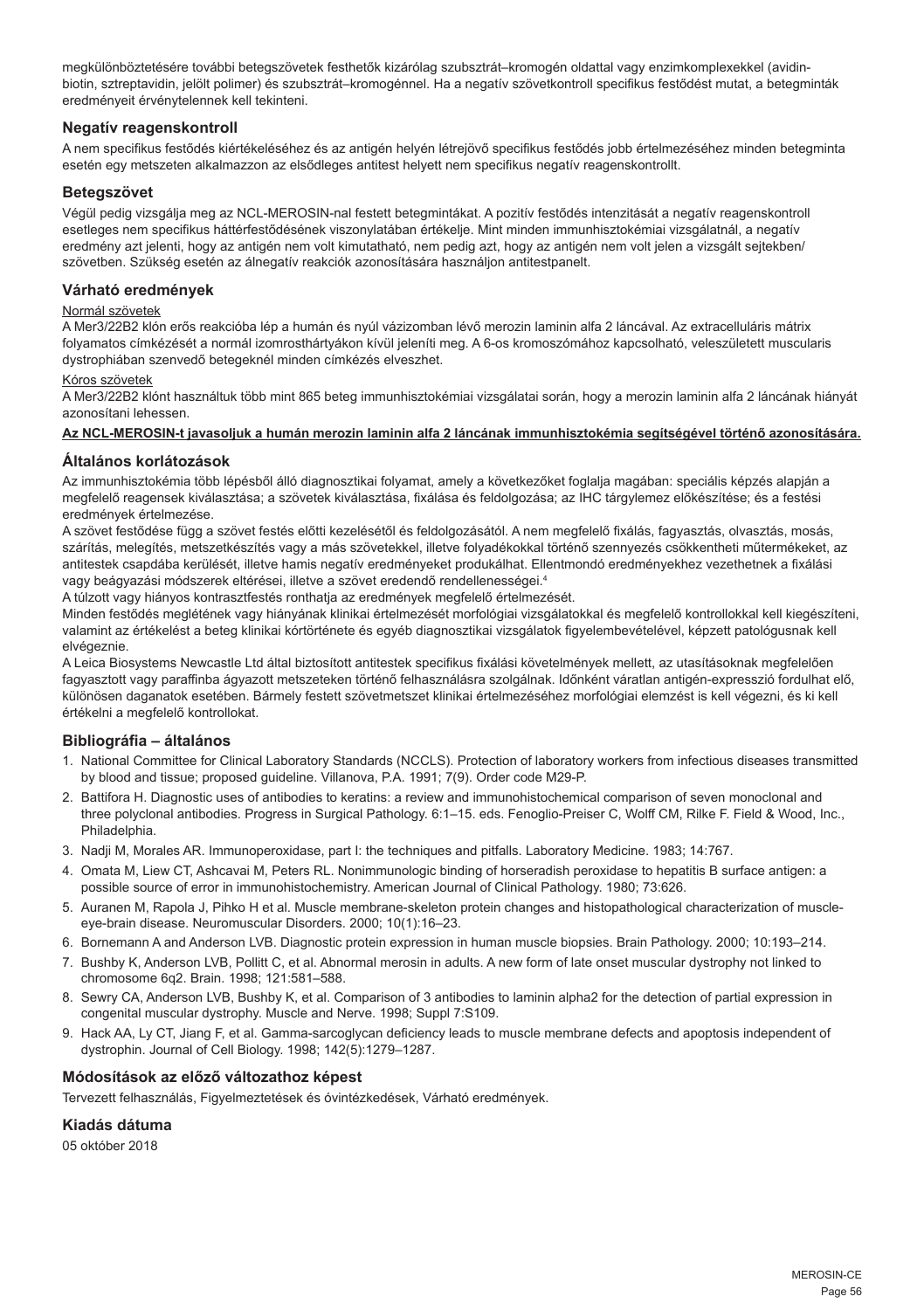# **Immunhisztokémiai módszertan a Novocastra™ antitestek fagyasztott izomszöveten történő alkalmazására.**

# **Szükséges, de nem biztosított reagensek**

- 1. Az immunhisztokémiában alkalmazott standard oldószerek.
- 2. 50 mM tris-pufferelt sóoldat (Tris-buffered saline, TBS), pH 7,6.
- 3. Antitesthígító TBS-ben optimálisan hígított normál szérum.
- 4. Azokból a fajokból származó normál szérum, amelyekben a másodlagos antitest termelődött.
- 5. Másodlagos, peroxidázzal konjugált antitest használata a gyártó javaslatának megfelelően történik.
- 6. 3,3' diaminobenzidin-tetrahidroklorid (DAB) a gyártó javaslatának megfelelően készítendő el és használandó fel.
- 7. Fedőanyag a gyártó javaslatának megfelelően használandó.

# **Szükséges, de nem biztosított felszerelés**

- 1. 25 °C-ra beállított inkubátor.
- 2. Általános immunhisztokémiai laboratóriumi felszerelés.
- 3. Elektromos ventilátor a tárgylemezek levegőn történő szárításához.

# **Antigénfeltáró oldatok (lásd itt: Felhasználási javaslatok)**

Fagyasztott metszeteknél nem alkalmazható.

# **Módszer**

A módszer végrehajtása előtt a felhasználóknak képzésben kell részesülniük az immunhisztokémiai módszerekkel kapcsolatban. A felhasználóknak kell meghatározniuk az optimális antitesthígításokat. Hacsak nincs másként feltüntetve, minden lépést 25 °C-on kell végrehajtani.

- 1. Készítse el és tegye fel alkalmas szövegragasztóval bevont tárgylemezekre, majd szárítsa levegőn legalább egy órán át a 4–10 µmes metszeteket.
- 2. Optimálisan hígított elsődleges antitesttel inkubálja a metszeteket (lásd Felhasználási javaslatok).
- 3. Finoman rázogatva mossa őket 2 x 5 percig TBS pufferben.
- 4. Peroxidázzal megfelelően konjugált másodlagos antitestben inkubálja a metszeteket.
- 5. Finoman rázogatva mossa őket 2 x 5 percig TBS pufferben.
- 6. Inkubálja a tárgylemezeket DAB-ben.
- 7. Öblítse le a tárgylemezeket tiszta vízben.
- 8. Víztelenítse és tisztítsa meg a metszeteket, majd helyezze őket tárgylemezre.

# **Módosítások az előző változathoz képest**

Nem alkalmazható.

# **Kiadás dátuma**

2008. február 4. (CE-protokoll/fagyasztott izomszövet).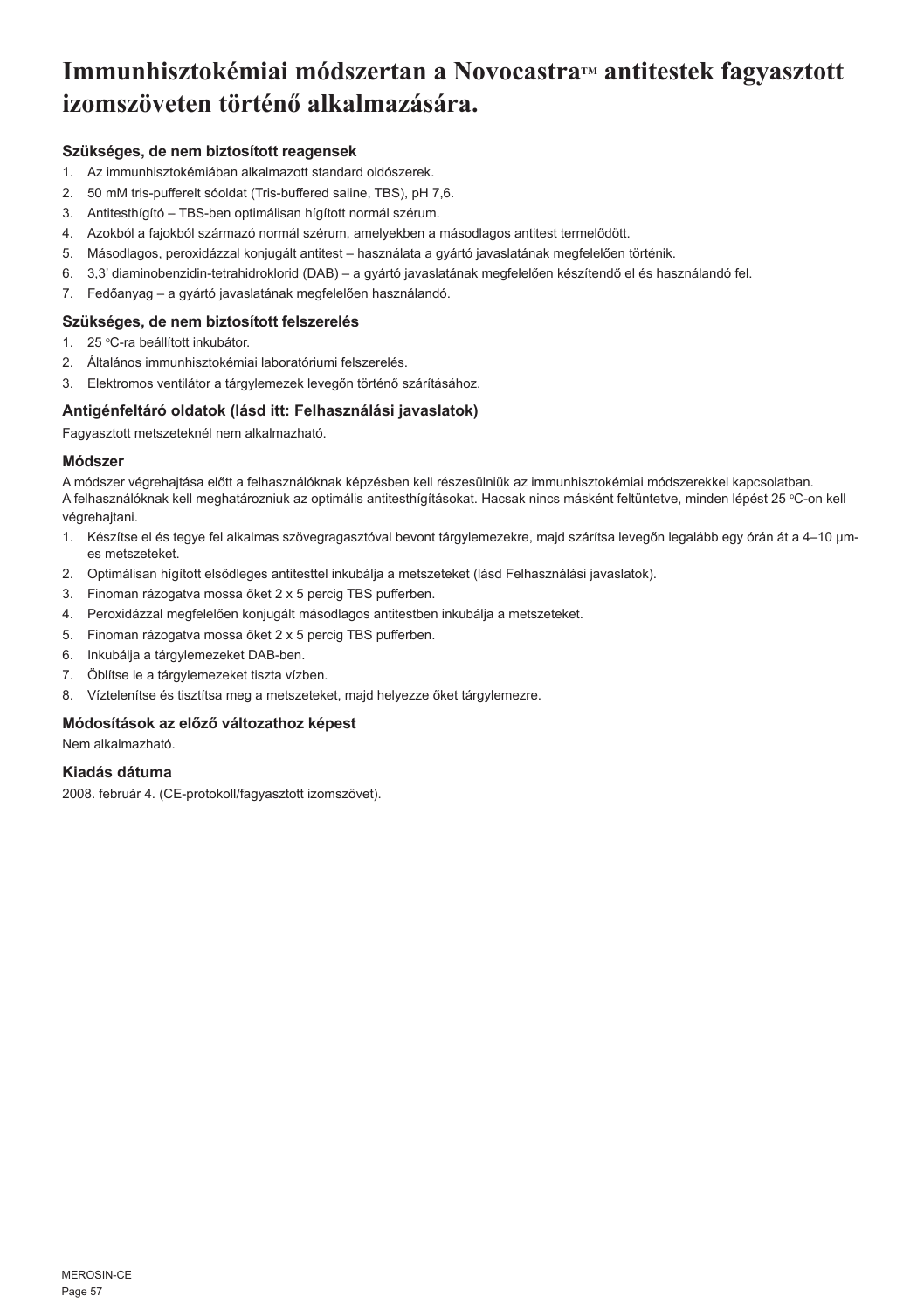# **NovocastraTM Anticorp monoclonal liofilizat de șoarece Merosin Laminin Alpha 2 Chain Cod produs: NCL-MEROSIN**

# **Utilizare prevăzută**

#### *Pentru diagnosticare in vitro.*

NCL-MEROSIN este conceput pentru identificarea calitativă prin microscopie optică a lanțului alfa 2 laminină al merozinei în imunohistochimie. Interpretarea clinică a oricărei colorări sau a absenței acesteia trebuie completată cu studii morfologice utilizând controale adecvate și trebuie evaluată în contextul antecedentelor clinice ale pacientului, precum și al altor teste de diagnosticare efectuate de către un patolog calificat.

## **Principiul de procedură**

Tehnicile de colorare imunohistochimică (IHC) permit vizualizarea antigenilor prin aplicarea secvențială a unui anumit anticorp pe antigen (anticorp primar), a unui anticorp secundar pe anticorpul primar și a unui complex enzimatic cu un substrat cromogen, cu etape de spălare intercalate. Activarea enzimatică a cromogenului duce la un produs de reacție vizibil la locul aplicării antigenului. Specimenul poate fi apoi contracolorat și acoperit cu lamelă. Rezultatele sunt interpretate folosind un microscop optic și ajută la diagnosticul diferențial al proceselor patofiziologice, care pot sau nu să fie asociate cu un anumit antigen.

## **Clonă**

Mer3/22B2

#### **Imunogen**

Proteină purificată din placentă.

## **Specificitate**

Reactionează puternic cu lantul alfa 2 laminină al merozinei din muschii scheletici umani si de iepure. Nu s-au observat reactii în sectiunile musculare de la soarece, sobolan, câine, pui, hamster sau porc.

# **Compoziția reactivului**

NCL-MEROSIN este un supernatant de cultură tisulară liofilizat, care conține azidă de sodiu drept conservant. Utilizatorul trebuie să reconstituie conținutul flaconului cu volumul corect de apă distilată sterilă, așa cum se indică pe eticheta flaconului.

## **Clasa Ig**

IgG1, kappa

**Concentrație proteină totală Total Protein**

Consultați eticheta flaconului pentru concentrația proteinelor totale specifică lotului.

## **Concentrație anticorpi**

Mai mare sau egală cu 17 mg/L, asa cum este determinată prin ELISA. Consultati eticheta flaconului pentru concentratia Ig specifică lotului.

# **Recomandări privind utilizarea**

Imunohistochimie (consultați **Metodologie**) pe secțiuni congelate. Diluție sugerată: 1:50–1:100 timp de 60 minute la 25 °C. Aceste informații sunt furnizate cu rol de îndrumare, iar utilizatorii trebuie să-și stabilească singuri propriile diluții de lucru optime.

# **Depozitare și stabilitate**

A se depozita anticorpul nedeschis la 2–8 °C. In aceste condiții, nu există o pierdere semnificativă a performanței produsului până la data de expirare indicată pe eticheta flaconului. A nu se utiliza după data expirării indicată pe eticheta flaconului. Anticorpul reconstituit este stabil timp de cel puțin două luni atunci când este depozitat la 2–8 °C. Pentru depozitarea pe termen lung, se recomandă ca alicotele de anticorp reconstituit să fie depozitate congelate la -20 °C (nu se recomandă congelatoarele fără gheață). Trebuie să se evite congelarea și dezghețarea repetate. Preparați diluțiile de lucru în ziua utilizării. A se returna la 2–8 °C imediat după utilizare. Alte condiții de depozitare decât cele specificate mai sus trebuie verificate de către utilizator.

#### **Pregătirea specimenului**

Congelați blocurile de probă tisulară în izopentan înghețat în nitrogen lichid (consultați Avertismente și precauții). Probele nu necesită fixarea suplimentară, dar trebuie încorporate în compusul OCT™ (Sakura, nr. produs Tissue-Tek 4583).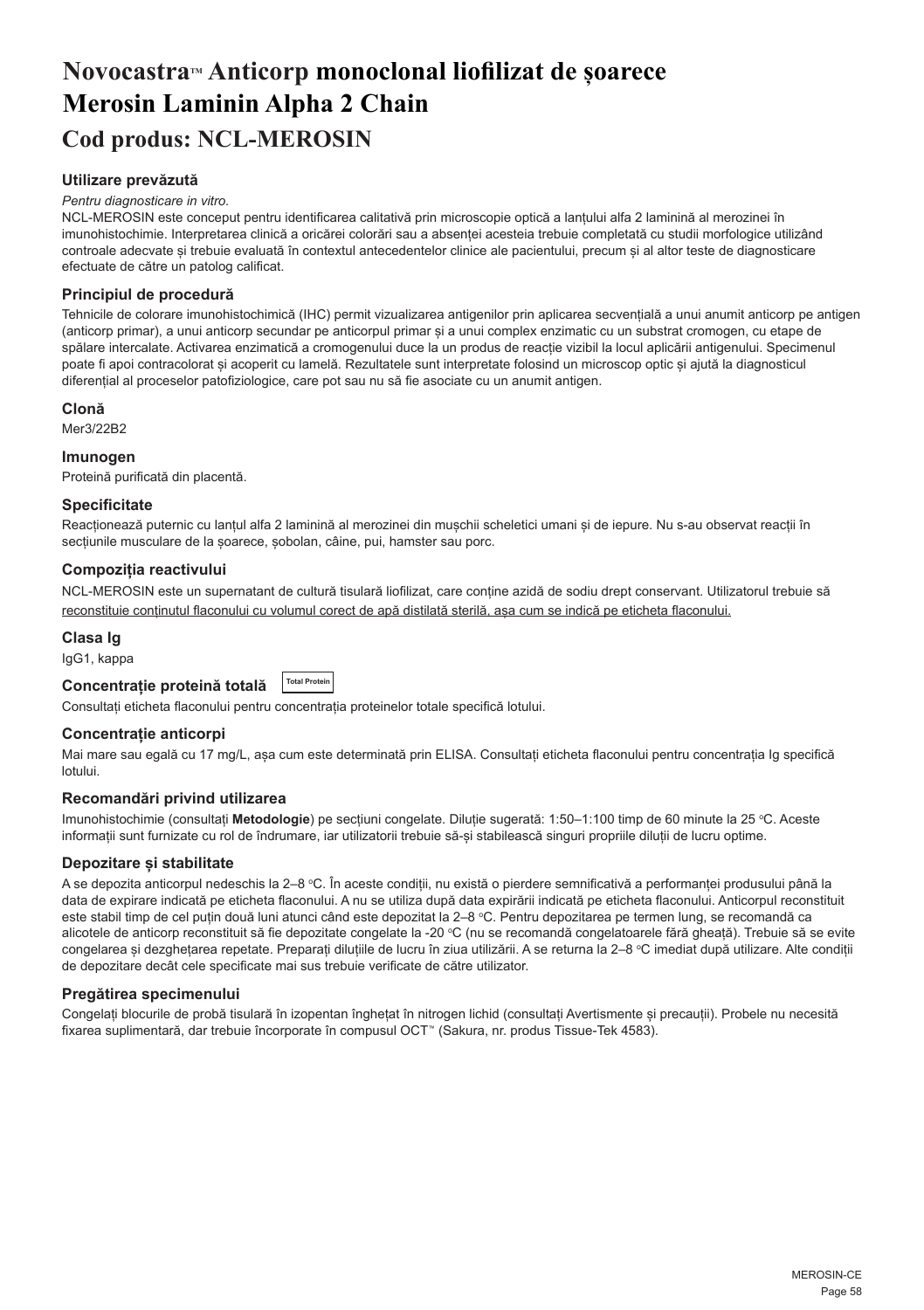# **Avertismente și precauții**

#### **Novocastra Anticorpi liofilizați**

Conține un amestec de: azidă de sodiu (<10%), benzilpenicilină sodică (<10%), sulfat de streptomicină (<10%). Cuvinte de avertizare: Pericol.

H302: Nociv în caz de înghitire.H317: Poate provoca o reacție alergică a pielii.H334: Poate provoca simptome de alergie sau astm sau dificultăți de respirație în caz de inhalare. H411: Toxic pentru mediul acvatic cu efecte pe termen

lung. EUH032: În contact cu acizi degajă un gaz foarte toxic.

P261: Evitați să inspirați praful.

P264: Spălați-vă bine mâinile după manipulare.

P270: A nu mânca, bea sau fuma în timpul utilizării produsului. P272: Nu scoateți îmbrăcămintea de lucru contaminată în afara locului de muncă.

P273: Evitați dispersarea în mediu.

P280: Purtați mănuși de protecție/îmbrăcăminte de protecție/ echipament de protecție a ochilor/ echipament de protecție a feței.

P284: În cazul în care ventilarea este insuficientă, purtați echipament de protecție respiratorie.

P301+312: ÎN CAZ DE ÎNGHIȚIRE: Sunați la un CENTRU DE INFORMARE TOXICOLOGICĂ sau un medic, dacă nu vă simțiți bine.

P302+352: ÎN CAZ DE CONTACT CU PIELEA: Spălați cu multă apă și săpun.

P304+340: ÎN CAZ DE INHALARE: Transportați victima la aer liber și mentineti-o în stare de repaus, într-o poziție confortabilă pentru respirație.

P330: Clătiți gura.

P333+313: În caz de iritare a pielii sau de erupție cutanată: Consultați medicul.

P342+311: În caz de simptome respiratorii: Sunați la un CENTRU DE INFORMARE TOXICOLOGICĂ sau un medic.

P362+364: Scoateți îmbrăcămintea contaminată și spălați-o înainte de reutilizare.

P391: Colectați scurgerile de produs.

P501: Eliminați conținutul/recipientul la punctul de colectare pentru deșeuri periculoase sau speciale.

Acest reactiv a fost pregătit din supernatantul culturii celulare. Întrucât este un produs biologic, trebuie să se acționeze cu prudență rezonabilă la manipularea sa.

Acest reactiv conține azidă de sodiu. O Fișă tehnică de securitate a materialului este disponibilă la cerere sau pe site-ul www.LeicaBiosystems.com

Consultați reglementările naționale sau locale pentru informații privind eliminarea la deșeuri a tuturor componentelor potențial toxice. Specimenele, înainte și după fixare, precum și toate materialele expuse la acestea, trebuie manevrate ca și când ar avea potențialul de a transmite infecții și trebuie eliminate luând măsurile de precauție adecvate**.**' Nu pipetați niciodată reactivii cu gura și evitați contactul reactivilor și specimenelor cu pielea și membranele mucoase. Dacă reactivii sau probele vin în contact cu suprafețele sensibile, spălați cu apă din abundență. Solicitați asistență medicală.

Reduceți la minimum contaminarea microbiană a reactivilor, în caz contrar poate apărea o creștere a colorării nespecifice. Timpii sau temperaturile de incubație care diferă de valorile specificate pot genera rezultate eronate. Orice astfel de modificări trebuie validate de către utilizator.

Nitrogenul lichid, date fiind temperaturile sale excesiv de scăzute, poate cauza arsuri și trebuie să se utilizeze îmbrăcăminte de protecție, incluziv mănuși și vizieră, la manevrarea sa. Utilizați într-o zonă ventilată corespunzător.

Izopentantul este puternic inflamabil și nociv în cazul ingerării și inhalării. De asemenea, este iritant pentru tegumente și ochi și are efect narcotic în concentrații mari.

# **Controlul calității**

Diferentele în ceea ce priveste procesarea tesutului și procedurile tehnice în laboratorul utilizatorului pot cauza o variabilitate semnificativă a rezultatelor, necesitând efectuarea cu regularitate de controale interne, în plus față de următoarele proceduri. Probele de control trebuie să fie probe proaspete de autopsie/biopsie/chirurgicale, congelate cât mai curând posibil și în aceeași manieră ca și probele pacientului.

# **Țesutul de control pozitiv**

Folosit pentru a indica țesuturile pregătite corect și tehnicile de colorare adecvate.

O probă de țesut de control pozitiv trebuie să fie inclusă pentru fiecare set de condiții de testare în fiecare etapă de colorare. Un țesut cu colorare pozitivă slabă este mai adecvat decât un țesut cu colorare pozitivă puternică în vederea unui control optim al calității și pentru a detecta nivelurile minore de degradare a reactivului.<sup>2</sup>

Țesutul de control pozitiv recomandat este mușchiul striat uman normal. Dacă țesutul de control pozitiv nu demonstrează colorația pozitivă, rezultatele obținute cu acele probe de testare trebuie considerate nevalide.

# **Țesutul de control negativ**

Trebuie examinat după țesutul de control pozitiv pentru a verifica specificitatea informațiilor de etichetare ale antigenului țintă în funcție de anticorpul primar.

Țesutul de control negativ recomandat nu a fost evaluat.

Ca alternativă, varietatea de tipuri diferite de celule prezente în majoritatea secțiunilor tisulare oferă frecvent locuri de control negativ, dar acest lucru trebuie verificat de către utilizator.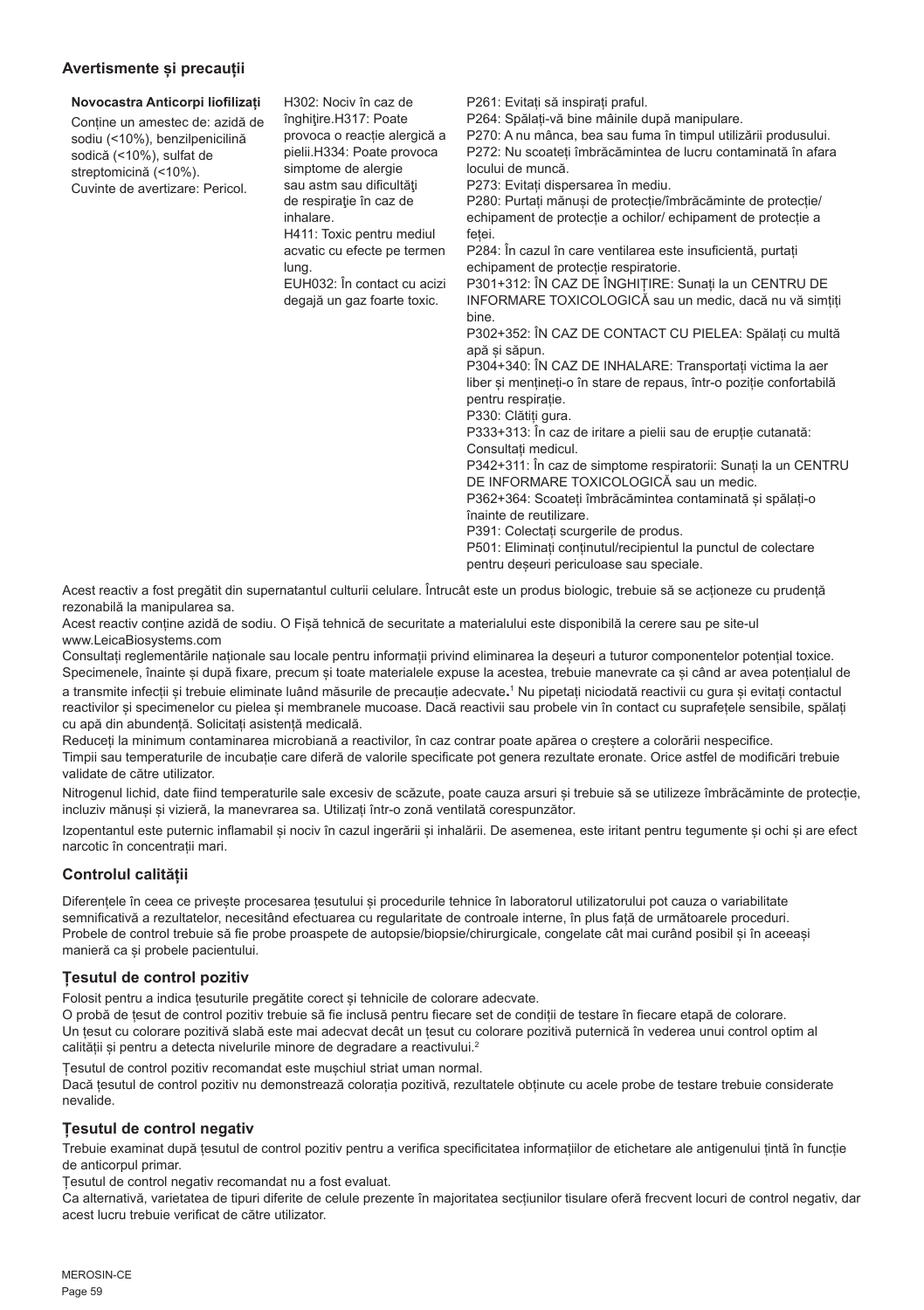Colorația nespecifică, dacă este prezentă, are, de obicei, un aspect difuz. Colorația sporadică a țesutului conjunctiv poate fi observată, de asemenea, în secțiuni de țesuturi fixate în mod excesiv în formalină. Folosiți celule intacte pentru interpretarea rezultatelor de colorare. Celulele necrotice sau degenerate se colorează deseori într-un mod nespecific.<sup>3</sup> Se pot observa rezultate fals pozitive ca urmare a legării non-imunologice a proteinelor sau produșilor de reacție ai substratului. Acestea pot fi cauzate, de asemenea, de enzimele endogene precum pseudoperoxidaza (eritrocite), peroxidaza endogenă (citocromul C) sau biotina endogenă (de exemplu, ficat, sân, creier, rinichi), în funcție de tipul de imunocolorație folosit. Pentru a diferenția activitatea enzimelor endogene sau legarea nespecifică a enzimelor de imunoreactivitatea specifică, pot fi colorate țesuturi suplimentare de la pacient numai cu substrat-cromogen sau, respectiv, complexe enzimatice (avidină-biotină, streptavidină, polimer etichetat) și substrat-cromogen. În cazul în care colorația specifică are loc în țesutul de control negativ, rezultatele obținute pe probele pacientului trebuie să fie considerate nevalide.

# **Reactivul de control negativ**

Folosiți un reactiv de control negativ non-specific în locul anticorpului primar cu o secțiune din fiecare specimen al pacientului pentru a evalua colorația nespecifică și a permite o mai bună interpretare a colorării specifice la situl antigenului.

# **Țesutul pacientului**

Examinați probele pacientului colorate cu NCL-MEROSIN ultimele. Intensitatea colorației pozitive trebuie evaluată în contextul oricărei colorații de fond nespecifice a reactivului de control negativ. La fel ca în cazul oricărui test imunohistochimic, un rezultat negativ înseamnă că antigenul nu a fost detectat, și nu că antigenul a fost absent în celulele/țesuturile analizate. Dacă este necesar, folosiți un panel pentru anticorpi pentru identificarea reacțiilor fals negative.

## **Rezultate așteptate**

#### Țesuturi normale

Clona Mer3/22B2 reacționează puternic cu lanțul alfa 2 laminină al merozinei din mușchii scheletici umani și de iepure. Acesta indică evidențierea continuă a matricei extracelulare în afara membranelor fibrelor musculare normale. La pacienții cu distrofie musculară congenitală legată de cromozomul 6, este posibil ca evidențierea să se piardă integral.

#### Țesuturi anormale

Clona Mer3/22B2 a fost utilizată în studii imunohistochimice efectuate la peste 865 de pacienți pentru a identifica o deficiență a lanțului alfa 2 laminină al merozinei.

#### **NCL-MEROSIN este recomandat pentru identificarea lanțului alfa 2 laminină al merozinei prin imunohistochimie.**

# **Limitări generale**

Imunohistochimia este un proces de diagnostic cu mai multe etape, care constă din instruirea specializată în ceea ce privește alegerea reactivilor adecvati; alegerea, fixarea și procesarea tesutului; prepararea lamei IHC; și interpretarea rezultatelor de colorare. Colorarea tisulară depinde de manipularea și procesarea tesutului înainte de colorare. Fixarea, congelarea, dezghetarea, spălarea, uscarea, încălzirea, secționarea necorespunzătoare sau contaminarea cu alte țesuturi ori fluide poate cauza artefacte, captura anticorpilor sau rezultate fals negative. Rezultatele inconsecvente pot fi atribuite diferențelor în ceea ce privește metodele de fixare și încorporare, ori neregularităților inerente ale tesutului.<sup>4</sup>

Contracolorația excesivă sau incompletă poate compromite interpretarea adecvată a rezultatelor.

Interpretarea clinică a oricărei colorări sau a absenței acesteia trebuie completată cu studii morfologice utilizând controale adecvate și trebuie evaluată în contextul antecedentelor clinice ale pacientului, precum și al altor teste de diagnosticare efectuate de către un patolog calificat.

Anticorpii de la Leica Biosystems Newcastle Ltd sunt destinați utilizării, conform indicațiilor, fie pe secțiuni congelate, fie pe secțiuni încorporate în parafină cu cerințe de fixare specifice. Poate apărea exprimarea neașteptată a antigenului, în special în neoplasme. Interpretarea clinică a oricărei secțiuni tisulare colorate trebuie să includă analiza morfologică și evaluarea probelor de control adecvate.

# **Bibliografie - General**

- 1. National Committee for Clinical Laboratory Standards (NCCLS). Protection of laboratory workers from infectious diseases transmitted by blood and tissue; proposed guideline. Villanova, P.A. 1991; 7(9). Order code M29-P.
- 2. Battifora H. Diagnostic uses of antibodies to keratins: a review and immunohistochemical comparison of seven monoclonal and three polyclonal antibodies. Progress in Surgical Pathology. 6:1–15. eds. Fenoglio-Preiser C, Wolff CM, Rilke F. Field & Wood, Inc., Philadelphia.
- 3. Nadji M, Morales AR. Immunoperoxidase, part I: the techniques and pitfalls. Laboratory Medicine. 1983; 14:767.
- 4. Omata M, Liew CT, Ashcavai M, Peters RL. Nonimmunologic binding of horseradish peroxidase to hepatitis B surface antigen: a possible source of error in immunohistochemistry. American Journal of Clinical Pathology. 1980; 73:626.
- 5. Auranen M, Rapola J, Pihko H et al. Muscle membrane-skeleton protein changes and histopathological characterization of muscleeye-brain disease. Neuromuscular Disorders. 2000; 10(1):16–23.
- 6. Bornemann A and Anderson LVB. Diagnostic protein expression in human muscle biopsies. Brain Pathology. 2000; 10:193–214.
- 7. Bushby K, Anderson LVB, Pollitt C, et al. Abnormal merosin in adults. A new form of late onset muscular dystrophy not linked to chromosome 6q2. Brain. 1998; 121:581–588.
- 8. Sewry CA, Anderson LVB, Bushby K, et al. Comparison of 3 antibodies to laminin alpha2 for the detection of partial expression in congenital muscular dystrophy. Muscle and Nerve. 1998; Suppl 7:S109.
- 9. Hack AA, Ly CT, Jiang F, et al. Gamma-sarcoglycan deficiency leads to muscle membrane defects and apoptosis independent of dystrophin. Journal of Cell Biology. 1998; 142(5):1279–1287.

# **Amendamente la ediția anterioară**

Domeniu de utilizare, Avertismente și precauții, Rezultate așteptate.

# **Data publicării**

05 octombrie 2018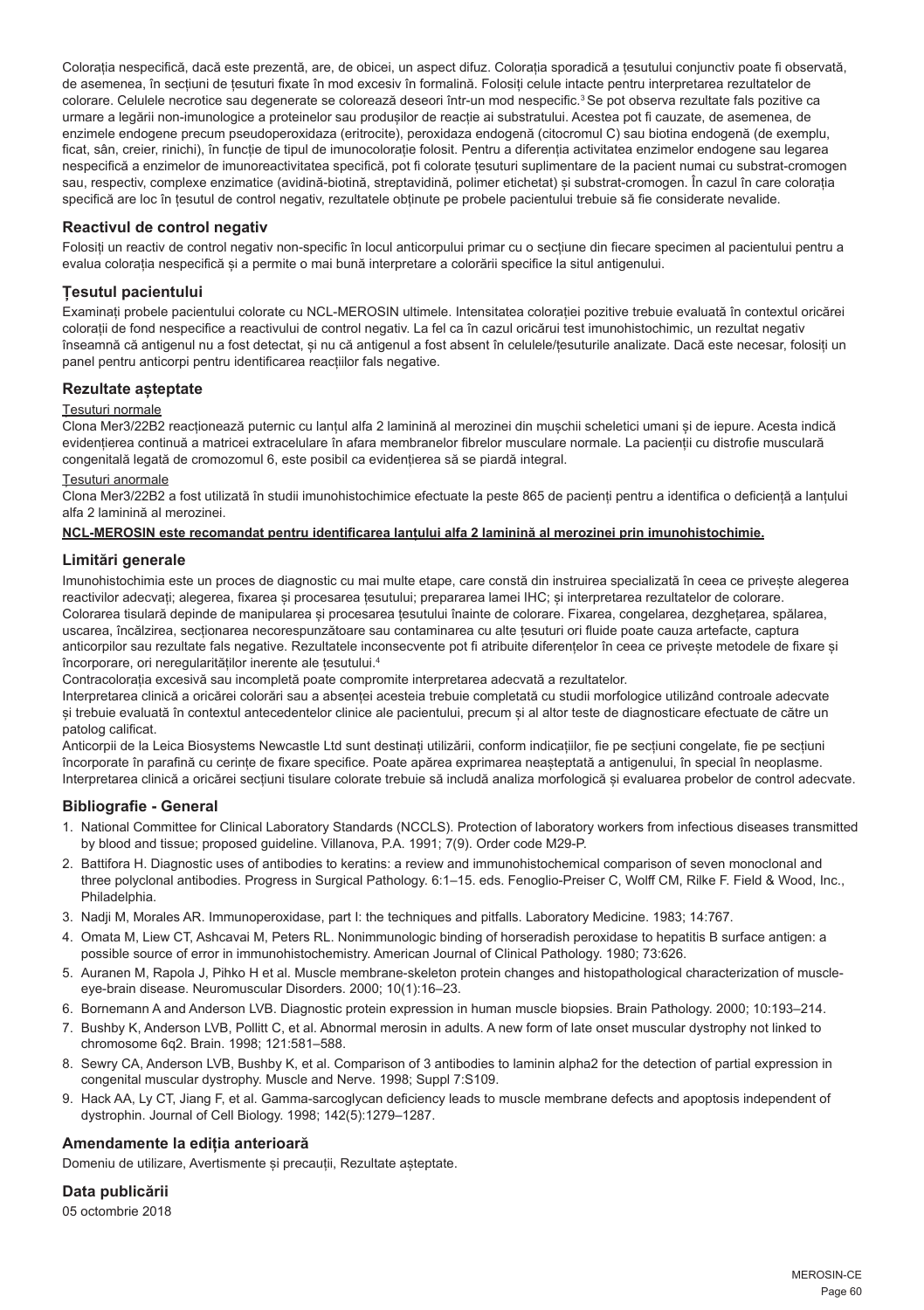# **Metodologie de imunohistochimie pentru utilizarea anticorpilor**  Novocastra™ pe țesut muscular congelat.

# **Reactivi necesari care nu sunt însă furnizați**

- 1. Solvenți standard folosiți în imunohistochimie.
- 2. soluție salină tamponată cu trometamină (SSTT) 50 mM, pH 7,6.
- 3. Diluant anticorp ser normal optim diluat în TBS.
- 4. Ser normal de la speciile în care a fost crescut anticorpul secundar.
- 5. Anticorp secundar conjugat cu peroxidază utilizați conform recomandărilor producătorului.
- 6. 3,3' tetrahidroclorură de diaminobenzidină (DAB) a se prepara și utiliza conform recomandărilor producătorului.
- 7. Mediu de montare a se utiliza conform recomandărilor producătorului.

# **Echipamente necesare care nu sunt însă furnizate**

- 1. Incubator setat la 25 °C.
- 2. Echipament de laborator general pentru imunohistochimie.
- 3. Ventilator electric pentru uscarea la aer a lamelor.

# **Soluții de recuperare a antigenului (consultați Recomandări de utilizare)**

Nu este cazul pentru secțiunile congelate.

# **Metodologie**

Înainte de a aplica această metodologie, utilizatorii trebuie să fie instruiti în ceea ce priveste tehnicile imunohistochimice.

Utilizatorii trebuie să stabilească diluțiile optime în funcție de anticorpi. Dacă nu se indică altfel, toate etapele se efectuează la 25 °C.

- 1. Tăiați și montați secțiuni de 4–10 µm pe lamele acoperite cu un adeziv tisular adecvat și uscați la aer timp de cel puțin o oră.
- 2. Incubați secțiunile cu anticorp primar diluat optim (a se vedea Recomandări de utilizare).
- 3. Spălați în soluție tampon SSTT timp de 2 x 5 minute, înclinându-le usor de-o parte și de cealaltă.
- 4. Incubați secțiunile în anticorpul secundar conjugat cu peroxidază adecvat.
- 5. Spălați în soluție tampon SSTT timp de 2 x 5 minute, înclinându-le ușor de-o parte și de cealaltă.
- 6. Incubați lamele în DAB.
- 7. Clătiți lamele în apă curată.
- 8. Deshidratați, curătați și montați secțiunile.

# **Amendamente la ediția anterioară**

Nu este cazul.

# **Data publicării**

4 februarie 2008 (CEprotocol/Mușchi congelat).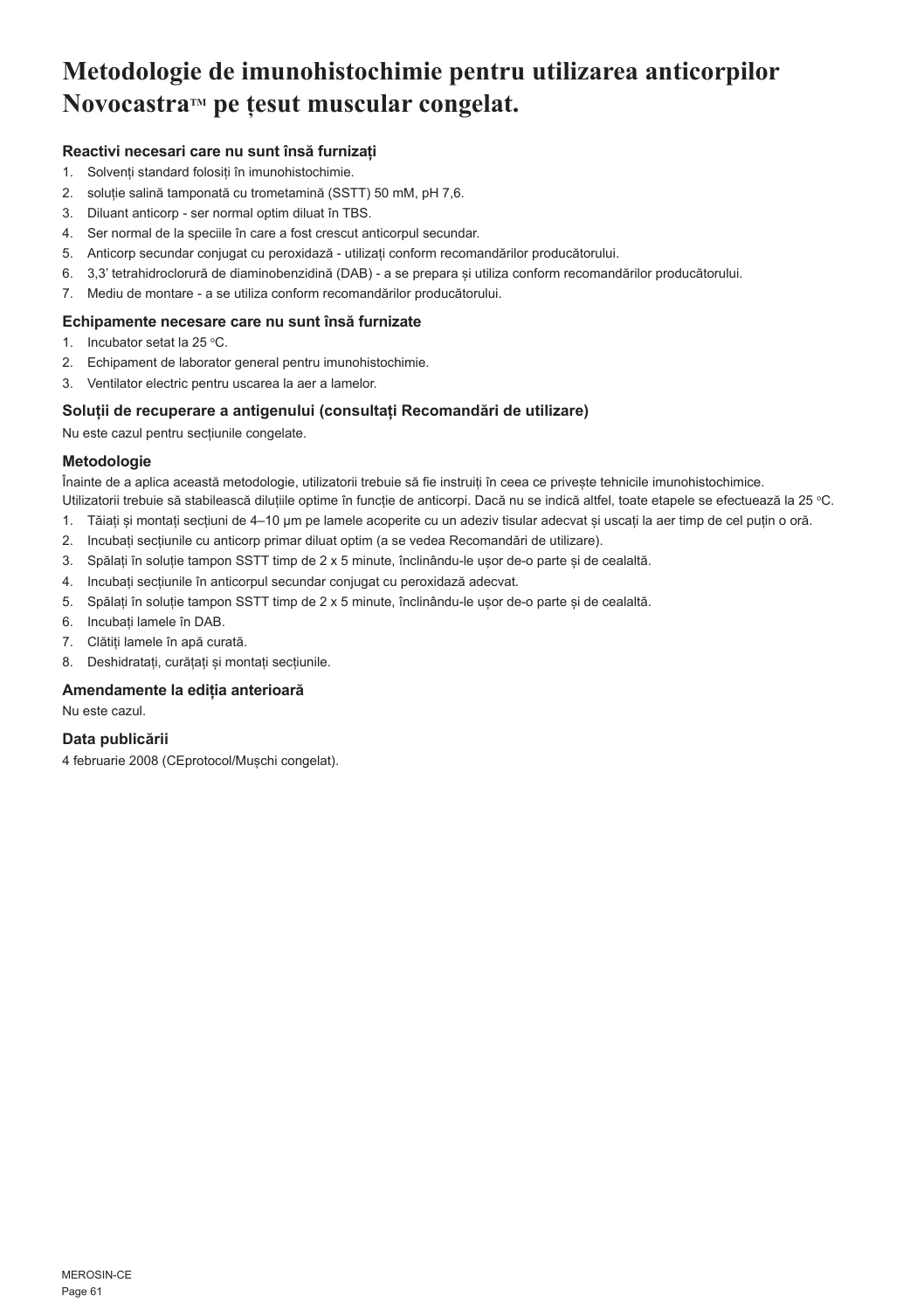# **Лиофилизированная форма моноклональных антител мыши Novocastra™ Merosin Laminin Alpha 2 Chain Код продукта: NCL-MEROSIN**

# **Назначение**

#### *Для диагностики in vitro*

Препарат NCL-MEROSIN предназначен для качественной идентификации Merosin Laminin Alpha 2 Chain методом световой микроскопии при иммуногистохимическом анализе. Клиническая интерпретация любого окрашивания или его отсутствия должна быть дополнена морфологическими исследованиями с надлежащими контролями и должна быть оценена квалифицированным патологом с учетом анамнеза пациента и других диагностических тестов.

#### **Принцип метода**

Иммуногистохимические (ИГХ) методы окрашивания позволяют визуализировать антигены путем последовательного связывания специфического антитела с антигеном (первичное антитело), вторичного антитела с первичным антителом и ферментного комплекса с хромогенным субстратом. Между этими этапами выполняется промежуточная промывка. Ферментная активация хромогена приводит к образованию видимого продукта реакции в месте расположения антигена. После этого образцы можно подвергать контрастному окрашиванию и заключить под покровную пленку. Интерпретацию результатов выполняют под световым микроскопом и используют для дифференциальной диагностики патофизиологических процессов, которые могут быть связаны или не связаны с конкретным антигеном.

#### **Клон**

Mer3/22B2

#### **Иммуноген**

Очищенный белок из плаценты.

#### **Специфичность**

Проявляет сильную реактивность с ламинин-альфа2-цепью мерозина в скелетных мышцах человека и кролика. Окрашивание не наблюдалось в срезах мышц мыши, крысы, собаки, курицы, хомяка или свиньи.

#### **Состав реактива**

NCL-MEROSIN является супернатантом лиофилизированной культуры тканей, содержащим азид натрия в качестве консерванта. Пользователю необходимо развести содержимое виалы правильным объемом стерильной дистиллированной воды согласно указаниям на этикетке виалы.

## **Класс иммуноглобулинов**

Иммуноглобулин G1, каппа (IgG1, kappa)

# **Общая концентрация белка Total Protein**

Общая концентрация белка в каждой партии указана на этикетке флакона.

#### **Концентрация антитела**

Не менее 17 мг/л при измерении методом ИФА. Концентрация иммуноглобулина, соответствующая данной серии, указана на этикетке флакона.

#### **Рекомендации по применению**

Иммуногистохимия замороженных срезов (смотрите **Методология**). Рекомендуемое разведение: 1:50–1:100 в течение 60 минут при температуре 25 °C. Данная информация носит рекомендательный характер, и пользователям следует самостоятельно определять оптимальные рабочие разведения.

#### **Хранение и стабильность**

Хранить неоткрытое антитело при температуре 2–8 °C. В этих условиях не происходит значительного ухудшения характеристик продукта вплоть до истечения срока годности, указанного на этикетке виалы. Не использовать после указанной на этикетке флакона даты истечения срока годности. Разведенное антитело стабильно в течение минимум двух месяцев при хранении при 2–8 °C. При необходимости длительного хранения рекомендуется хранить аликвоты разведенного антитела замороженными при температуре -20 °C (не рекомендуется использовать низкотемпературные холодильники с необмерзающим испарителем). Необходимо избегать повторного замораживания и оттаивания. Приготавливать рабочие разведения в день использования. После использования незамедлительно вернуть на хранение при температуре 2–8 ° C. Условия хранения, отличающиеся от указанных выше, должны быть проверены пользователем.

# **Подготовка образцов**

Замороженные образцы ткани блокируются в изопентане, охлажденном в жидком азоте (см. раздел «Предупреждения и меры предосторожности»). Образцам не требуется дальнейшая фиксация, но они должны быть залиты в раствор OCT™ (Sakura, изделие № Tissue-Tek 4583).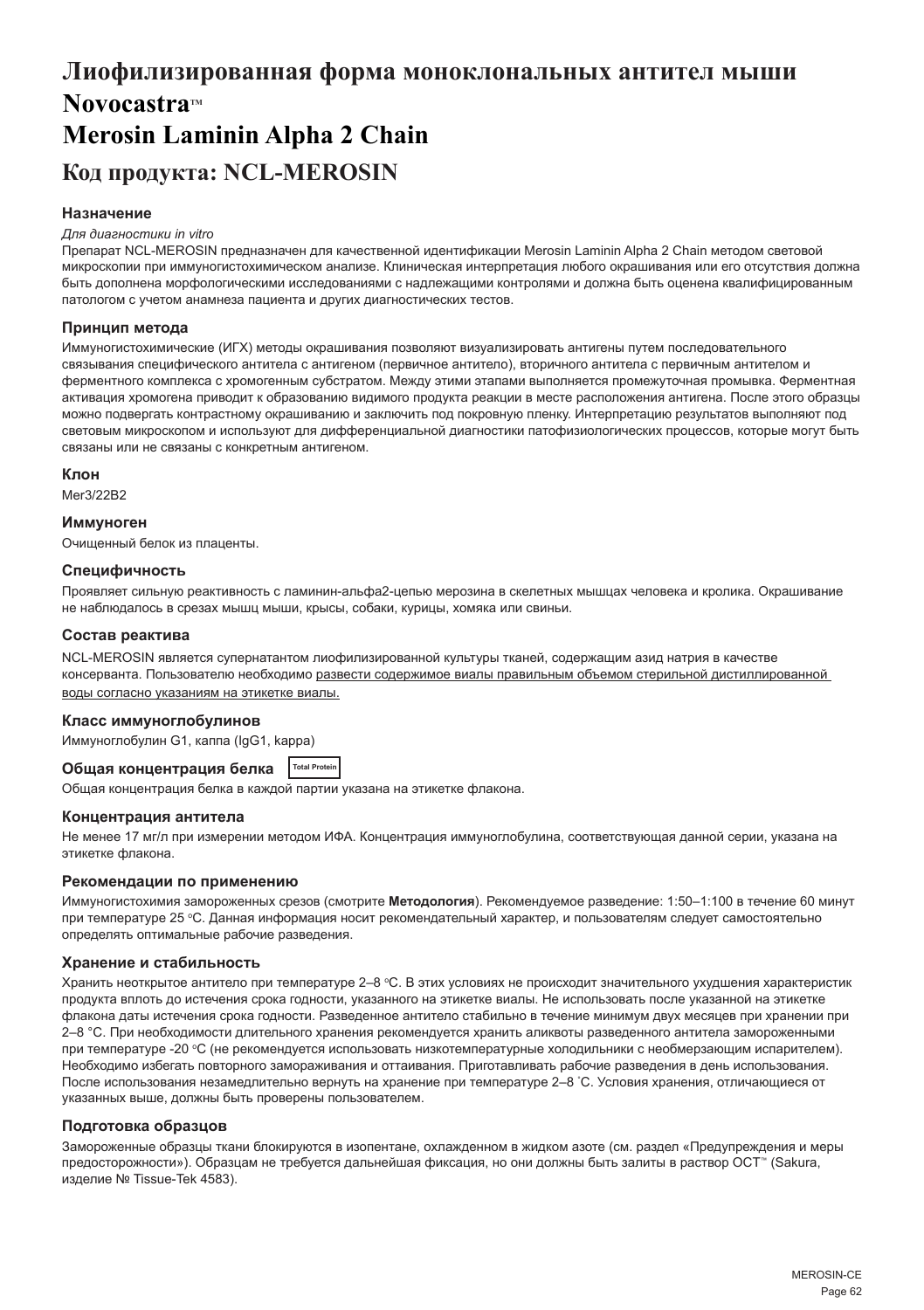#### **Предупреждения и меры предосторожности**

#### **Лиофилизированные антитела Novocastra**

Содержит смесь веществ: натрия азид (<10 %), бензилпенициллина натриевая соль (<10 %), стрептомицина сульфат  $($  < 10 %). Сигнальное слово: Опасно. H302: Вредно при проглатывании. H317: Может вызвать аллергическую реакцию на коже. H334: При вдыхании может вызывать аллергические реакции, астматические симптомы или затруднение дыхания. H411: Вредно для водных организмов с долгосрочными последствиями. EUH032: При контакте с кислотой выделяется

высокотоксичный газ.

P261: Не вдыхайте пыль.

P264: После обращения с веществом тщательно вымойте руки.

P270: При использовании данной продукции не курите и не

употребляйте пищу и напитки.

P272: Загрязненную рабочую одежду не следует выносить за пределы рабочего места.

P273: Избегайте выбросов в окружающую среду.

P280: Используйте защитные перчатки, защитную одежду, защиту глаз и лица.

P284: В случае недостаточного проветривания используйте средства защиты органов дыхания.

P301+312: В СЛУЧАЕ ПРОГЛАТЫВАНИЯ: При недомогании немедленно обратитесь в ТОКСИКОЛОГИЧЕСКИЙ ЦЕНТР или за медицинской помощью.

P302+352: ПРИ ПОПАДАНИИ НА КОЖУ: Промойте большим количеством воды с мылом.

P304+340: ПРИ ВДЫХАНИИ: Переместите пострадавшего на свежий воздух и обеспечьте комфортные условия для дыхания. P330: прополощите рот.

P333+313: В случае возникновения раздражения кожи или высыпания: обратитесь за медицинской помощью.

P342+311: Если отмечаются признаки поражения дыхательной системы: Обратитесь в ТОКСИКОЛОГИЧЕСКИЙ ЦЕНТР или за медицинской помощью.

P362+364: Снимите загрязненную одежду и выстирайте перед повторным использованием.

P391: Соберите пролитый материал.

P501: Утилизируйте содержимое/контейнер в пункте,

предназначенном для сбора специальных или опасных отходов.

Этот реактив был изготовлен из супернатанта культуры клеток. При обращении с этим продуктом, как и с другими биологическими продуктами, следует соблюдать разумную осторожность.

Этот реактив содержит азид натрия. Паспорт безопасности химической продукции предоставляется по запросу или доступен на сайте www.LeicaBiosystems.com В отношении утилизации любых потенциально опасных компонентов следуйте требованиям федеральных, региональных и местных нормативных документов.

С образцами (до и после фиксации) и всеми материалами, которые находятся под их воздействием, следует обращаться как со способными к передаче инфекции и утилизировать, соблюдая соответствующие меры предосторожности.<sup>1</sup> Никогда не набирайте реактивы в пипетку ртом и не допускайте контакта реактивов и образцов с кожей и слизистыми оболочками. В случае контакта реактивов или образцов с чувствительными зонами промойте их большим количеством воды. Обратитесь за медицинской помощью. Сводите к минимуму микробное загрязнение реактивов во избежание усиления неспецифического окрашивания. Инкубация при сроках и температурах, отличных от указанных в инструкции, может дать ошибочные результаты. Любые подобные изменения должны быть валидированы пользователем.

Жидкий азот из-за чрезмерно низкой температуры может привести к ожогам, поэтому при работе с ним обязательно надевайте средства индивидуальной защиты, включая перчатки и защиту для лица. Используйте его в хорошо проветриваемом помещении. Изопентан является легковоспламеняющимся веществам, а также опасным для здоровья при проглатывании и вдыхании. Он также вызывает раздражения кожи и глаз, наркотическое воздействие при использовании в больших количествах.

#### **Контроль качества**

Различия в методах обработки тканей и технических процедурах, выполняемых в лаборатории пользователя, могут привести к существенной вариабельности результатов, в связи с чем требуется регулярное выполнение внутрилабораторных контролей в дополнение к указанным ниже процедурам.

В качестве контролей следует использовать свежие образцы, полученные при аутопсии, биопсии или хирургических процедурах, замороженными как только были обработаны полученные у пациентов образцы.

#### **Положительный контроль ткани**

Применяется для проверки правильности подготовки тканей и методов окрашивания.

В каждый набор условий теста при каждом цикле окрашивания следует включать один срез ткани для положительного контроля. Для оптимального контроля качества и обнаружения незначительных уровней деградации реактива более подходит ткань со слабым положительным окрашиванием, чем ткань с сильным положительным окрашиванием.<sup>2</sup>

В качестве положительного контроля рекомендуется использовать ткань здоровой поперечно-полосатой мышцы человека. При отсутствии положительного окрашивания ткани, использующейся в качестве положительного контроля, результаты, полученные с исследуемыми образцами, считаются недействительными.

# **Отрицательный контроль ткани**

Этот тест необходимо выполнять после положительного контроля ткани для проверки специфичности мечения целевого антигена первичным антителом.

Рекомендованная ткань для отрицательного контроля еще не исследована.

Кроме того, разнообразные типы клеток для отрицательного контроля можно часто найти в большинстве срезов тканей, однако такие препараты должны быть проверены пользователем.

Неспецифическое окрашивание, если оно присутствует, обычно выглядит диффузным. В срезах тканей, избыточно фиксированных формалином, можно также иногда увидеть окрашивание соединительной ткани. Для интерпретации результатов окрашивания используйте интактные клетки. Некротизированные или разрушенные клетки часто окрашиваются неспецифически.<sup>3</sup> Неиммунное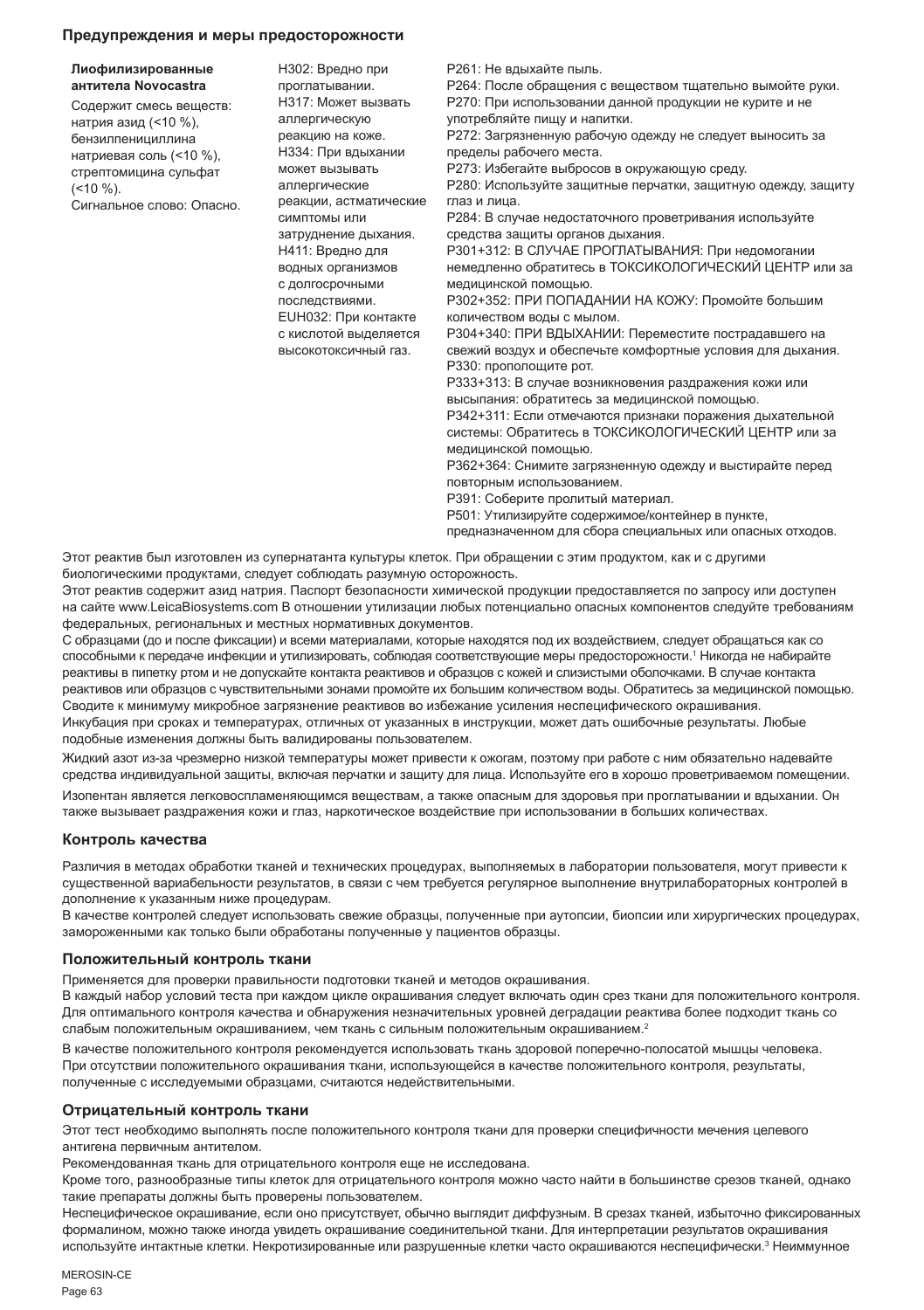связывание белков или продуктов реакции с субстратом может привести к ложноположительным результатам. Такие же результаты могут быть связаны с эндогенными ферментами, например псевдопероксидазой (в эритроцитах), эндогенной пероксидазой (цитохром C) или эндогенным биотином (например, в печени, молочной железе, головном мозге или почке) в зависимости от типа использованного иммунного окрашивания. Чтобы отличить активность эндогенных ферментов или неспецифическое связывание ферментов от специфической иммунореактивности, можно выполнить окрашивание дополнительных тканей пациента исключительно хромогенным субстратом или ферментными комплексами (авидин-биотин, стрептавидин, меченый полимер) и хромогенным субстратом соответственно. При наличии специфического окрашивания в отрицательном контроле ткани результаты исследования полученных у пациентов образцов считаются недействительными.

#### **Отрицательный контроль реактива**

Для оценки неспецифического окрашивания и лучшей интерпретации специфического окрашивания в области связывания антигена, исследуя срезы каждого образца, взятого у пациента, вместо первичных антител используйте реактив, служащий в качестве неспецифического отрицательного контроля.

#### **Ткань, полученная у пациента**

Исследуйте полученные у пациентов образцы, окрашенные NCL-MEROSIN, в последнюю очередь. Интенсивность положительного результата окрашивания следует оценивать с учетом любого неспецифического фонового окрашивания реактива, представляющего собой отрицательный контроль. Как и при любом иммуногистохимическом исследовании, отрицательный результат означает необнаружение антигена, но не его отсутствие в исследованных клетках или ткани. При необходимости следует использовать панель антител для выявления ложноотрицательных реакций.

#### **Ожидаемые результаты**

#### Нормальные ткани

Клон Mer3/22B2 активно вступает в реакцию с ламинин-альфа2-цепью мерозина в скелетных мышцах человека и кролика. Он отображает непрерывную маркировку внеклеточной матрицы вне мембран нормальных мышечных волокон. Маркировка может быть утеряна в случае пациентов с хромосомой 6, связанной с врожденной мышечной дистрофией.

#### Патологически измененные ткани

Клон Mer3/22B2 использовался в иммуногистохимических исследованиях при участии свыше 865 пациентов, чтобы определить недостаточность ламинин-альфа2-цепи мерозина.

#### **Препарат NCL-MEROSIN предназначен для идентификации ламинин-альфа2-цепи мерозина человека при иммуногистохимическом анализе.**

#### **Общие ограничения**

Иммуногистохимическое исследование является многостадийным диагностическим процессом, требующим специальных навыков в выборе надлежащих реактивов; выборе, фиксации и обработке тканей; приготовлении среза с ИГХ препаратом; интерпретации результатов окрашивания.

Окрашивание тканей зависит от обращения с тканями и их обработкой перед окрашиванием. Неправильные процедуры фиксации, замораживания, оттаивания, промывки, сушки, нагрева, приготовления срезов, а также загрязнение другими тканями или жидкостями могут приводить к артефактам, захвату антител или ложноотрицательным результатам. Противоречивые результаты могут быть обусловлены различиями методов фиксации и заливки препарата или присущей тканям внутренней неравномерностью структуры.4

Чрезмерное или неполное контрастирование может негативно отразиться на точности интерпретации результатов. Клиническая интерпретация любого окрашивания или его отсутствия должна быть дополнена морфологическими исследованиями с надлежащими контролями и должна быть оценена квалифицированным патологом с учетом анамнеза пациента и других диагностических тестов.

Изготовленные компанией Leica Biosystems Newcastle Ltd антитела предназначены, как указано выше, для применения на замороженных или залитых в парафин срезах и требуют выполнения конкретных требований по фиксации. Возможна непредвиденная экспрессия антигена, особенно в опухолях. Клиническая интерпретация любого окрашенного среза ткани должна включать морфологический анализ и оценку соответствующих контролей.

#### **Литература — общая**

- 1. National Committee for Clinical Laboratory Standards (NCCLS). Protection of laboratory workers from infectious diseases transmitted by blood and tissue; proposed guideline. Villanova, P.A. 1991; 7(9). Order code M29-P.
- 2. Battifora H. Diagnostic uses of antibodies to keratins: a review and immunohistochemical comparison of seven monoclonal and three polyclonal antibodies. Progress in Surgical Pathology. 6:1–15. eds. Fenoglio-Preiser C, Wolff CM, Rilke F. Field & Wood, Inc., Philadelphia.
- 3. Nadji M, Morales AR. Immunoperoxidase, part I: the techniques and pitfalls. Laboratory Medicine. 1983; 14:767.
- 4. Omata M, Liew CT, Ashcavai M, Peters RL. Nonimmunologic binding of horseradish peroxidase to hepatitis B surface antigen: a possible source of error in immunohistochemistry. American Journal of Clinical Pathology. 1980; 73:626.
- 5. Auranen M, Rapola J, Pihko H et al. Muscle membrane-skeleton protein changes and histopathological characterization of muscleeye-brain disease. Neuromuscular Disorders. 2000; 10(1):16–23.
- 6. Bornemann A and Anderson LVB. Diagnostic protein expression in human muscle biopsies. Brain Pathology. 2000; 10:193–214.
- 7. Bushby K, Anderson LVB, Pollitt C, et al. Abnormal merosin in adults. A new form of late onset muscular dystrophy not linked to chromosome 6q2. Brain. 1998; 121:581–588.
- 8. Sewry CA, Anderson LVB, Bushby K, et al. Comparison of 3 antibodies to laminin alpha2 for the detection of partial expression in congenital muscular dystrophy. Muscle and Nerve. 1998; Suppl 7:S109.
- 9. Hack AA, Ly CT, Jiang F, et al. Gamma-sarcoglycan deficiency leads to muscle membrane defects and apoptosis independent of dystrophin. Journal of Cell Biology. 1998; 142(5):1279–1287.

#### **Дополнения к предыдущему выпуску**

Предусмотренное применение, предупреждения и меры предосторожности, ожидаемые результаты.

## **Дата выпуска**

05 октября 2018 г.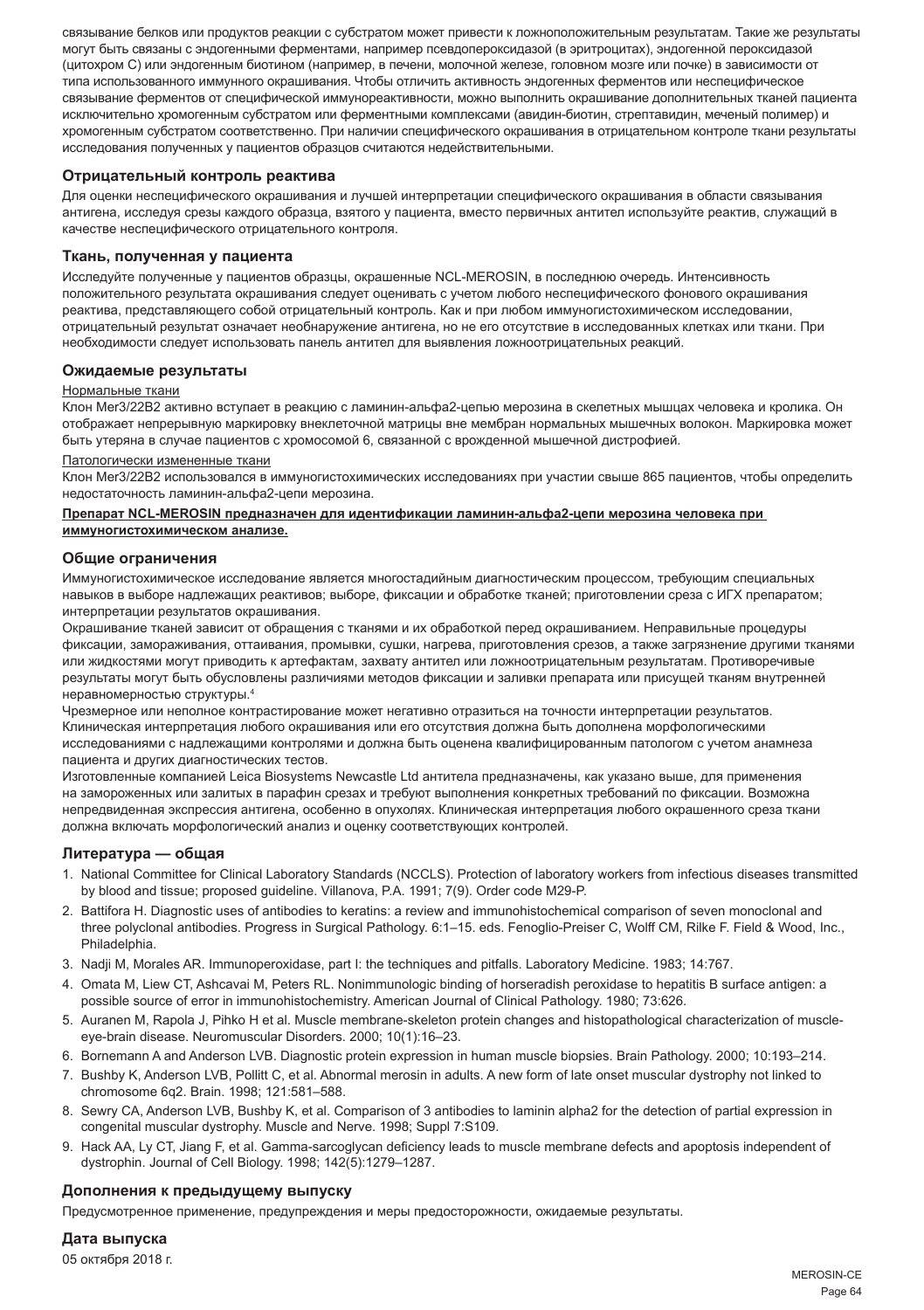# **Иммуногистохимические методы использования антител NovocastraTM на замороженных мышечных тканях.**

# **Необходимые реактивы, не входящие в комплект поставки**

- 1. Стандартные растворители, использующиеся в иммуногистохимических исследованиях.
- 2. 50 мМ трис-буферный солевой раствор (Tris-buffered saline (TBS)), pH 7,6.
- 3. Разбавитель антител нормальная сыворотка, оптимально разведенной в TBS.
- 4. Нормальная сыворотка, полученная от видов, использующихся для формирования вторичных антител.
- 5. Вторичные пероксидаз-конъюгированные антитела: использовать в соответствии с рекомендациями производителя.
- 6. 3,3'-Диаминобензидина тетрагидрохлорид (DAB): приготовить и использовать в соответствии с рекомендациями производителя.
- 7. Среда для заливки препаратов: используйте в соответствии с рекомендациями производителя.

## **Необходимое оборудование, не входящее в комплект поставки**

- 1. Инкубатор, установленный на 25 °C.
- 2. Стандартное лабораторное оборудование для иммуногистохимических исследований.
- 3. Электрический вентилятор для воздушной просушки предметных стекол.

#### **Растворы для демаскировки антигенов: см. рекомендации по использованию**

Не применимо к замороженным срезам.

## **Методика**

Прежде чем применять эту методику, пользователи должны научиться проводить иммуногистохимические исследования. Пользователи должны определить оптимальные разведения препаратов антител. Если не указано иное, выполняйте все этапы при температуре 25 ° C.

- 1. Срежьте и поместите срезы размером 4–10 мкм на предметные стекла, покрытые подходящей тканью, и выполняйте воздушную просушку в течение как минимум одного часа.
- 2. Инкубируйте срезы с использованием оптимально разведенных первичных антител (смотрите Рекомендации по использованию).
- 3. 2 раза по 5 минут промывайте препараты в буферном растворе TBS, осторожно покачивая.
- 4. Инкубируйте срезы с использованием соответствующих вторичных пероксидаз-конъюгированных антител.
- 5. 2 раза по 5 минут промывайте препараты в буферном растворе TBS, осторожно покачивая.
- 6. Инкубируйте предметные стекла с использованием DAB.
- 7. Промойте предметное стекло чистой водой.
- 8. Дегидратируйте, очистите и закрепите срезы.

## **Дополнения к предыдущему выпуску**

Не применимо.

# **Дата выпуска**

4 февраля 2008 г. (CEprotocol/Замороженная мышца).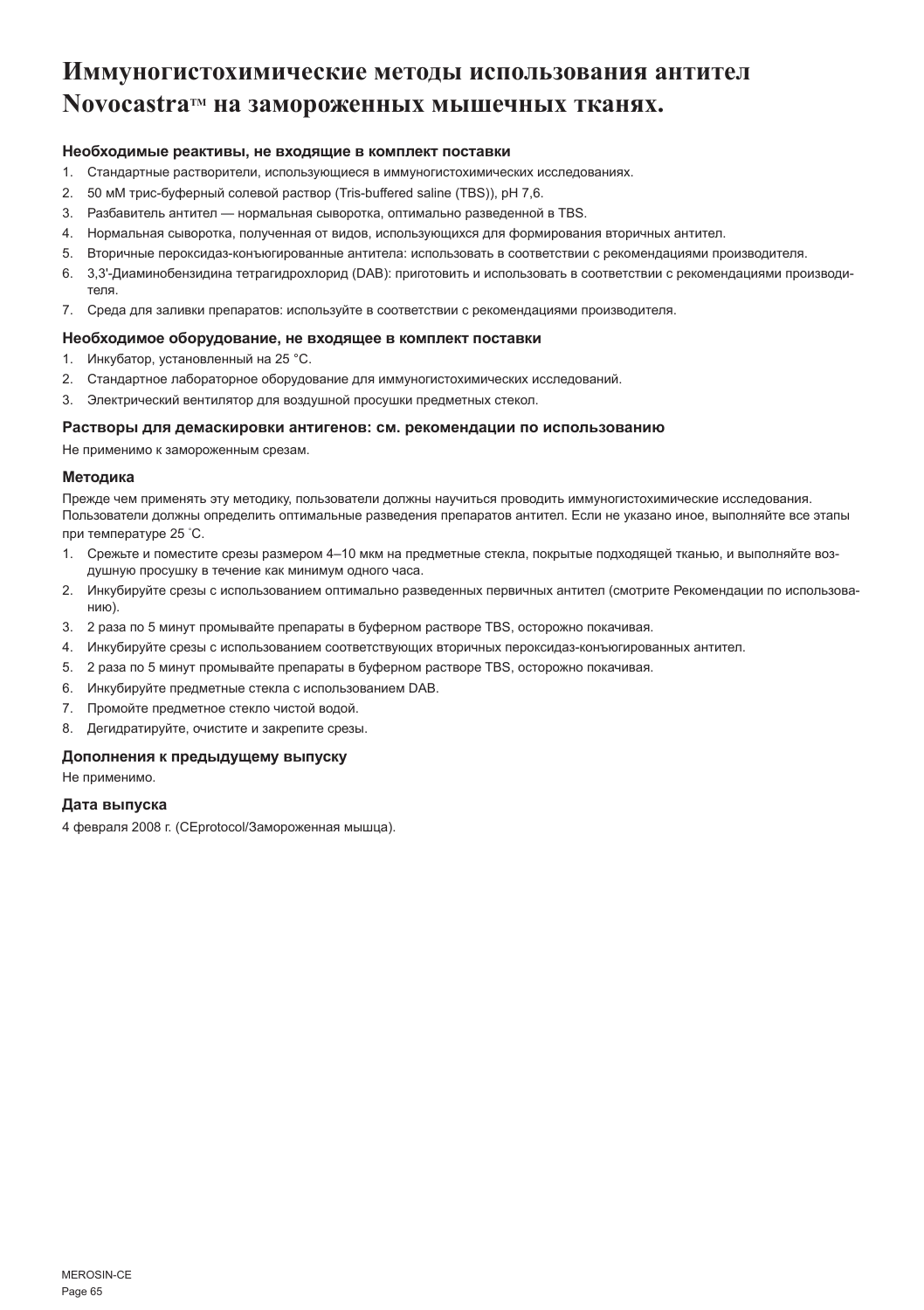# **Liofilizowane mysie przeciwciało monoklonalne Novocastram Merosin Laminin Alpha 2 Chain Kod produktu: NCL-MEROSIN**

# **Przeznaczenie**

#### *Do diagnostyki in vitro.*

Preparat NCL-MEROSIN jest przeznaczony do jakościowej identyfikacji za pomocą mikroskopii świetlnej łańcucha lamininy alfa 2 merozyny w skrawkach parafinowych. Kliniczną interpretację barwienia lub jego braku należy uzupełnić badaniami morfologicznymi oraz odpowiednimi kontrolami. Ocenę powinien przeprowadzić wykwalifikowany patolog w kontekście historii choroby pacjenta oraz innych badań diagnostycznych.

# **Zasady postepowania**

Metody barwienia immunohistochemicznego (IHC) umożliwiają wizualizację antygenów dzięki zastosowaniu – po kolei – swoistego przeciwciała przeciwko antygenowi (przeciwciała pierwszorzędowego), przeciwciała drugorzędowego przeciwko przeciwciału pierwszorzędowemu i kompleksu enzymu z substratem chromogennym z etapami przemywania. Aktywacja enzymatyczna chromogenu prowadzi do wytworzenia widocznego produktu reakcji w miejscu antygenu. Następnie można wykonać barwienie kontrastowe próbki i zakryć ją szkiełkiem nakrywkowym. Wyniki są interpretowane przy użyciu mikroskopu świetlnego i pomagają w diagnostyce różnicowej procesów patofizjologicznych, które mogą mieć związek z określonym antygenem.

# **Klon**

Mer3/22B2

# **Immunogen**

Oczyszczone białko z łożyska.

# **Swoistość**

Reaguje silnie z łańcuchem lamininy alfa 2 merozyny w mięśniach szkieletowych człowieka i królika. Nie obserwuje się reakcji w skrawkach mięśni myszy, szczurów, psów, kurczaków, chomików lub świń.

# **Skład odczynnika**

NCL-MEROSIN jest płynnym supernatantem hodowli tkankowej konserwowanym azydkiem sodu. Użytkownik musi odtworzyć zawartość fiolki przy pomocy odpowiedniej objętości sterylnej wody destylowanej, jak wskazano na etykiecie fiolki.

### **Klasa Ig**

IgG1, kappa

**Całkowite stężenia białka Total Protein**

Całkowite stężenie białka w danej serii podano na etykiecie fiolki.

# **Stężenie przeciwciał**

Większe lub równe 17 mg/L oznaczone za pomocą testu ELISA. Stężenie Ig w danej serii podano na etykiecie fiolki.

# **Zalecenia dotyczące stosowania**

Badanie immunochemiczne (zob **Metodologia**) zamrożonych skrawków. Sugerowane rozcieńczenie: 1:50–1:100 przez 60 minut w temperaturze 25 °C. Te informacje stanowią jedynie wskazówkę – użytkownicy powinni sami określić swoje optymalne rozcieńczenie robocze.

# **Przechowywanie i trwałość**

Przechowywać nieotwarty produkt w temperaturze 2–8ºC. W tych warunkach nie dochodzi do istotnej utraty wydajności produktu przed upływem terminu ważności podanego na etykiecie fiolki. Nie używać po upływie daty ważności podanej na etykiecie fiolki. Odtworzone przeciwciało jest stabilne do 2 miesięcy przy przechowywaniu w temperaturze 2-8°C. W przypadku długotrwałego przechowywania zalecane jest przechowywanie zamrożonych porcji odtworzonego przeciwciała w temperaturze -20°C (nie należy stosować zamrażarek bezszronowych). Należy unikać wielokrotnego zamrażania i rozmrażania. Rozcieńczenia robocze należy przygotować w dniu użycia. Niezwłocznie po użyciu ponownie umieścić w temperaturze 2–8°C. Przechowywanie w warunkach innych od wskazanych powyżej wymaga weryfikacji użytkownika.

# **Przygotowanie próbek**

Zamrożone bloczki tkankowe należy przechowywać w izopentanie chłodzonym w ciekłym azocie (patrz Ostrzeżenia i środki ostrożności). Próbki nie wymagają dalszego utrwalania, ale powinny być zatopione w związku OCT™ (Sakura, nr produktu Tissue-Tek 4583).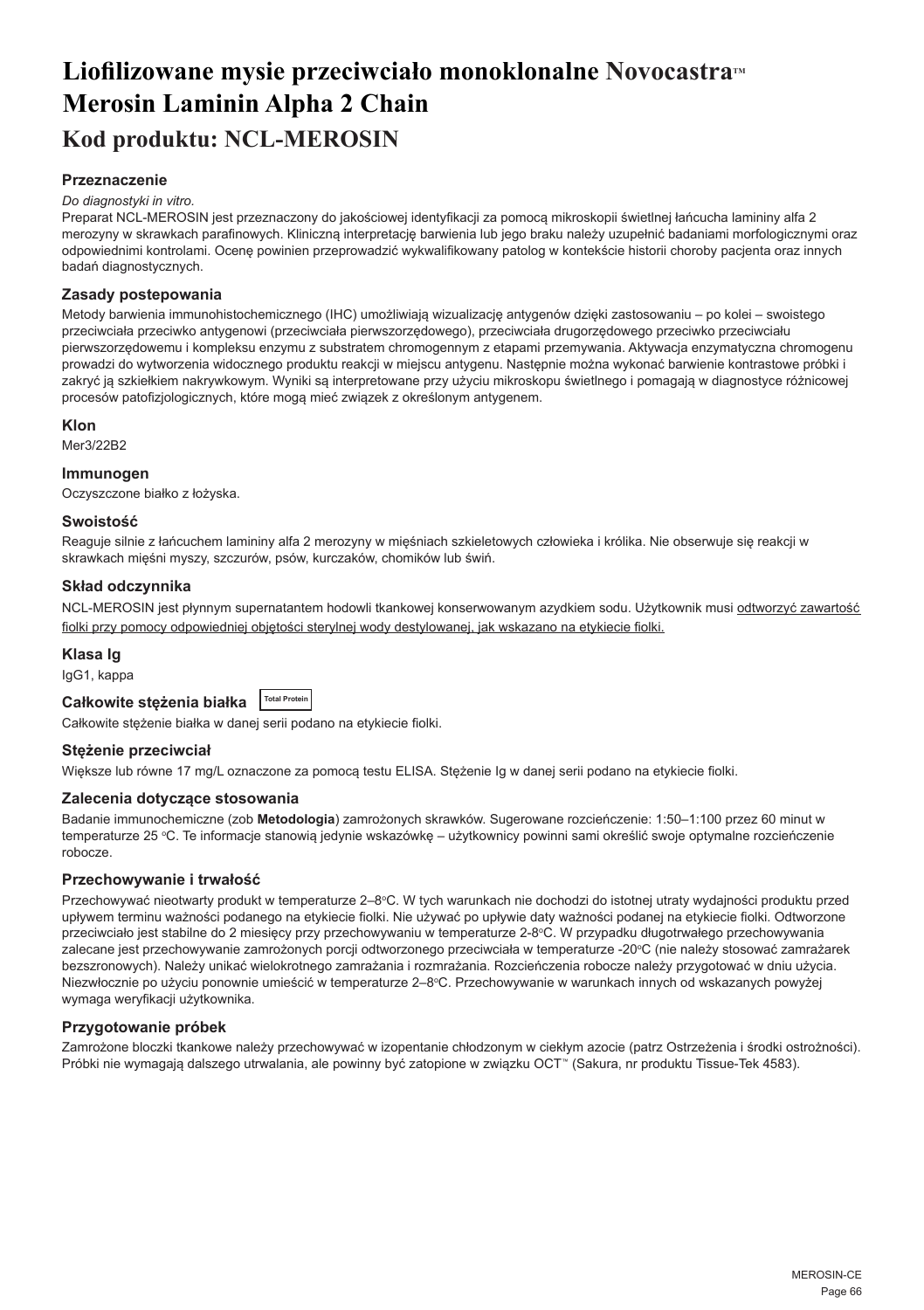# **Ostrzeżenia i środki ostrożności**

## **Liofilizowane przeciwciała Novocastra**

Zawiera mieszaninę: Azydku sodu (<10%), benzylopenicyliny sodu (<10%), siarczanu streptomycyny (<10%). Słowa sygnalizujące: Niebezpieczeństwo.

H302: Działa szkodliwie po połknięciu.H317: Może powodować reakcję alergiczną skóry.H334: Może powodować objawy alergii lub astmy lub trudności w oddychaniu w następstwie wdychania. H411: Działa toksycznie na organizmy wodne, powodując długotrwałe skutki. EUH032: W kontakcie z kwasami uwalnia bardzo toksyczny gaz.

P261: Unikać wdychania pyłu.

P264: Dokładnie umyć ręce po użyciu.

P270: Nie jeść, nie pić i nie palić podczas używania produktu. P272: Zanieczyszczonej odzieży ochronnej nie wynosić poza miejsce pracy.

P273: Unikać uwolnienia do środowiska.

P280: Stosować rękawice ochronne/odzież ochronną/ochronę oczu/ ochronę twarzy.

P284: W przypadku niedostatecznej wentylacji stosować indywidualne środki ochrony dróg oddechowych.

P301+312: W PRZYPADKU POŁKNIĘCIA: W przypadku złego samopoczucia skontaktować się z OŚRODKIEM KONTROLI ZATRUĆ/lekarzem.

P302+352: W PRZYPADKU KONTAKTU ZE SKÓRĄ: Przemyć dużą ilością wody z mydłem.

P304+340: W PRZYPADKU DOSTANIA SIĘ DO DRÓG

ODDECHOWYCH: Wyprowadzić lub wynieść osobę poszkodowaną na świeże powietrze i umieścić pozycji umożliwiającej swobodne oddychanie.

P330: Wypłukać usta.

P333+313: W przypadku wystąpienia podrażnienia skóry lub wysypki: Zasięgnąć porady lekarza.

P342+311: W przypadku w przypadku wystąpienia objawów ze strony układu oddechowego: Skontaktować się z OŚRODKIEM KONTROLI ZATRUĆ/lekarzem.

P362+364: Zanieczyszczoną odzież zdjąć i wyprać przed ponownym użyciem.

P391: Zebrać wyciek.

P501: Zawartość/pojemnik zutylizować w punkcie zbiórki odpadów niebezpiecznych lub specjalnych.

Odczynnik został przygotowany z supernatantu hodowli tkankowej. Ponieważ jest to produkt biologiczny, podczas jego używania należy zachować odpowiednie środki ostrożności.

Ten odczynnik zawiera azydek sodu. Karta charakterystyki jest dostępna na żądanie lub dostępna na stronie www.LeicaBiosystems.com Wszelkie potencjalnie toksyczne składniki należy utylizować zgodnie z krajowymi lub lokalnymi przepisami.

Próbki przed i po utrwaleniu oraz wszelkie materiały narażone na kontakt z nimi należy traktować jak materiały potencjalnie zakaźne i należy je utylizować z zachowaniem odpowiednich środków ostrożności.1 Podczas pobierania pipetą nie wolno zasysać odczynników ustami i należy unikać kontaktu odczynników i preparatów ze skórą oraz błonami śluzowymi. W razie kontaktu odczynników lub próbek ze szczególnie narażonymi miejscami przemyć miejsce kontaktu dużą ilością wody. Należy zasięgnąć porady lekarza.

Chronić odczynniki przed skażeniem drobnoustrojami, ponieważ może ono doprowadzić do zwiększonego barwienia niespecyficznego. Zastosowanie okresów inkubacji i temperatur innych niż podano w instrukcji może spowodować błędne wyniki. Wszelkie zmiany tego typu muszą zostać zweryfikowane przez użytkownika.

Ze względu na zbyt niską temperaturę ciekły azot powoduje oparzenia w przypadku kontaktu należy stosować odzież ochronną, w tym rękawice i osłonę twarzy. Stosować w warunkach dobrej wentylacji.

Izopentan jest wysoce łatwopalny i działa szkodliwie po połknięciu i w następstwie wdychania. Działa drażniąco na skórę i oczy i w dużym stężeniu ma działanie narkotyczne.

# **Kontrola jakości**

Różnice w przetwarzaniu tkanek i procedurach technicznych w laboratorium użytkownika mogą doprowadzić do znacznej zmienności wyników, co oznacza konieczność dodatkowego przeprowadzania regularnych kontroli wewnętrznych.

Kontrole należy przeprowadzać jak najszybciej na świeżych zamrożonych próbkach z autopsji/biopsji/operacji chirurgicznej, taką samą metodą, jaką badane są pobrane tkanki.

# **Tkankowa kontrola pozytywna**

Stosowana w celu wskazania prawidłowo przygotowanych tkanek i prawidłowych technik barwienia.

W każdej serii barwienia każdy zestaw warunków testowych powinien uwzględniać jedną tkankową kontrolę pozytywną.

Do optymalnej kontroli jakości i do wykrywania niewielkich poziomów degradacji odczynników bardziej nadaje się tkanka o słabym barwieniu pozytywnym niż tkanka o silnym barwieniu pozytywnym.<sup>2</sup>

Tkankowa kontrola pozytywna powinna obejmować ludzkie mięśnie prążkowane.

Jeśli tkankowa kontrola pozytywna nie wykaże odpowiedniego barwienia pozytywnego, wyniki testu przeprowadzonego na próbkach pobranych od pacjenta należy uznać za nieważne.

# **Tkankowa kontrola negatywna**

Należy ją wykonać po tkankowej kontroli pozytywnej, aby sprawdzić swoistość znakowania docelowego antygenu przez przeciwciało pierwszorzędowe.

Tkankowa kontrola negatywna nie została oceniona.

Ewentualnie tkankowa kontrola negatywna może obejmować różne typy komórek obecne w większości skrawków tkankowych, jednak powinno to zostać zweryfikowane przez użytkownika.

Barwienie niespecyficzne, jeżeli jest obecne, zwykle ma charakter rozproszony. Na skrawkach wykonanych z materiału tkankowego nadmiernie utrwalonego w formalinie można również zaobserwować sporadyczne barwienie tkanki łącznej. Do interpretacji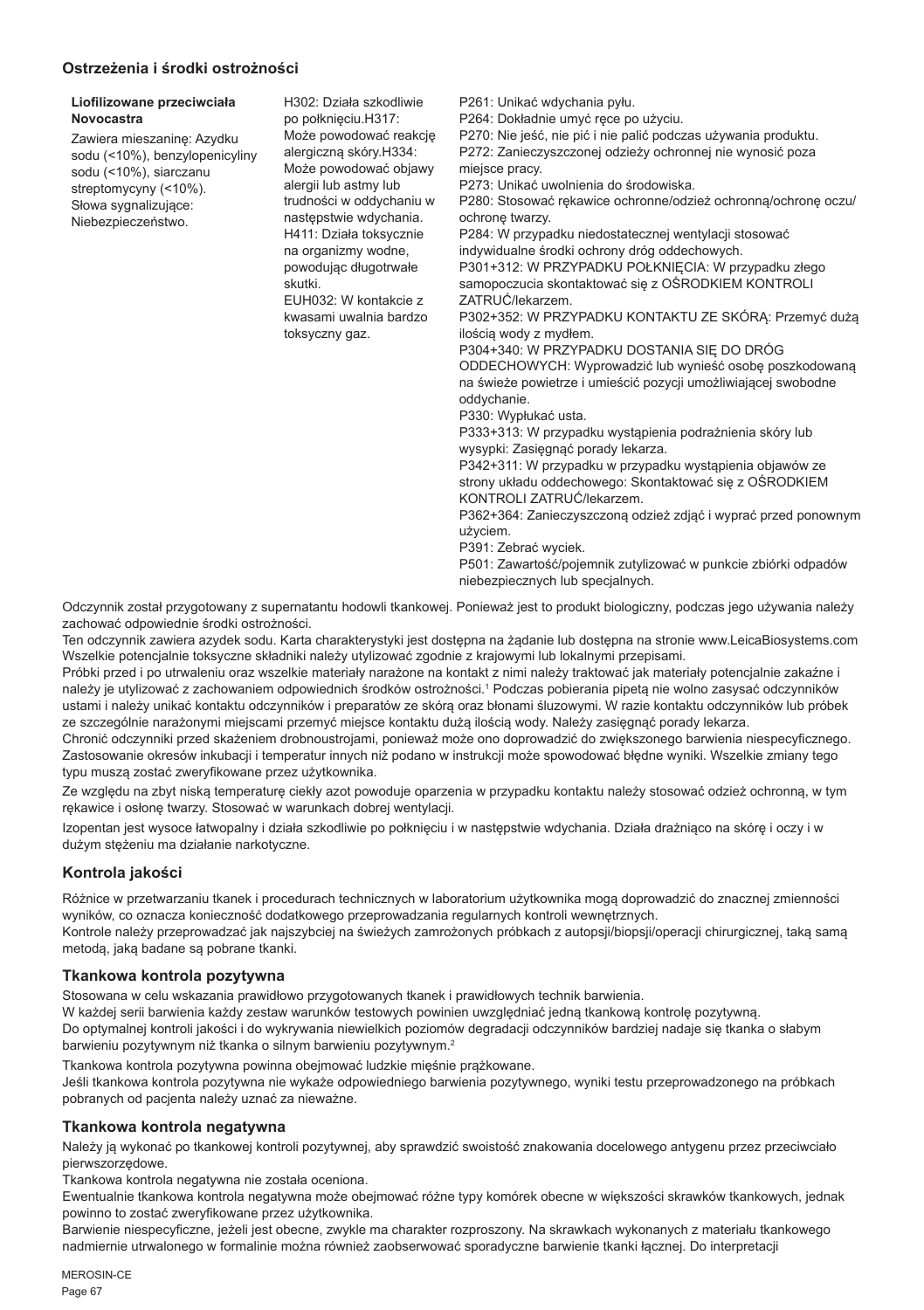wyników barwienia należy używać nieuszkodzonych komórek. Komórki martwicze lub zdegenerowane często powodują barwienie niespecyficzne.<sup>3</sup>Wyniki fałszywie pozytywne mogą pojawić się w następstwie nieimmunologicznego wiązania białek lub występowania produktów reakcji substratów. Mogą być również spowodowane przez endogenne enzymy, takie jak pseudoperoksydaza (erytrocyty), endogenna peroksydaza (cytochrom C) lub endogenna biotyna (np. wątroba, piersi, mózg, nerki), w zależności od zastosowanego barwnika immunohistochemicznego. Aby odróżnić endogenną aktywność enzymatyczną lub niespecyficzne wiązanie enzymów od swoistej immunoreaktywności, dodatkowe tkanki pacjenta mogą być barwione wyłącznie substratem chromogenem lub kompleksem enzymatycznym (awidyna-biotyna, streptawidyna, znakowany polimer) i substratem-chromogenem. Jeśli w trakcie tkankowej kontroli negatywnej nastąpi barwienie specyficzne, wyniki testu przeprowadzonego na próbkach pobranych od pacjenta należy uznać za nieważne.

# **Negatywna kontrola odczynnika**

Aby przeprowadzić ocenę barwienia niespecyficznego oraz umożliwić lepszą interpretację barwienia specyficznego na każdym skrawku z próbki pobranej od pacjenta należy przeprowadzić nieswoistą kontrolę negatywną odczynnika w miejscu wiązania przeciwciała pierwszorzędowego.

### **Tkanka pacjenta**

Próbki pacjenta wybarwione testem NCL-MEROSIN należy badać jako ostatnie. Intensywność barwienia pozytywnego należy oceniać w kontekście ewentualnego barwienia niespecyficznego tła w negatywnej kontroli odczynnika. Tak jak we wszystkich innych badaniach immunohistochemicznych wynik ujemny oznacza, że antygen nie został wykryty, co jednak nie oznacza, że jest on nieobecny w badanych komórkach/tkankach. W razie konieczności do identyfikacji reakcji fałszywie negatywnych należy wykorzystać panel przeciwciał.

#### **Oczekiwane wyniki**

#### Tkanki prawidłowe

Klon Mer3/22B2 reaguje silnie z łańcuchem lamininy alfa 2 merozyny w mięśniach szkieletowych człowieka i królika. Wykazuje ciągłe znakowanie macierzy pozakomórkowej poza normalną błoną włókien mięśniowych. U pacjentów z wrodzoną dystrofią mięśniową związaną z chromosomem 6 może nie dojść do znakowania.

#### Tkanki nieprawidłowe

Klon Mer3/22B2 zastosowano w badaniach immunohistochemicznych ponad 865 pacjentów w celu zidentyfikowania niedoboru łańcucha lamininy alfa 2 merynozy.

## **Zaleca się stosowanie NCL-MEROSIN do identyfikacji łańcucha lamininy alfa 2 merozyny w ramach badań immunohistochemicznych.**

#### **Ograniczenia ogólne**

Badanie immunohistochemiczne to wieloetapowy proces diagnostyczny, który wymaga specjalistycznego szkolenia w zakresie doboru odpowiednich odczynników i tkanek, utrwalania i przetwarzania tkanek, przygotowywania preparatów immunohistochemicznych oraz interpretacji wyników barwienia.

Barwienie tkanek zależy od postępowania z tkanką i jej przetwarzania przed barwieniem. Nieprawidłowe utrwalanie, zamrażanie, rozmrażanie, przemywanie, suszenie, podgrzewanie, ścinanie skrawków lub skażenie innymi tkankami lub płynami może powodować artefakty, zatrzymywanie przeciwciał lub wyniki fałszywie negatywne. Niespójne wyniki mogą wynikać z różnic w metodach utrwalania i zatapiania lub nieprawidłowości związanej z tkanką.<sup>4</sup> Nadmierne lub niepełne barwienie kontrastowe może negatywnie wpływać na właściwą interpretację wyników.

Kliniczną interpretację barwienia lub jego braku należy uzupełnić badaniami morfologicznymi oraz odpowiednimi kontrolami. Ocenę powinien przeprowadzić wykwalifikowany patolog w kontekście historii choroby pacjenta oraz innych badań diagnostycznych. Przeciwciała firmy Leica Biosystems Newcastle Ltd są przeznaczone do badania skrawków zamrożonych lub zatopionych w parafinie, które utrwalono zgodnie z określonymi wymogami. Może wystąpić nieoczekiwana ekspresja antygenu, szczególnie w przypadku nowotworów. Interpretacja kliniczna wybarwionych skrawków musi obejmować analizę morfologiczną oraz ocenę przeprowadzoną w ramach odpowiednich kontroli.

## **Piśmiennictwo - ogólne.**

- 1. National Committee for Clinical Laboratory Standards (NCCLS). Protection of laboratory workers from infectious diseases transmitted by blood and tissue; proposed guideline. Villanova, P.A. 1991; 7(9). Order code M29-P.
- 2. Battifora H. Diagnostic uses of antibodies to keratins: a review and immunohistochemical comparison of seven monoclonal and three polyclonal antibodies. Progress in Surgical Pathology. 6:1–15. eds. Fenoglio-Preiser C, Wolff CM, Rilke F. Field & Wood, Inc., Philadelphia.
- 3. Nadji M, Morales AR. Immunoperoxidase, part I: the techniques and pitfalls. Laboratory Medicine. 1983; 14:767.
- 4. Omata M, Liew CT, Ashcavai M, Peters RL. Nonimmunologic binding of horseradish peroxidase to hepatitis B surface antigen: a possible source of error in immunohistochemistry. American Journal of Clinical Pathology. 1980; 73:626.
- 5. Auranen M, Rapola J, Pihko H et al. Muscle membrane-skeleton protein changes and histopathological characterization of muscleeye-brain disease. Neuromuscular Disorders. 2000; 10(1):16–23.
- 6. Bornemann A and Anderson LVB. Diagnostic protein expression in human muscle biopsies. Brain Pathology. 2000; 10:193–214.
- 7. Bushby K, Anderson LVB, Pollitt C, et al. Abnormal merosin in adults. A new form of late onset muscular dystrophy not linked to chromosome 6q2. Brain. 1998; 121:581–588.
- 8. Sewry CA, Anderson LVB, Bushby K, et al. Comparison of 3 antibodies to laminin alpha2 for the detection of partial expression in congenital muscular dystrophy. Muscle and Nerve. 1998; Suppl 7:S109.
- 9. Hack AA, Ly CT, Jiang F, et al. Gamma-sarcoglycan deficiency leads to muscle membrane defects and apoptosis independent of dystrophin. Journal of Cell Biology. 1998; 142(5):1279–1287.

#### **Zmiany wprowadzone do poprzedniego wydania**

Przeznaczenie, Ostrzeżenia i środki ostrożności, Oczekiwane wyniki.

# **Data publikacji**

05 października 2018 r.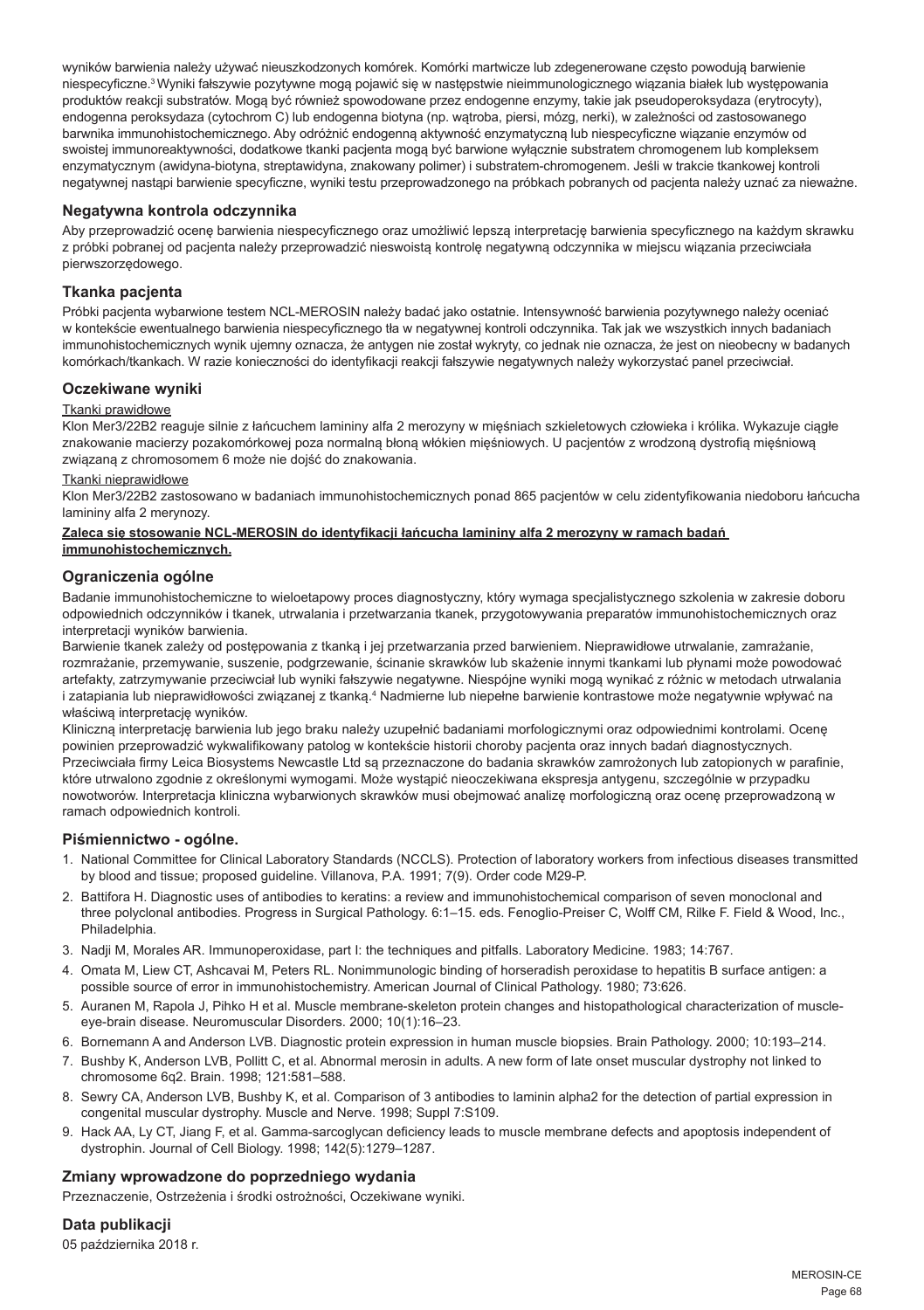# **Immunohistochemiczne metody stosowania przeciwciał Novocastra™ na zamrożonej tkance mięśniowej.**

# **Wymagane odczynniki niedołączone do zestawu**

- 1. Standardowe rozpuszczalniki stosowane w immunohistochemii.
- 2. 50 mM roztworu soli fizjologicznej buforowanego odczynnikiem Tris (TBS) pH 7.6.
- 3. Rozcieńczalnik do przeciwciał prawidłowa surowica rozcieńczona w TBS.
- 4. Prawidłowa surowica pochodząca od gatunku, z którego otrzymywane jest przeciwciało drugorzędowe.
- 5. Przeciwciało drugorzędowe koniugowane z peroksydazą przygotować zgodnie z zaleceniami producenta.
- 6. Tetrachlorowodorek 3,3'-diaminobenzydyny (DAB) przygotować i stosować zgodnie z zaleceniami producenta.
- 7. Środek do zamykania preparatów mikroskopowych użyć zgodnie z zaleceniami producenta.

## **Wymagany sprzęt niedołączony do zestawu**

- 1. Inkubator ustawiony na 25 $\degree$ C.
- 2. Ogólne wyposażenie laboratorium immunohistochemicznego.
- 3. Preparaty suszyć przy pomocy wentylatora elektrycznego lub na powietrzu.

# **Roztwory do odmaskowywania antygenu (zob. Zalecenia dotyczące stosowania)**

Nie stosować w przypadku mrożonych skrawków.

# **Metodologia**

Przed przystąpieniem do działań w ramach niniejszej metodologii użytkownik powinien zostać przeszkolony w zakresie technik immunohistochemicznych.

Użytkownicy powinni określić optymalne rozcieńczenia dla przeciwciał. O ile nie wskazano inaczej, wszystkie etapy należy przeprowadzać w temperaturze 25ºC.

- 1. Odciąć i zamontować skrawki o rozmiarach 4-10 μm na szkiełkach pokrytych odpowiednim klejem tkankowym i wysuszyć je na powietrzu przez co najmniej godzinę.
- 2. Inkubować skrawki w optymalnie rozcieńczonym przeciwciele pierwszorzędowym (zob. Zalecenia dotyczące stosowania).
- 3. Przemywać w buforzeTBS przez 2 x 5 minut, delikatnie potrząsając.
- 4. Inkubować skrawki w odpowiednim przeciwciele drugorzędowym skoniugowanym z peroksydazą.
- 5. Przemywać w buforzeTBS przez 2 x 5 minut, delikatnie potrząsając.
- 6. Inkubować skrawki w DAB.
- 7. Opłukać skrawki w czystej wodzie.
- 8. Skrawki odwodnić, oczyścić i zamknąć.

# **Zmiany wprowadzone do poprzedniego wydania** Nie dotyczy.

# **Data publikacji**

4 lutego 2008 r. (CEprotocol/Frozen Muscle).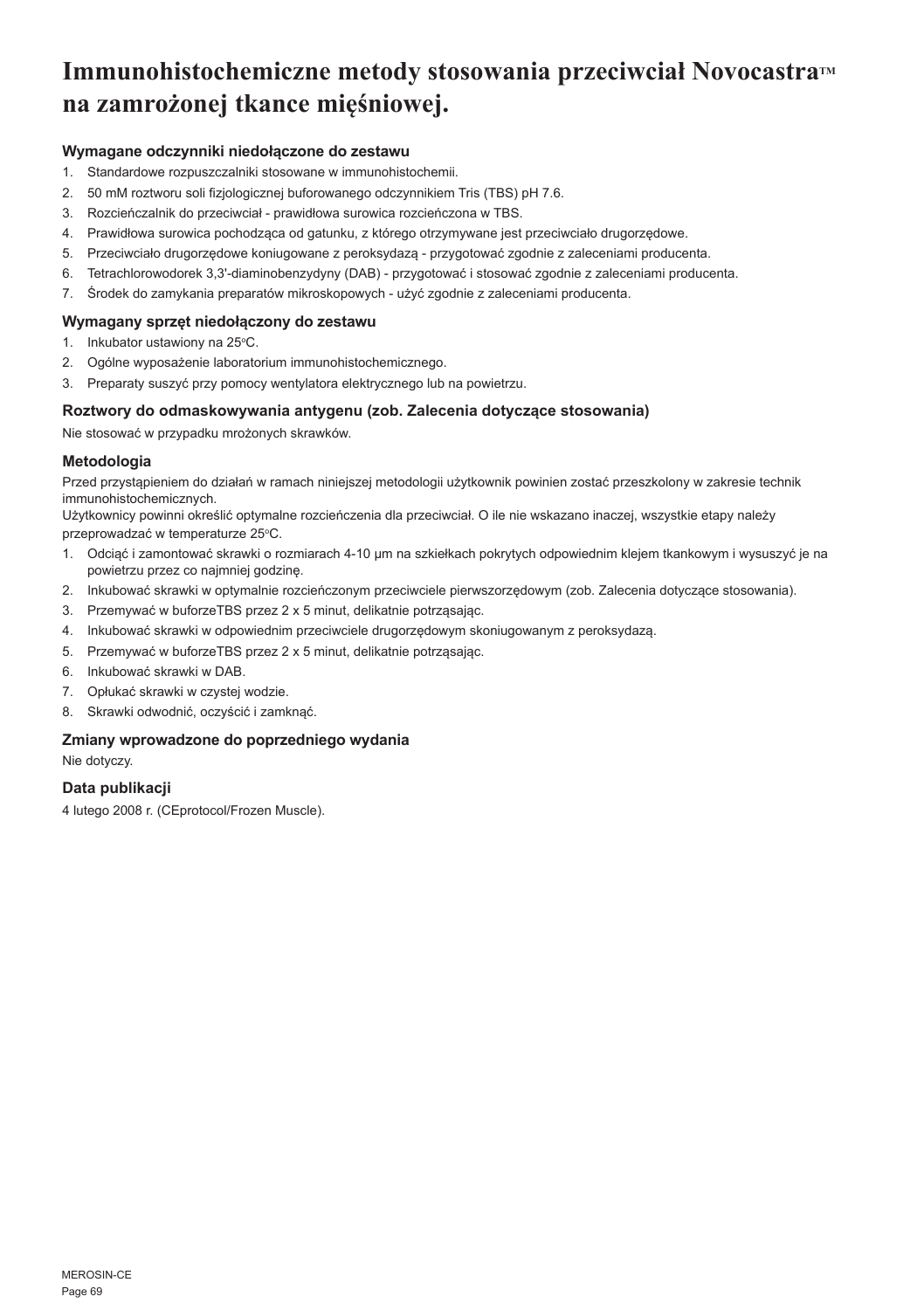# Liofilizirano mišje monoklonsko protitelo Novocastra<sup>m</sup> **Merosin Laminin Alpha 2 Chain Koda izdelka: NCL-MEROSIN**

# **Predvidena uporaba**

#### *Za diagnostično uporabo in vitro.*

NCL-MEROSIN je namenjen za kvalitativno identifikacijo merozina v verigi laminina alfa 2 z imunohistokemijskim obarvanjem s pomočjo svetlobne mikroskopije. Klinično razlago obarvanja ali odsotnosti le-tega morajo dopolnjevati morfološke študije ustreznih kontrolnih vzorcev, ki jih v okviru klinične anamneze bolnika in drugih diagnostičnih testov oceni usposobljen patolog.

## **Načelo postopka**

Imunohistokemijske (IHC) tehnike barvanja omogočajo vizualizacijo antigenov z izvajanjem zaporednega nanosa - z vmesnimi koraki izpiranja - specifičnega protitelesa na antigen (primarno protitelo), sekundarnega protitelesa na primarno protitelo in encimskega kompleksa s kromogenim substratom. Encimska aktivacija kromogena povzroči vidno reakcijo izdelka na mestu antigena. Tak vzorec lahko nato nasprotno barvamo in pokrijemo s krovnim stekelcem. Rezultate nato obdelamo s pomočjo svetlobnega mikroskopa in jih uporabimo pri diferencialni diagnozi patološko-fizioloških procesov, ki so morda povezani z določenim antigenom ali pa tudi ne.

#### **Klon**

Mer3/22B2

# **Imunogen**

Prečiščen protein iz placente.

#### **Specifičnost**

Močno reagira z verigo laminina alfa 2 pri merozinu v človeški in kunčji skeletni mišici. Reakcije niso opazili pri mišicah miši, podgane, psa, piščanca, hrčka in prašiča.

## **Sestava reagenta**

NCL-MEROSIN je liofiliziran supernatant kulture tkiva in vsebuje natrijev azid kot konzervans. Uporabnik mora vsebino viale rekonstituirati s pravilno količino sterilne destilirane vode, kot je navedeno na etiketi viale.

## **Razred Ig**

IgG1, kapa.

#### **Skupna koncentracija beljakovin Total Protein**

Skupna koncentracija beljakovin v določeni seriji je navedena na oznaki na viali.

## **Koncentracija protiteles**

Višja ali enaka 17 mg/l, določena s testom ELISA. Za specifično koncentracijo Ig v seriji glejte oznako na viali.

# **Priporočila za uporabo**

lmunohistokemijsko barvanje (glejte **Metodologija**) zamrznjenih rezin. Predlagano redčenje: 1:50–1:100 za 60 minut pri 25 °C. To so samo smernice; uporabniki naj poiščejo svoje lastne najbolj učinkovite delovne razredčine.

# **Shranjevanje in stabilnost**

Neodprta protitelesa hraniti pri temperaturi 2–8 °C. Pod navedenimi pogoji izdelek bistveno ne izgubi svoje učinkovitosti do datuma izteka roka uporabnosti, navedenega na etiketi viale. Ne uporabljajte po datumu izteka roka uporabnosti, ki je naveden na oznaki na viali. Rekonstituirana protitelesa so stabilna najmanj dva meseca, če jih shranjujete pri temperaturi 2–8 °C. Za dolgotrajno shranjevanje se priporoča shranjevanje alikvotov zamrznjenih rekonstituiranih protiteles pri –20 °C (zamrzovalniki brez zmrzali niso priporočeni). Izogniti se je treba ponovnemu zamrzovanju in odtajanju. Delovne razredčine pripravite na dan uporabe. Takoj po uporabi ohladite na temperaturo 2–8 °C. Uporabnik naj preveri pogoje shranjevanja, ki se razlikujejo od zgoraj navedenih.

## **Priprava vzorcev**

Bloke z vzorci tkiva zamrznite v izopentanu, ohlajenem v tekočem dušiku (glejte poglavje Opozorila in previdnostni ukrepi). Vzorci ne potrebujejo dodatne fiksacije, temveč jih je treba vstaviti v spojino OCT™ (Sakura, kataloška št. Tissue-Tek 4583).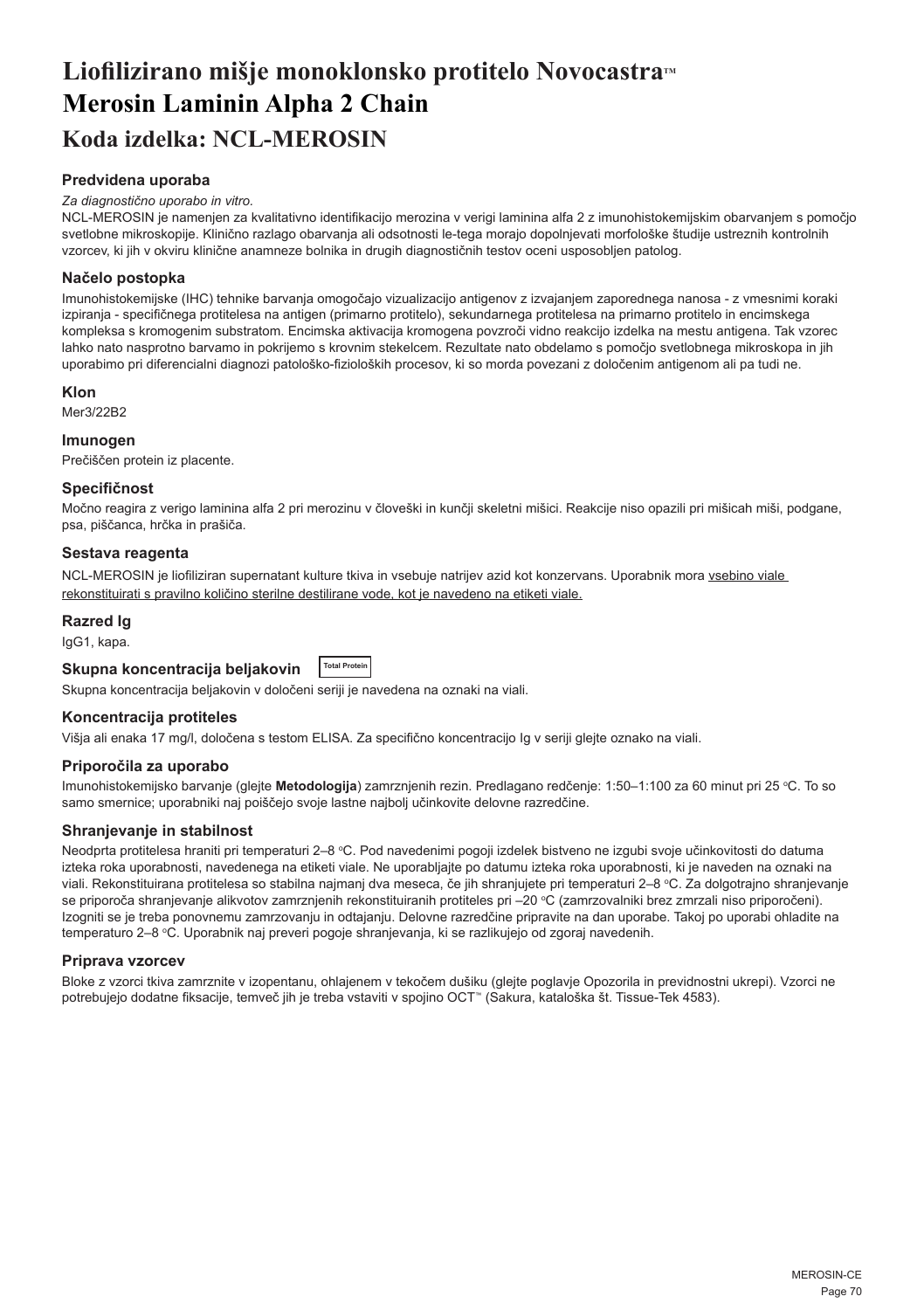# **Opozorila in previdnostni ukrepi**

| Liofilizirana protitelesa<br>Novocastra<br>Vsebuje mešanico: natrijev azid<br>(< 10 %), benzilpenicilin natrij<br>(< 10 %), streptomicin sulfat (<<br>$10\%$ ).<br>Signalne besede: Nevarno. | H302: Zdravju škodljivo<br>pri zaužitju. H317: Lahko<br>povzroči alergijski odziv<br>kože. H334: Lahko povzroči<br>simptome alergije ali astme<br>ali težave z dihanjem pri<br>vdihavanju.<br>H411: Strupeno za vodne<br>organizme, z dolgotrajnimi<br>učinki.<br>EUH032: V stiku s kislinami<br>se sprošča zelo strupen<br>plin. | P261: Ne vdihavati prahu.<br>P264: Po uporabi temeljito umiti roke.<br>P270: Ne jesti, piti ali kaditi med uporabo tega izdelka.<br>P272: Kontaminirana delovna oblačila niso dovoljena zunaj<br>delovnega mesta.<br>P273: Preprečiti sproščanje v okolje.<br>P280: Nositi zaščitne rokavice/zaščitno obleko/zaščito za oči/<br>zaščito za obraz.<br>P284: Ob nezadostnem prezračevanju nositi opremo za zaščito<br>dihal.<br>P301+312: PRI ZAUŽITJU: Ob slabem počutju pokličite CENTER<br>ZA ZASTRUPITVE ali zdravnika.<br>P302+352: PRI STIKU S KOŽO: Umiti z veliko mila in vode.<br>P304+340: PRI VDIHAVANJU: Prenesti osebo na svež zrak in jo<br>pustiti v udobnem položaju, ki olajša dihanje.<br>P330: Izprati usta.<br>P333+313: Če nastopi draženje kože ali se pojavi izpuščaj:<br>Poiščite zdravniško pomoč/oskrbo.<br>P342+311: Pri respiratornih simptomih: Pokličite CENTER ZA<br>ZASTRUPITVE ali zdravnika.<br>P362+364: Sleči kontaminirana oblačila in jih oprati pred ponovno<br>uporabo.<br>P391: Prestreči razlito tekočino.<br>P501: Odstraniti vsebino/posodo na točko za zbiranje nevarnih ali<br>posebnih odpadkov. |
|----------------------------------------------------------------------------------------------------------------------------------------------------------------------------------------------|-----------------------------------------------------------------------------------------------------------------------------------------------------------------------------------------------------------------------------------------------------------------------------------------------------------------------------------|-----------------------------------------------------------------------------------------------------------------------------------------------------------------------------------------------------------------------------------------------------------------------------------------------------------------------------------------------------------------------------------------------------------------------------------------------------------------------------------------------------------------------------------------------------------------------------------------------------------------------------------------------------------------------------------------------------------------------------------------------------------------------------------------------------------------------------------------------------------------------------------------------------------------------------------------------------------------------------------------------------------------------------------------------------------------------------------------------------------------------------------------------|
|----------------------------------------------------------------------------------------------------------------------------------------------------------------------------------------------|-----------------------------------------------------------------------------------------------------------------------------------------------------------------------------------------------------------------------------------------------------------------------------------------------------------------------------------|-----------------------------------------------------------------------------------------------------------------------------------------------------------------------------------------------------------------------------------------------------------------------------------------------------------------------------------------------------------------------------------------------------------------------------------------------------------------------------------------------------------------------------------------------------------------------------------------------------------------------------------------------------------------------------------------------------------------------------------------------------------------------------------------------------------------------------------------------------------------------------------------------------------------------------------------------------------------------------------------------------------------------------------------------------------------------------------------------------------------------------------------------|

Vir priprave tega reagenta je supernatant celične kulture. Ker je to biološki izdelek, je treba z njim ravnati z ustrezno skrbnostjo. Ta reagent vsebuje natrijev azid. Varnostni list je na voljo na zahtevo ali na naslovu www.LeicaBiosystems.com. Upoštevajte zvezne, državne ali lokalne predpise za odstranjevanje vseh morebitnih strupenih sestavin.

Z vzorci, pred fiksiranjem in po njem, in vsemi materiali, s katerimi so prišli v stik, morate rokovati, kot da bi lahko prenašali okužbe, in pri njihovem odstranjevanju slediti ustreznim previdnostnim ukrepom.1 Nikoli ne pipetirajte reagentov z usti; pazite, da reagenti in vzorci ne pridejo v stik s kožo in sluznicami. Če reagenti ali vzorci pridejo v stik z občutljivimi deli, jih izperite z obilo vode. Poiščite zdravniško pomoč.

Pazite, da ne pride do mikrobne okužbe reagentov, saj lahko povzroči nespecifično barvanje.

Če uporabite čas ali temperature inkubacije, ki se razlikujejo od navedenih, lahko pridobite napačne rezultate. Uporabnik mora validirati morebitne spremembe.

Tekoči dušik zaradi svoje izredno nizke temperature povzroča opekline, zato je treba pri ravnanju z njim uporabljati zaščitno obleko, vključno z rokavicami in vizirjem. Uporabljajte v dobro prezračenem prostoru.

Izopentan je zelo vnetljiv in škodljiv ob zaužitju ter vdihavanju. Draži tudi kožo in oči, v visoki koncentraciji pa deluje kot narkotik.

# **Kontrola kakovosti**

Razlike pri obdelavi tkiva in tehničnih postopkih v laboratoriju uporabnika lahko vodijo do precejšnje variabilnosti rezultatov, kar zahteva redne interne kontrole učinkovitosti poleg spodaj navedenih postopkov.

Kontrolni vzorci morajo biti sveži vzorci, pridobljeni z obdukcijo/biopsijo/kirurškim posegom, zamrznjeni kakor hitro je mogoče na isti način kot vzorci bolnikov.

# **Pozitivni kontrolni vzorci tkiva**

Uporabite jih za opredelitev pravilno pripravljenih tkiv in ustreznih tehnik barvanja.

Pri vsakem postopku barvanja morate vsakemu sklopu preizkusnih pogojev dodati en pozitiven kontrolni vzorec tkiva.

Za kar najboljšo kontrolo kakovosti in boljše zaznavanje manjših stopenj razkroja reagenta je bolj primerno uporabiti tkivo s šibkim pozitivnim obarvanjem kot tkivo z močnim pozitivnim obarvanjem.<sup>2</sup>

Za pozitivni kontrolni vzorec priporočamo tkivo človeške progaste mišice.

Če pozitivni kontrolni vzorci tkiva ne pokažejo pozitivnega obarvanja, morate rezultate preizkusnih vzorcev zavreči kot neveljavne.

# **Negativni kontrolni vzorci tkiva**

Pregledati jih morate po pregledu pozitivnih kontrolnih vzorcev tkiva, da preverite specifičnost oznake ciljnega antigena glede na primarno protitelo.

Tkiva za priporočen negativni kontrolni vzorec niso ocenjevali.

Drugače pa se kot negativni kontrolni vzorci pogosto uporablja vrsta različnih celic, ki so prisotne v večini rezin tkiv, vendar pa mora tako uporabo preveriti uporabnik.

Nespecifično barvanje, če je prisotno, je običajno razpršeno. Opazite lahko tudi posamično obarvanje vezivnega tkiva v rezinah tkiv, kot posledica premočnega fiksiranja s formalinom. Za razlago rezultatov obarvanja uporabite nespremenjene celice. Obarvanje nekrotičnih ali degeneriranih celic je pogosto nespecifično.<sup>3</sup> Lažno pozitivni rezultati se lahko pojavijo zaradi ne-imunološke vezave proteinov ali produktov reakcije substrata. Povzročijo jih lahko tudi endogeni encimi, kot so psevdoperoksidaza (eritrociti), endogena peroksidaza (citokromni C) ali endogeni biotin (npr. jetra, dojke, možgani, ledvice), odvisno od vrste uporabljenega imunskega barvila. Za razlikovanje med endogensko aktivnostjo encimov ali nespecifično vezavo encimov zaradi specifične imunske reaktivnosti, lahko barvate dodatna tkiva bolnika izključno ali s kromogenskim substratom ali encimskimi kompleksi (avidin-biotin, streptavidin, označeni polimer) in kromogenskim substratom. Če pride do specifičnega obarvanja negativnih kontrolnih vzorcev tkiva, morate rezultate vzorcev bolnika zavreči kot neveljavne.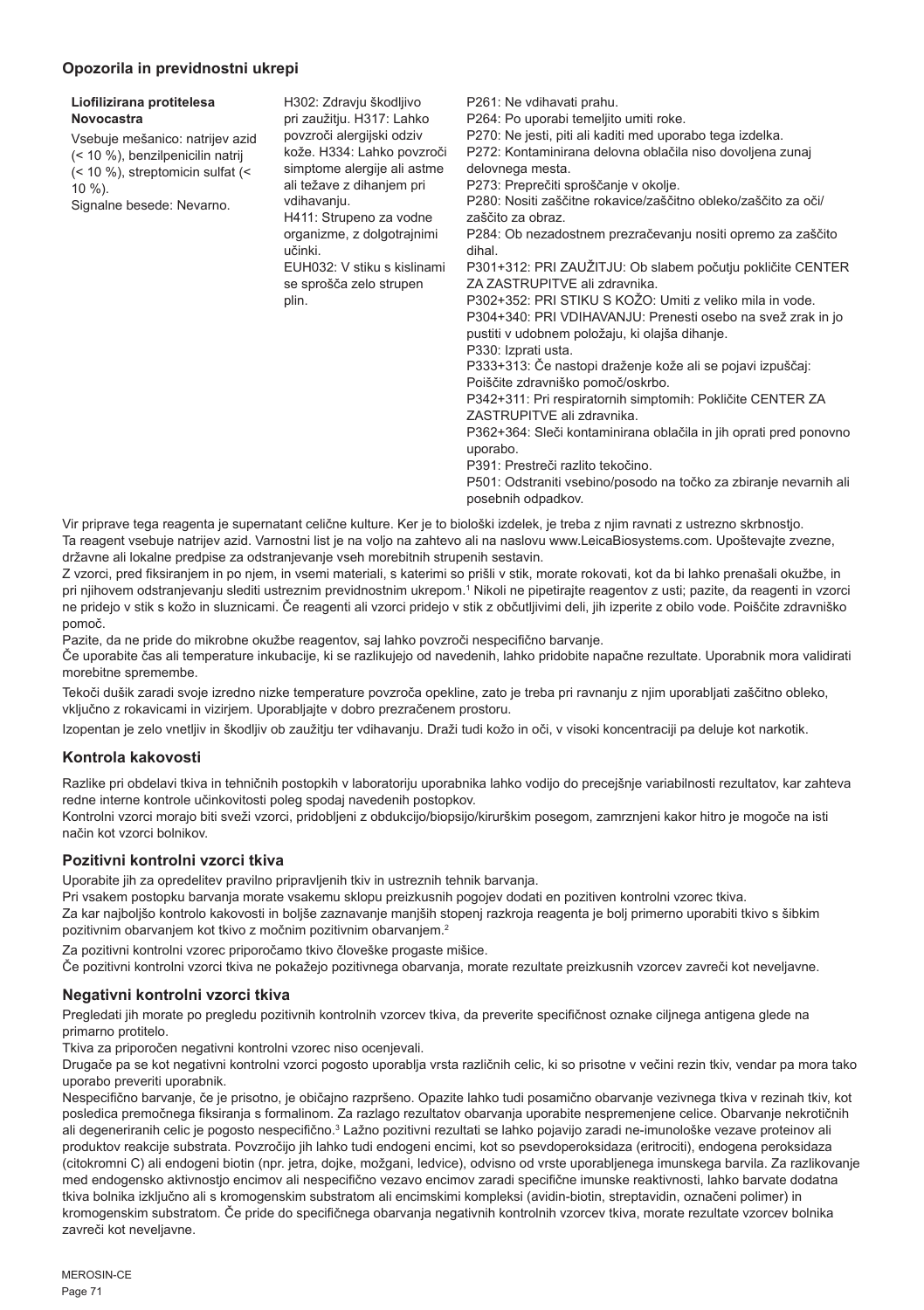## **Negativni kontrolni reagent**

Za oceno nespecifičnega barvanja in boljšo razlago specifičnega obarvanja na antigenskem mestu uporabite nespecifični negativni kontrolni reagent namesto primarnega protitelesa z eno rezino vsakega vzorca bolnika.

#### **Bolnikovo tkivo**

Nazadnje preglejte bolnikove vzorce, obarvane z izdelkom NCL-MEROSIN. Intenzivnost pozitivnega obarvanja ocenite v okviru morebitnega nespecifičnega obarvanja ozadja z negativnim kontrolnim reagentom. Tako kot pri vseh imunohistokemijskih preizkusih negativen rezultat pomeni, da antigen ni bil zaznan, ne pa odsotnosti antigena v testiranih celicah/tkivih. Po potrebi uporabite nabor protiteles za opredelitev napačnih negativnih reakcij.

#### **Pričakovani rezultati**

#### Normalna tkiva

Klon Mer3/22B2 močno reagira z verigo laminina alfa 2 pri merozinu v človeški in kunčji skeletni mišici. Opazimo lahko stalno označevanje zunajceličnega matriksa izven membran normalnega mišičnega vlakna. Pri bolnikih s prirojeno mišično distrofijo, povezano s kromosomom 6, se lahko označevanje popolnoma izgubi.

#### Nenormalna tkiva

Klon Mer3/22B2 so v imunohistokemijskih študijah uporabili pri več kot 865 bolnikih za ugotavljanje pomanjkljivosti verige laminina alfa 2 pri merozinu.

#### **NCL-MEROSIN se priporoča za identifikacijo merozina v verigi laminina alfa 2 z imunohistokemijskim obarvanjem.**

#### **Splošne omejitve**

Imunohistokemija je diagnostični postopek z več koraki, ki zahteva specializirano usposabljanje za izbiro ustreznih reagentov, izbiro, fiksiranje in obdelavo tkiv, pripravo IHC preparata in razlago rezultatov obarvanja.

Obarvanje tkiva je odvisno od rokovanja s tkivom in njegovo obdelavo pred barvanjem. Nepravilno fiksiranje, zamrzovanje, odtajanje, izpiranje, sušenje, segrevanje, rezanje ali okužba z drugimi tkivi ali tekočinami lahko povzroči nastanek artefaktov, lovljenje protitelesa ali lažne negativne rezultate. Nedosledni rezultati so lahko posledica razlik pri metodah fiksiranja in priprave ali pa so del nepravilnosti tkiva samega.4 Prekomerno ali nepopolno nasprotno barvanje lahko neugodno vpliva na pravilno tolmačenje rezultatov.

Klinično razlago obarvanja ali odsotnosti le-tega morajo dopolnjevati morfološke študije ustreznih kontrolnih vzorcev, ki jih v okviru klinične anamneze bolnika in drugih diagnostičnih testov oceni usposobljen patolog.

Protitelesa družbe Leica Biosystems Newcastle Ltd so namenjena uporabi, kot je navedeno, na zamrznjenih ali v parafin vstavljenih rezinah z določenimi zahtevami za fiksiranje. Lahko pride do nepričakovanega izražanja antigena, zlasti pri neoplazmah. Pri klinični razlagi obarvane rezine tkiva morate upoštevati morfološko analizo in oceno ustreznih kontrol.

## **Splošna literatura**

- 1. National Committee for Clinical Laboratory Standards (NCCLS). Protection of laboratory workers from infectious diseases transmitted by blood and tissue; proposed guideline. Villanova, P.A. 1991; 7(9). Order code M29-P.
- 2. Battifora H. Diagnostic uses of antibodies to keratins: a review and immunohistochemical comparison of seven monoclonal and three polyclonal antibodies. Progress in Surgical Pathology. 6:1–15. eds. Fenoglio-Preiser C, Wolff CM, Rilke F. Field & Wood, Inc., Philadelphia.
- 3. Nadji M, Morales AR. Immunoperoxidase, part I: the techniques and pitfalls. Laboratory Medicine. 1983; 14:767.
- 4. Omata M, Liew CT, Ashcavai M, Peters RL. Nonimmunologic binding of horseradish peroxidase to hepatitis B surface antigen: a possible source of error in immunohistochemistry. American Journal of Clinical Pathology. 1980; 73:626.
- 5. Auranen M, Rapola J, Pihko H et al. Muscle membrane-skeleton protein changes and histopathological characterization of muscleeye-brain disease. Neuromuscular Disorders. 2000; 10(1):16–23.
- 6. Bornemann A and Anderson LVB. Diagnostic protein expression in human muscle biopsies. Brain Pathology. 2000; 10:193–214.
- 7. Bushby K, Anderson LVB, Pollitt C, et al. Abnormal merosin in adults. A new form of late onset muscular dystrophy not linked to chromosome 6q2. Brain. 1998; 121:581–588.
- 8. Sewry CA, Anderson LVB, Bushby K, et al. Comparison of 3 antibodies to laminin alpha2 for the detection of partial expression in congenital muscular dystrophy. Muscle and Nerve. 1998; Suppl 7:S109.
- 9. Hack AA, Ly CT, Jiang F, et al. Gamma-sarcoglycan deficiency leads to muscle membrane defects and apoptosis independent of dystrophin. Journal of Cell Biology. 1998; 142(5):1279–1287.

#### **Dodatki in spremembe k prejšnji izdaji**

Predvidena uporaba, opozorila in previdnostni ukrepi, pričakovani rezultati.

**Datum izdaje**

05 oktober 2018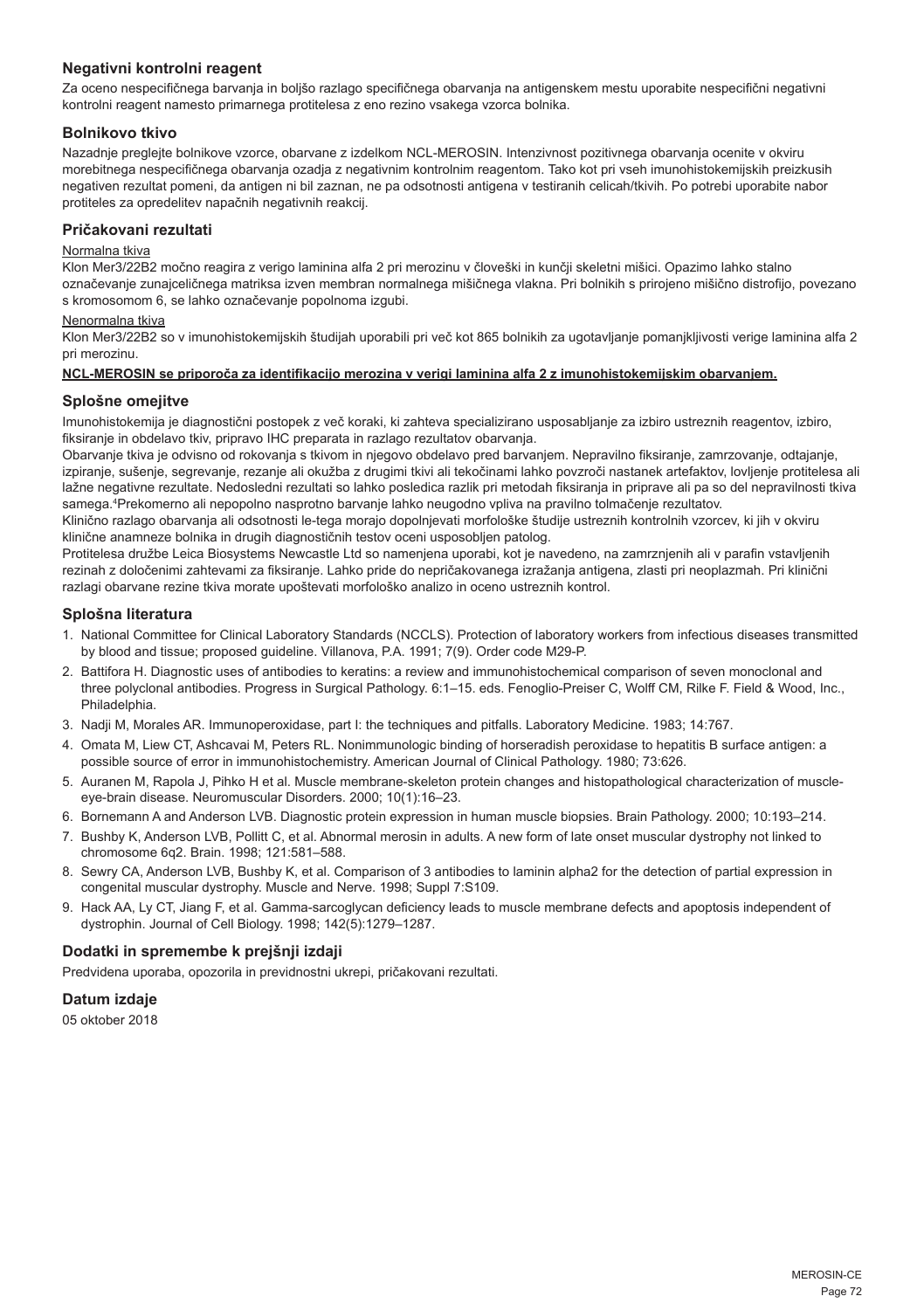# **Imunohistokemijska metodologija za uporabo protiteles NovocastraTM na zamrznjenem mišičnem tkivu.**

## **Potrebni reagenti, ki niso priloženi**

- 1. Standardna topila, ki se uporabljajo v imunohistokemiji.
- 2. Fiziološka raztopina s 50 mM pufra tris (TBS), pH 7,6.
- 3. Redčilo za protitelesa normalni serum, optimalno razredčen v TBS.
- 4. Normalni serum vrste, pri kateri je pridobljeno sekundarno protitelo.
- 5. Sekundarno s peroksidazo konjugirano protitelo uporabite skladno s priporočili izdelovalca.
- 6. 3,3' diaminobenzidin tetrahidroklorid (DAB) pripravite in uporabite skladno s priporočili izdelovalca.
- 7. Medij za pritrjevanje uporabljajte skladno s priporočili izdelovalca.

## **Potrebna oprema, ki ni priložena**

- 1. Inkubator, nastavljen na 25 °C.
- 2. Splošna oprema za imunohistokemijski laboratorij.
- 3. Električni ventilator za sušenje preparata z zrakom.

## **Raztopine za pridobivanje antigenov (glejte priporočila za uporabo)**

Ne velja za zamrznjene rezine.

## **Metodologija**

Preden uporabniki začnejo uporabljati to metodologijo, morajo biti usposobljeni za delo z imunohistokemijskimi tehnikami. Uporabniki morajo sami določiti optimalne razredčitve protiteles. Vse korake izvajajte pri temperaturi 25 °C, razen če je navedeno drugače.

- 1. Odrežite in namestite rezine debeline 4–10 µm na objektna stekelca, prevlečena z ustreznim lepilom za tkivo, in sušite na zraku najmanj eno uro.
- 2. Inkubirajte rezine z optimalno razredčenim primarnim protitelesom (glejte priporočila za uporabo).
- 3. Izpirajte v pufru TBS 2 x 5 minut in pri tem nežno stresajte.
- 4. Rezine inkubirajte v ustreznih s peroksidazo konjugiranih sekundarnih protitelesih.
- 5. Izpirajte v pufru TBS 2 x 5 minut in pri tem nežno stresajte.
- 6. Inkubirajte preparate v DAB.
- 7. Objektna stekelca sperite s čisto vodo.
- 8. Dehidrirajte, očistite in pritrdite rezine.

## **Dodatki in spremembe k prejšnji izdaji**

Navedba smiselno ni potrebna.

## **Datum izdaje**

4. februar 2008 (protokol CE/zamrznjena mišica).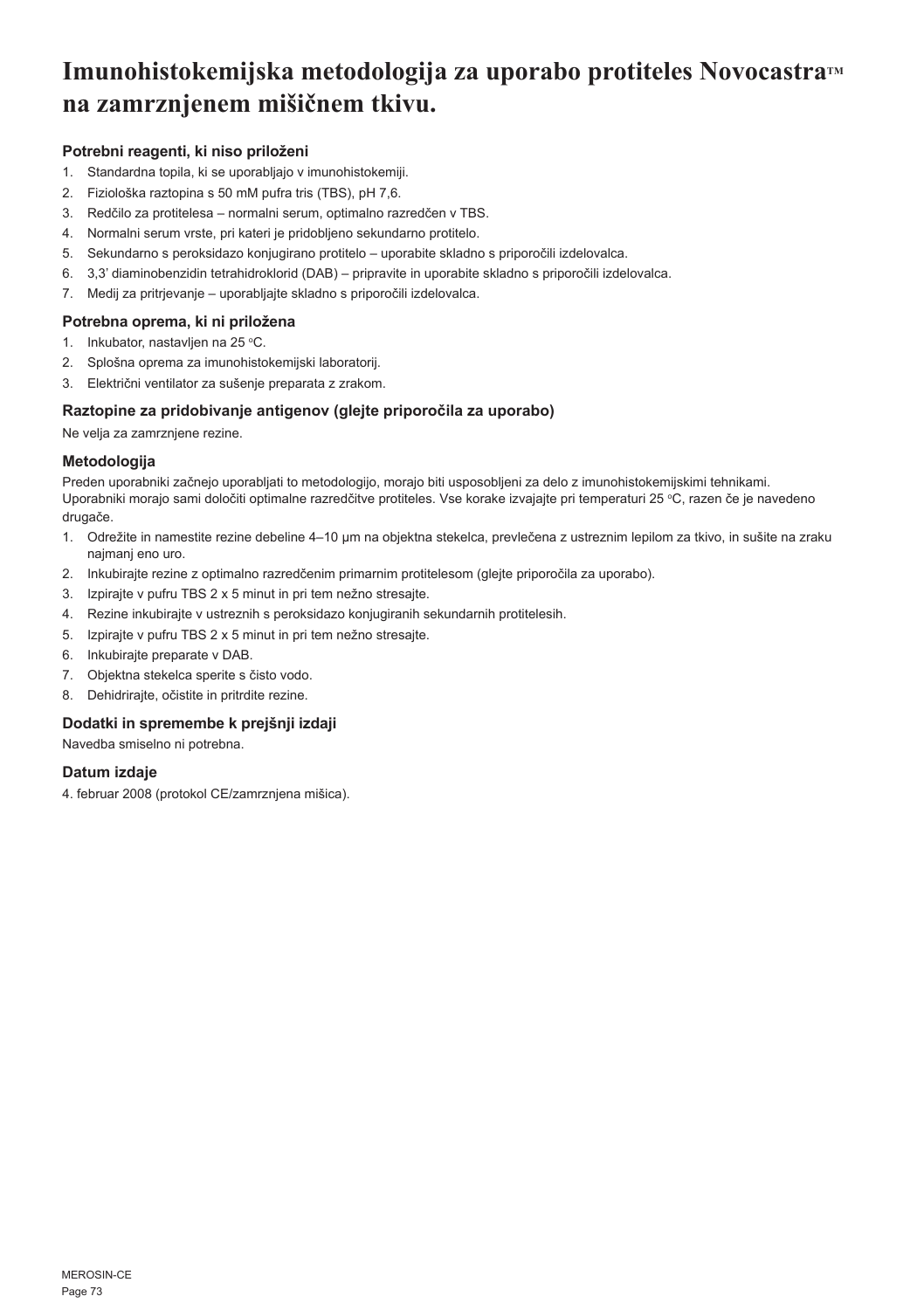# **NovocastraTM Lyofilizovaná myší monoklonální protilátka Merosin Laminin Alpha 2 Chain Kód výrobku: NCL-MEROSIN**

## **Zamýšlené použití**

#### *Pro diagnostické použití in vitro.*

NCL-MEROSIN je určen k imunohistochemickému kvalitativnímu stanovení merosinu/lamininu s řetězcem alfa 2 světelnou mikroskopií. Klinickou interpretaci jakéhokoliv barvení nebo jeho nepřítomnosti je nutné doplnit morfologickým vyšetřením s použitím správných kontrol a zhodnotit je musí kvalifikovaný patolog v kontextu s klinickou anamnézou pacienta a jinými diagnostickými testy.

## **Princip metody**

Imunohistochemické (IHC) barvicí techniky umožňují vizualizaci antigenů pomocí sekvenční aplikace specifické protilátky proti antigenu (primární protilátka), sekundární protilátky proti primární protilátce a enzymového komplexu s chromogenním substrátem s interponovanými omývacími kroky. Enzymatická aktivace chromogenu má za následek viditelnou reakci produktu v místě antigenu. Vzorek pak může být kontrastně nabarven a překryt krycím sklíčkem. Výsledky se interpretují ve světelném mikroskopu; jsou pomůckou v diferenciální diagnostice patofyziologických procesů, které mohou, ale nemusí, souviset s příslušným antigenem.

## **Klon**

Mer3/22B2

## **Imunogen**

Purifikovaný protein z placenty.

## **Specificita**

Reaguje silně s lamininem s řetězcem alfa 2 merosinu v lidském a králičím kosterním svalu. Na řezech ze svalů myši, krysy, psa, kuřete, křečka a vepře nebyla pozorována žádná reakce.

## **Složení reagencie**

Produkt NCL-MEROSIN je lyofilizovaný supernatant z tkáňové kultury obsahující jako konzervační prostředek azid sodný. Uživatel musí obsah lahvičky rekonstituovat správným objemem sterilní destilované vody, jak je uvedeno na štítku na lahvičce.

## **Třída Ig**

IgG1, kappa

## **Koncentrace celkového proteinu Total Protein**

Koncentrace celkového proteinu specifická pro šarži je uvedena na štítku na lahvičce.

## **Koncentrace protilátek**

17 mg/l nebo vyšší, stanovená metodou ELISA. Koncentrace imunoglobulinu (Ig) specifická pro šarži je uvedena na štítku na lahvičce.

## **Doporučení k použití**

lmunohistochemické vyšetření (viz **Metodika**) na zmrazených řezech. Doporučené ředění: 1:50–1:100 po dobu 60 minut při 25 °C. Toto doporučení je uvedeno jako vodítko; uživatelé musí stanovit vlastní optimální pracovní ředění.

## **Skladování a stabilita**

Neotevřené protilátky uchovávejte při teplotě 2–8 °C. Za těchto podmínek nedojde k významnému snížení funkčnosti produktu až do doby použitelnosti uvedené na štítku na lahvičce. Nepoužívejte po uplynutí data exspirace uvedeného na štítku na lahvičce. Pokud jsou rekonstituované protilátky uchovávány při teplotě 2–8 ℃, jsou stabilní nejméně dva měsíce. Při dlouhodobém skladování se doporučuje, aby byly alikvoty rekonstituovaných protilátek uchovávány zmrazené při teplotě -20 oC (nedoporučují se beznámrazové mrazicí boxy). Je nutno zabránit opakovanému zmrazování a rozmrazování. Pracovní roztok připravte ve dnu použití. Okamžitě po použití vraťte do teploty 2–8 ° C. Podmínky skladování jiné než výše uvedené musí uživatel validovat.

## **Příprava vzorku**

Tkáňové bloky ze vzorku zmrazte v isopentanu chlazeném tekutým dusíkem (viz Varování a bezpečnostní opatření). Vzorky nevyžadují další fixaci, ale měly by být zality směsí OCT™ (Sakura, produkt č. Tissue-Tek 4583).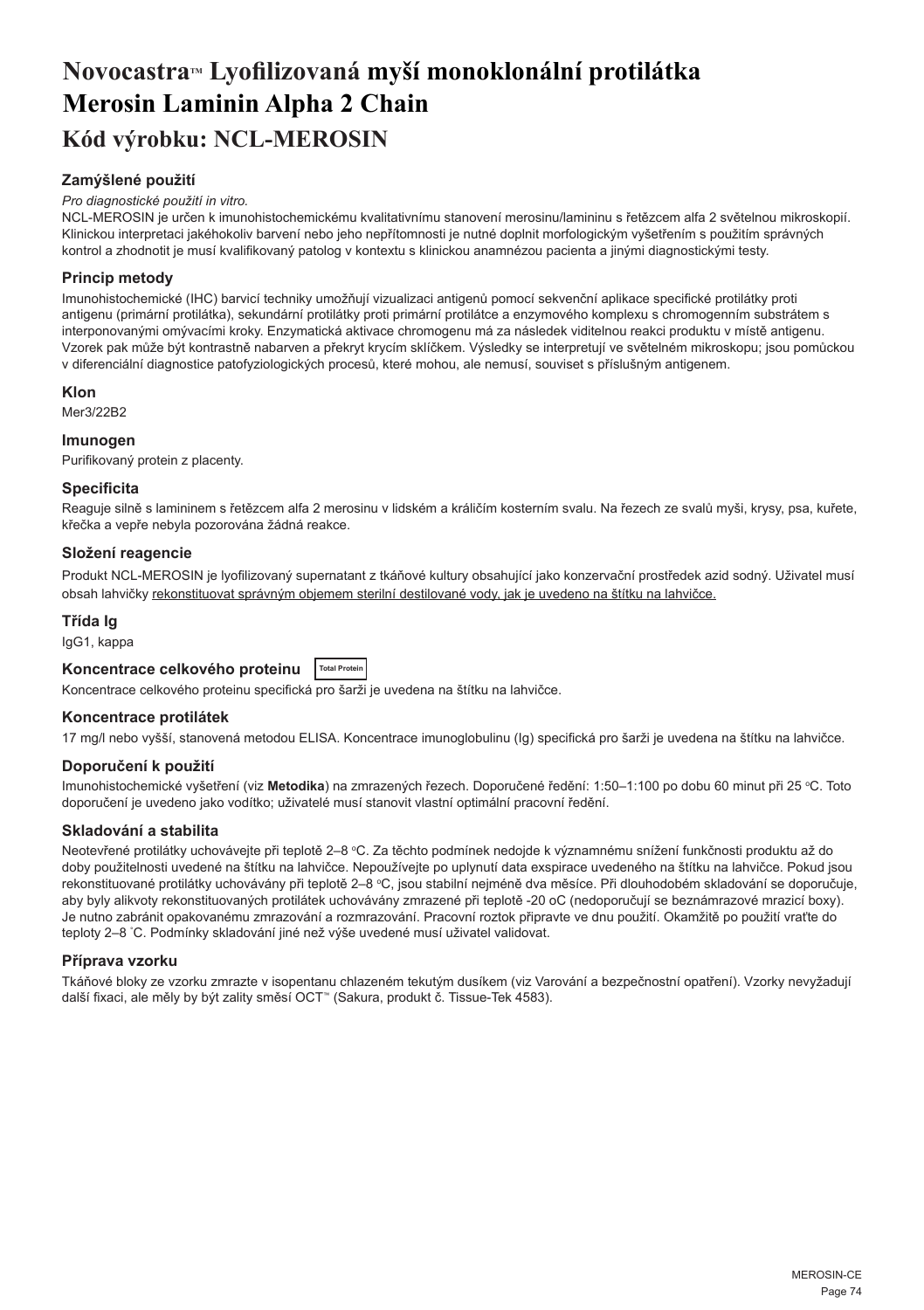## **Varování a bezpečnostní opatření**

| Lyofilizované protilátky<br><b>Novocastra</b>               | H <sub>30</sub><br>poži<br>aler<br>H <sub>33</sub> |
|-------------------------------------------------------------|----------------------------------------------------|
| Obsahuje směs: azid sodný<br>(<10 %), benzylpenicilin sodný |                                                    |

(<10 %), benzylpenicilin sodný (<10 %), streptomycin sulfát  $($  < 10 %). Signální slova: Nebezpečí.

2: Zdraví škodlivý při požití.H317: Může způsobit gickou kožní reakci. 4: Při vdechování může vyvolat příznaky alergie nebo astmatu nebo dýchací potíže. H411: Toxický pro vodní organismy, s dlouhodobými účinky. EUH032: Uvolňuje vysoce toxický plyn při styku s kyselinami.

P261: Zamezte vdechování prachu. P264: Po manipulaci si důkladně omyjte ruce. P270: Při používání tohoto výrobku nejezte, nepijte ani nekuřte. P272: Kontaminovaný pracovní oděv nesmí být odnesen z pracoviště. P273: Zabraňte uvolnění do životního prostředí. P280: Používejte ochranné rukavice/ochranný oděv/ochranné brýle/obličejový štít. P284: V případě nedostatečného větrání používejte vybavení pro ochranu dýchacích cest. P301+312: PŘI POŽITÍ: Necítíte-li se dobře, volejte TOXIKOLOGICKÉ INFORMAČNÍ STŘEDISKO/lékaře. P302+352: PŘI STYKU S KŮŽÍ: Omyjte velkým množstvím vody a mýdla. P304+340: PŘI VDECHNUTÍ: Přeneste osobu na čerstvý vzduch a ponechte ji v poloze usnadňující dýchání. P330: Vypláchněte ústa. P333+313: Při podráždění kůže nebo vyrážce: Vyhledejte lékařskou pomoc/ošetření. P342+311: Při dýchacích potížích: Volejte TOXIKOLOGICKÉ INFORMAČNÍ STŘEDISKO/lékaře. P362+364: Kontaminovaný oděv svlékněte a před opětovným použitím jej vyperte. P391: Uniklý produkt seberte. P501: Obsah/nádobu zlikvidujte ve sběrném místě pro nebezpečný nebo zvláštní odpad.

Tato reagencie byla připravena ze supernatantu z buněčné kultury. Protože jde o biologický produkt, je nutno manipulaci s ní věnovat náležitou pozornost.

Tato reagencie obsahuje azid sodný. Bezpečnostní list materiálu je k dispozici na požádání nebo je dostupný na webu www.LeicaBiosystems.com

Údaje o likvidaci jakýchkoli potenciálně toxických komponent prostudujte ve federálních, státních nebo místních nařízeních.

Se vzorky, před fixací i po fixaci, a se všemi materiály jim vystavenými, je nutno zacházet, jako by mohly způsobit přenos infekce, a likvidovat je s náležitými bezpečnostními opatřeními.1 Reagencie nikdy nepipetujte ústy a zabraňte styku reagencií a vzorků s kůží a sliznicemi. Pokud se reagencie nebo vzorky dostanou do kontaktu s citlivými oblastmi, omyjte je velkým množstvím vody. Vyhledejte lékařskou pomoc.

Minimalizujte mikrobiální kontaminaci reagencií, mohlo by dojít ke zvýšení výskytu nespecifického barvení.

Inkubační doby nebo teploty jiné než předepsané mohou vést k chybným výsledkům. Všechny takové změny musí být uživatelem validovány.

Tekutý dusík způsobuje kvůli své mimořádně nízké teplotě popáleniny, proto se při manipulaci s ním musí používat ochranný oděv včetně rukavic a obličejového štítu. Používejte v dobře větraných prostorech.

Isopentan je vysoce hořlavý a zdraví škodlivý při požití a vdechování. Je rovněž dráždivý pro kůži a oči a ve vysoké koncentraci má narkotické vlastnosti.

## **Kontrola jakosti**

Rozdíly ve zpracování tkání a v technických postupech v laboratoři uživatele mohou způsobit významnou variabilitu výsledků, což vyžaduje kromě níže uvedených postupů i pravidelné provádění kontrol v laboratoři.

Kontroly musí být čerstvé pitevní/bioptické/operační vzorky co nejdříve zmrazené stejným způsobem jako vzorek/vzorky pacienta.

#### **Pozitivní tkáňová kontrola**

Používá se k průkazu správně připravených tkání a správných barvicích technik.

V každém barvicím cyklu musí být použita jedna pozitivní tkáňová kontrola pro každý soubor testovacích podmínek.

Pro optimální kontrolu jakosti a k detekci menšího stupně degradace reagencie je vhodnější tkáň se slabým pozitivním barvením než tkáň se silným pozitivním barvením.<sup>2</sup>

Doporučená pozitivní tkáňová kontrola je normální lidský příčně pruhovaný sval.

Pokud pozitivní tkáňová kontrola nevykazuje pozitivní barvení, musí být výsledky testovaných vzorků považovány za neplatné.

## **Negativní tkáňová kontrola**

Musí být vyšetřena po pozitivní tkáňové kontrole k ověření specificity označení cílového antigenu primární protilátkou.

Doporučená negativní kontrolní tkáň nebyla vyhodnocena.

Alternativně často představuje místa negativní kontroly řada různých typů buněk přítomných ve většině tkáňových řezů, to ale musí uživatel validovat.

Nespecifické barvení, je-li přítomno, má obvykle difúzní vzhled. V řezech ze tkání nadměrně fixovaných formalínem může být také zjištěno sporadické barvení pojivové tkáně. K interpretaci výsledků barvení použijte neporušené buňky. Nekrotické nebo degenerované buňky se často barví nespecificky.<sup>3</sup>Falešně pozitivní výsledky mohou být důsledkem neimunologické vazby proteinů nebo produktů reakčního substrátu. Mohou být také způsobeny endogenními enzymy, jako je např. pseudoperoxidáza (erytrocyty), endogenní peroxidáza (cytochrom C) nebo endogenní biotin (např. játra, prs, mozek, ledviny), podle typu použitého imunobarviva. K odlišení aktivity endogenních enzymů či nespecifické vazby enzymů od specifické imunoreaktivity mohou být barveny další tkáně pacienta výlučně chromogenním substrátem, případně enzymovými komplexy (avidin-biotin, streptavidin, značený polymer) a chromogenním substrátem. Pokud dojde v negativní tkáňové kontrole ke specifickému barvení, musí být výsledky vzorků pacienta považovány za neplatné.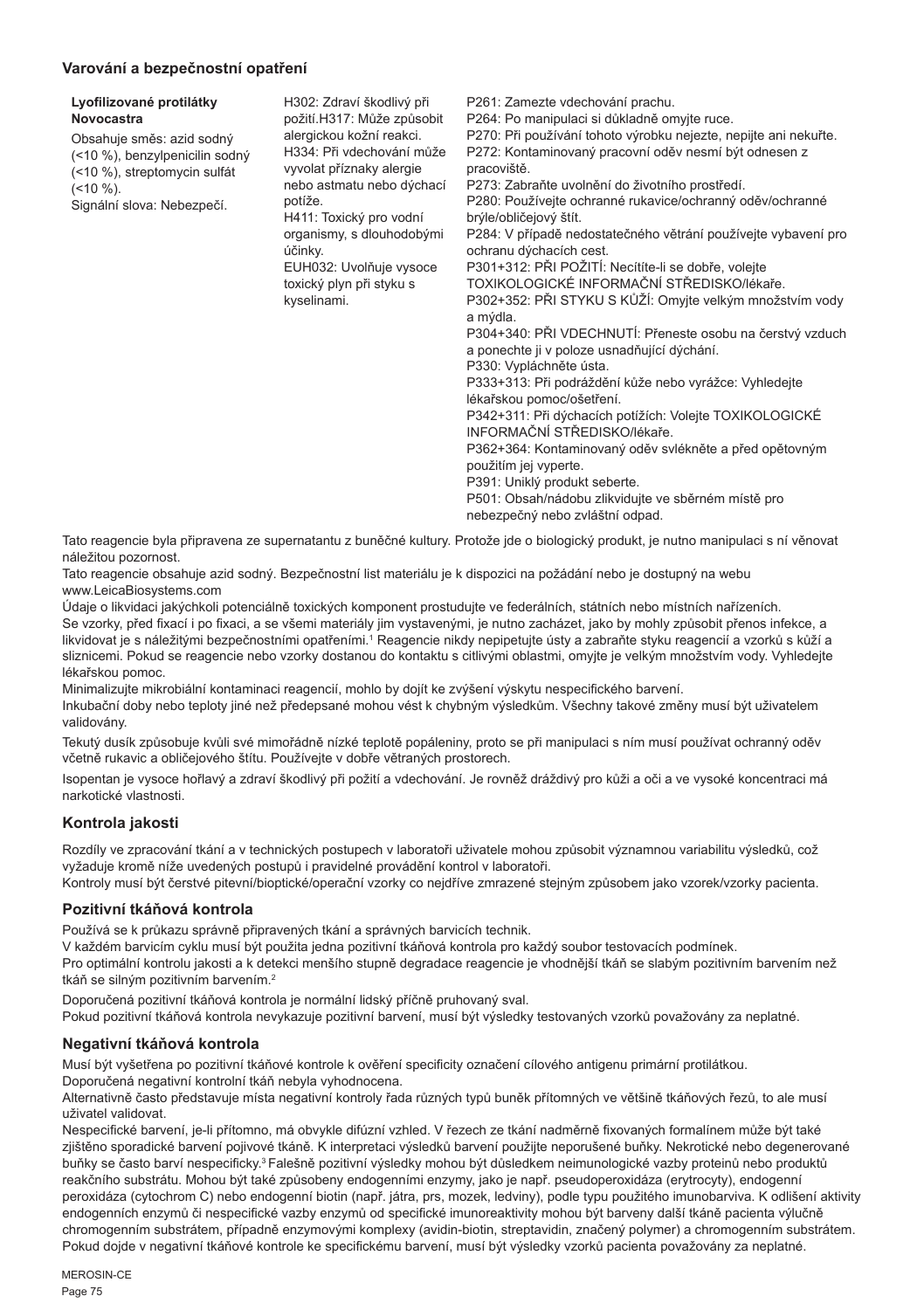## **Negativní reagenční kontrola**

K vyhodnocení nespecifického barvení a umožnění lepší interpretace specifického barvení v místě antigenu použijte na řezu z každého vzorku pacienta nespecifickou negativní reagenční kontrolu místo primární protilátky.

## **Tkáň pacienta**

Nakonec vyšetřete vzorky pacienta barvené pomocí NCL-MEROSIN. Intenzita pozitivního barvení musí být zhodnocena v kontextu se vším nespecifickým barvením pozadí u negativní reagenční kontroly. Jako u každého imunohistochemického vyšetření, negativní výsledek znamená, že antigen nebyl zjištěn, nikoli, že antigen není ve vyšetřovaných buňkách/tkáních přítomen. V případě potřeby použijte k identifikaci falešně negativních reakcí panel protilátek.

## **Očekávané výsledky**

#### Normální tkáně

Klon Mer3/22B2 reaguje silně s lamininem s řetězcem alfa 2 merosinu v lidském a králičím kosterním svalu. Vykazuje trvalé značení extracelulární matrix vně membrán normálních svalových vláken. U pacientů s kongenitální svalovou dystrofií s defektem na chromosomu 6 může být všechno značení ztraceno.

#### Abnormální tkáně

Klon Mer3/22B2 byl použit v imunohistochemických studiích u více než 865 pacientů k identifikaci deficience lamininu s řetězcem alfa 2 merosinu.

#### **NCL-MEROSIN se doporučuje k imunohistochemickému stanovení lidského lamininu s řetězcem alfa 2 merosinu.**

#### **Obecná omezení**

Imunohistochemické vyšetření je vícekrokový diagnostický proces, který spočívá ve specializovaném školení ve výběru vhodných reagencií; výběru, fixaci a zpracování tkání; přípravě imunohistochemickího sklíčka; a v interpretaci výsledků barvení. Barvení tkáně závisí na manipulaci s tkání a jejím zpracování před barvením. Nesprávným postupem při fixaci, zmrazení, rozmrazení, omývání, sušení, zahřívání, krájení řezů nebo kontaminací jinými tkáněmi či tekutinami mohou vzniknout artefakty, může dojít k vychytávání protilátek nebo k falešně negativním výsledkům. Nekonzistentní výsledky mohou být důsledkem odchylek ve fixačních metodách a metodách zalití, nebo přirozených odchylek ve tkáni.<sup>4</sup> Nadměrné nebo nedostatečné kontrastní barvení může narušit správnou interpretaci výsledků.

Klinickou interpretaci jakéhokoliv barvení nebo jeho nepřítomnosti je nutné doplnit morfologickým vyšetřením s použitím správných kontrol a zhodnotit je musí kvalifikovaný patolog v kontextu s klinickou anamnézou pacienta a jinými diagnostickými testy. Protilátky společnosti Leica Biosystems Newcastle Ltd se používají, jak bylo uvedeno, u zmrazených nebo u parafínových řezů se specifickými požadavky na fixaci. Může dojít k expresi neočekávaných antigenů, zejména u nádorů. Klinická interpretace jakéhokoli barveného tkáňového řezu musí zahrnovat morfologickou analýzu a zhodnocení příslušných kontrol.

#### **Literatura - všeobecná**

- 1. National Committee for Clinical Laboratory Standards (NCCLS). Protection of laboratory workers from infectious diseases transmitted by blood and tissue; proposed guideline. Villanova, P.A. 1991; 7(9). Order code M29-P.
- 2. Battifora H. Diagnostic uses of antibodies to keratins: a review and immunohistochemical comparison of seven monoclonal and three polyclonal antibodies. Progress in Surgical Pathology. 6:1–15. eds. Fenoglio-Preiser C, Wolff CM, Rilke F. Field & Wood, Inc., Philadelphia.
- 3. Nadji M, Morales AR. Immunoperoxidase, part I: the techniques and pitfalls. Laboratory Medicine. 1983; 14:767.
- 4. Omata M, Liew CT, Ashcavai M, Peters RL. Nonimmunologic binding of horseradish peroxidase to hepatitis B surface antigen: a possible source of error in immunohistochemistry. American Journal of Clinical Pathology. 1980; 73:626.
- 5. Auranen M, Rapola J, Pihko H et al. Muscle membrane-skeleton protein changes and histopathological characterization of muscleeye-brain disease. Neuromuscular Disorders. 2000; 10(1):16–23.
- 6. Bornemann A and Anderson LVB. Diagnostic protein expression in human muscle biopsies. Brain Pathology. 2000; 10:193–214.
- 7. Bushby K, Anderson LVB, Pollitt C, et al. Abnormal merosin in adults. A new form of late onset muscular dystrophy not linked to chromosome 6q2. Brain. 1998; 121:581–588.
- 8. Sewry CA, Anderson LVB, Bushby K, et al. Comparison of 3 antibodies to laminin alpha2 for the detection of partial expression in congenital muscular dystrophy. Muscle and Nerve. 1998; Suppl 7:S109.
- 9. Hack AA, Ly CT, Jiang F, et al. Gamma-sarcoglycan deficiency leads to muscle membrane defects and apoptosis independent of dystrophin. Journal of Cell Biology. 1998; 142(5):1279–1287.

## **Opravy předchozího vydání**

Zamýšlené použití, Varování a bezpečnostní opatření, Očekávané výsledky.

## **Datum vydání**

05 října 2018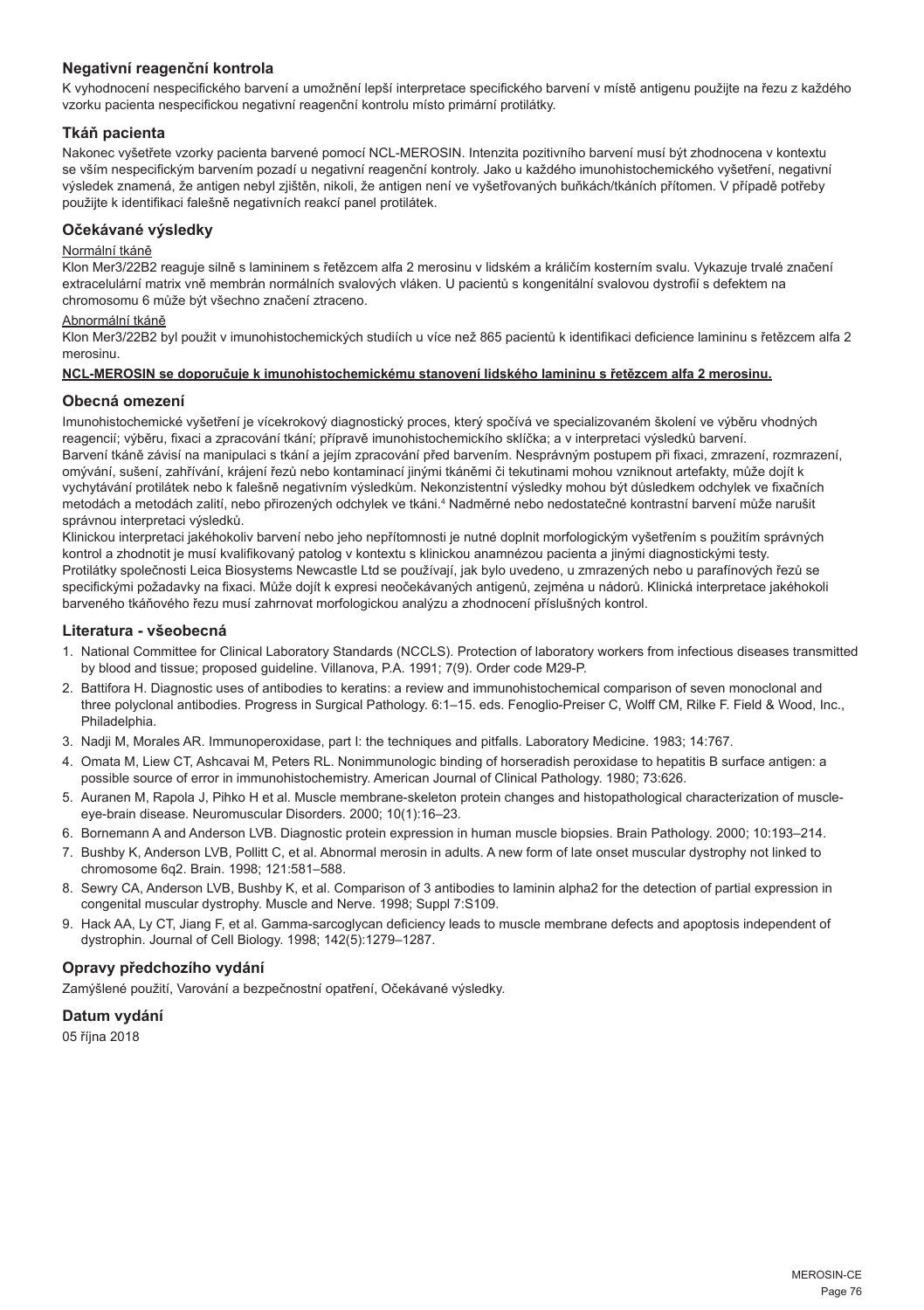# **Imunohistochemická metodika při použití protilátek Novocastra™ na zmrazené svalové tkáni.**

## **Potřebné reagencie, které nejsou součástí dodávky**

- 1. Standardní rozpouštědla používaná v imunohistochemii.
- 2. Fyziologický roztok pufrovaný 50mM roztokem tris-pufru (TBS), pH 7,6.
- 3. Ředicí roztok na protilátky normální sérum optimálně naředěné v TBS.
- 4. Normální sérum druhu, ze kterého byla získána sekundární protilátka.
- 5. Sekundární protilátka konjugovaná s peroxidázou použijte podle doporučení výrobce.
- 6. 3,3' diaminobenzidin tetrahydrochlorid (DAB) připravte a použijte podle doporučení výrobce.
- 7. Fixační médium použijte podle doporučení výrobce.

## **Potřebné vybavení, které není dodáno**

- 1. Inkubátor nastavený na 25 °C.
- 2. Obecné vybavení imunohistochemické laboratoře.
- 3. Elektrický ventilátor k sušení sklíček vzduchem.

## **Odmaskovací roztoky pro antigen (viz Doporučení k použití)**

Nevztahuje se na zmrazené řezy.

## **Metodika**

Než uživatelé přistoupí k této metodice, musí být proškoleni v imunohistochemických technikách.

Uživatelé musí stanovit optimální ředění pro protilátky. Pokud není uvedeno jinak, provádějí se všechny kroky při 25 °C.

- 1. Nakrájejte řezy o tloušťce 4–10 µm, namontujte je na sklíčka potažená vhodným tkáňovým lepidlem a sušte na vzduchu po dobu nejméně jedné hodiny.
- 2. Řezy inkubujte v optimálně naředěné primární protilátce (viz Doporučení k použití).
- 3. Omývejte v pufru TBS po dobu 2 x 5 minut s lehkým kýváním.
- 4. Řezy inkubujte v příslušné sekundární protilátce konjugované s peroxidázou.
- 5. Omývejte v pufru TBS po dobu 2 x 5 minut s lehkým kýváním.
- 6. Sklíčka inkubujte v DAB.
- 7. Sklíčka opláchněte v čisté vodě.
- 8. Řezy odvodněte, projasněte a namontujte.

## **Opravy předchozího vydání**

Nevztahuje se.

## **Datum vydání**

4. února 2008 (CE protokol/zmrazený sval).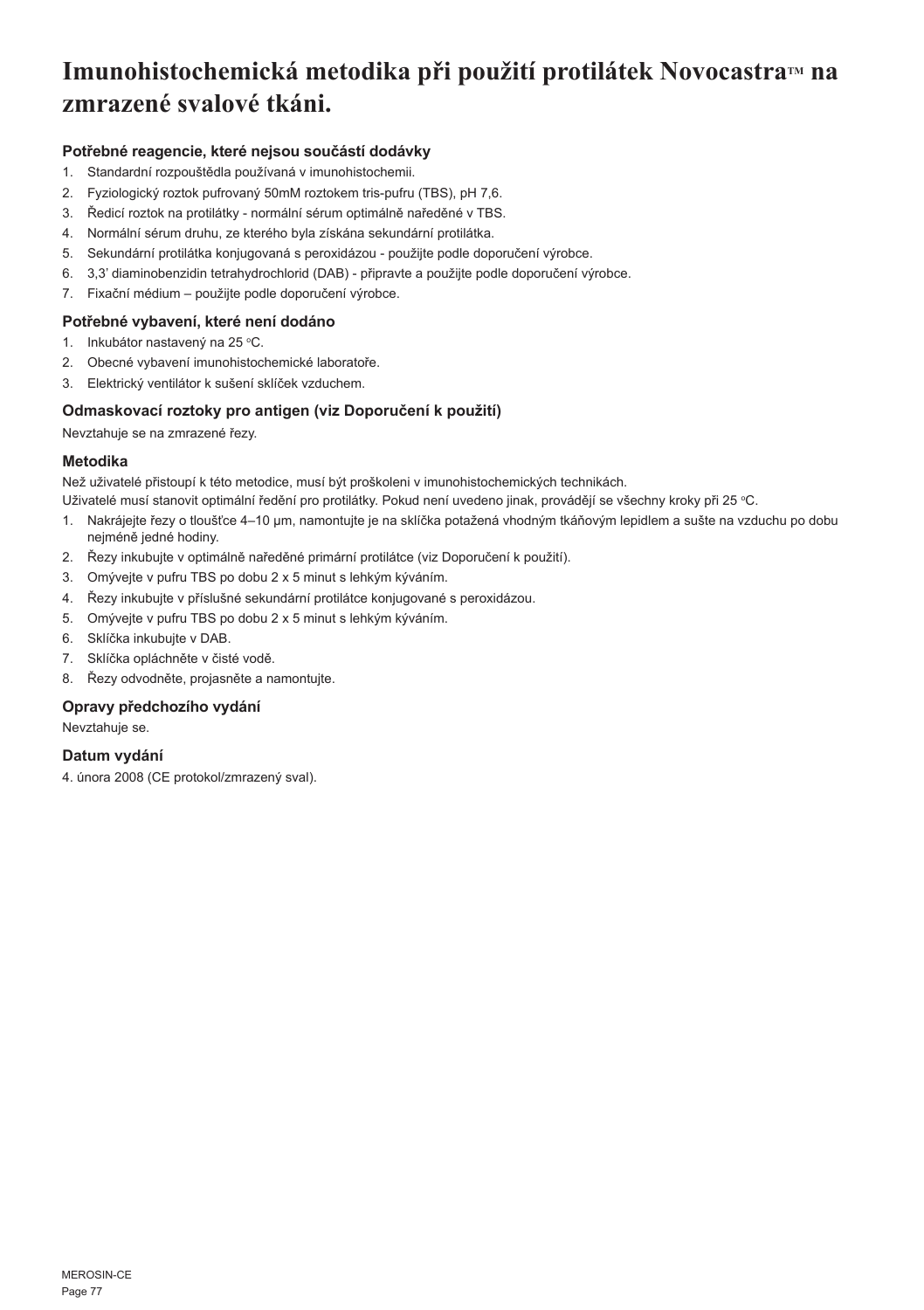# Lyofilizovaná myšia monoklonálna protilátka Novocastra<sup>-1</sup> **Merosin Laminin Alpha 2 Chain Kód produktu: NCL-MEROSIN**

## **Zamýšľané použitie**

#### *Na diagnostické použitie in vitro.*

NCL-MEROSIN slúži na kvalitatívnu identifikáciu laminínového alfa 2 reťazca merozínu pomocou svetelnej mikroskopie pri imunohistochemickom postupe. Klinická interpretácia akéhokoľvek zafarbenia alebo jeho absencie musí byť kombinovaná s morfologickými vyšetreniami pri použití zodpovedajúcich kontrol. Výsledky je nutné vyhodnotiť v kontexte klinickej anamnézy pacienta a ďalších diagnostických testov vedených kvalifikovaným patológom.

## **Princíp postupu**

Techniky imunohistochemického (IHC) zafarbenia umožňujú vizualizáciu antigénov sekvenčnou aplikáciou špecifickej protilátky proti antigénu (primárna protilátka), sekundárnej protilátky proti primárnej protilátke a enzymatického komplexu s chromogénnym substrátom. Medzi jednotlivými krokmi prebieha premývanie. Enzymatická aktivácia chromogénu vytvára v mieste antigénu viditeľné produkty reakcie. Môžete doplniť kontrastné zafarbenie vzorky a zakryť ju krycím sklíčkom. Výsledky sa interpretujú pomocou svetelného mikroskopu a napomáhajú pri diferenciálnej diagnostike patofyziologických procesov, ktoré môžu, ale nemusia byť spojené s určitým antigénom.

## **Klon**

Mer3/22B2

## **Imunogén**

Purifikovaný proteín z placenty.

## **Špecificita**

Silne reaguje s laminínovým alfa 2 reťazcom merozínu v ľudskom a králičom kostrovom svalstve. Nepozorovala sa žiadna reakcia pri rezoch svalov z myší, potkanov, psov, kurčiat, škrečkov ani prasiat.

## **Zloženie činidla**

NCL-MEROSIN je lyofilizovaný supernatant na tkanivovú kultiváciu obsahujúci azid sodný ako konzervačnú látku. Používateľ musí rekonštituovať obsah fľaštičky so správnym objemom sterilnej destilovanej vody, ako sa uvádza na štítku fľaštičky.

#### **Trieda Ig**

IgG1, kappa

## **Celková koncentrácia proteínov Total Protein**

Celkovú koncentráciu proteínov špecifickú pre šaržu nájdete na štítku fľaštičky.

## **Koncentrácia protilátok**

Vyššia alebo rovná 17 mg/l podľa ELISA. Koncentráciu Ig špecifickú pre šaržu nájdete na štítku fľaštičky.

## **Odporúčania na použitie**

lmunohistochémia (pozri **Metóda**) zmrazených rezov. Odporúčané riedenie: 1 : 50 – 1 : 100 počas 60 minút pri teplote 25 °C. Táto hodnota je orientačná, používatelia si musia stanoviť svoje vlastné optimálne pracovné riedenia.

## **Uskladnenie a stabilita**

Neotvorenú protilátku skladujte pri teplote 2 – 8 °C. Za týchto podmienok nedôjde k významnej strate účinnosti produktu do dátumu exspirácie, ktorý sa uvádza na štítku fľaštičky. Nepoužívajte po uplynutí dátumu exspirácie uvedeného na štítku fľaštičky. Rekonštituovaná protilátka je stabilná minimálne dva mesiace, ak sa skladujte pri teplote 2 – 8 °C. Pri dlhodobom skladovaní sa odporúča uložiť alikvóty rekonštituovanej protilátky do mrazničky pri teplote -20 °C (mrazničky s technológiou frost-free sa neodporúčajú). Opakovanému zmrazovaniu je nutné zamedziť. Pracovné zriedené roztoky pripravte v deň ich použitia. Okamžite po použití vráťte do teploty 2 – 8 °C. Iné než vyššie uvedené podmienky skladovania si vyžadujú validáciu používateľom.

## **Príprava vzorky**

Bloky tkaniva zamrazte v izopentáne chladenom tekutým dusíkom (pozri časť Varovania a bezpečnostné opatrenia). Vzorky si nevyžadujú ďalšiu fixáciu, ale majú sa zaliať do zlúčeniny OCT™ (Sakura, č. produktu Tissue-Tek 4583).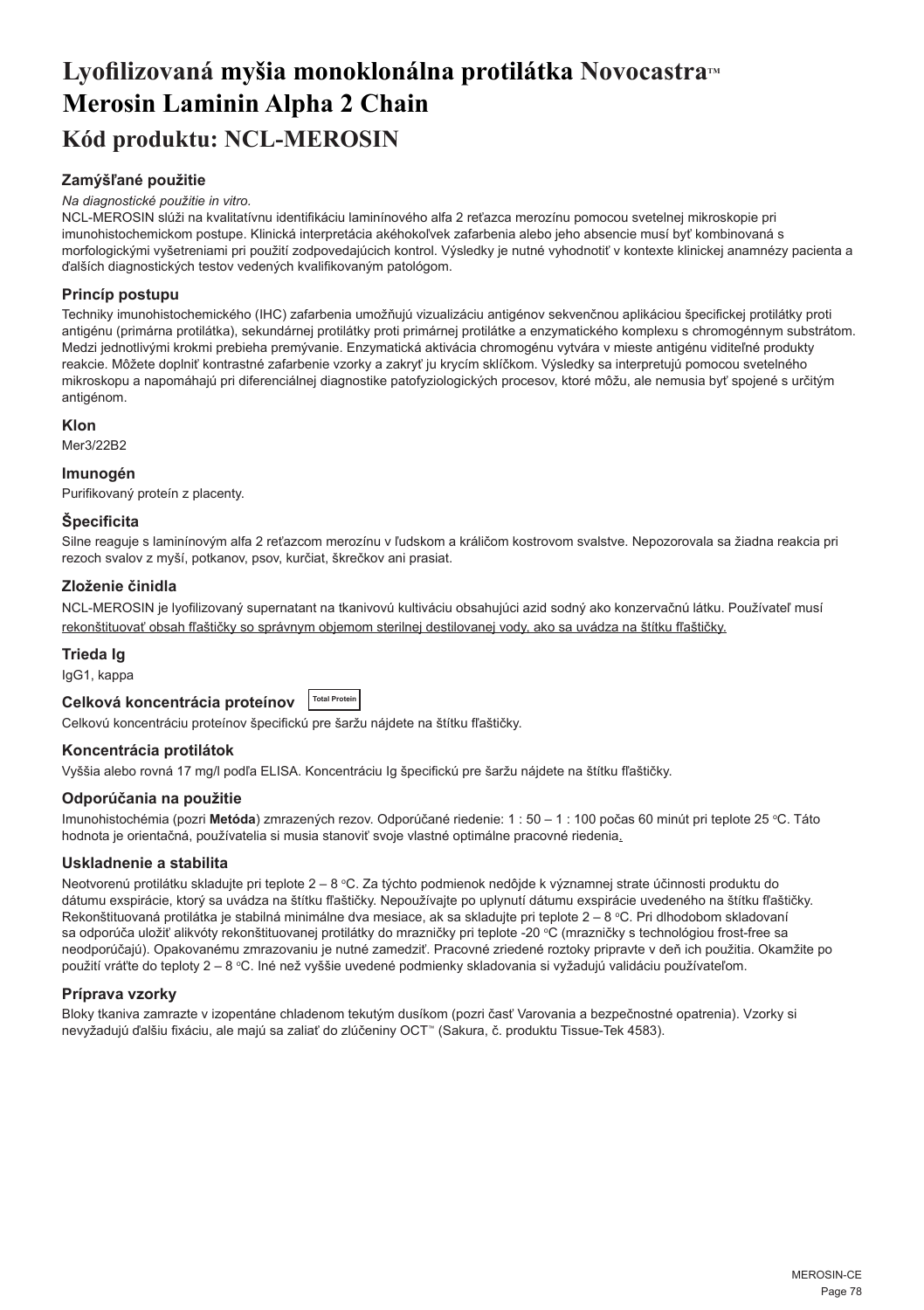## **Varovania a bezpečnostné opatrenia**

| Lyofilizované protilátky<br>Novocastra |
|----------------------------------------|
| Obsahuje zmes: azidu sodného           |

(<10 %), benzylpenicilínu sodného (<10 %), streptomycín sulfátu (<10 %). Signálne slová: Nebezpečenstvo.

H302: Škodlivý po požití. H317: Môže vyvolať alergickú kožnú reakciu. H334: Pri vdýchnutí môže vyvolať alergiu alebo príznaky astmy, alebo dýchacie ťažkosti. H411: Toxický pre vodné organizmy, s dlhodobými účinkami. EUH032: Pri kontakte s kyselinami uvoľňuje veľmi toxický plyn.

P261: Zamedzte vdychovaniu prachu. P264: Po manipulácii si dôkladne umyte ruky. P270: Pri používaní výrobku nejedzte, nepite ani nefajčite. P272: Je zakázané vyniesť kontaminovaný pracovný odev z pracoviska. P273: Zabráňte uvoľneniu do životného prostredia. P280: Noste ochranné rukavice/ochranný odev/ochranné okuliare/ ochranu tváre. P284: V prípade nedostatočného vetrania, používajte ochranu dýchacích ciest. P301+312: PO POŽITÍ: Ak sa necítite dobre, zavolajte do TOXIKOLOGICKÉHO CENTRA alebo lekárovi. P302+352: PRI KONTAKTE S POKOŽKOU: Umyte veľkým množstvom mydla a vodou. P304+340: PO VDÝCHNUTÍ: Presuňte osobu na čerstvý vzduch a umožnite jej pohodlne dýchať. P330: Vypláchnite ústa. P333+313: Ak sa prejaví podráždenie pokožky alebo sa vytvoria vyrážky: Vyhľadajte lekársku pomoc/starostlivosť. P342+311: Pri sťaženom dýchaní: Zavolajte TOXIKOLOGICKÉ CENTRUM alebo lekára. P362+364: Kontaminovaný odev vyzlečte a pred ďalším použitím vyperte.

P391: Zozbierajte uniknutý produkt.

P501: Obsah/zásobník zlikvidujte v zberni nebezpečného alebo špeciálneho odpadu.

Toto činidlo bolo pripravené zo supernatantu bunkovej kultúry. Keďže ide o biologický produkt, pri manipulácii je nutné vynaložiť zodpovedajúcu starostlivosť.

Toto činidlo obsahuje azid sodný. Materiálový bezpečnostný list je k dispozícii na požiadanie alebo na stránke www.LeicaBiosystems.com. Likvidáciu prípadných potenciálne toxických súčastí definujú federálne, štátne alebo miestne predpisy.

So vzorkami pred fixáciou a po nej a všetkými materiálmi, ktoré s nimi prišli do kontaktu, je nutné manipulovať ako s potenciálne infekčnými a zlikvidovať ich pri dodržaní zodpovedajúcich bezpečnostných opatrní.<sup>1</sup> Činidlá nikdy nepipetujte ústami a zabráňte kontaktu činidiel a vzoriek s kožou a sliznicami. Ak sa činidlá alebo vzorky dostanú do kontaktu s citlivými oblasťami, umyte ich veľkým množstvom vody. Vyhľadajte lekársku pomoc.

Minimalizujte mikrobiálnu kontamináciu činidiel. V opačnom prípade môže dôjsť k zvýšeniu nešpecifického zafarbenia. Nedodržanie predpísaných inkubačných dôb alebo teplôt môže viesť k nesprávnym výsledkom. Všetky takéto zmeny si vyžadujú validáciu používateľom.

Tekutý dusík vďaka svojej extrémne nízkej teplote spôsobuje popáleniny. Pri manipulácii s ním používajte ochranný odev vrátane rukavíc a štítu. Používajte na dobre vetranom mieste.

Izopentán je veľmi horľavý a škodlivý pri požití a vdýchnutí. Zároveň dráždi kožu a oči a vo vysokých koncentráciách má narkotické účinky.

## **Kontrola kvality**

Rozdiely v spracovaní tkaniva a technických postupoch v laboratóriu používateľa môžu viesť k významnému kolísaniu výsledkov, čo si vyžaduje, okrem nasledujúcich postupov, aj pravidelné interné kontroly.

Kontroly by mali byť čerstvé pitevné/bioptické/chirurgické vzorky čo najskôr zmrazené rovnakým spôsobom ako vzorky pacienta.

#### **Pozitívna kontrola tkanivom**

Identifikuje správne pripravené tkanivá a správne techniky zafarbenia.

Každá súprava testových podmienok v každom cykle zafarbenia musí obsahovať jednu pozitívnu kontrolu tkanivom.

Tkanivo so slabým pozitívnym farbením je pre optimálnu kontrolu kvality a na detekciu slabšej degradácie činidla vhodnejšie než tkanivo so silným pozitívnym farbením.<sup>2</sup>

Odporúčané tkanivo na pozitívnu kontrolu je normálny ľudský priečne pruhovaný sval. Ak pozitívna kontrola tkanivom nebude vykazovať pozitívne zafarbenie, výsledky testovaných vzoriek je nutné považovať za neplatné.

## **Negatívna kontrola tkanivom**

Nutné vyšetriť po pozitívnej kontrole tkanivom s cieľom overiť špecificitu značenia cieľového antigénu primárnou protilátkou. Odporúčané tkanivo na negatívnu kontrolu ešte nebolo určené.

Ako negatívnu kontrolu je možné použiť aj rôzne typy buniek prítomné vo väčšine tkanivových rezov, takýto postup si však vyžaduje validáciu používateľom.

Prípadné nešpecifické farbenie má obvykle difúzny vzhľad. V rezoch tkanív silne fixovaných formalínom môže byť pozorované sporadické farbenie spojiva. Na interpretáciu výsledkov farbenia používajte intaktné bunky. Nekrotické alebo degenerované bunky sa často farbia nešpecificky.<sup>3</sup> Falošne pozitívne výsledky môžu byť pozorované v dôsledku neimunologickej väzby proteínov alebo produktov reakcie substrátu. Môžu byť spôsobené aj endogénnymi enzýmami, ako napr. pseudoperoxidázou (erytrocyty), endogénnou peroxidázou (cytochróm C) alebo endogénnym biotínom (napr. pečeň, prsník, mozog, oblička) v závislosti od typu imunologického farbenia. S cieľom diferencovať endogénnu enzymatickú aktivitu alebo nešpecifickú väzbu enzýmov od špecifickej imunoreaktivity môžete nafarbiť ďalšie vzorky tkanív pacienta výhradne substrátovým chromogénom alebo enzymatickými komplexmi (avidín-biotín, streptavidín, značený polymér), resp. substrátovým chromogénom. V prípade špecifického farbenia v negatívnej kontrole tkanivom je nutné výsledky vzoriek pacienta považovať za neplatné.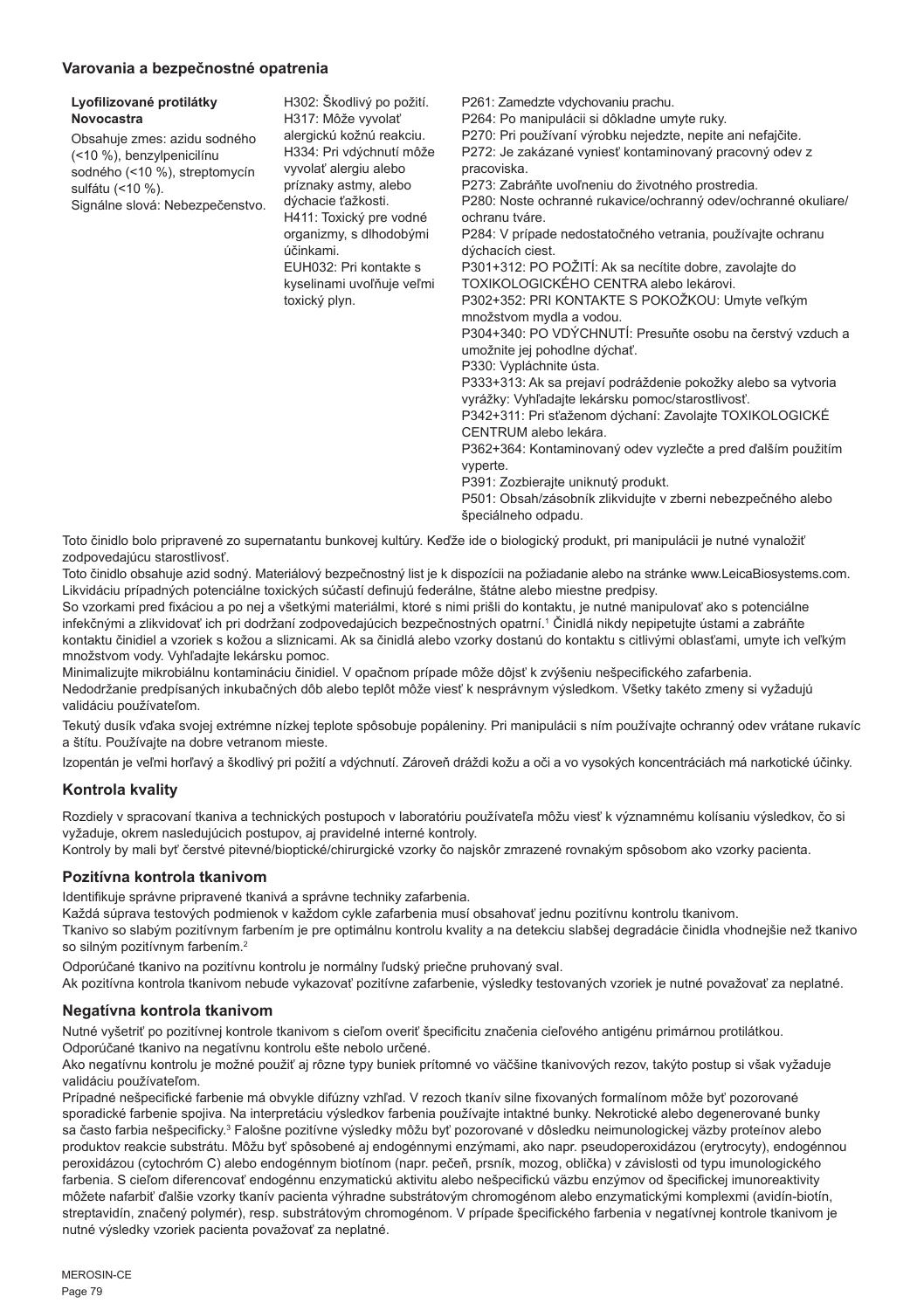## **Negatívna kontrola činidlom**

Na vyhodnotenie nešpecifického zafarbenia použite nešpecifickú negatívnu kontrolu činidlom miesto primárnej protilátky s rezom jednotlivých vzoriek pacienta, čo umožní lepšiu interpretáciu špecifického farbenia na mieste antigénu.

#### **Tkanivo pacienta**

Pacientske vzorky zafarbené prípravkom NCL-MEROSIN preskúmajte ako posledné. Intenzitu pozitívneho farbenia je nutné vyhodnotiť v kontexte prípadného

nešpecifického zafarbenia negatívnej kontroly činidlom na pozadí. Podobne ako pri všetkých imunohistochemických testov znamená negatívny výsledok, že antigén nebol detegovaný. Nepotvrdzuje jeho absenciu v testovaných bunkách/tkanivách. V prípade potreby identifikujte falošne negatívne reakcie pomocou panelu protilátok.

## **Očakávané výsledky**

## Normálne tkanivá

Klon Mer3/22B2 silne reaguje s laminínovým alfa 2 reťazcom merozínu v ľudskom a králičom kostrovom svalstve. Vykazuje súvislé značenie extracelulárnej matrice mimo normálnych membrán svalových vláken. U pacientov s vrodenou svalovou dystrofiou asociovanou s chromozómom 6 sa môže celé značenie stratiť.

#### Abnormálne tkanivá

Klon Mer3/22B2 sa používa v imunohistochemických štúdiách s viac ako 865 pacientmi s cieľom zistiť deficienciu laminínového alfa 2 reťazca merozínu.

#### **NCL-MEROSIN sa odporúča na identifikáciu ľudského laminínového alfa 2 reťazca merozínu pri imunohistochemickom postupe.**

#### **Všeobecné limitácie**

Imunohistochémia je diagnostický postup pozostávajúci z viacerých krokov, ktorý si vyžaduje špecializované zaškolenie vo výbere zodpovedajúcich činidiel, výbere tkanív, fixácie a spracovania, príprave IHC sklíčka a interpretácii výsledkov farbenia. Farbenie tkaniva závisí od manipulácie s tkanivom a od jeho spracovania pred farbením. Nesprávna fixácia,

zmrazovanie,rozmrazovanie, premývanie, sušenie, ohrievanie, rezanie alebo kontaminácia inými tkanivami či tekutinami môžu viesť k vzniku artefaktov, záchytu protilátok alebo falošne negatívnym výsledkom. Inkonzistentné výsledky môžu byť spôsobené zmenami metód fixácie a montáže preparátov alebo inherentnými nepravidelnosťami v tkanive.4

Nadmerné alebo neúplné kontrastné farbenie môže narušiť správnosť interpretácie výsledkov.

Klinická interpretácia akéhokoľvek zafarbenia alebo jeho absencie musí byť kombinovaná s morfologickými vyšetreniami pri použití zodpovedajúcich kontrol. Výsledky je nutné vyhodnotiť v kontexte klinickej anamnézy pacienta a ďalších diagnostických testov vedených kvalifikovaným patológom.

Protilátky spoločnosti Leica Biosystems Newcastle Ltd sú určené na použitie na zmrazených rezoch alebo rezoch zaliatych parafínom so špecifickými požiadavkami na fixáciu, ako uvádza tento dokument. Najmä pri neopláziách môže dôjsť k nečakanej expresii antigénov. Klinická interpretácia akýchkoľvek farbených tkanivových rezov musí zahŕňať morfologickú analýzu a vyhodnotenie zodpovedajúcich kontrol.

## **Bibliografia – všeobecne**

- 1. National Committee for Clinical Laboratory Standards (NCCLS). Protection of laboratory workers from infectious diseases transmitted by blood and tissue; proposed guideline. Villanova, P.A. 1991; 7(9). Order code M29-P.
- 2. Battifora H. Diagnostic uses of antibodies to keratins: a review and immunohistochemical comparison of seven monoclonal and three polyclonal antibodies. Progress in Surgical Pathology. 6:1–15. eds. Fenoglio-Preiser C, Wolff CM, Rilke F. Field & Wood, Inc., Philadelphia.
- 3. Nadji M, Morales AR. Immunoperoxidase, part I: the techniques and pitfalls. Laboratory Medicine. 1983; 14:767.
- 4. Omata M, Liew CT, Ashcavai M, Peters RL. Nonimmunologic binding of horseradish peroxidase to hepatitis B surface antigen: a possible source of error in immunohistochemistry. American Journal of Clinical Pathology. 1980; 73:626.
- 5. Auranen M, Rapola J, Pihko H et al. Muscle membrane-skeleton protein changes and histopathological characterization of muscleeye-brain disease. Neuromuscular Disorders. 2000; 10(1):16–23.
- 6. Bornemann A and Anderson LVB. Diagnostic protein expression in human muscle biopsies. Brain Pathology. 2000; 10:193–214.
- 7. Bushby K, Anderson LVB, Pollitt C, et al. Abnormal merosin in adults. A new form of late onset muscular dystrophy not linked to chromosome 6q2. Brain. 1998; 121:581–588.
- 8. Sewry CA, Anderson LVB, Bushby K, et al. Comparison of 3 antibodies to laminin alpha2 for the detection of partial expression in congenital muscular dystrophy. Muscle and Nerve. 1998; Suppl 7:S109.
- 9. Hack AA, Ly CT, Jiang F, et al. Gamma-sarcoglycan deficiency leads to muscle membrane defects and apoptosis independent of dystrophin. Journal of Cell Biology. 1998; 142(5):1279–1287.

#### **Úpravy predchádzajúceho vydania**

Zamýšľané použitie, Varovania a bezpečnostné opatrenia, Očakávané výsledky.

## **Dátum vydania**

05 októbra 2018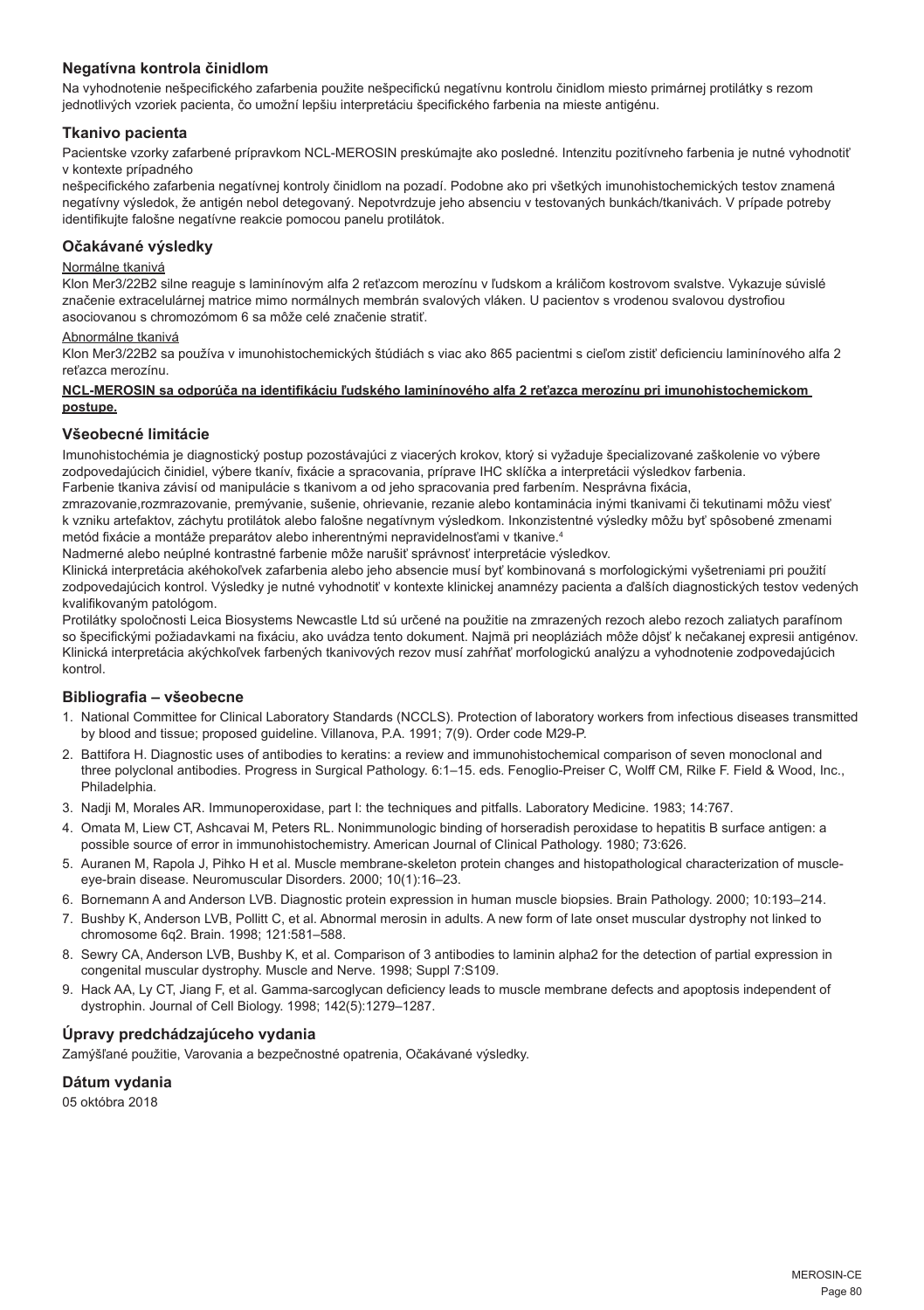# **Imunohistochemická metóda použitia protilátok Novocastra™ na zmrazenom svalovom tkanive.**

## **Požadované, ale nedodávané činidlá**

- 1. Štandardné rozpúšťadlá používané v imunohistochémii
- 2. 50mM tris-pufrovaný fyziologický roztok (TBS), pH 7,6
- 3. Zrieďovadlo protilátok normálne sérum optimáne zriedené v TBS.
- 4. Normálne sérum z druhu, z ktorého pochádza sekundárna protilátka.
- 5. Sekundárna protilátka konjugovaná s peroxidázou používajte podľa odporúčania výrobcu.
- 6. 3,3' diaminobenzidín tetrahydrochlorid (DAB) pripravte a používajte podľa odporúčania výrobcu.
- 7. Upevňovacie médium používajte podľa odporúčania výrobcu.

## **Požadované, ale nedodávané vybavenie**

- 1. Inkubátor nastavený na teplotu 25 °C.
- 2. Všeobecné vybavenie imunohistochemického laboratória
- 3. Elektrický ventilátor na sušenie sklíčok vzduchom.

## **Antigénový záchytný roztok (pozri časť Odporúčania na použitie)**

Netýka sa zmrazených rezov.

## **Metóda**

Používatelia musia byť vyškolení v oblasti imunohistochemických techník skôr, než pristúpia k tejto metóde.

Používateľ musí stanoviť optimálne riedenie protilátok. Ak nie je uvedené inak, všetky kroky sa vykonávajú pri teplote 25 °C.

- 1. Rezy narežte na 4 10 µm a upevnite na sklíčka pokryté vhodnou vrstvou tkanivového lepidla a nechajte ich minimálne jednu hodinu schnúť na vzduchu.
- 2. Rezy inkubujte s optimálne zriedenou primárnou protilátkou (pozri časť Odporúčania na použitie).
- 3. Premyte v TBS 2-krát po 5 minút s ľahkým kolísaním.
- 4. Rezy inkubujte vo vhodnej sekundárnej protilátke konjugovanej s peroxidázou.
- 5. Premyte v TBS 2-krát po 5 minút s ľahkým kolísaním.
- 6. Sklíčka inkubujte v DAB.
- 7. Sklíčka opláchnite v čistej vode.
- 8. Dehydratujte, očistite a upevnite rezy.

## **Úpravy predchádzajúceho vydania**

Neuplatňuje sa.

## **Dátum vydania**

4. februára 2008 (CE protokol/zmrazený sval).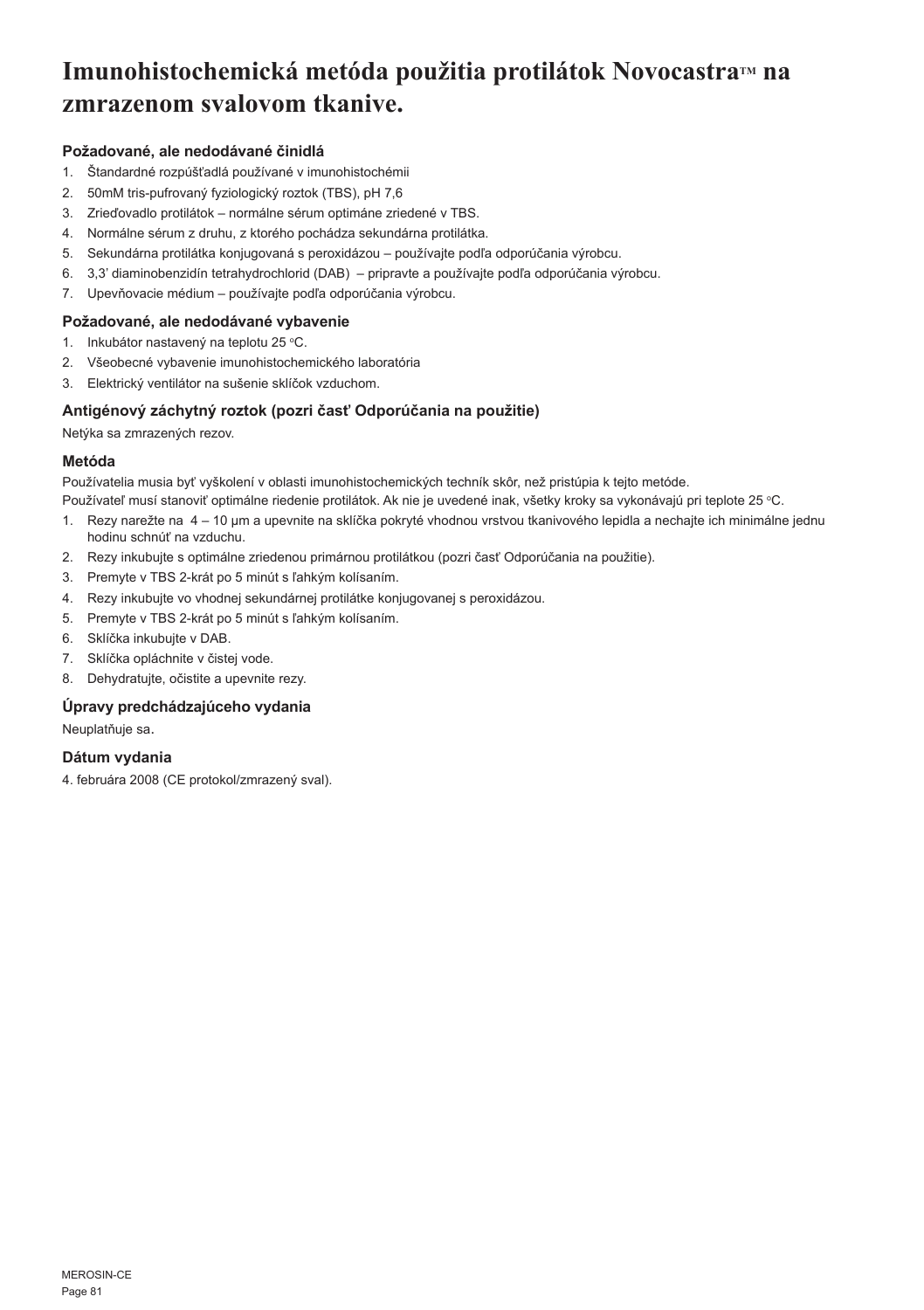MEROSIN-CE Page 82